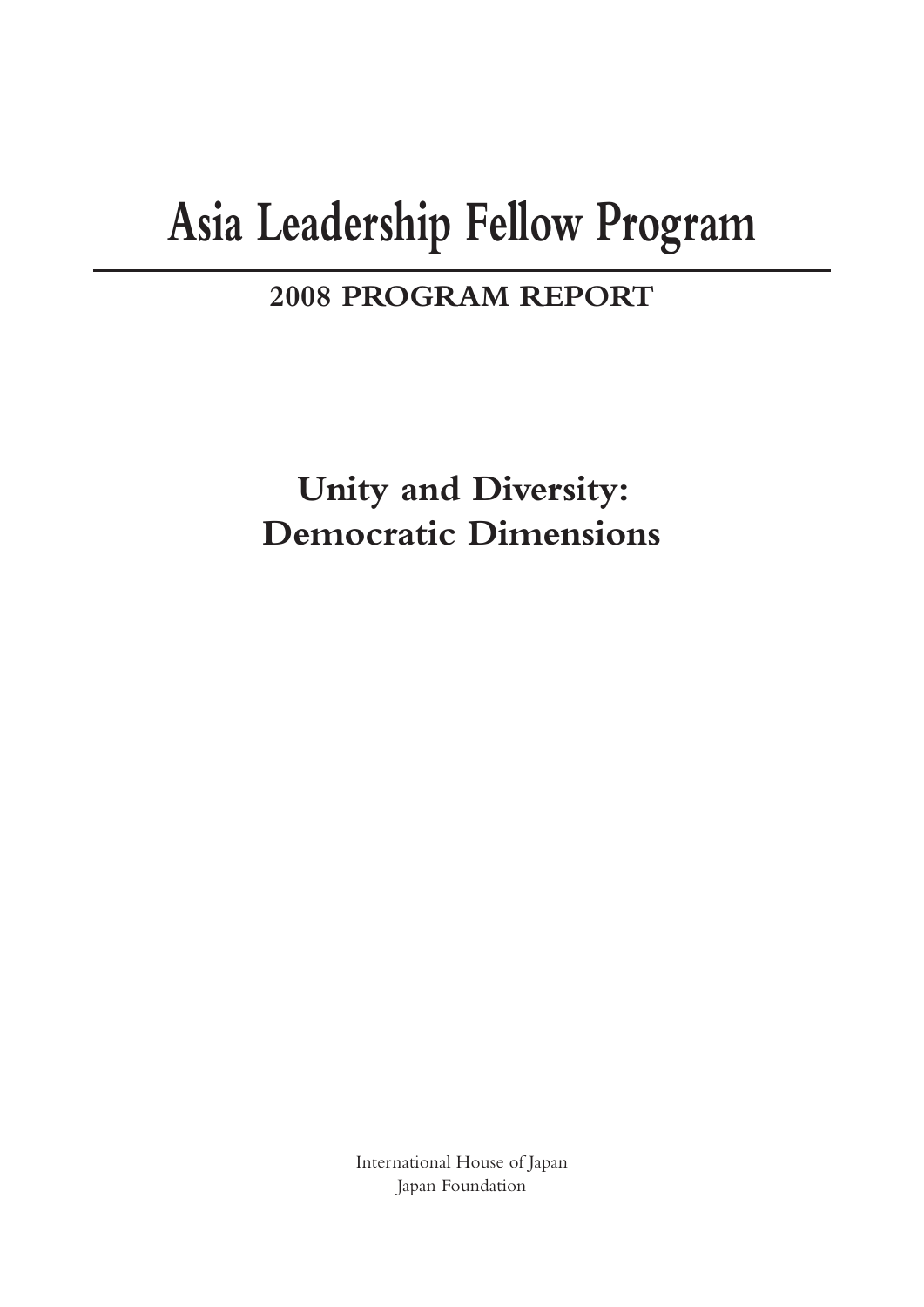Unity and Diversity: Democratic Dimensions

Published by International House of Japan and Japan Foundation Copyright © 2009

International House of Japan 5-11-16 Roppongi, Minato-ku, Tokyo Japan 106-0032 Telephone: +81.3.3470 3211 Fax: +81.3.3470 3170 Email: alfp@i-house.or.jp URL: www.i-house.or.jp

Edited by Editage (a division of Cactus Communications Pvt. Ltd.) URL: www.editage.jp

Cover and book design by Cactus Japan K.K. URL: www.cactus.co.jp

Printed in Japan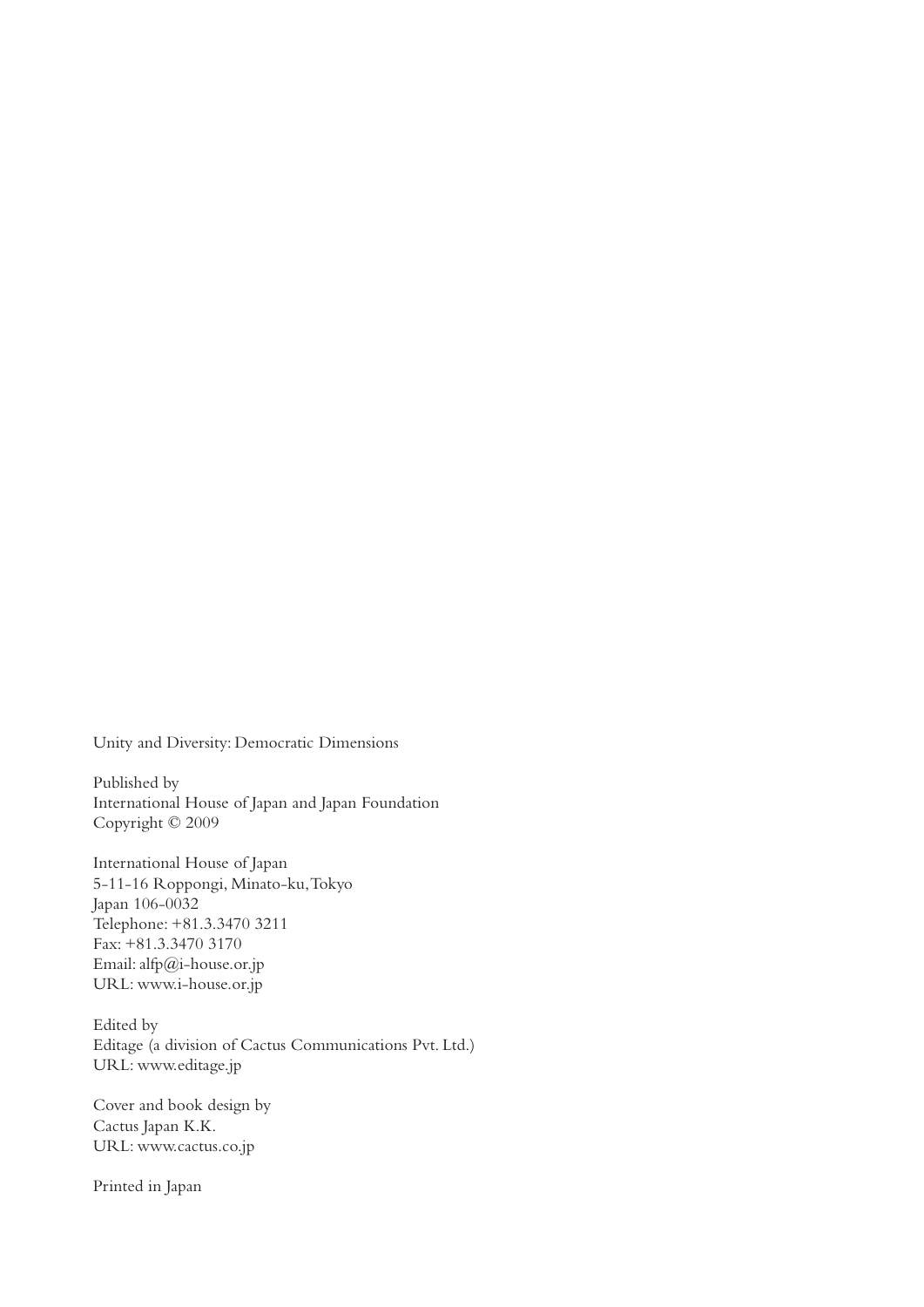# **Contents**

| Atiya Achakulwisut                                                                                  |
|-----------------------------------------------------------------------------------------------------|
| Chito Gascon                                                                                        |
| Deepening Democracy: Responsibility, Freedom of Expression, and Morality of Choice  24<br>GuYiAn    |
| Kim Haechang                                                                                        |
| Ethnicity, Community, and Nationality: Challenges Posed                                             |
| Chandra Kishor Lal                                                                                  |
| Lee Soo im                                                                                          |
| Jyotirmaya Sharma                                                                                   |
|                                                                                                     |
|                                                                                                     |
| Atiya Achakulwist                                                                                   |
| Democratic Recession and Political Violence in the Philippines: What's Going On? 52<br>Chito Gascon |
| GuYiAn                                                                                              |
| Kim Haechang                                                                                        |
| Chandra Kishor Lal                                                                                  |
| Lee Soo im                                                                                          |
| Jyotirmaya Sharma                                                                                   |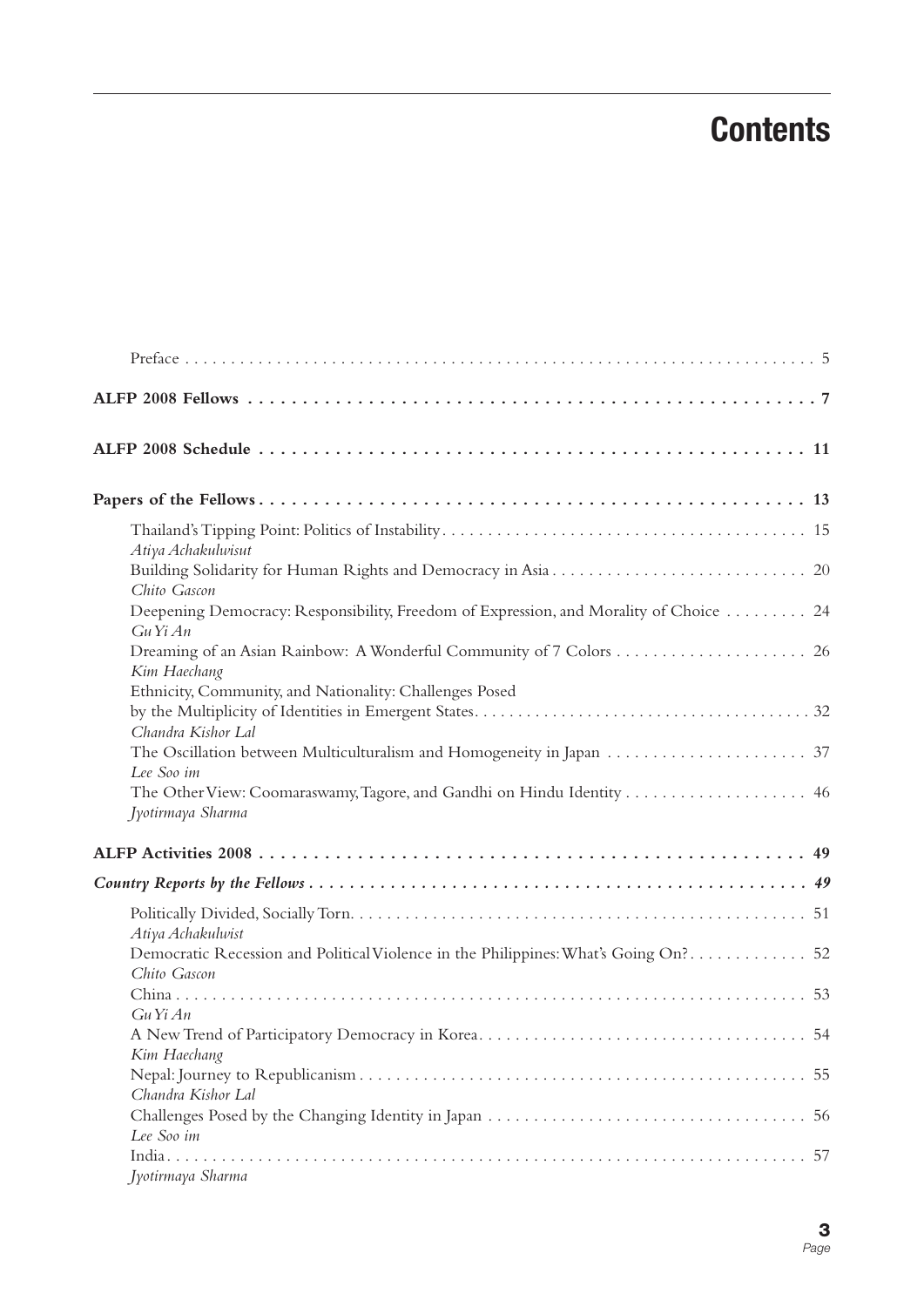#### **Contents**

| Yuji Suzuki                                                                                  |  |
|----------------------------------------------------------------------------------------------|--|
| Yoji Sakate                                                                                  |  |
| John Campbell                                                                                |  |
| Yuta Jitsukawa                                                                               |  |
| Masahiko Ishizuka                                                                            |  |
| Kiichi Fujiwara                                                                              |  |
|                                                                                              |  |
|                                                                                              |  |
|                                                                                              |  |
|                                                                                              |  |
|                                                                                              |  |
| Atiya Achakulwisut                                                                           |  |
| Challenges to Continuity and Change in a Time of Crisis: Democratic Dilemmas<br>Chito Gascon |  |
| GuYiAn                                                                                       |  |
| Kim Haechang                                                                                 |  |
| Chandra Kishor Lal                                                                           |  |
| Lee Soo im                                                                                   |  |
| Jyotirmaya Sharma                                                                            |  |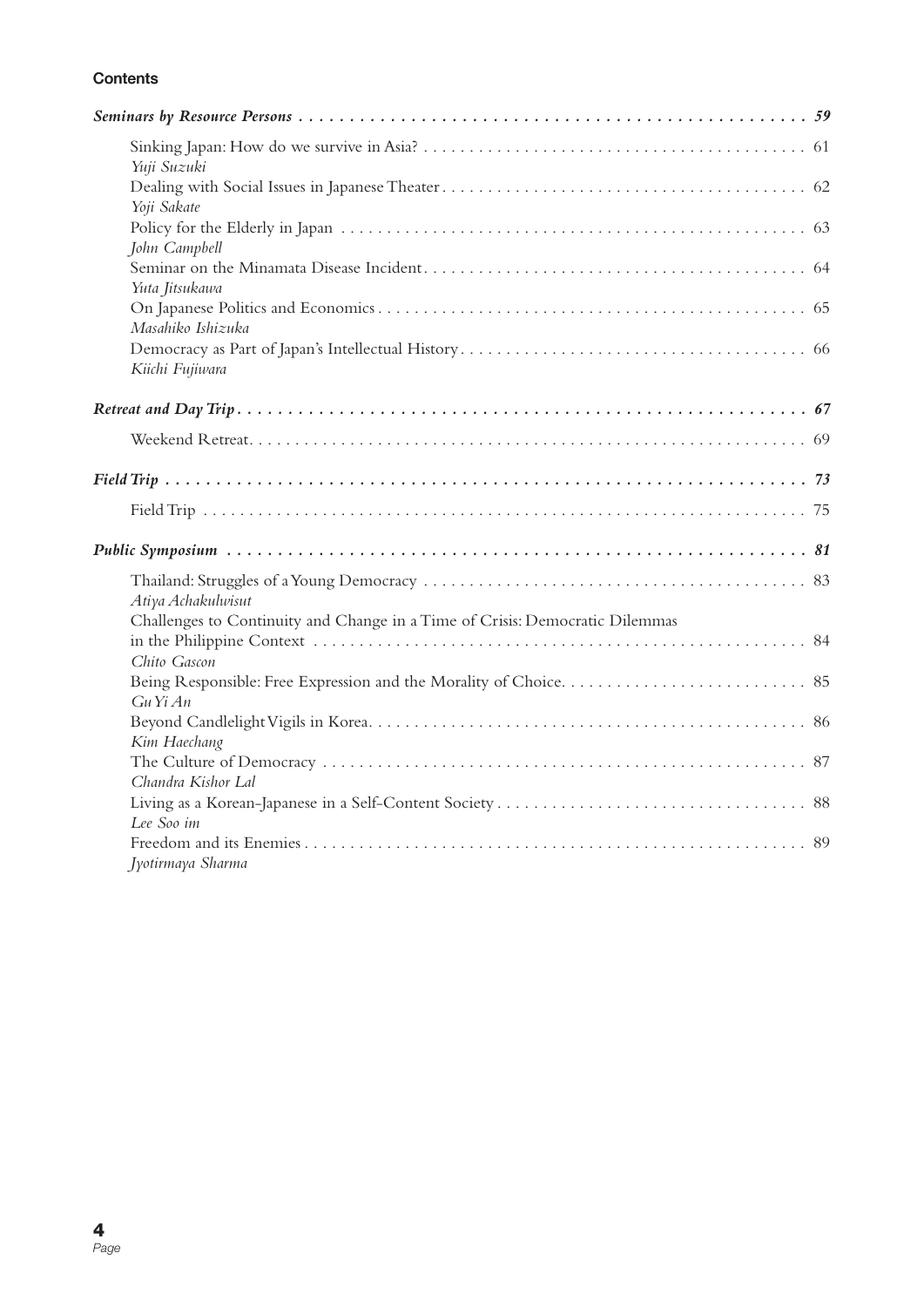## **Preface**

In 1996, the International House of Japan and the Japan Foundation jointly created the Asia Leadership Fellow Program (ALFP). The ALFP provides selected public intellectuals in the Asian region with the opportunity to reside for two months in Tokyo and to engage in collaborative research and exchange activities on common subjects pertinent to the region. Through such intellectual dialogue, the program seeks to create a close, personal, and professional network of public intellectuals in Asia, deeply rooted and committed to civil society beyond their own cultural, disciplinary, and geopolitical backgrounds.

There are now nearly eighty fellows, who all come from diverse professional backgrounds, including academia, journalism, publishing, law, education, the arts, NGOs (nongovernmental organizations), and nonprofi t organizations. The general theme set for the 2008 program was, once again, "Unity and Diversity: Envisioning Community-Building in Asia and Beyond." From September 8 through November 7, 2008, the seven fellows resided mainly at the International House of Japan in Roppongi, Tokyo, and took part in workshops, resource seminars, field trips, and a retreat with scholars, journalists, and NGO/NPO leaders based in Japan. At the end of the two-month program, on October 31, a public symposium entitled "Unity and Diversity: Democratic Dimensions" was held to report on the outcome of the collaborative interaction as well as on the research interests of each fellow. This program report includes the reports submitted by the fellows after the program was completed, as well as a summary of the resource seminars and other activities in which the fellows participated.

The Program believes that the fellows' critical voices challenging the status quo as well as their proposals for alternative solutions will lead to the development of new norms and value-orientations, which will have significant benefits for the future of the region.

> The International House of Japan The Japan Foundation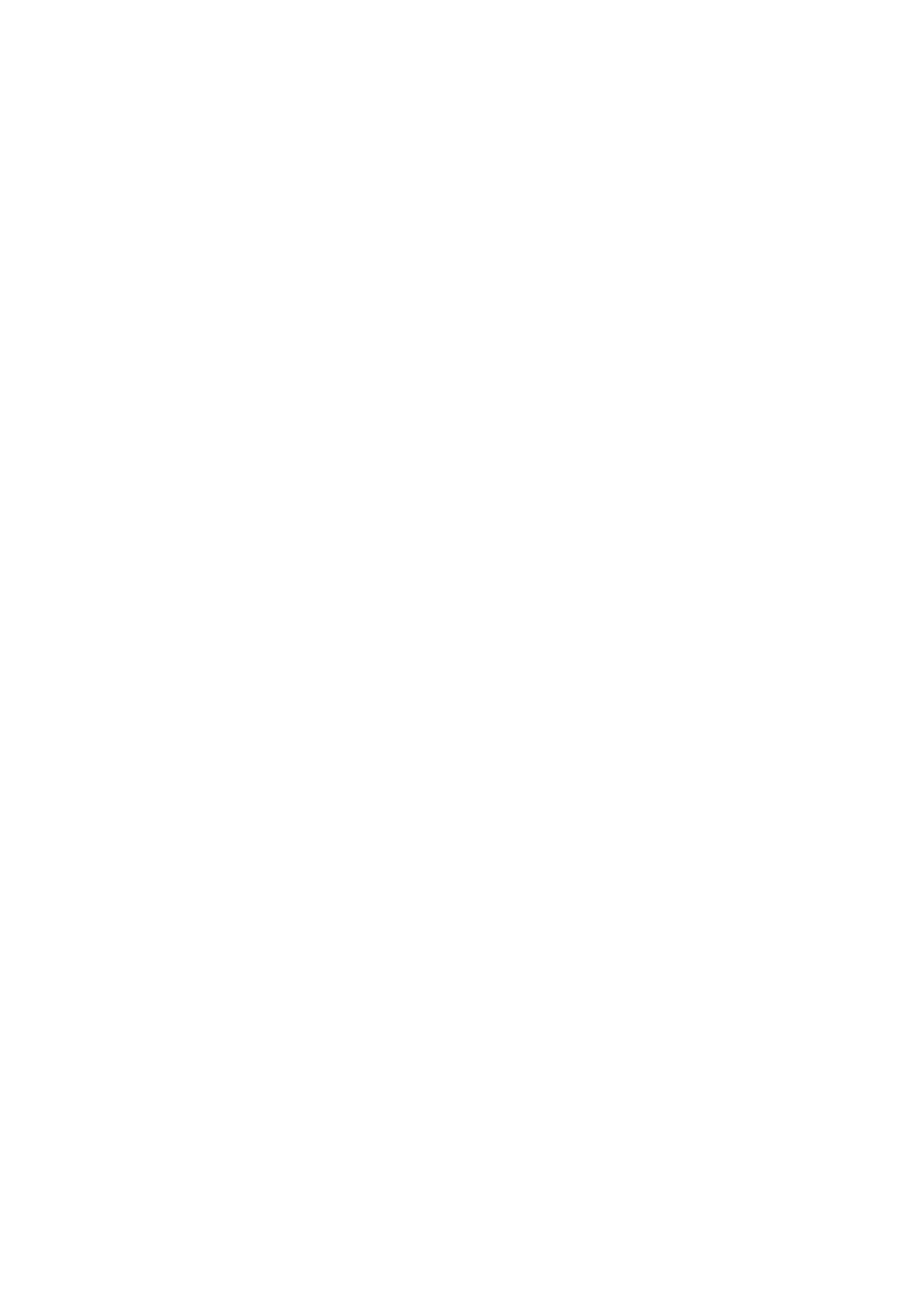# **ALFP 2008 Fellows**

#### **Atiya Achakulwisut (Thailand)**

Opinion pages editor, *Bangkok Post*



Ms. Atiya obtained her bachelor's degree from the Faculty of Arts, Chulalongkorn University, majoring in American literature. She received her master's degree in Environmental Studies from the University of Oregon, United States. In her role as the editor of the Opinion and Analysis pages of the *Bangkok Post* (the leading English-language daily newspaper in Thailand), Ms. Atiya seeks to bring out diverse views about what is going on in the country and the region and attempts to present views and analysis of what these events mean and where they may be taking us. Ms. Atiya is interested in finding out what common values and interests hold the region together as China continues to rise and the United States is receding further into recession and political difficulties of its own, exacerbated by continued involvement in the Middle East and the war on terrorism. Some of the common trends being experienced across the region, she believes, include the ageing of the population and the tendency among youths to be increasingly cocooned in their individualized interests, ignoring the problems of people from other backgrounds or social classes.

#### **Chito Gascon (Philippines)**

President, LIBERTAS (Lawyers' League for Liberty)



Mr. Gascon is a lawyer, political activist, and social reformer. He served as the youngest member of the 1986 Constitutional Commission that drafted the Philippine Constitution and was also the Youth Sector Representative to the 8th Congress. He was the principal author of the legislation that institutionalized youth participation in local governance and introduced special protection measures for children from all forms of abuse. He was also the Undersecretary for Legal, Legislative & Special Concerns of the Department of Education and a member of the Philippine Government's negotiating panel in peace talks with the National Democratic Front. His advocacy work involves areas such as access to justice, political and electoral reform, conflict resolution and human rights, civic education, and transparency and accountability. He was also a founding trustee of the International Center for Innovation, Transformation & Excellence in Governance, the policy group for the 'Hyatt 10' - a group of former Senior Officials of the Arroyo Government, who collectively resigned in 2005. He obtained his Bachelor of Arts and Law degrees from the University of the Philippines, Diliman. He also read for a Master of Law (LLM) degree at St. Edmund's College at the University of Cambridge.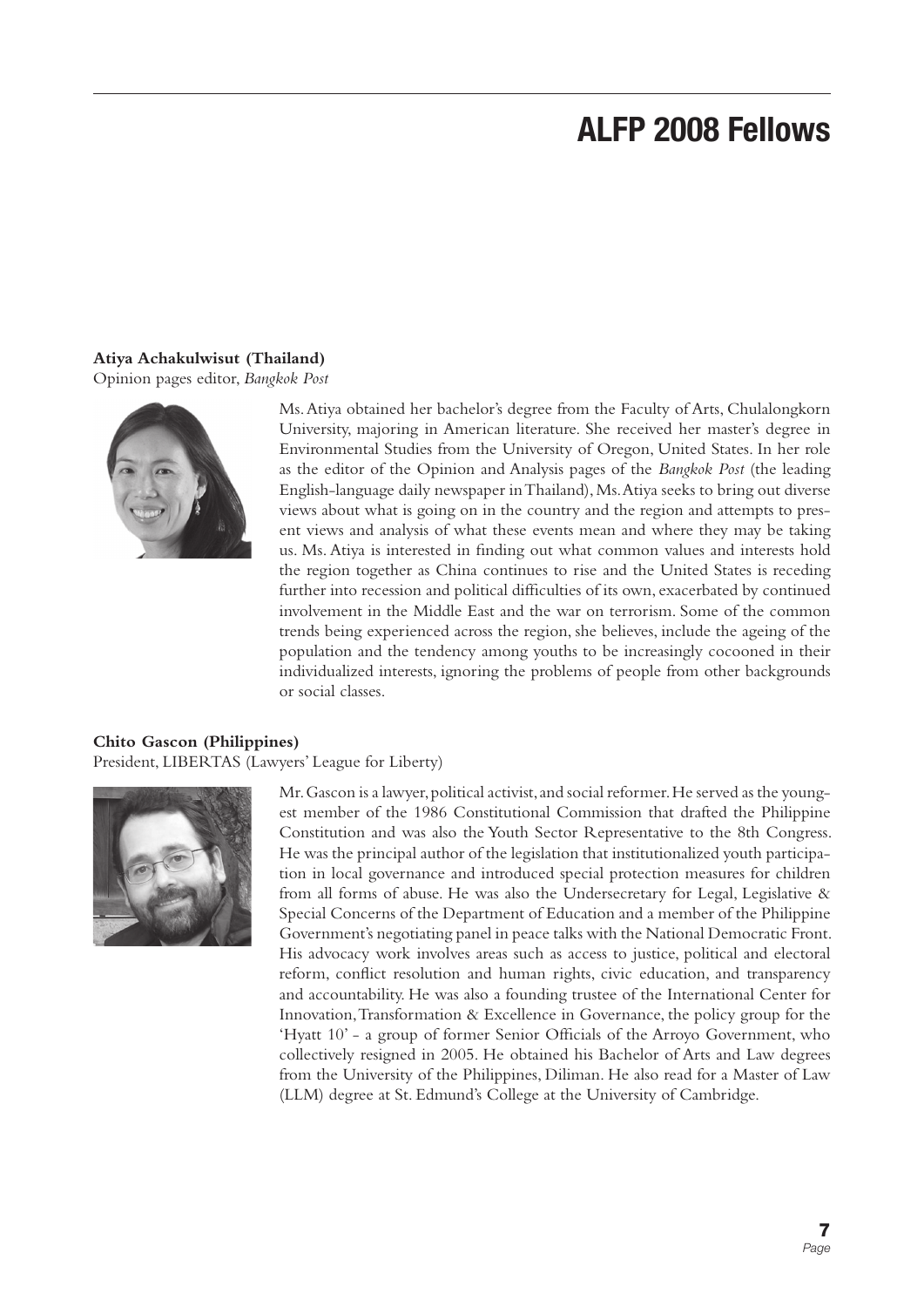#### **Gu Yi An (China)**

Actor, Director, and Professor at the Acting Department, Shanghai Theatre Academy



Prof. Gu is well known as one of the few avant-garde directors in China. He has devoted his life and work to experimental, innovative theatre, constantly pushing the boundaries of what is or has been the norm of what is acceptable to be performed on stage. He came to the Shanghai Theatre Academy as a student in the acting department in 1978. After obtaining his master's degree in acting/directing, he became a faculty member at the Academy in 1989. To increase cultural exchange between the East and the West, Prof. Gu set up the Shanghai International Performing Arts Research Centre (SIPARC) at the Academy. Through this centre, he has invited many international master teachers to collaborate in his research into traditional and contemporary theatre practice and training. In 1989, he directed the play "Owls in the House" by Zhang Xian, which was first performed in Shanghai, and later in China's first National Experimental Theatre Festival, held in Nanjing. In 1992, he was awarded the Cultural Award for directing the play "DaQiao-Big Bridge," and in 2004 he received the Chinese Golden Lion Award for Best Director. His methodology is cross-cultural and multinational, based on mutual understanding and acceptance. He is also mentor at the University of Theatre Nations/International Theatre Institute/UNESCO.

#### **Kim Haechang (Korea)**

Vice President, The Hope Institute



Mr. Kim has been a reporter for 17 years at the *Kookje Daily News* in Busan, Korea. He has written numerous reports and also published several books on environmental issues. With the support of the LG Press Foundation Fellowship program, Mr. Kim became a member of AMR, Japan's environmental group in Tokyo, between 1997 and 1998. In 2002, he served as a labor chairman of the *Kookje Daily News*. In 2003, he was awarded the Kyobo Life Security's Environmental Culture Award, Korea's renowned environmental award. Since 2007, he has held the title of vice president of the Hope Institute, an NGO think tank in Korea. As a social designer, Mr. Kim collaborates with diverse networks and local communities. He recently completed a doctoral program at Busan Graduate School, majoring in Environmental Economics.

#### **Chandra Kishor Lal (Nepal)** Columnist and Commentator



Mr. Lal is a columnist for the *Nepali Times* newspaper and *Himal Southasia* magazine published in Kathmandu. He also writes regularly for the trendsetting Nepali newsmagazine *Himal Khabarpatrika*. He reads and writes in four languages— Maithili, Nepali, Hindi, and English—and is widely read, heard, and seen by readers, listeners, and audiences of South Asian publications, radio stations, and television. His notable contributions include the chapters "Imagining South Asia in an Unipolar World," "The Complexities of Border Conflicts in South Asia," "Nepal's Maobaadi," "Cultural flows across a blurred boundary," and Nepal's Quest for Modernity" in different books. He has also coedited the volume *Chhapama Dalit* (Dalit in Print) in Nepali. Two of his books tentatively titled—*State of the State in Nepal: Retrospect and Prospect* and *Towards Plural Unity of South Asia: Issues*  of Human Rights, Democracy and Governance—are in the process of finalization for publication. He was voted the most influential columnist of Nepal. Mr. Lal would like to explore the bonds that develop under shared hardship and shape the idea of plural identity.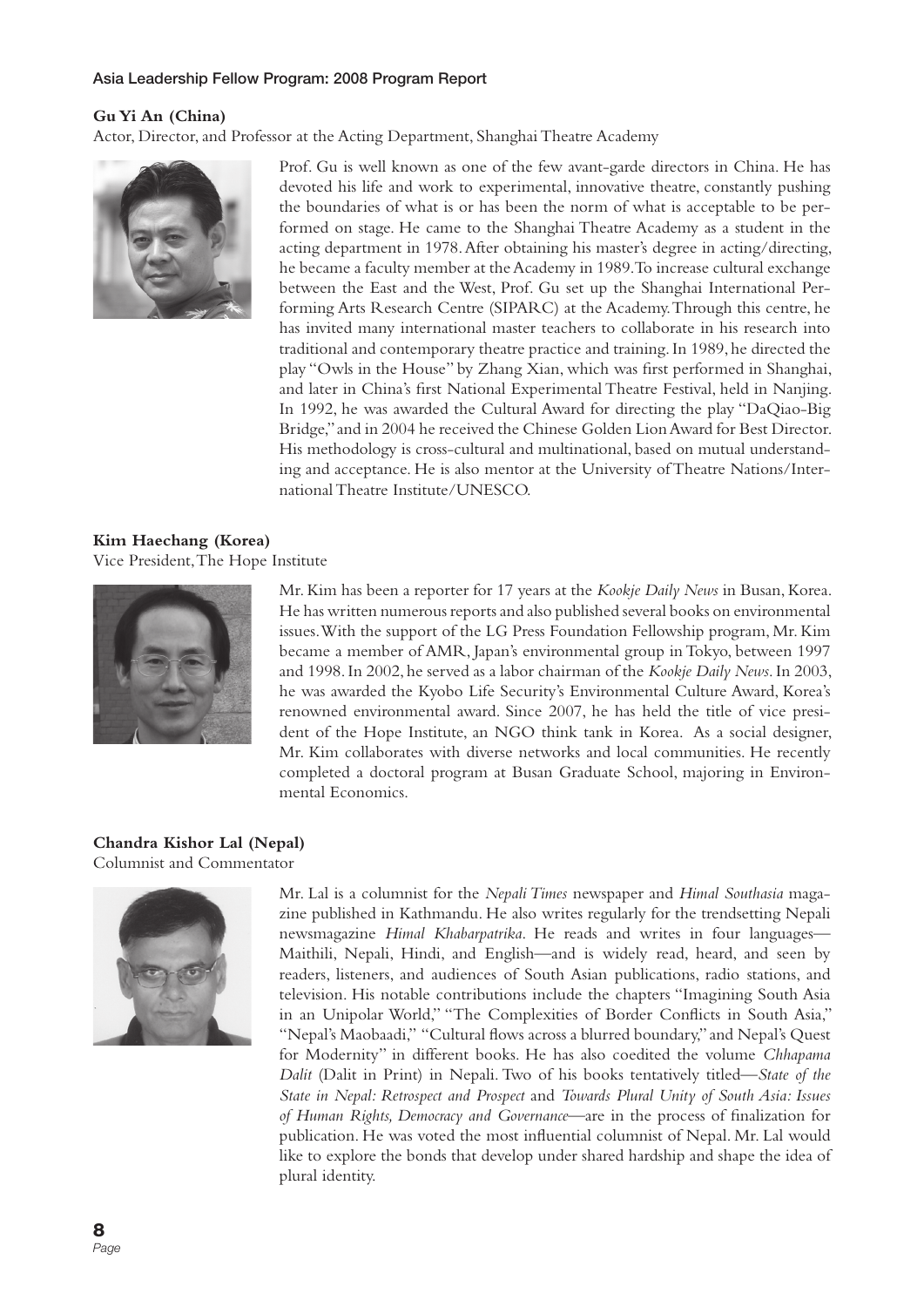#### **Lee Soo im (Japan)**

Professor, Department of Business Administration, Ryukoku University



Prof. Lee received her doctorate in Education from Temple University majoring in Education, Curriculum, Instruction and Technology. She is actively working to improve the human rights of foreign residents in Japan and currently serves as a member of the Osaka City Committee for Policies on Foreign Residents. In 2007, she was chosen as a Global Scholar by the Educational Testing Service (ETS), USA. Her past research on the importance of equity in language testing has been globally recognized. A naturalized citizen of Korean descent in Japan, she is actively exploring the political and social contexts of the range of diversity in Japanese society. In her book, *Japan's Diversity Dilemmas: Ethnicity, Citizenship, and Education*, Prof. Lee examines the decades-long experience of Koreans in Japan from their early migration during the colonial period, through the loss of their Japanese nationality at the end of World War II, to current efforts to promote naturalization and the recovery of ethnic names. She is also looking at how the forces of globalization undercut the notion of homogeneity and give rise to new notions of diversity and multiculturalism in Japan.

#### **Jyotirmaya Sharma (India)**

Professor of Political Science, University of Hyderabad



Prof. Sharma is currently working on the thought of Ananda K. Coomaraswamy, Tagore, and Gandhi (to be published in 2009), while simultaneously working on a book exploring the life and ideas of Gandhi. He is also editing an anthology of Indian Thought. His recent publications include *Hindutva: Exploring the Idea of Hindu Nationalism* and *Terrifying Vision: M.S. Golwalkar, the RSS and India*. He has been a fellow of the Centre for the Study of Developing Societies and the Indian Institute of Advanced Study and has lectured at the universities of Baroda, Hull, Oxford, and St. Stephen's College, Delhi. He was a visiting professor on democratic theory at the South Asia Institute, Ruprecht-Karls University, Heidelberg, in 2005. Prof. Sharma has been among the founders of the Kalakriti Art Gallery and the Sreenidhi International School and has been a strategic advisor to the Naandi Foundation (an organization working in the areas of malnutrition, illiteracy, and water conservation). He also held senior editorial positions at the *Times of India* and *The Hindu* between 1998 and 2006. He continues to write for several newspapers and journals as a columnist and is also a trained Hindustani classical musician.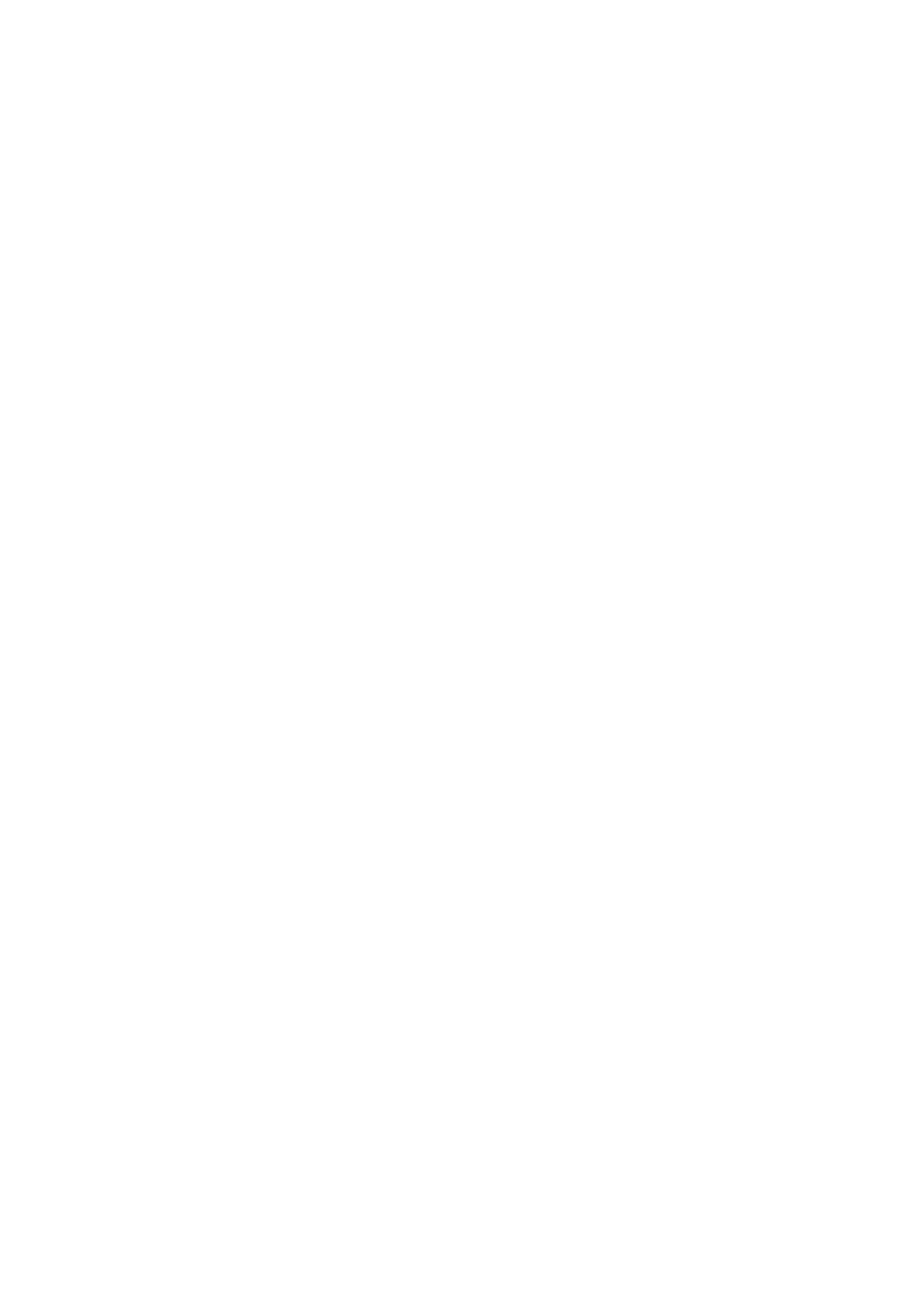# **ALFP 2008 Schedule**

| Sep 8         | Orientation/Welcome Reception                                                     |
|---------------|-----------------------------------------------------------------------------------|
| Sep 9         | Introductory Seminar "Sinking Japan: How do we survive in Asia?" by Yuji Suzuki,  |
|               | Professor, Hosei University                                                       |
| Sep 10        | Country Reports 1 (Kim, Gu, & Achakulwist)                                        |
| Sep 11        | Country Reports 2 (Gascon & Lee)                                                  |
| Sep 12        | Country Reports 3 (Lal & Sharma)                                                  |
| Sep 13        | Retreat Day 1 (Lawson Guest House)                                                |
| Sep 14        | Retreat Day 2 (Lawson Guest House)                                                |
| Sep 15        | Retreat Day 3 (Lawson Guest House)                                                |
| Sep 17        | Workshop on Public Symposium                                                      |
| Sep 19        | Lee Soo im Workshop                                                               |
| Sep 22        | Seminar "Dealing with Social Issues in Japanese Theater" by Yoji Sakate, Founder, |
|               | Theatre Co. Rinkogun/President, Japan Playwright's Association                    |
| Sep 24        | Seminar "Politics and Policy for Elderly" by John Campbell, Emeritus Professor,   |
|               | University of Michigan                                                            |
| Sep 25        | Seminar on Minamata Disease Incident by Yuta Jitsukawa, Secretary General,        |
|               | Minamata Forum                                                                    |
|               | Seminar on Japanese Politics and Economics by Masahiko Ishizuka, Board of         |
|               | Trustees, Foreign Press Center                                                    |
| Oct 2         | Seminar "Documentary Films in Asia and Japan with emphasis on Minamata Doc-       |
|               | umentary" by Kenji Ishizaka, Director, Asia Division, Tokyo International Film    |
|               | Festival                                                                          |
| Oct 5-Oct 9   | Field Trip to Kyushu, Kyoto, and Osaka                                            |
| Oct 10-Oct 26 | <b>Individual Activities Period</b>                                               |
| Oct 27        | Workshop on individual activities                                                 |
| Oct 29        | Seminar "Democracy as a part of Japan's Intellectual History" by Kiichi Fujiwara, |
|               | Professor, University of Tokyo                                                    |
| Oct 31        | Public Symposium "Unity and Diversity: Democratic Dimensions"                     |
| Nov 6         | Evaluation                                                                        |
|               |                                                                                   |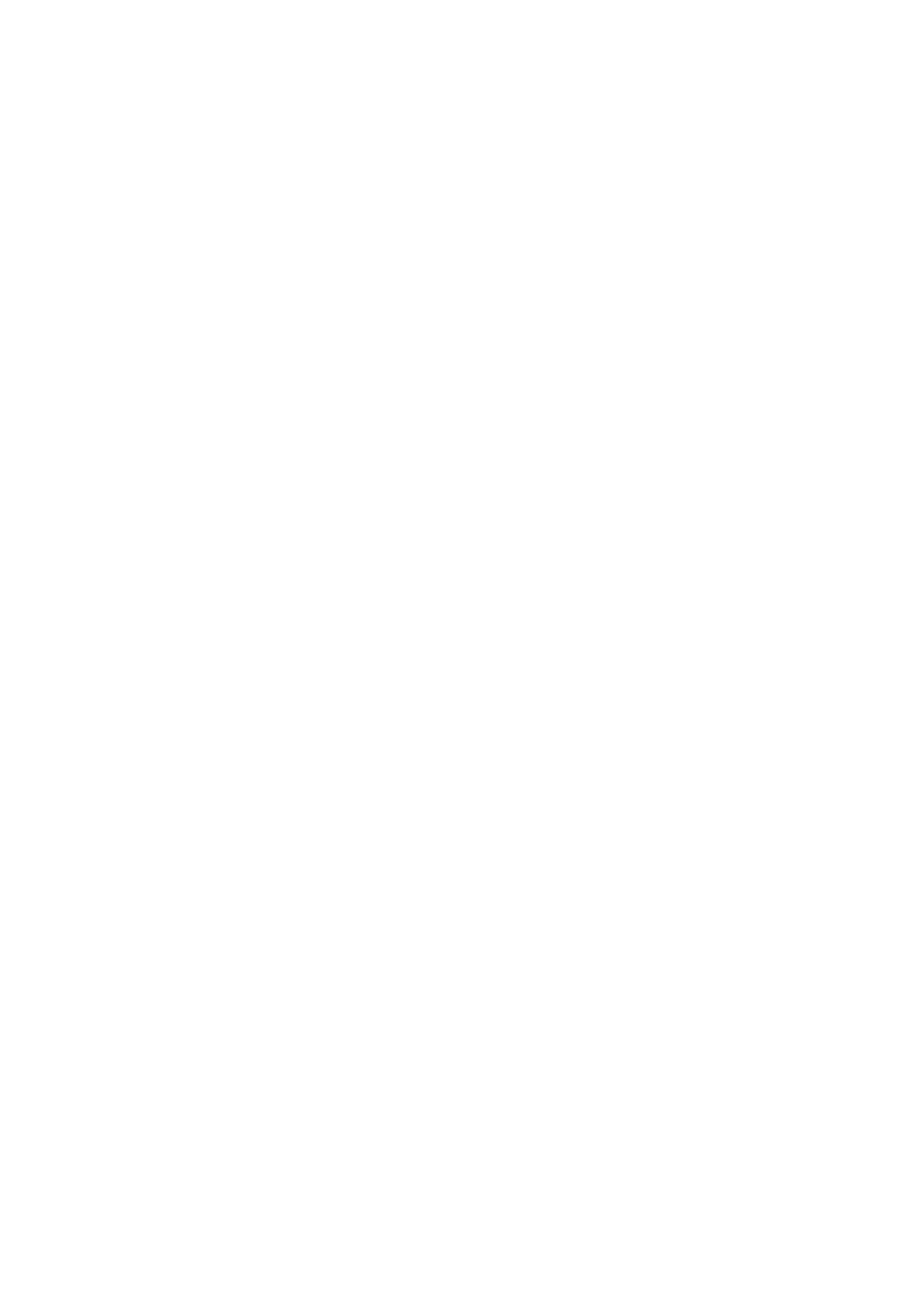# **PAPERS OF THE FELLOWS**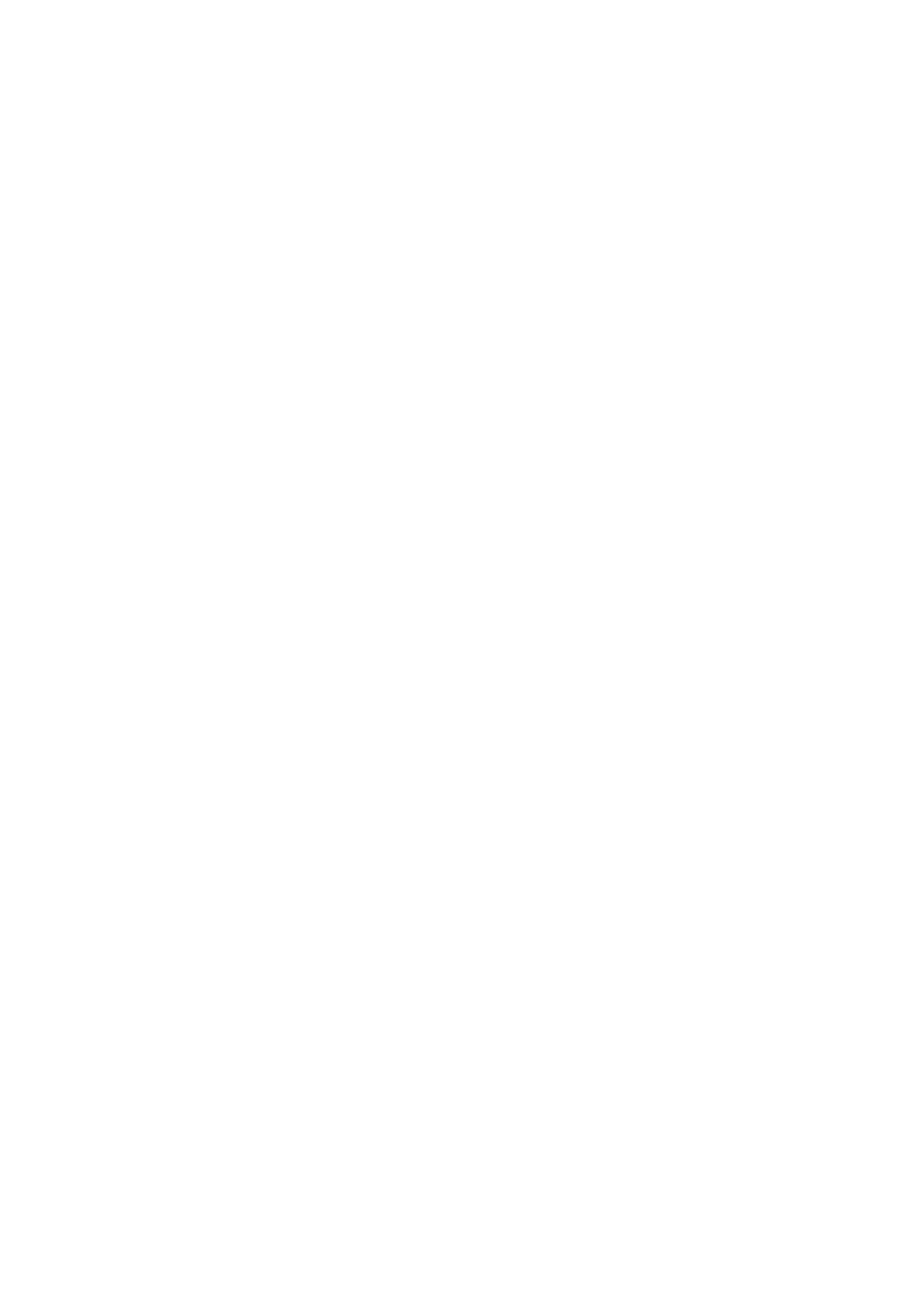### **Thailand's Tipping Point: Politics of Instability**

#### **ATIYA ACHAKULWISUT**

#### **INTRODUCTION**

In the past few years, Thailand has found itself the subject of international news owing to the dramatic twists and turns in its political situation. The word "instability" is often used to describe the aftermath of the turmoil that continues to grip the nation. What, though, are the implications of the concise, seemingly inoffensive word? Indeed, instability is a mild description of what Thailand has gone through during the past decade, the outcome of which remains an enormous challenge that the country has yet to overcome.

What set of events or circumstances precipitated one of Asia's young but steadily progressing democracies down a treacherous path, complete with a military coup d'etat, violent street protests, and calamitous closure of international airports, to the point that it is now viewed as teetering on the edge of anarchy? What tipped Thailand, known as the land of smiles, laid-back beaches, and *Mai Pen Rai* (never-you-mind attitude), in such a disastrous fashion and seemingly so quickly as well?

Instability cannot be said to be a desirable characteristic for any country's political affairs. As Thailand reels under the collapse of and challenge to its traditional political order—rules, norms, and ideologies—because of competing interests, the one thing most political observers, investors, and analysts would like to know is whether and when the country can get back on track.

The problem with this inquiry is an assumption that there was some kind of "right track" or a state of normalcy in the recent or distant past that the country can return to and that will restore it to a state of equilibrium. The current situation, however, does not seem to suggest this. Thailand is trying to move on—there is no doubt about that—but where is the country headed? Does "normalcy" mean the largely ineffective administration with power more or less shared among a limited number of the ruling elites and the urban-biased policy prior to the powerful rise of the former Prime Minister-cum-fugitive Thaksin Shinawatra in 2001?

Does it mean a return to the "expedient democracy" after the confluence of the 1997 reformist constitution and strongman-style Thaksin administration that resulted in the strengthening of the executive branch to the point that it overcame parliamentary/electoral politics, check-and-balance mechanisms, and curtailed basic rights for the sake of overall progress?

More importantly, is there still a physical or conceptual state of "normalcy" for the country to return to after all the tearing down and questioning that have occurred along with the political strife? Under what conditions will the country's leading populace as well as general public—all of whom are divided by crisscrossing political, economic, and ideological lines brought alive by the protracted conflicts—agree to co-exist?

Many more questions must be asked as Thailand is picking up the pieces and figuring out how to move forward as one country again. Can normalcy be equated with the idea of a national reconciliation government that some people are demanding? Or is it nothing but a lull in the middle of the past confusion and cataclysm that is to come unless the country tackles the root causes of its conflicts?

This article argues that there is no past right track to which Thailand can safely return after the series of political confrontations that have rocked the country to its core. Thailand must either systematically tackle the economic and social inequalities by developing and implementing an ambitious plan to create a more egalitarian society, or face a vicious cycle of money politics, undemocratic intervention, never-ending conflicts, and protests that will keep the country locked in the politics of instability for a long time to come.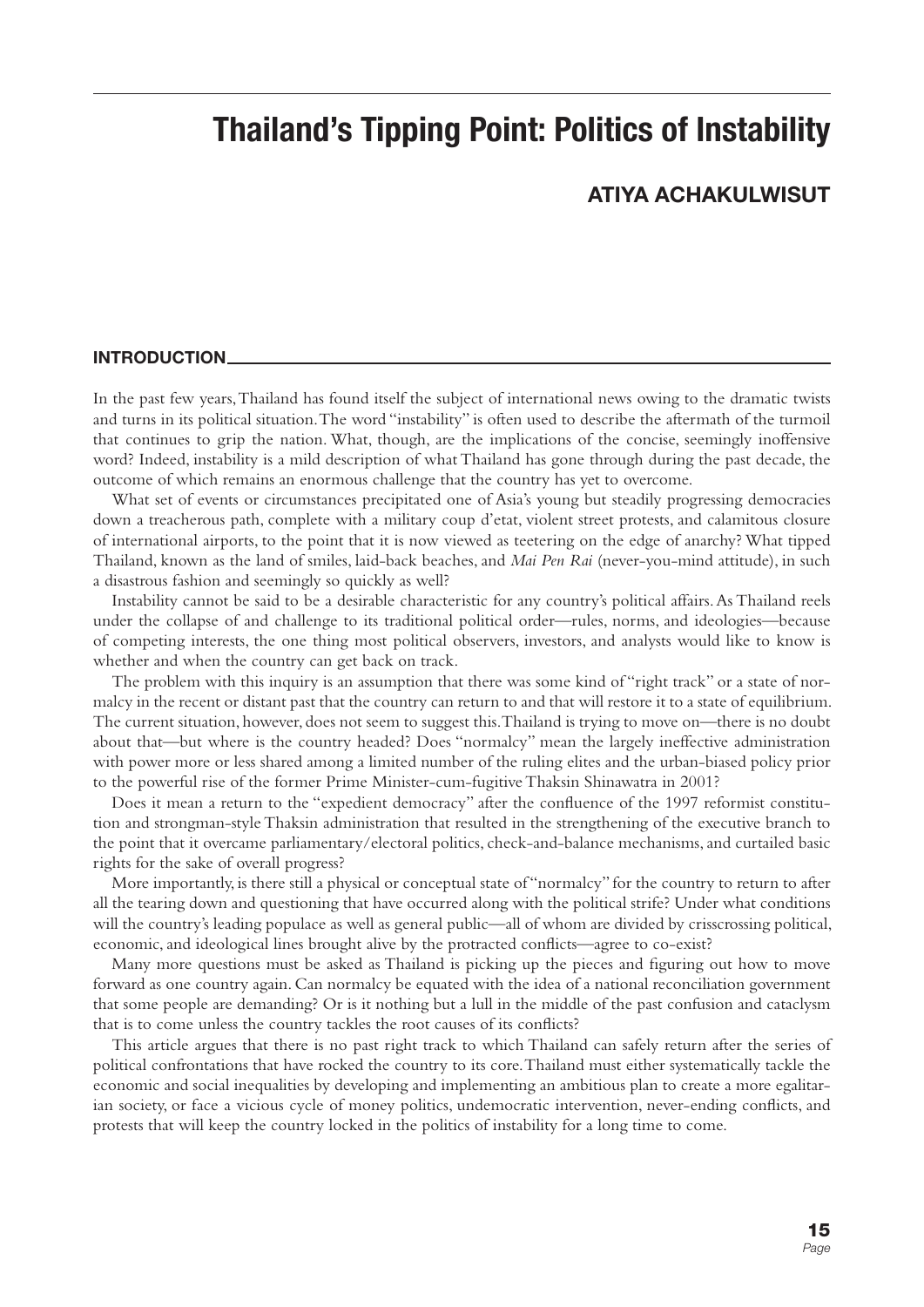#### **BACK FROM THE BRINK**

"Return to normalcy" and "back in business" have become the favorite slogans for all Thai authorities and government figures during their many road shows abroad. These were the key messages during the 14th ASEAN Summit, held at the end of February this year instead of mid-December last year, as originally scheduled, because of the closure of airports. During his meeting with Japanese businessmen on Feb 6, 2009, Prime Minister Abhisit Vejjajiva reassured them that Thailand is "getting back on track" and that political stability has now returned to the country.

Late last year, Thailand was all over the news owing to the seizure of its two main international airports, Don Maueng and Suvarnabhumi, by protesters opposing former premier Thaksin Shinawatra, who grouped together under the banner of the People's Alliance for Democracy (PAD). This incident caused more than 300 billion baht in damage to the country's tourism industry and other businesses and was billed by many as a terrorist act. The rule of PM Abhisit might be an appropriate change as compared to this situation. At least the new government led by the Democrat Party has a Government House to work in, unlike its predecessors, who were blocked from the government's seat of power by PAD protesters who took over the premise as their protest site. However, to assert that Thailand is now politically stable would be stretching the facts. Only a week before PM Abhisit's trip to Japan, about 20,000 "Red Shirt" pro-Thaksin (thus, anti-government, now led by the Democrat Party) protesters had marched to the front gate of the Government House and issued a few demands, including one for the PM to dissolve the House and call for a general election. They threatened to regroup if the PM failed to meet the demands.

Hot on the heels of the Red Shirt protest, former Prime Minister Thaksin Shinawatra, sentenced by the Thai court to two-years imprisonment for a conflict of interest over an auction of a state-owned plot of land and now on the run in exile, made a phone call to his supporters in the Puea Thai Party (whose original root is in the now-dissolved Thai Rak Thai (TRT) Party founded by Mr. Thaksin himself) and promised to fight what he believed was political persecution to death, in heaven or in hell.

The rival yellow-shirted PAD countered this move by calling for a rally in which one of its leaders made a threat to "invade" the northern region, which was believed to be the stronghold of the Red Shirts. Although no new round of violence has erupted yet, these vocal threats of a rally and counter-rally have raised fears of clashes and social melee.

Against this turbulent background, the opposition Puea Thai Party proposed a draft law called the National Reconciliation Act that seeks to give a blanket amnesty to any politically related cases filed after the 2006 coup. The pardon will cover executives of political parties whose political rights were withdrawn for five years by the Constitution Court when their parties were disbanded for association with election frauds and protests related to the closing off of the Don Mueang and Suvarnabhumi airports in November 2008 and the alleged mishandling of the PAD-led protest on October 7, 2009, by state authorities, which resulted in civilian deaths and many injuries. The proposed law generated another round of controversy and it was finally shelved. It is believed, however, that the issue will be revisited and it will plunge the country into another phase of profound conflicts, both at a philosophical and practical level.

Besides, the amnesty move is intricately linked to the 2007 Constitution, drafted and promulgated under the coup-installed government led by Gen. Surayud Chulanont, as it is the charter that stipulates the dissolution of a party and withdrawal of political rights as punishment for election fraud in the first place. Moreover, any attempt to amend the current charter—even if almost everyone agrees that it must be amended—is guaranteed to evoke a belligerent debate and cause further rifts among the already divided public. The country will again descend a thorny path where priorities must be reset, power rearranged, and the laws redrawn. The questions are how and at what and whose cost?

For now, however, PM Abhisit can tell foreign investors that Thailand has returned from the brink. Still, the façade of normalcy belies a host of simmering conflicts and incongruities—some of them structural, others cursory—that are waiting to erupt.

#### **THE ROOTS OF INSTABILITY**

Throughout Thailand's tumult, news reports produced by both members of the local media and (probably more) the foreign press corps focused on a single theme: the political rift is mainly an urban-rural one. The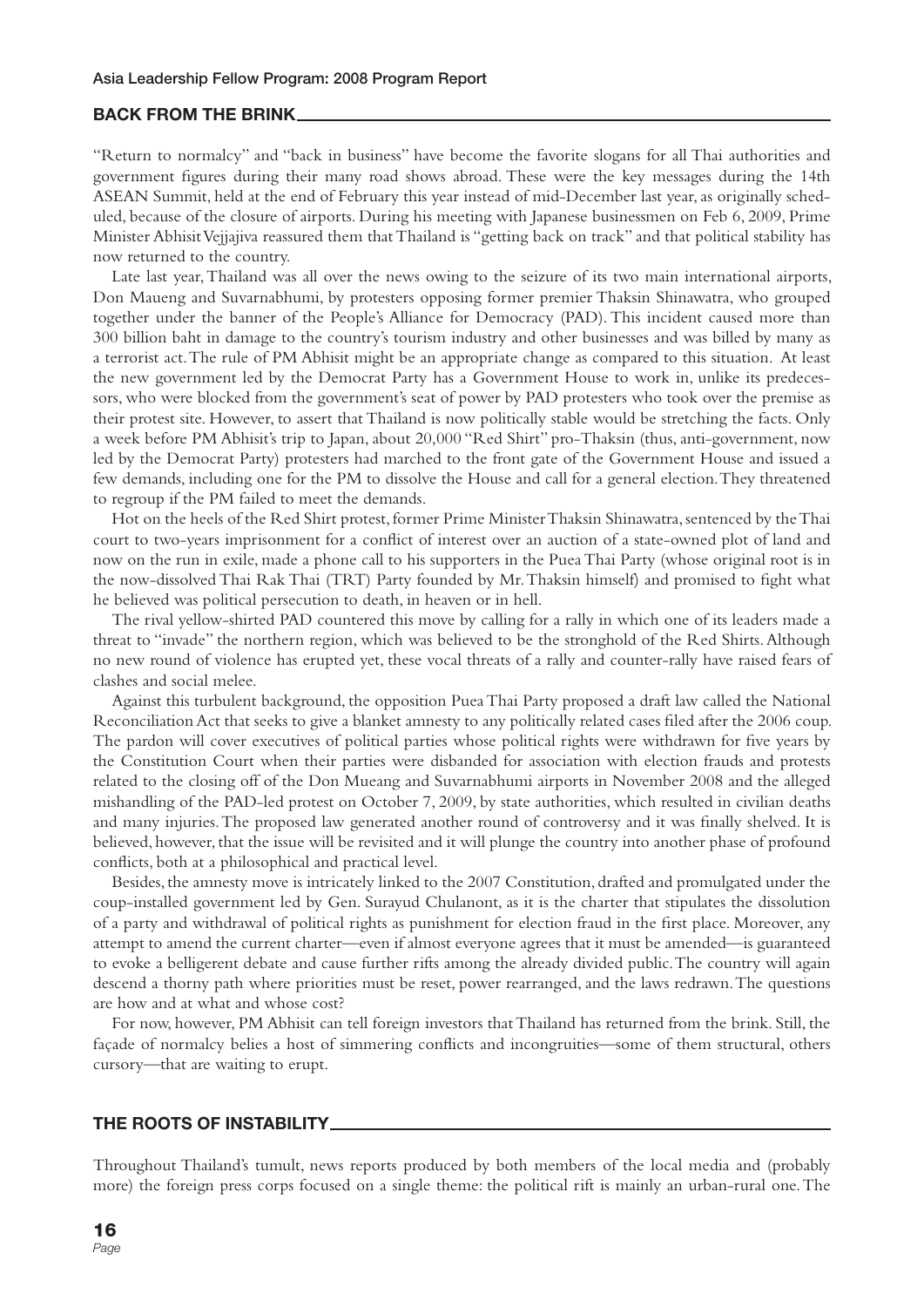#### **Thailand's Tipping Point: Politics of Instability**

headlines read "In Thai protests, a divide between urban and rural"1 and "The urban-rural fault line running beneath Thailand's tumult."2 The news was often illustrated by a photo of a farmer standing alongside his emaciated cow on parched land. There were also portraits of urbane protesters with tiny Thai flags painted stylishly on their cheeks. The same old urban-rural divide in Thailand was revisited both in text and in picture time and again, becoming a favorite "democracy drama" for the international audience.

But does this vision fit the reality?

Maybe not.

This is considering that one discernable phenomenon in Thailand during the past few years is for members of the same family, friends, or co-workers to disagree politically: some may support Mr. Thaksin, while others may root for the opposition, PAD. If relatives, friends, and colleagues who surely move in similar circles cannot agree on the former Prime Minister and the PAD phenomenon, does the notion that the political problem in Thailand is a result of the urban-rural divide still hold true?

While the fact remains that the pro-Thaksin vehicle, the People Power Party (now disbanded) won the most seats in the relatively poorer North and Northeast, can we be certain that their voters are rural people? Even if they are from the rural area, they can no longer be categorized as rustic going by their current lifestyle.

It is true that during the 1980s, Bangkok was the center of all activity in Thailand. The growth of Bangkok led to the development of the country as a whole. From then on, however, many things have changed. The rush to become industrialized during the 1990s' East Asian take-off saw Thailand becoming rapidly urbanized, and not only in Bangkok. Clusters of urban growth have sprouted in every major city around the country. In fact, there are estimates that up to or more than 50% of Thailand has now become urbanized.

The trend is the same in the region. According to the UN Economic and Social Commission for Asia and the Pacific (ESCAP), last year represented a turning point in human geography in the Asia-Pacific region. For the first time in history, more people live in cities than in rural areas.<sup>3</sup>

Considering the changes, a more precise analysis of the democracy drama in Thailand would be to attribute it to the explosive mixture of the economic and social inequalities (which need not be between the urban and rural sectors) and limits of electoral democracy that former PM Thaksin Shinawatra shrewdly exploited to his utmost benefit during his political empire building.

Let us first consider the limits of the electoral democracy.

Thailand's democracy is a young one. The country was swept by a revolution that replaced absolute monarchy with a constitutional one in 1932, only 77 years ago. During the past seven decades, it has experienced some 12 successful military coup d'etats—roughly one every six years—and been through 18 constitutions. Under the circumstances, the "spirit" of democracy—the unwritten norms, ethics, and culture—have not been allowed to take root. The only aspect of democracy that the Thai people have dealt with extensively is its form—the electoral and parliamentary process.

The decentralization of politics prescribed by the 1997 Constitution and the entry of Thaksin Shinawatra, a billionaire telecom tycoon, and his TRT party drastically changed the face of politics in Thailand. Until then, the country's political affairs were a power-sharing game among a few prominent politicians. Political parties did not pay attention to their policy platform. Elections were won by individual charisma and well-established patron-client networks from the national level down to the village. Money played an integral part in the operation of these networks. Vote buying was rampant, but very much based on personal networks. It was part of the scene but not yet systematized.

To make a long story short, the TRT's winning formula is to top the same old money politics with populist policies, some of which include free handouts and temporary relief projects. Although such policies were popular among electorates as they received benefits directly from the state coffer, they have been criticized for compromising the country's financial discipline and long-term development in the end.

According to a study by Viengrat Nethipo, a lecturer at the Faculty of Political Science, Chulalongkorn University, Thai politics during the 80s to the 90s was governed by what she termed "networks of influence"—informal networks loosely organized around influential individuals in localities.<sup>4</sup>

<sup>1</sup> Mydan, Seth, 'In Thai protests, a divide between urban and rural', *The International Herald Tribune,* October 13, 2008.

<sup>2</sup> Montlake, Simon, 'Beneath Thailand's tumult, a rural-urban fault line', *The Christian Science Monitor,* December 15, 2008.

<sup>3</sup> http://www.unescap.org/stat/data/syb2007/ESCAP-syb2007.pdf

<sup>4</sup> Neipho, Viengrat, 'The Networks of Influence of Local Politicians', *Bangkok Post*, December 19, 2007, p. 12.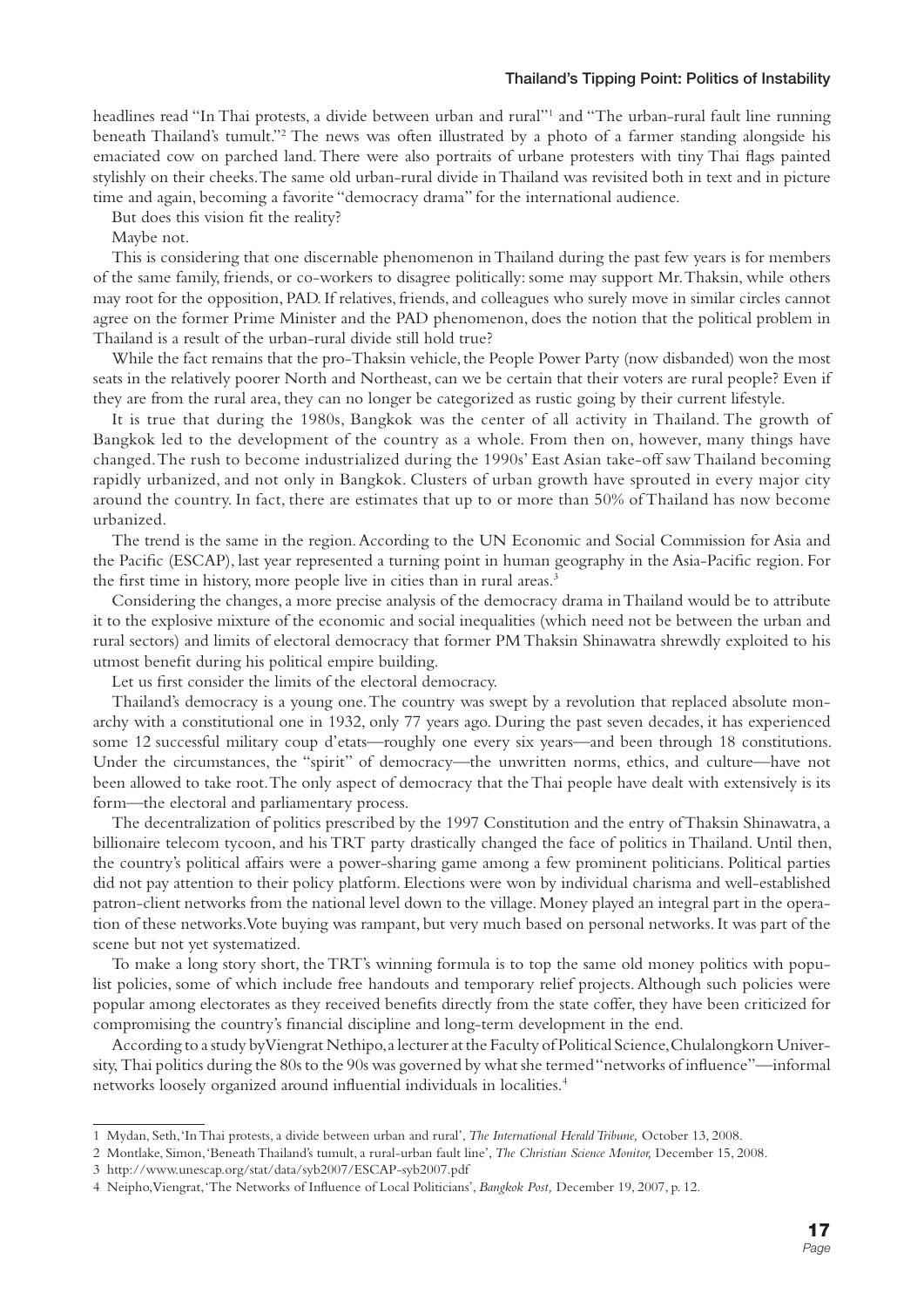"These influential networks," she argued, "were present in every part of the political process: manipulating the mass electorate, organizing political campaigns, and utilising political positions for private interests."

Notably, before the decentralization of the administrative power in 1997, which resulted in local politicians holding more state power and a larger share of the state budget, and the establishment of the TRT party in 1999, the influential networks did not strictly engage with any particular political party or formal political groups.

"The influential persons and their groups attached their support in electoral campaigns to individual candidates rather than a party. They therefore shifted their support or stance from one party to others and from one individual candidate to another depending on the circumstances," Mrs. Viengrat wrote.

The TRT party has successfully linked up with the local populace directly through their modern marketing campaigns and populist platform and its ability to channel the central budget to local administrative organizations. Consequently, the influential networks that had existed as an agent between state power and citizens in the past had no choice but to adjust themselves and side with the TRT party, or they would lose the elections and witness their influence disappear.

Mrs. Viengrat did not specify if the change should be categorized as the "institutionalization of influential networks" or the "political institutionalisation that leads to the weakening of influential networks." However, one thing is clear: Thailand's electoral politics, being already prone to manipulation, leaves a lot to be desired by the democracy yardstick.

The arresting of electoral democracy in Thailand is also made possible mainly because of the social and economic gap, one of the worst in the world. The 20 percent at the top of the income scale earn 12 to 15 times more than the 20 percent at the bottom. This is not to imply that the uneducated poor (either rural or urban) are foolish to trade their votes for the promise of a new road, access to cheap funds, or healthcare benefits, knowing that they are perpetuating the vicious cycle of money politics, abuse of power, and corruption. The argument is that these people are probably fully aware of the quid pro quo they strike when they vote for these politicians. Then, the question is, why do these people have no choice but to accept such a raw deal?

The same is true about people who march along with the controversial PAD. These people are not stupid either. I think it would also be misleading to assume that those who joined the anti-Thaksin protests agree with everything the PAD has proposed or done. The rallying base of the PAD attempts to censure the government, to hold it accountable when all other democratic channels have failed. Further, it is this core idea that holds its supporters from various backgrounds and objectives together, not the group's ever-evolving agendas.

It is true that there are people who would agree or disagree with the PAD just because of the Thaksin factor, but viewed in a larger context, the existence of the PAD reflects a yearning for other aspects of democracy behavioral norms or ethics—to govern the all-too-frivolous ballot ritual and supremacy. It can be argued that unless the political situation is reformed, so that politicians become more aware of this desire and the obligation to respond to it, the PAD-style street politics will continue to exist, if not in the present form then in another, as a destabilizing factor in the system suffering from an election-supremacy syndrome.

On the economic front, it has now become clear that the rise of Thaksin and his pro-globalization agenda went against the old elites—the traditionalist and establishment groups—whose interests were tied to the less exposed, more protected Thailand. The 1997 financial crisis hit the old elite groups the hardest—many lost control of their business to foreign investors in a bid to stay afloat. The economic bust has deepened their paranoia about the volatility of the globalized economy.

Thaksin, meanwhile, is as globalized as any successful international businessman can be. A self-made billionaire, he amassed wealth through the highly internationalized, highly connected telecom business. He is all for opening up the Thai economy to the global market. He has an entrepreneurial spirit and is fully confident he can take advantage of the so-called free trade. In this light, the ongoing struggle is less a result of rural-urban tension but partly a reflection of the conflicting economic agendas and interests—a tug-of-war—between the old and new elites of the Thai economy.

Both Thaksin and the old elites have supporters, the first, mainly among the poorer, marginalized people who never benefited from the state policy and the latter, among members of the more privileged upper-crust segment of the population. As there was no popular venue or forum for these groups, or others who might have a different vision of what Thailand's economic future should be, the divergence was left as it was. I would like to argue that unless the country dares to break this impasse and come up with a comprehensive roadmap for the future, especially one that would correct the underlying cause of the political conflict—namely, the stark economic and social inequalities—there will be no way for the country to step out of the state of instability.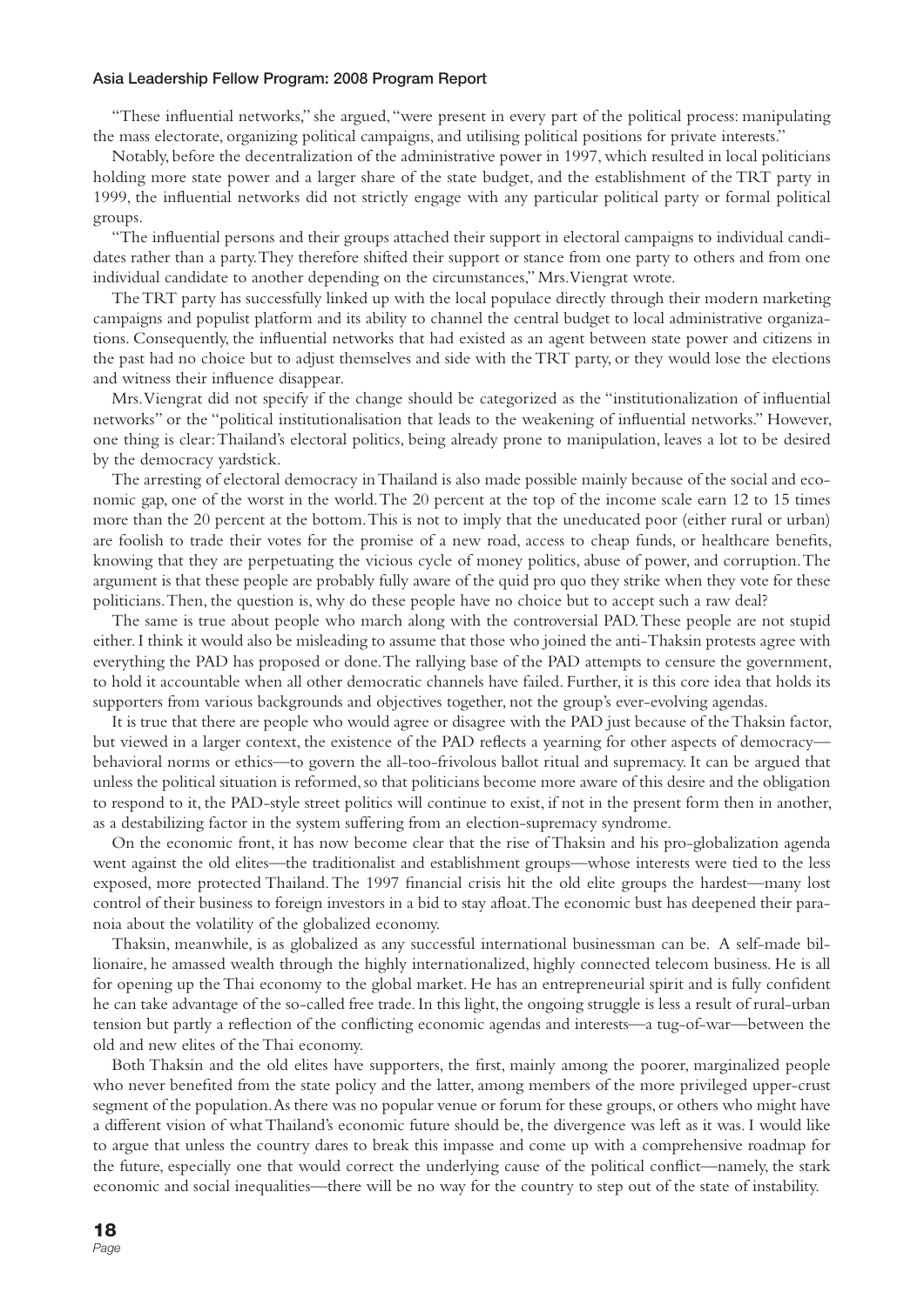#### **THE WAY FORWARD**

There is no denying that Thailand is at a critical juncture. It is clear that the presence and influence of former PM Thaksin will continue to be felt in the local political scene even if he himself remains in exile, a fugitive of the country's legal system.

The ruling coalition led by the Democrat Party is a shaky one at best. A House dissolution is expected anytime after the annual budget is disbursed. The country will again return to general elections and its contested consequences.

Under the scenario, the return to electoral democracy, with its promise curtailed and limitations made potent by the unique sociopolitical context discussed earlier is unlikely to solve the protracted, deep-seated division in Thailand. However, at this point, if we agree that the crisis gripping the country has many dimensions and is embedded in the easy-to-manipulate structural inequality, we can safely assume that no single action would. In a sense, there is no "normalcy" for Thailand to return to, except as an in-between state of political truce before a new conflict erupts. The economic and social inequality has become too heavy for the age-old political structure to hold.

PM Abhisit floated a proposal of political reform as a way out of the protracted conflict, but thus far, he has failed to offer details about how the process would be put to work. The political think tank King Prachadhipok Institute took up the task of studying the procedure as well as coming up with a new draft for the country's charter, but insisted it would take at least 19 months. The effort was criticized and largely shunned by the opposition from the very start.

The opposing Puea Thai Party meanwhile remains keen on first pardoning all politically related cases initiated in association with the 2006 coup and then restarting the country's democratic process. The tug-of-war is likely to continue for a while as no solution that would be acceptable to all the stakeholders is in sight.

An ideal scenario would be to use the vacuum before a new election constructively. With Thaksin in exile, the PAD would have no reason to continue its protest. A "third power" of people who are in the middle, who are neither pro-government nor PAD, should be allowed to emerge.

The coalition of the middle (moderates) must initiate a process to set a new agenda for the country beyond the personalized conflicts. The assembly must focus on what the new agenda should involve, whom it should engage, and how it can form a new consensus.

Economically, the Establishment must be made to realize that they cannot fight globalization. However, the internationalists must also accept that they will always face a backlash from those who are left out unless they try to make Thailand a more equal society.

One roadmap toward the future is to seriously implement a welfare state policy so that the poor do not have to pin all their hopes on promises made by politicians. Welfare benefits should not be a favor from politicians but a basic right for all citizens regardless of their political affiliation or social status. When the citizens do not have to trade their votes for these benefits, it is hoped that they will then have a true choice when it comes to electing their representatives.

Land reform and implementation of a progressive tax system will be crucial as they are means to finance the expensive welfare policy. Both measures have proven to be difficult to push forward, but the country must be made to realize that unless we tackle the inequality issue, there is little hope that the young democracy will stabilize.

ATIYA ACHAKULWISUT is Editorial Pages Editor, *Bangkok Post*, Thailand.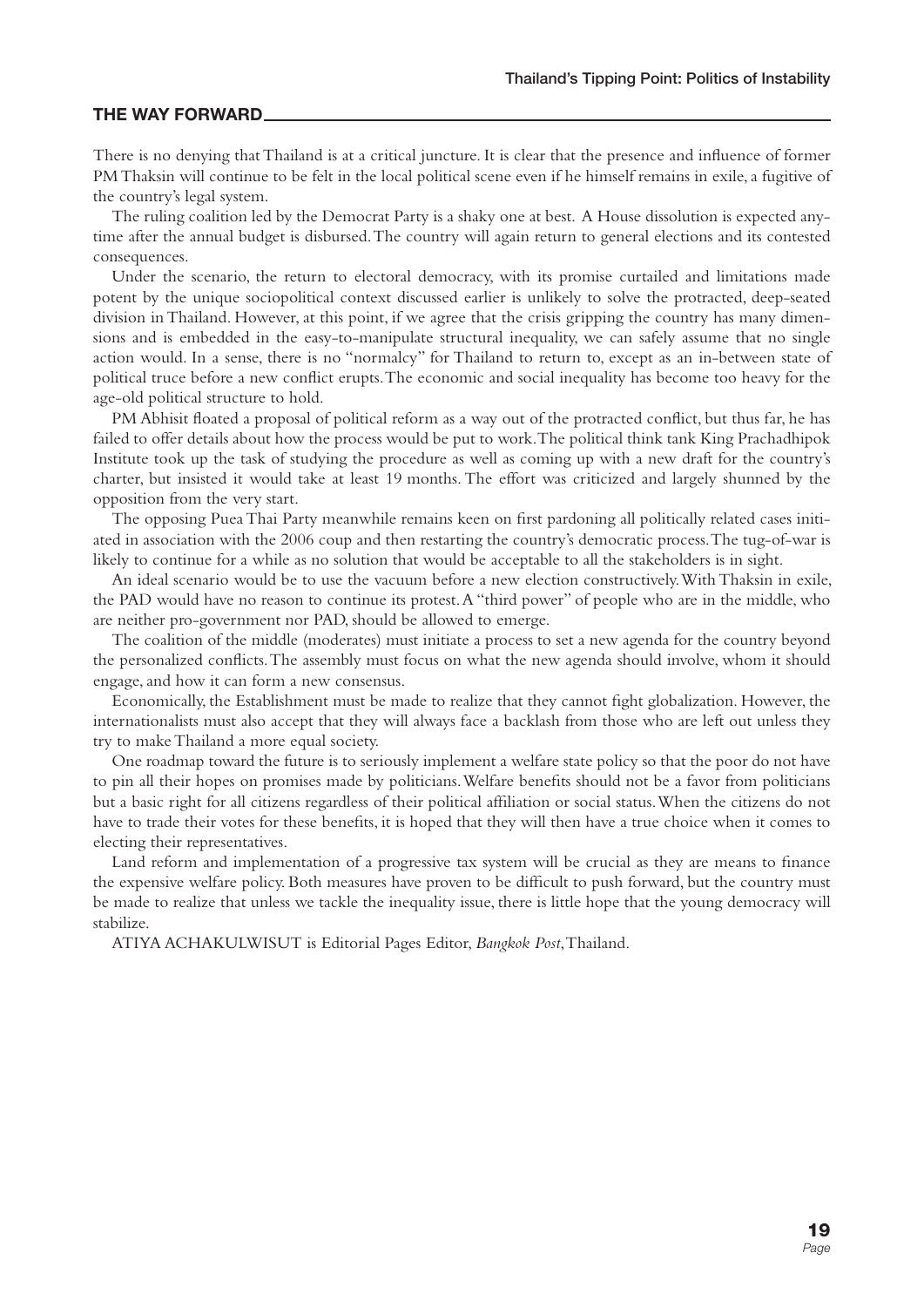# **Building Solidarity for Human Rights and Democracy in Asia**

#### **CHITO GASCON**

espite rapid economic development in many parts of Asia and the vibrancy owing to the muliplicity of cultures therein, there remain serious challenges across region with respect to established standards of *democratic gove* cultures therein, there remain serious challenges across region with respect to established standards of Asian citizens who represent close to half of the world's population.

Today, across most of Asia, states are grappling with the dilemma of providing the benefits of liberty, participation, and accountability to their people—despite the global trend toward democratization and respect for human rights. Thus, notwithstanding changes in this regard in other continents, only a few Asian countries have successfully set on the road to full democratic consolidation. As efforts are made toward envisioning a *shared community for all Asians*, we must consider whether such a project is sustainable in the long run without it being firmly grounded upon the universal values of respect for human rights and a genuine commitment to the dual principles of popular consent and the rule of law.

There are, of course, many practical obstacles and real hurdles that need to be overcome for the full realization of an Asian democratic community. These constraints cannot simply be imagined away as they require creative intervention in order to be fully resolved. Still, it is possible to build human solidarity networks within countries and across borders and hope that they will nurture human values and develop strategies to progressively achieve social change. We thus hope to engender the institutionalization of workable regimes that encourage popular participation and ultimately prioritize the dignity of individuals.

#### **DEMOCRATIZATION IN ASIA**

While most of modern Asia had long been associated with authoritarian regimes, in recent years, there have been some remarkable transformations that may create the impetus to guarantee more people living in the region the benefits of a democratic ethos. The fact that the "wave of democracy" has swept across countries as diverse as Indonesia, Mongolia, South Korea, and Taiwan is testament to the capacity of the Asian people to embrace democratic values, even as efforts toward state-building in a post-conflict context in other Asian countries such as Nepal, East Timor, and Cambodia offer the possibility of achieving sustained peace through institutions of democratic governance irrespective of how imperfect they may be.

The initial democratic inroads made within Asia in the wake of the so-called Third Wave (which began with the downfall of the last dictatorships of Western Europe, had swept across many parts of the developing world including parts of Asia, and reached its peak at the end of the Cold War with the democratic transitions in Eastern Europe) might now be overwhelmed by the resurgence of new manifestations of authoritarianism even as other parts of the continent have yet to experience their first taste of freedom.

In recent years, political turmoil appears to have become the order of the day with violence gripping Sri Lanka, Bangladesh, and the Philippines. The military has time and again exercised its prerogative to forcibly assume power in countries such as Pakistan and Thailand; rights are regularly and summarily curtailed in Vietnam, Singapore, and Malaysia; and tyranny and oppression remains in Burma and North Korea amidst disaster and famine aggravated by unaccountable regimes. The growth of so-called economic tigers/dragons that promote economic liberalization while restricting popular participation, with the rapid rise of China in its most recent incarnation, has presented an undemocratic alternative to achieve development outcomes. Although the experience of Taiwan and South Korea suggest that (over time) citizens will demand greater political transparency, the contemporary realities in Singapore, China, Vietnam, and most of Central Asia suggest that certain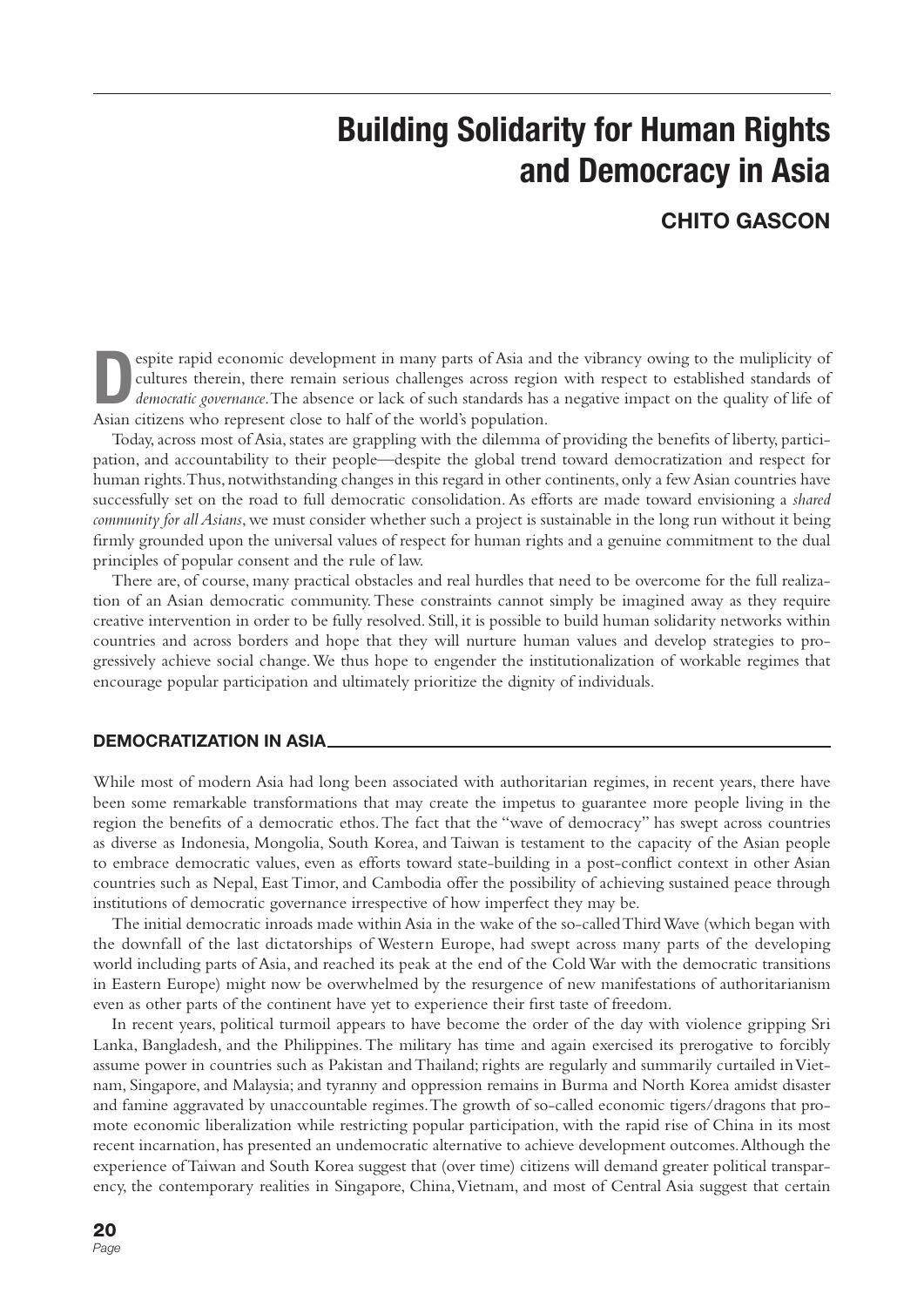"developmentalist non-democratic regimes" have learned how best not to respond to these pressures in order to maintain their tight grip on power.

Thus, conditions across many parts of Asia constitute contemporary hurdles to the future of freedom. Some observers have noted that the momentum toward rights and democracy may have halted, or worse, has stagnated and the movement could possibly be at the risk of imploding. According to the Freedom House's *Freedom in the World* index, the number of *free* countries in Asia has essentially remained unchanged since the year 2000. Other analysts have pointed out that even as there is some hope, there may also exist some dangerous trends as given below:

- 1. In South Asia, India steadfastly remains the largest democracy in the world despite continuing challenges from within its borders. It is to a large extent surrounded by an "arc of anti-democratic political instability" (with the possible exception of Bhutan where development appears to be far more encouraging).
- 2. In Southeast Asia, formerly democratic countries have experienced significant recession, while semiauthoritarian regimes, one-party states, and military juntas all seem to have manifested resistance to democratic reform. Nonetheless, Indonesia, the largest Muslim country in the world, continues on the road to freedom even as it faces tremendous challenges to development and tries to control corruption.
- 3. In North and East Asia, the presence of matured and maturing democracies such as Japan, South Korea, and Taiwan offer hope for the rest of the region notwithstanding the sober reality that immediate neighbors present alternative modalities for governance.

The tasks at hand are to prevent any further erosion of hard fought liberties and institutions, assist relevant stakeholders who are committed to defending and advancing the people's interest, and develop workable policies and strategies for the effective promotion of human rights and democracy in a sustained manner. Toward this end, there is a clear need to evaluate the present situation—particularly the attitude of certain governments that can and should be at the forefront of this process, as well as the work of other international actors—so that we might begin prescribing solutions and interventions that might galvanize the required cooperation (both within the region itself and beyond) that would inform the pace and form of a future program of objectives that will guarantee the success of as many democratization efforts on the ground as possible.

#### **JAPAN'S SPECIAL ROLE**

Japan, whether or not it acknowledges the fact, will have to play a significant, if not critical, role in realizing these efforts. Because it has exhibited the capacity to transform its own society into one of the most robust democracies in the region, has made tremendous strides in guaranteeing all its citizens the benefits of freedom, and has consistently contributed to global efforts for international peace and the upholding of human dignity; it is well placed to assume a leadership role for rights and democracy in Asia. Many have observed that in view of both its economic power and accumulated prestige resulting from its international commitments and advocacies, Japan could—if it so chooses—ultimately assist in shaping the democracy-oriented leadership choices that must be made if we want freedom to flourish.

There are several reasons why Japan, in conjunction with global and regional partners, can lead in the democratization efforts in Asia. In particular, it has the ability to do so through a *positive non-interventionist* approach that engenders reciprocity and cooperation and its predisposition to use multilateral mechanisms to achieve shared goals. In developing its international leadership toward this aspiration, Japan is strategically positioned to perform two important roles: that of an equal economic and political partner of other developed countries in the world (particularly in the West) and that of a distinctively Asian nation cooperating with other Asian countries in promoting genuine human development with all that it entails. Thus, it can realistically play an important "bridging function" that would simultaneously reaffirm universal values even as it deals with geographically unique situations in a primarily nonconfrontational manner.

Specifically, it can provide leadership in those areas where it has special strengths and interests. It can build upon its leading roles in international forums such as the ADB, APEC, and OECD. It can chart new directions as a crucial dialogue partner with ASEAN and central Asian countries, even as it nurtures its special relations with the countries that are closely located to it in Northeast Asia. Japan also continues to provide, on a bilateral basis, a significant amount of official development assistance to many Asian countries, and these contributions have largely been considered to tremendously benefit large segments of the population.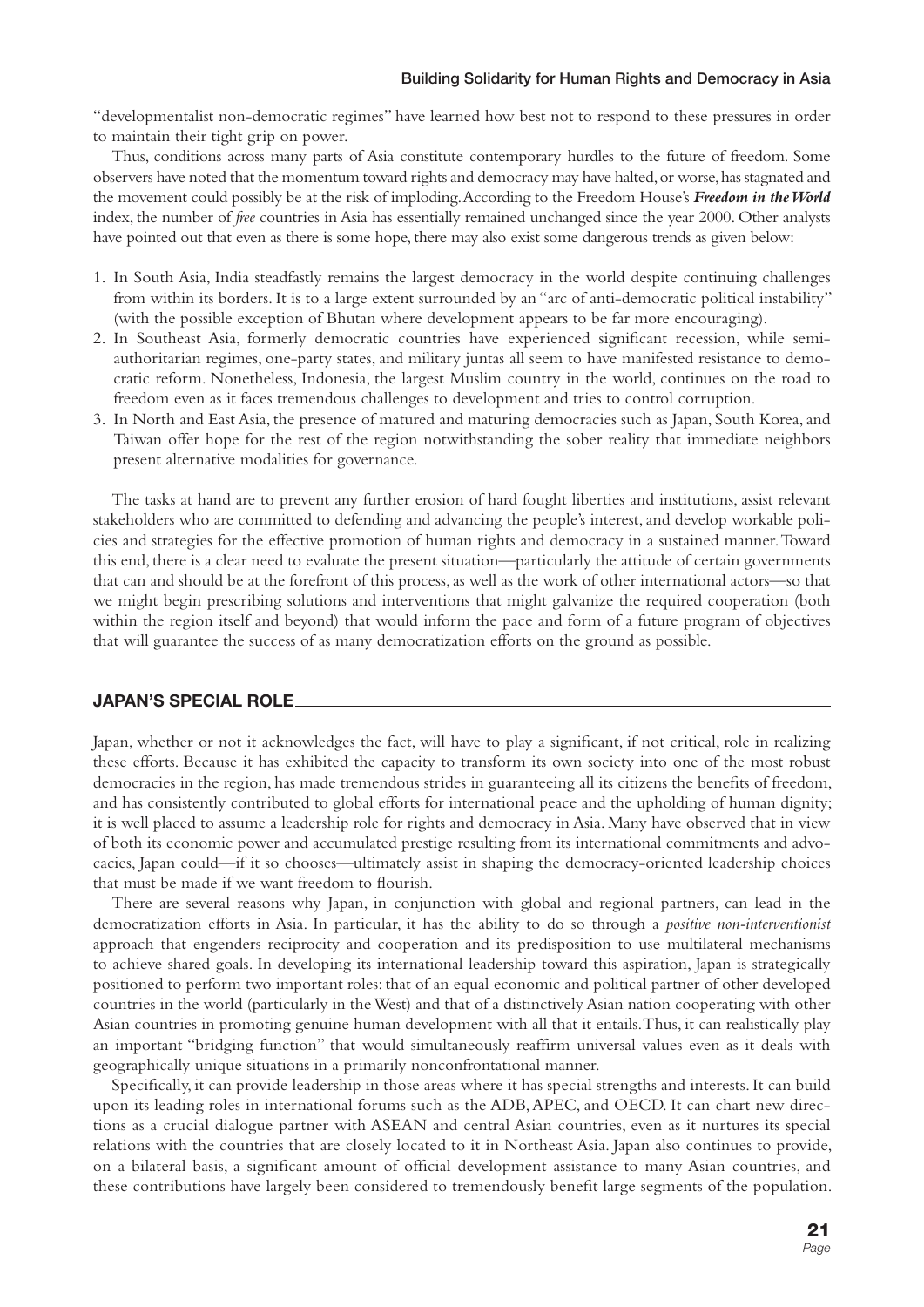The positive role that Japan played and continues to play in assisting the UN and the Cambodian government to effectively transition from its horrific past marked by violent conflict to achieving a regime of peace and justice could provided a useful framework for expanding engagement on these same issues in applicable situations elsewhere.

#### **DEVELOPMENT WITH DEMOCRACY**

Still, it may now be time to revisit policies that place emphasis on primarily economic indicators as some regimes that have shown marked success in achieving development outcomes are wont to proceed to the parallel effort of political liberalization, arguing that this essentially detracts from the aspiration of achieving further growth and stability. With regard to the argument that further development is needed before greater democracy and human rights can be achieved, the developed democracies of Asia (Japan, now joined by South Korea and Taiwan) are positioned to present a viable counter argument that, in fact, more freedom and democracy guarantees long-term economic progress without jeopardizing stability and growth. Furthermore, it is worthwhile to note that both Nobel laureate Amartya Sen and the current discourse on international development place emphasis on the primary aspect that freedom and participation function toward achieving measured success with respect to equity considerations and people-centered programs.

In this context, perhaps it becomes important for countries that provide tremendous resources to other countries governed by authoritarian regimes (whether in the form of aid, trade, investments, or a combination of these) to now consider whether their international political obligations require them to inquire into the record of those recipient states with respect to the treatment of their own nationals. At present, the global community is witnessing several tragedies of natural disaster, economic collapse, and famine affecting countries ruled by despotic regimes that, by their own actions, have aggravated the plight of their people because there are no effective means of accountability and democratic control. This has prompted some voices to declare that there is a humanitarian justification for invoking the "responsibility to protect." In my opinion, the core of the problem lies in the absence of democracy.

#### **MECHANISMS FOR PROMOTING RIGHTS AND DEMOCRACY IN ASIA**

It is heartening to note that at a global level, in the last few years, there has been an explosion of democracypromotion programs coupled with the more traditional state-building activities, both at the intergovernmental and nongovernmental level. This trend can also be observed in the Asian context, where the number of funding and implementation organizations involved in this field have grown significantly over the last 15 years or so.

Some of the multilateral institutions promoting democracy in Asia include the UN (through various mechanisms such as electoral assistance, UNDP, and the recently created UN Democracy Fund) and the ADB. While the UN agencies usually support advocacy and networking activities, the ADB's approach involves providing technical assistance to strengthen institutions. The focus of most efforts seem to emphasize the norm of *democratic governance,* and multiple tools are being developed in order to quantify what this means and to provide measurable indicators that would assist stakeholders in determining whether significant progress is being achieved over time. The World Bank and the European Union are also among some of the interested parties developing strategies that can help with efforts being undertaken in the Asian region.

Besides these multilateral initiatives, there are also parallel bilateral and nongovernmental initiatives being carried out along with multiple programs in diverse countries. However, it should be noted that the impetus for many such initiatives largely seems to come from the Western countries and interests. It has thus become incumbent on human rights practitioners and democracy activists from Asia itself, perhaps with the support and encouragement from the established democracies here, to create local interventions that draw upon local expertise and experiences to address local challenges. Both Taiwan and South Korea have taken steps to establish foundations to assist in this process, even as debate and deliberation on the same matter continue in Japan and elsewhere.

The initial steps at building local capacity for human rights and democracy in the region have thus far achieved only modest gains and created marginal impact. The networks of individuals and organizations are still currently small, and they presently channel their energies mainly toward further building capacity in support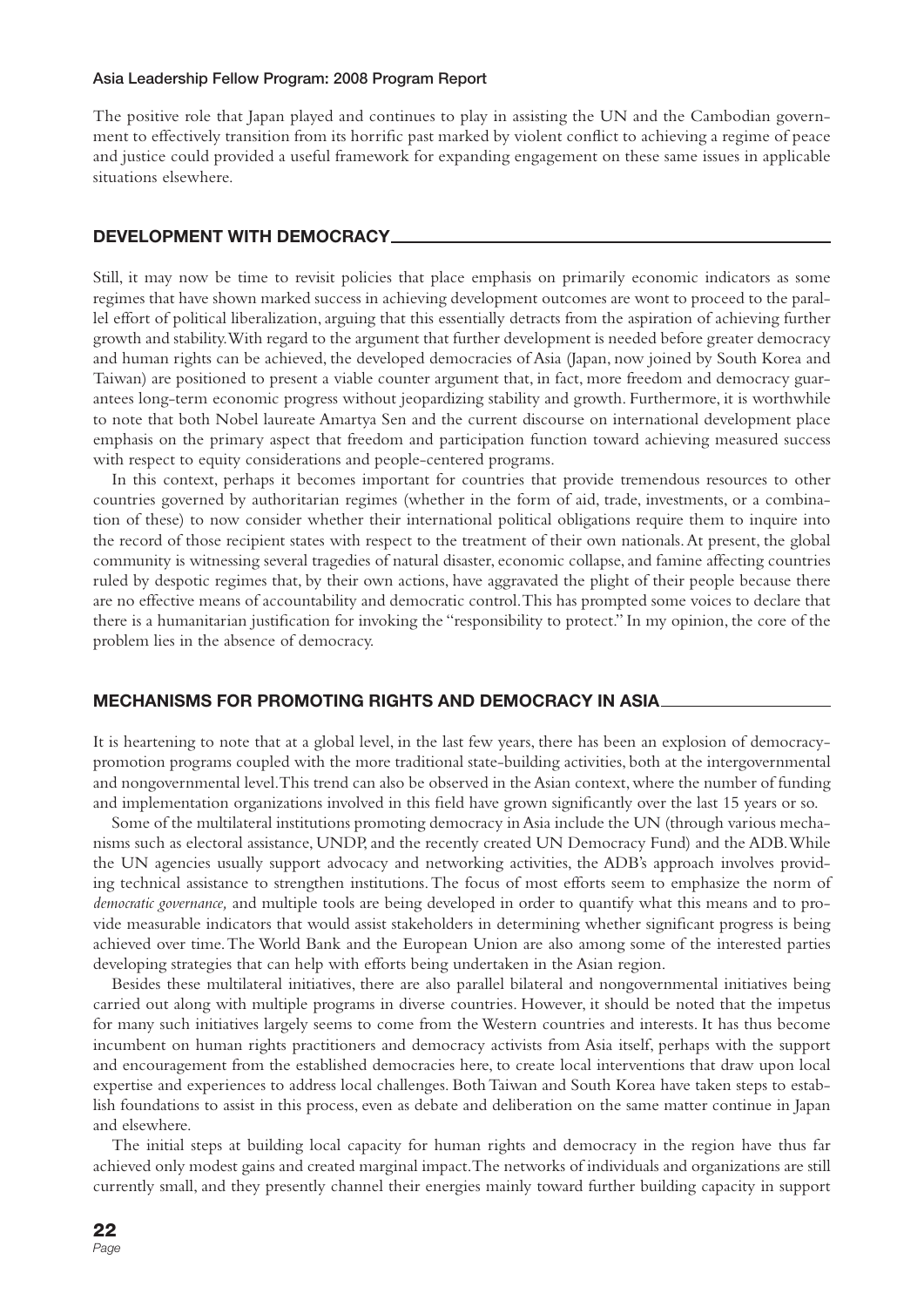of civil society, either in a national or regional context. This is also mainly done with very little input into or outside formal policy circles and power centers.

It is also unfortunate to highlight that unlike other regions of the world, Asia does not have any regional mechanism for the promotion and protection of international human rights standards. There has been considerable progress with new mechanisms at the national level in some countries. Also, rather surprisingly, the recently adopted ASEAN Charter invokes human rights values and makes reference to establishing a human rights body in the future. These and other developments need to be carefully monitored.

There are, however, some efforts being pursued at the highest levels to establish partnerships that could build momentum to reverse the current democratic recession. The political leaderships as well as civil societies of certain countries in the region, for example, India, Australia, South Korea, and Japan, could be collectively harnessed for such an initiative. It should be noted that some of them have, in fact, already become some of the largest contributors to the UN Democracy Fund. Asia-wide partnerships, at multiple tracks, will create an impetus for sustaining the work ahead. The people of the region demand positive change, which is the need of the hour.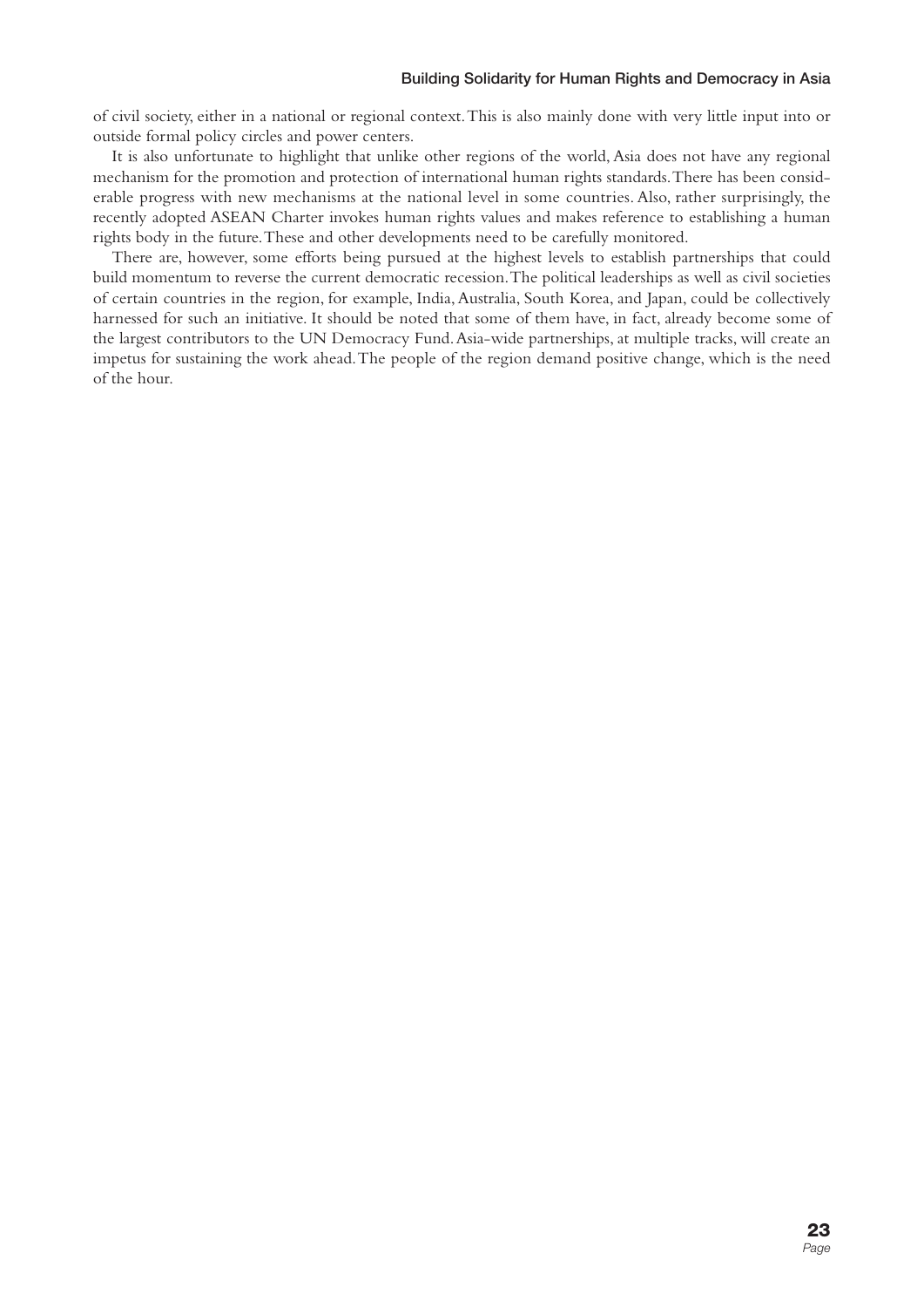## **Deepening Democracy: Responsibility, Freedom of Expression, and Morality of Choice**

**Three aspects of a consolidated democracy GU YI AN**

**N**o one will deny the fact that in contemporary Asia, including countries like India, Japan, Nepal, Thailand, the Philippines, Korea, and China, people still seem to *desire democracy*.

Although people in these countries understand and interpret democracy in different ways, they practice and have experienced democracy differently, and the reality and situations—and even the demerits and setbacks—vary in each country, it seems that none of them intends to give up or halt the democratization of the nation. They are all, in their own way, progressing toward a *consolidated democracy*.

After spending two months in Japan observing and discussing issues relevant to the theme of "unity and diversity," I can safely say that *democracies in Asia and beyond are diverse, and this diversity reflects the unique cultural*, *political, and social life of each country. Democracies rest upon fundamental principles and not on uniform practices.*

Thus, the democratization of different countries need not involve the same agenda or maintain the same pace. Since the democratization process would differ from one country to another, we cannot expect a uniform timetable for the process, nor can it be carried out smoothly in one day.

I can clearly recall Chairman Mao's aphorism in one of his famous poems. It went as "Ten thousand years is too long; just race against the time!" (萬年太久, 只争朝夕!). In the 1950s, this aphorism became our national slogan. Everyone believed that "*it should be done in one day!*" With this mindset, Chairman Mao led the Chinese people to start the Great Leap Forward ( $\uparrow$ 跃进). I also think that ten thousand years is too long, but I never believed that anyone can achieve anything—even democracy—in one day. As a matter of fact, Chairman Mao's impetuous and unpractical trial of the Great Leap Forward only resulted in a catastrophe and resulted in an economic and political setback. Since then, there has been no development in terms of social reformation and democracy building in China for a long time. The lesson learnt from this case can be summarized in the idiom "haste makes waste."

As a theatre director, during rehearsals, I always urge my actors to just let it happen instead of trying to make it happen. Any attempts at making something happen may result in something unnatural and artificial because you are not being yourself but are just pretending. Forcing something to happen would only result in something unappealing and can even be dangerous, possibly resulting in distress or injuries. This could lead to a tragedy that would be far from what was originally intended. Therefore, it is important to be patient and obey the law of nature. Just like it is said that "love takes time," I would like to say that "democracy would take more time." Rome was not built in one day, and the same applies to democracy.

It has been about a hundred years since democracy was introduced to the Chinese, but for some historical reason, democracy in China today is still at its nascent stage; we are still learning about the concept. Some Chinese even doubt whether the country is mature and informed enough to adopt the Western concept of democracy.

Now, I would like to share an interesting discovery I made in the course of studying Chinese characters. The Chinese word for democracy—"民主" [mín zh ŭ ]—comprises two characters. "民" [mín] literally means "people." The hieroglyph " $\mathbb{R}$ " looks like an eye being poked by a needle. The image clearly reflects the intent of the person who coined the word—*people are blind*. Maybe this partly explains why democracy did not develop in China for many years. To the people in ancient China, allowing blind people who followed elitism to make decisions regarding public affairs was tantamount to deceiving oneself. They could hardly believe that the blind could make the right decision or correct choice for the common people.

The second character " $\pm$ " [zh ŭ ] means to have your own idea and make your own decisions. The hieroglyph " $\pm$ " [zh ŭ ] looks like an oil lamp with a very tiny flame. This indicates that if you want to make the right decision or a clever choice, you must "light the oil lamp," that is, illuminate or enlighten yourself.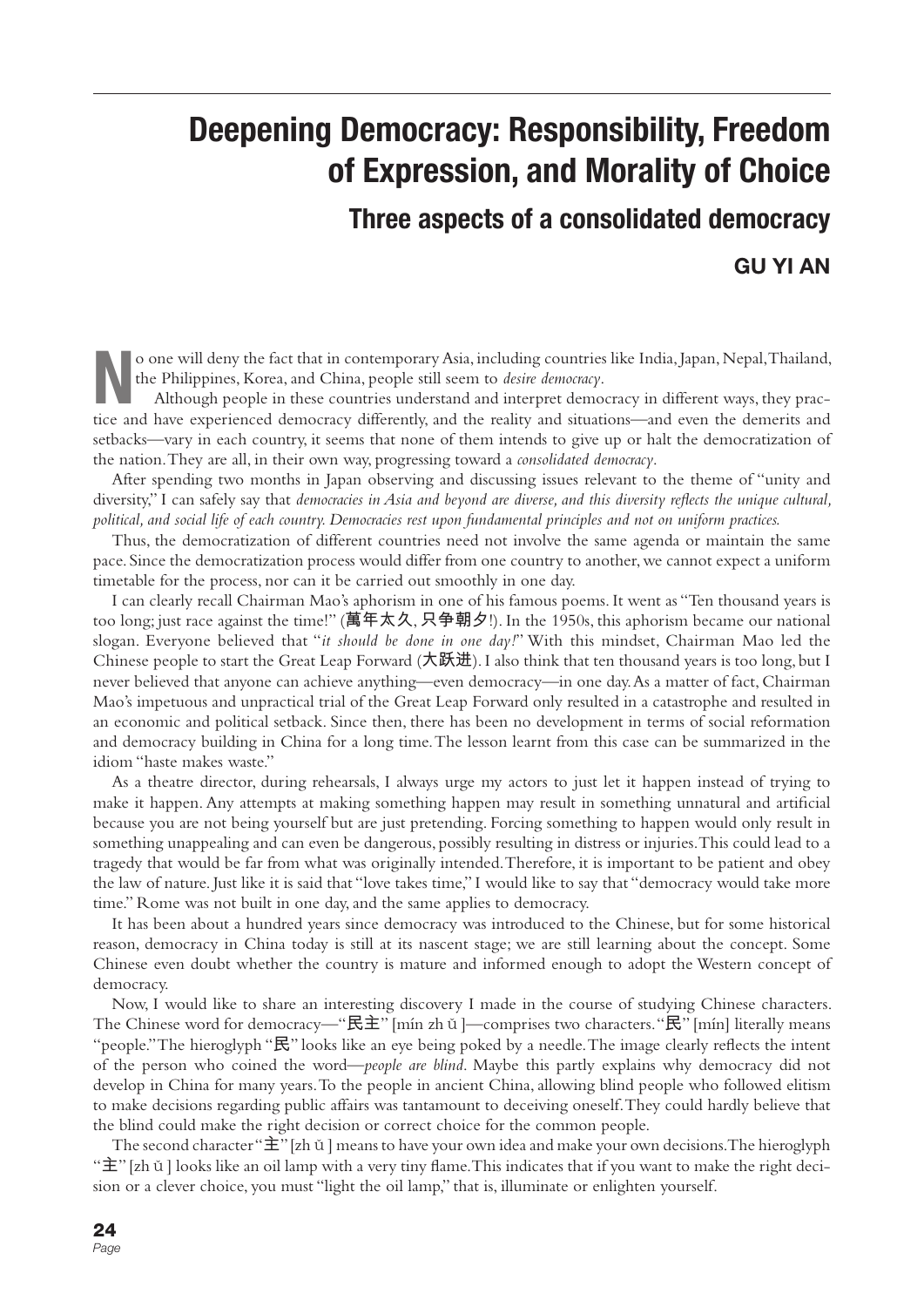#### **Deepening Democracy: Responsibility, Freedom of Expression, and Morality of Choice**

Thus, the Chinese first need to illuminate themselves and gain a deeper understanding of the concept of democracy in their attempts toward a consolidated democracy.

To the Chinese, *freedom* and *equal rights* are two other important concepts. However, we must realize and understand that both freedom and equal rights are accompanied by *responsibility*; therefore, I think that, first, we need to *assume responsibility*. When people get their freedom and equal rights, they must assume responsibility for the *decisions* and *choices* they make—not only for themselves but also for others.

The Chinese need to understand that in a democracy, when a citizen receives equal rights, he/she also has the responsibility to participate in the political system, which in turn, protects his/her rights and freedom. We must also learn how to express ourselves openly when participating in public affairs.

I am neither a politician nor a social designer. I am an acting teacher and director who tries to introduce and implement the concept of democracy in my classroom and rehearsal studio. I have often found students to be too timid to express their ideas and actors too lazy to find solutions by themselves. They are used to the traditional approach of letting their parents/teachers/director/boss tell them what to do and how to do it. In other words, they do not wish or need to take the risk of sharing responsibility. This approach leads to the stagnation of a sphere—a stagnant theatre or a stagnant life, for example. I realized that the students and actors cannot be held responsible for this sad situation; they just unconsciously protect themselves from the insecurity. On refl ecting on the situation, I realized that if I want them to muster courage and express their opinions freely, I must create a secure environment. I must consciously avoid giving them a prepared answer—not even a slight indication of approval and disapproval. In my capacity as a teacher and director, I should not adopt a dictatorial approach by telling them what I think is right and what I like or want. Confucius, the role model for all teachers, never revealed his answers to his students; he simply enlightened them by asking questions. He did not have answers prepared and instead explored with the students and tested the bounds of their imagination. His students had the courage to express their opinions freely before him. Some prefer a dictatorial approach in teaching because of the high level of efficiency that it can achieve, but quite often, all one gets is students sitting in silence or cheating noises.

Finally, as a citizen in a society with consolidated democracy, everyone needs to consider making choices within a moral framework. With every decision, one must take responsibility for oneself as well as for others. In other words, one needs to be ready to face the repercussions of one's actions. There are several relevant cases, from poisoned milk powder to Wall Street financial crimes.

**Responsibility, freedom of expression, and morality of choice** are three aspects that would help us build a better community in the future.

For me, an acting teacher and a director, the only learning technique either in the acting profession or in community building is through communication, which contains two aspects: *expressing* and *listening*. Although we need to discuss freedom of expression, I think that learning how to listen is more important.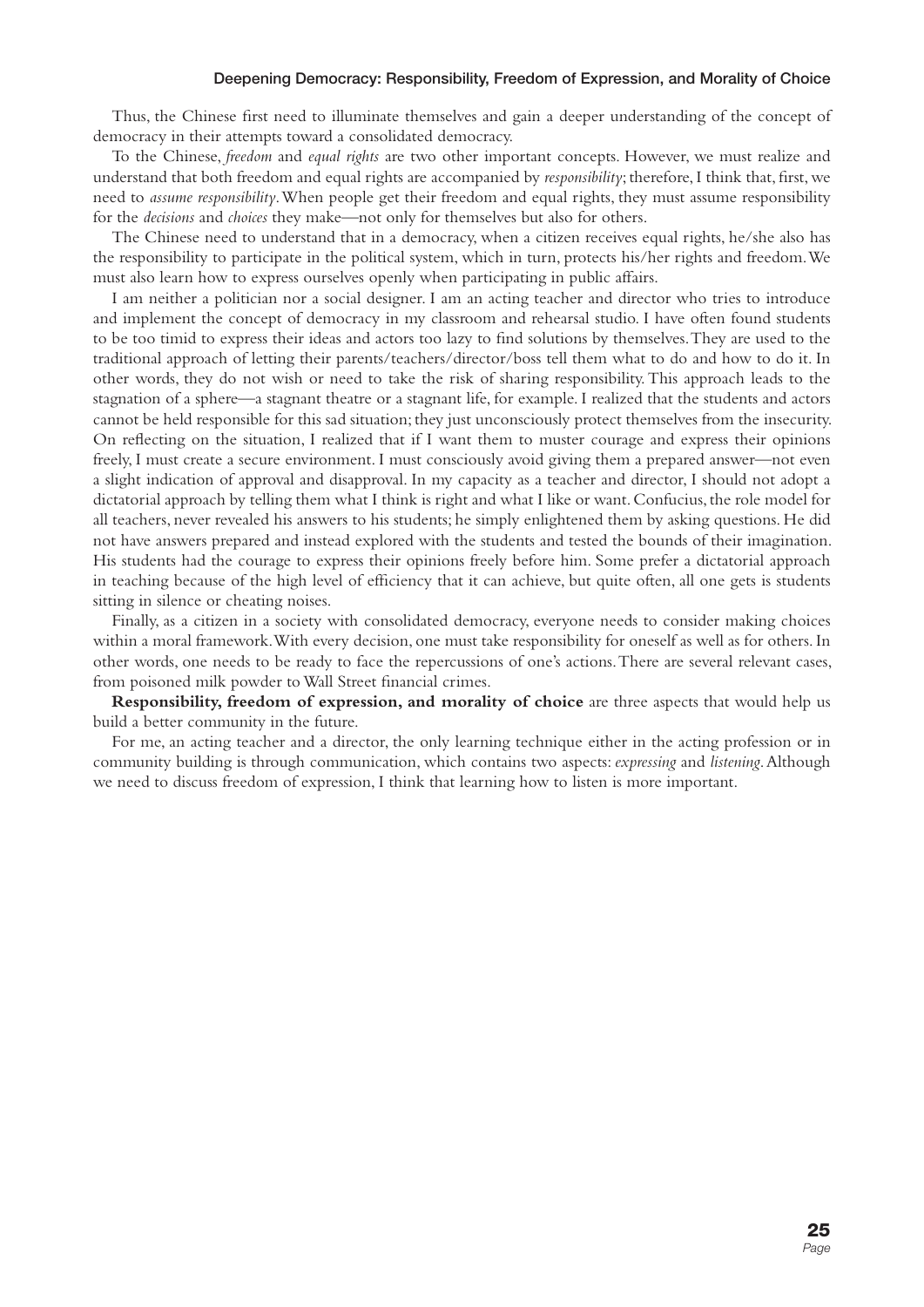# **Dreaming of an Asian Rainbow: A Wonderful Community of 7 Colors**

#### **KIM HAECHANG**

**I** am the Vice President of the Hope Institute, which is a civic think tank in Seoul, Korea. I have been in charge of 3 different teams of institutes such as the Social Invention Center, Public Academy, and Korea's Local Information Center.

To be honest, I prefer to be called a "social designer" rather than any other conventional titles or names. A social designer is a social activist who tries his or her best to improve the present condition of society and the title was accordingly created.

First of all, I must say I was very happy to be chosen as a fellow of ALFP 2008, and stayed in Tokyo for more than 2 months. This opportunity allowed me to interact with important Asian leaders. I think I have enhanced my understanding of Asia and have made good friends with Asian leaders on the basis of "amenity" and "sustainability" during my stay in Japan. I hope that we can place our friendship before our obligation to serve as good leaders in our countries. Further, I am now convinced that I can make good friends in Asia.

#### **FROM AN ENVIRONMENTAL JOURNALIST TO A SOCIAL DESIGNER**

Let me introduce myself to you. For more than 30 years since attending high school in the 1970s, I have been living in Busan, the second largest city in Korea. I graduated from Pusan National University (PNU), where I majored in Business Management. I also graduated from the Graduate School of Education of PNU, majoring in Educational Administration in the 1980s. In 2008, I completed the doctoral course at PNU, majoring in Environmental Economics.

From Monday to Friday, I work in Seoul for the Hope Institute and stay with my family in Busan over the weekend.

I am grateful to God that I spent my teens in the countryside and not in a city. The beautiful scenery of the countryside landscape is still alive in my memory and I believe that it was what inspired me to become a journalist focusing on environmental issues and to work as a social designer.

I worked with *The Kookje Daily News* (The Kookjeshinmun) as a reporter for 17 years in Busan before joining the Hope Institute in 2007. As a reporter who exclusively covers environmental issues, I realized that local environmental issues are deeply connected with global ones. My main concerns and interests were as follows: individual awareness of global environmental issues, endeavors to shift personal awareness down to ecological daily life, building a sustainable community, and peaceful international interchange and solidarity, etc.

My interests have been widely reflected in articles I wrote for *The Kookje Daily News*. In 1994, I also wrote many campaign articles such as "Environmental Revolution by EM (Effective Microorganisms)" that helped the City of Busan to spread EM in order to decrease the amount of food waste from households.

When President Kim Young-sam placed emphasis on globalization in 1995, I wrote a series of articles under the title "Let's Deal with Globalization from the Viewpoint of Environmental Issues!" I also introduced the success story of the "Green City of Kitakyushu" in Japan, which won the "Global 500 award in 1990" from the United Nations Environment Programme (UNEP).

Thanks to the support of LG's Press Foundation, I had a chance to become a member of the Japanese Environmental Group Amenity Meeting Room (AMR), and I lived in Tokyo for one year from 1997 to 1998. I learned a lot on the "Amenity Movement" by pursuing the "Coexistence of Humanity and Nature and Quality of Life." I visited the city of Kyoto, where COP3 was held and gathered information on climate change.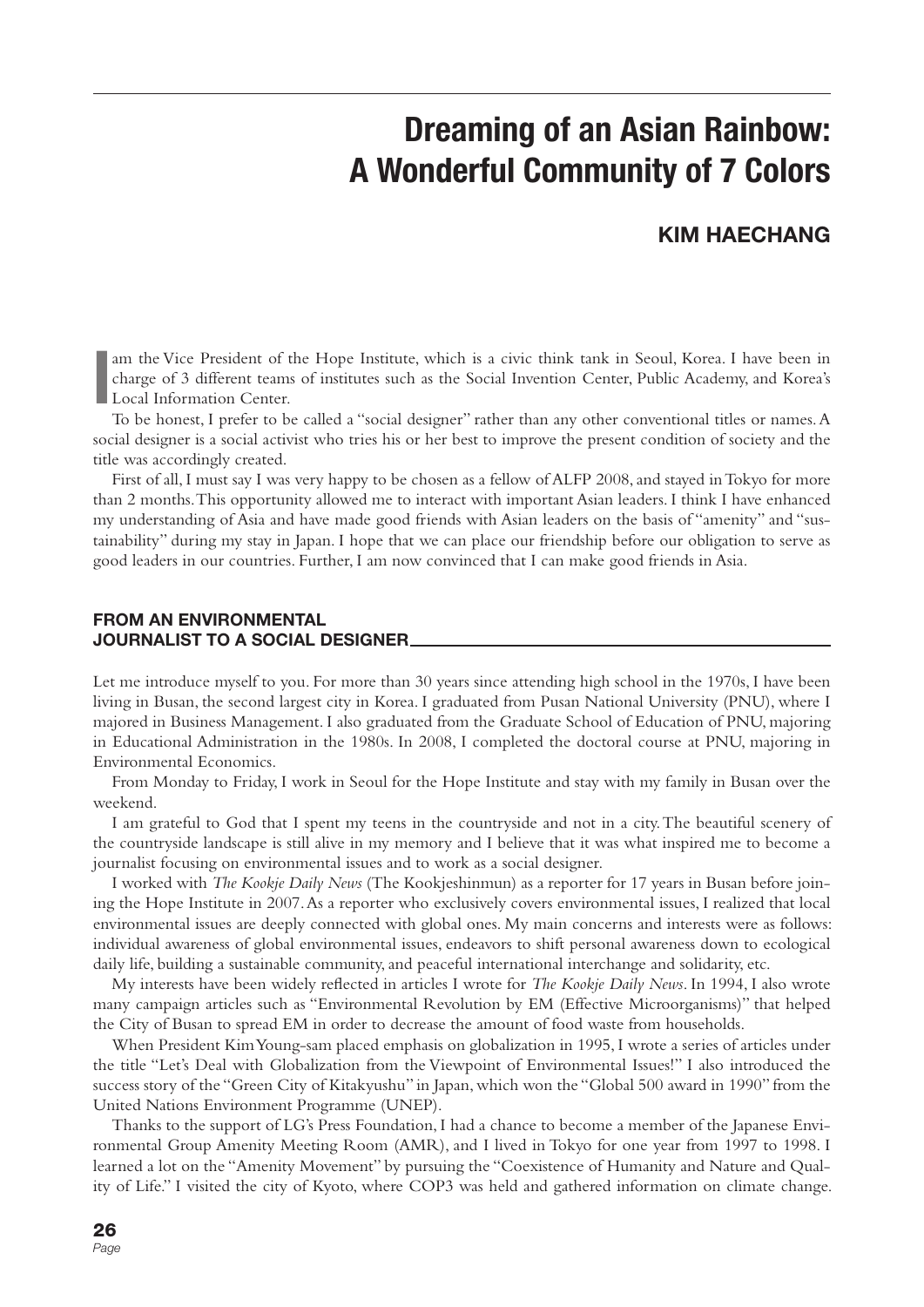#### **Dreaming of an Asian Rainbow: A Wonderful Community of 7 Colors**

With the help of the program, I could specialize in environmental issues as a journalist. It was also around this time that I had an opportunity to contribute to The Weekly Asahi Towns, a sister newspaper of the Asahishimbun in Tokyo. I wrote 30 articles as part of a column titled "A Tokyo Diary of a Korean Journalist." These experiences served as a stepping stone for me to become a professional environmental journalist as well as a social designer. They also gave me a precious opportunity to understand Japan better.

After returning to Korea, I wrote numerous reports and also published several books. I planned and wrote feature stories on environmental issues. These stories covered a whole page and were published once a week with titles such as "Let's Make the City of Busan Greener" and "Let's Make the Rivers of Busan Cleaner." I also planned a feature article titled "Visiting Wetlands and Birds in Korea" and introduced two aspects of the beautiful but endangered wetlands of Korea in around 2000. I was presented with the Award for Journalist of the Month by the Journalists Association of Korea twice in 2002 for these articles. I managed to publish several compilations of the articles I have written. Some of my publications are "Amenity-Beyond Environment" (Sakai Kenichi, translated, 1998), "Amenity's View of Japan-Japanese Environment, People, and Communitybuilding" (1999), "Learning to Love the Earth through Play" (1999), "There Are Birds There" (2002), and "Learning from Environmental Capital Freiburg" (2003). I was awarded the 5th Kyobo Life's Environmental Culture Award in 2003, which is Korea's well-known environmental award.

In 2004, I served as the labor union leader of *The Kookje Daily News*. During this period, I tried to enhance the freedom of press and improve the labor conditions of the journalists. At that time, I realized that interchange and a sense of solidarity among journalists are important not only domestically but also internationally. I cannot forget my visit to Nagasaki. I had to speak in Japanese during a seminar on "Korea's Task to Avoid Becoming the Next Iraq." As for my Japanese language skills, I have learned the language by myself since I was in college. It is a very useful tool for me to express my thoughts to Japanese people.

In 2005, I wrote a book titled "Japanese Newspapers, Power that Moves Japan." This book introduces 20 old and current Japanese newspapers and can serve as a useful benchmark for Korean journalists.

#### **THE HOPE INSTITUTE—A CIVIC THINK TANK IN KOREA**

In April 2007, I quit journalism and became a social designer. I am currently researching areas such as environmental sectors, building of local communities, local brand strategy, and sustainable development. I have also completed a doctoral course from the Graduate School of Pusan National University, majoring in Environmental Economics in July 2008. I wish to reconsider how environmentally unfriendly states can undertake measures such as wetlands reclamation, and tunnel building and theorize a concept of GNP that reflects the value of nature and ecology.

On June 30, 2007, I visited Tokyo. The Hope Institute opened the Hope Institute Japan as the first overseas branch office. On December 2, 2007, I was invited to speak at a forum in Osaka, Japan. I presented a lecture titled "Korean Civil Society's Current Situation and Future Tasks."

I began to speak about the Hope Institute to people I met in Tokyo. The Hope Institute is a think tank established to research policy alternatives for various social agendas and put these alternatives into practice. We are an independent civic research institute that has received no founding funds from the government or industry. We hope to become the matrix of a 21st century neo-practicalism by conducting research along with pragmatic application.

At the institute, we introduce innovative experiments and bold initiatives that are unhindered by convention. People's ideas are gathered to change lifestyles and systems, and public values are sought along with new alternative models of society. The local region is made the center through grassroots self-governance and town building, while the values of public good and sharing are disseminated by recommending to corporations social contributions that are compatible with their business.

I also want to introduce Mr. Park Won-Soon, the executive director of the Hope Institute, who recommended me as a candidate for ALFP 2008. He was a member of ALFP 2000 and a winner of the Magsaysay Award in 2005. I cannot compare my work to his prestigious achievements. However, I was very happy to acquire the opportunity to join ALFP and learn about leadership.

We currently have about 80 researchers and coordinators at the Hope Institute. The research direction and guiding principles are independence, participation, region, practicality, alternatives, focus on specific fields, and integration. We wish to work solely for the benefit of the common people. Everyone is invited to participate. Free from formalities and frills, ideas are sought and can be proposed through many channels of communication,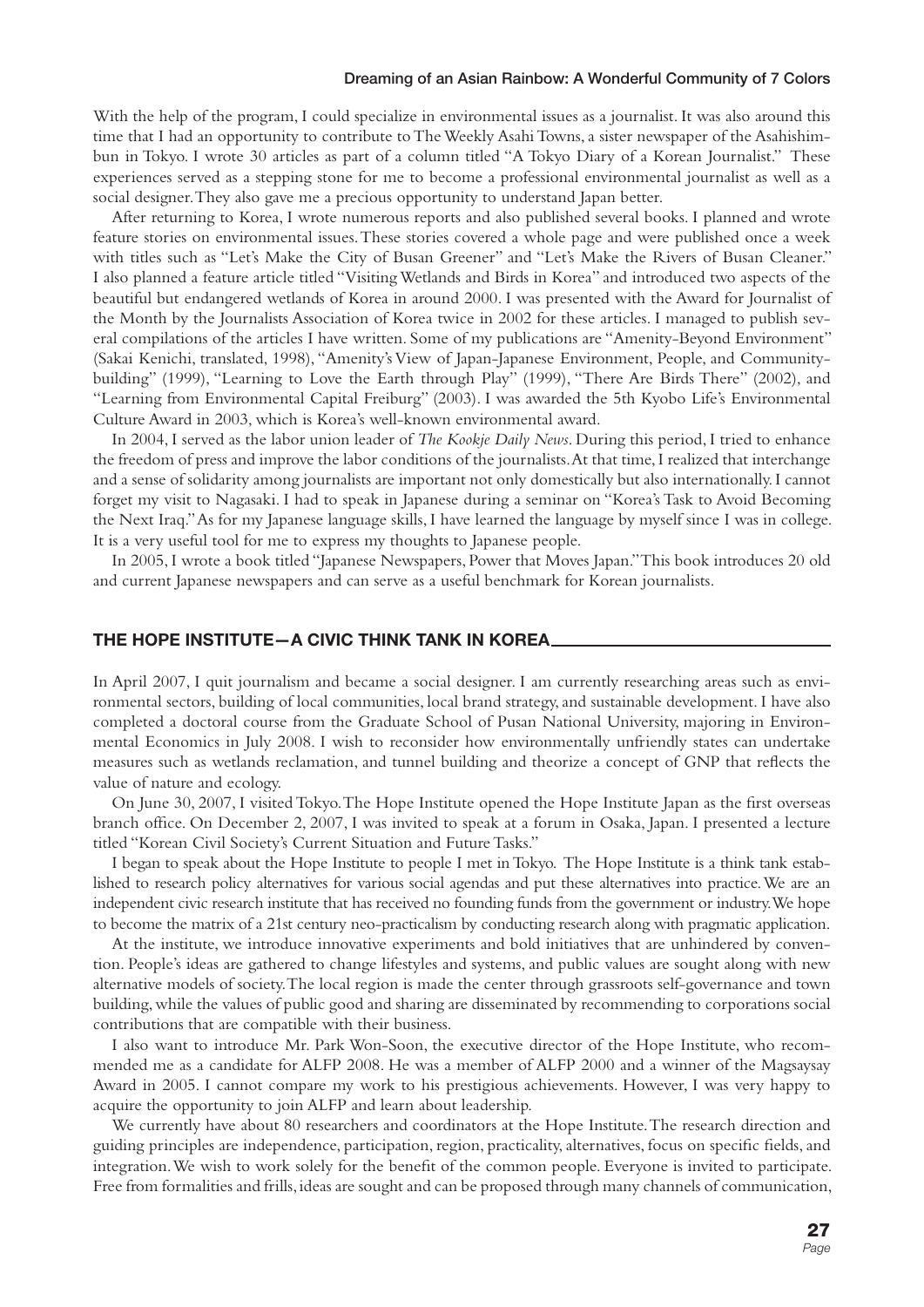including the Internet. The Hope Institute tries to revive declining regions and turns them into springs of hope. We avoid abstract, wasteful arguments and exercise the use of a pragmatic methodology to reach the truth. The alternatives we press for are based on a paradigm of people, ecology, and culture. We do not confine ourselves to our office in search of alternatives or learn about the world through the media. We delve deep into the field to cultivate a land of truth. The diverse issues of our society are all interconnected. We will integrate them from an unbiased perspective on any specific field, for instance, politics and economics.

The Hope Institute has many centers. "Small ideas can change the world" is the catchphrase of the Social Invention Center. Innovative thoughts and various ideas are shared through the Internet and then revised, organized, and strengthened to form the basis of realistic and precise public policies.

"Seeds of hope for local communities" is the slogan of the Roots Center. Local communities need sustainable development. This center tries to explore ways of formulating a desirable local community model through in-depth studies of various local communities.

"Nourishing hope for the future of Korean Society" is the motto of the Center for Building Alternatives. This Center tries to propose clear future directions for the Korean society through in-depth studies of politics, economics, administration, unification, education, environment, culture, gender, and other areas.

The key themes of the Hope Institute are listed below. We call these the 11 "hopes" for the year 2020 or "Hopeful Korea."

- 1. Invention, invention, invention! Only invention can change history
- 2. Hope from the roots up: gives seeds of hope to the regions of Korea
- 3. 100-year vision for the budget
- 4. Reestablishing the nation's fundamentals
- 5. Building a society where everyone has equal opportunities for learning
- 6. Developing a sustainable society and economy
- 7. Improving the quality of life
- 8. Promoting Korean outreach
- 9. Beyond the government: widening citizen participation
- 10. Era of knowledge: collect and share knowledge worldwide!
- 11. Creating an environment favorable to the reunification of Korea

#### **MY PRESENTATION ON THE CANDLELIGHT DEMONSTRATIONS IN KOREA IN 2008**

I presented my opinion on the "Candlelight vigils in Korea in 2008" at the "Country Reports" session held at the beginning of the program.

In 2008, Koreans staged candlelight vigils. In particular, teenagers gave vent to their frustrations and complaints through candlelight vigils against imports of American beef and a market-oriented education policy. More than 12,000 people participated in candlelight vigils every weekend from April to July—an estimated 60 percent of the initial participants were middle and high school students.

The youngsters expressed their ideas on leaflets, paper masks, and other protest tools. They led the rally calmly without resorting to physical or verbal violence. Under the law, any person aged above 19 is given the right to vote in elections.

Many observers said that this generation cared about problems such as getting jobs or having fun as opposed to more serious matters. However, at that time, the underage students were expressing their anger against US beef imports online. Their rationale was that they would be forced to eat American beef at school cafeterias. Their most recent target was President Lee Myung-bak. More than 1.2 million Internet users joined in a signature collection campaign to impeach the President—a high school student led the initiative.

Their criticism of President Lee reached a peak when the government gave full autonomy to schools to allow grouping of students according to their ability and level-differentiated classes. His ambitious English immersion program also infuriated many of those who were already under severe academic stress. The students were gearing up for political action of their own.

It seemed that adults set policies according to their own whims without taking into account opinions from students, who were the consumers of education. This made them angry and frustrated.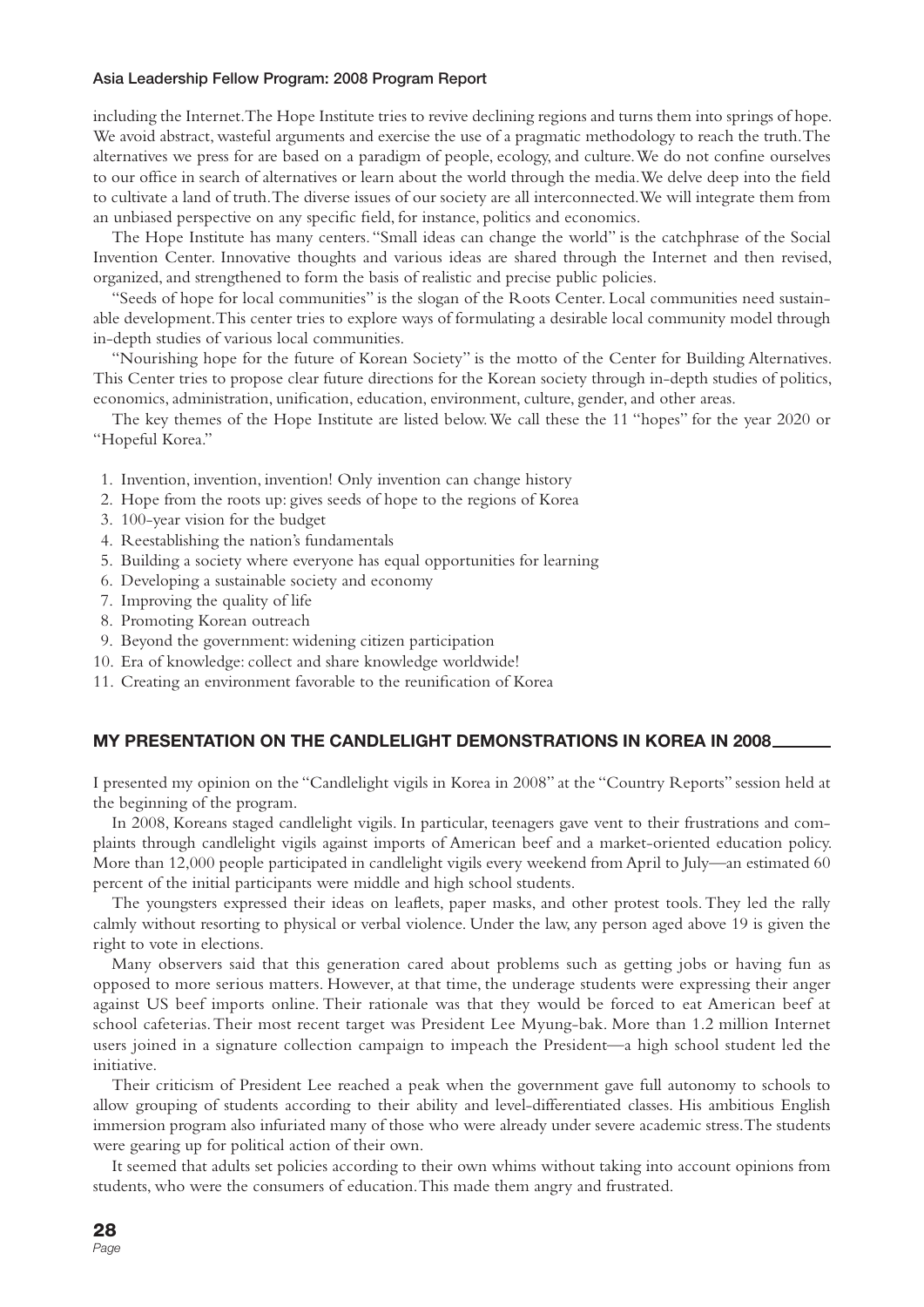Experts said beef was a very personal issue for them, and they thought they would be the first to be affected by the policy. Conservative politicians criticized liberals for goading students into joining the candlelight vigils against American beef.

According to the *Korea Times*, experts believed that teenagers perceived politics more as "fun" rather than as a "struggle." However, this attitude was said to be changing. The students enjoyed participating in serious discussions and expressing their ideas; at the same time, they tried to have fun. This is the positive side of the candlelight vigils.

The candlelight vigils led to the coining of many new terms. What is an "Agorian"? How about 2MB? These were among the descriptive words and phrases being used by Internet bloggers and even journalists to discuss the ongoing anti-US beef protests and the public debate over the issue.

Here is a guide to these oft-used phrases that have made their way onto Internet blogs and discussion sites as well as various news reports. "Agora," which refers to an open place of assembly in ancient Greece, is also the name of a popular online discussion forum on the Korean Internet portal Daum. Participants of this leftleaning discussion forum speak about a wide range of political issues and are referred to as Agorians; they even led a campaign against the conservative media and conglomerates like Samsung. Agora emerged as an online gathering place for citizens opposing President Lee Myung-bak and his policies. It produced numerous threads criticizing his policies, such as the cross-country canal project.

In April, the forum also started an online campaign for the impeachment of President Lee. Thus far, it has secured some 1.4 million signatures. Critics said that Agora users played a role in leading the anti-US beef candlelight vigils.

Some Korean academics have described the Internet-driven public protests and discussions as a new form of direct democracy that would complement Korea's representative democracy. This direct democracy was practiced both on- and off line via the Internet and text messages and candlelight vigils on the streets.

Critics on the Internet had been using the abbreviation 2MB to refer to President Lee. It could actually be a legitimate abbreviation since the surname "Lee" and the word for 2 sound the same in the Korean language, while MB stands for the President's initials. However, MB could also stand for the computer term "megabytes." Some critics and Internet users had been using the term "2MB" to insinuate that the President lacked sufficient processing capacity.

The term referred to real-time reporting and online video streaming by a new and growing group of citizen journalists. Equipped with laptop computers and digital video cameras, protesters were reporting and posting their own news on the Web in real time. This type of reporting gave a boost to Internet reporting and news sites. Further, online bloggers had also been participating in street journalism by streaming live video footage.

Some critics of the current protests had used the phrase "group think" to describe the anti-US beef protests. The phrase refers to a universal social tendency in group settings wherein members try to avoid conflict by agreeing to a consensus without fully evaluating ideas. In Korea, one of the most wired nations in the world, the Web may facilitate the building of a consensus among the country's Internet users, also referred to as "netizens."

However, I think these phenomena are considered to be one type of democracy advanced in Korea. The candlelight vigils led President Lee to apologize in public. In addition, some ministers were reshuffled and additional discussions were held between Korea and the USA, although they were not very satisfactory.

That said, we need more than candlelight vigils. Because we need alternatives. To improve the situation, I think President Lee should show his leadership and his honesty. I believe that honesty is indeed the best policy. It is essential that some balance be achieved between the ruling and opposition parties in the Parliament. Moreover, civic think tanks such as the Hope Institute should propose many alternatives for citizens, and the government should be receptive to the ideas of these civic think tanks and the other side of society.

#### **MY PERSONAL STUDY DURING MY STAY IN TOKYO**

My group of fellows visited the city of Minamata, which faced an outbreak of the Minamata disease; Hiroshima, where the Atomic Bomb Peace Park is located; Osaka, where we visited the area around a Korean elementary school; and Kyoto, which is famous for its traditions and culture.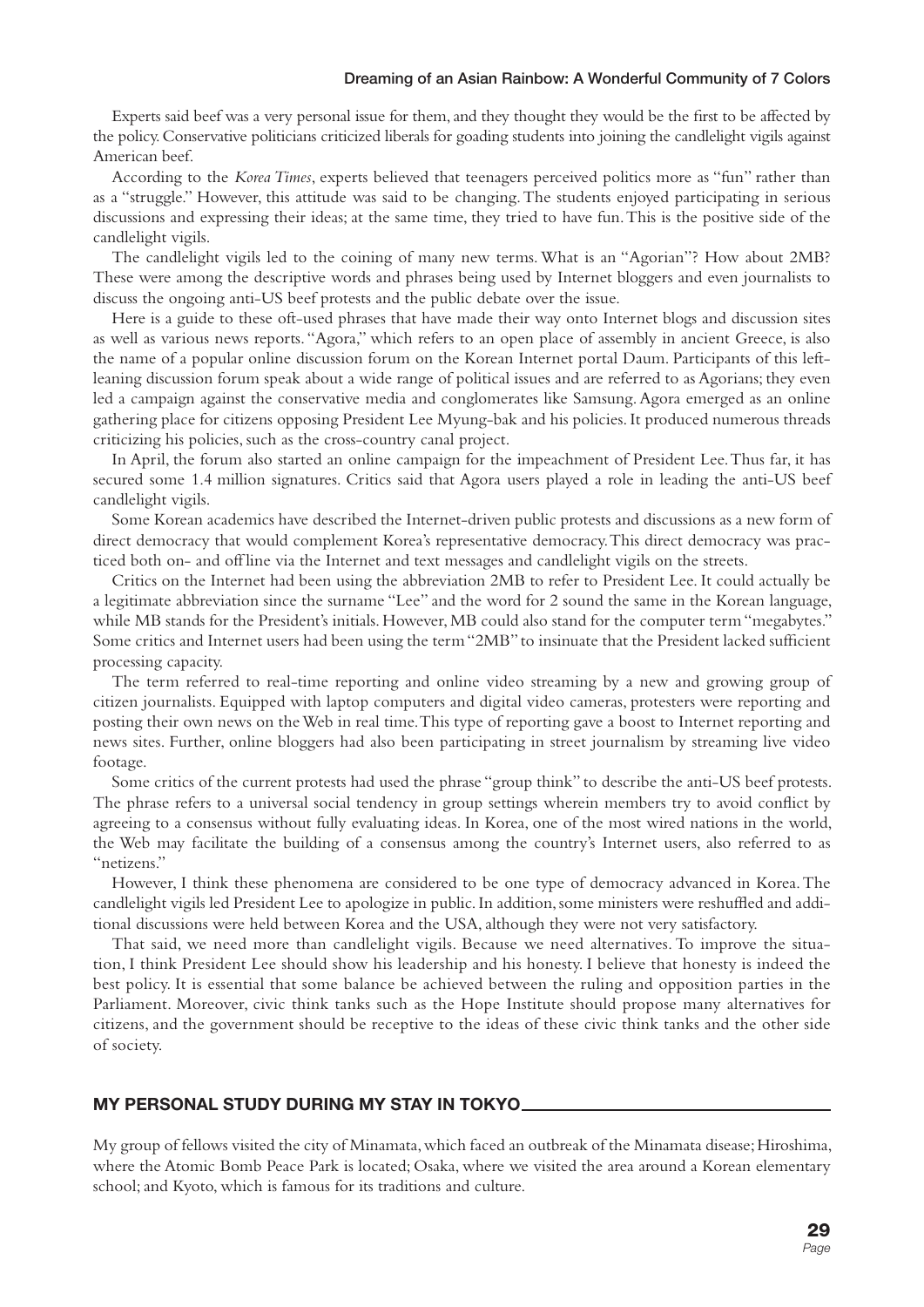In Minamata, I felt pity for the patients suffering from the Minamata disease and was surprised to hear that most of them were not recognized as patients by the government and hence, they could not file lawsuits. On my visit to the Korean elementary school in Osaka, I could experience the tragic consequences of Japanese imperialism on *Chosun* or Korea and the division of the Korean Peninsula.

During my stay in Tokyo, I acquired a lot of information on global warming. I visited Tokyo Metropolitan City and Suginami Ku, Chiyoda Ku and Kyoto City, and Kuzumaki Cho in Iwate prefecture. I also visited Nippon Keidanren and learned a lot about corporate social responsibility (CSR) among Japanese companies. In addition, I visited the offices of SONY, TOSHIBA, NEC, etc., and learned about the environmental management of the firms; I also visited environmental NGOs such as Greenpeace Japan and Citizen's Nuclear Information Center.

Therefore, I think Japan is on its way to becoming a low carbon society, as suggested by the book "Japanese Scenario to the Low Carbon Society—It's Possible to Cut Back 70% of  $CO_2$  emissions by 2050." In this case, backcasting is very important. Usually, we forecast our future, but in the case of global warming, it will take time to change people's mindsets and make them aware of climate change; therefore, backcasting from 2050 is very important to maintain the  $\text{CO}_2$  levels below 70–80% as compared to the levels in 1990.

Through my experience in Japan, I realized that there are many points to be learnt from Japan in terms of dealing with climate change in Korea.

First, we should start to build a base for "Low Carbon Green Growth." President Lee Myung-bak announced the plan to build a "Low Carbon Green Growth Society," but there is a lack of precise goals. Therefore, I think his government should propose concrete goals on the basis of backcasting.

Second, in Korea, CSR is needed in the business circle. CSR is the basic principle for getting the business circle to communicate with consumers and facing climate change.

Third, I have to place emphasis on the role of the local government. In Japan, many local governments have launched initiatives to cope with climate change. The Coalition of Local Governments for Environmental Initiative, Japan (COLGEI,J) is a good example for improving the reaction of the local government toward climate change.

Fourth, it is very important to encourage sustainable farming. In particular, food mileage, organic farming, etc., are very important.

Here, I have to say that there are some points that we should not adopt from Japan. They are as follows.

First, government control over the business circle is so weak that it seems that they cannot achieve a global standard in Japan. They depend only on the voluntary participation of the business circle, unlike compulsory participation in the case of the EU.

Second, the reliance on atomic power is a bit excessive in Japan. Therefore, it seems that it will be very difficult to develop alternative energies such as renewable energy, photovoltaics, wind power, and biomass. I think that these alternative energies cannot be developed while people depend on atomic power. To build a low carbon society, we have to overcome mass production and mass consumption in our daily lives. Hence, we need to create a decentralized energy system.

Third, we have to break free from the myth of GNP. Nowadays, most of the countries emphasize GNP or GDP in public. However, these economic indexes do not reflect the satisfaction of the people of the country. What do you think of GNP or GDP? What do you think is the difference between developed and developing countries? What makes you happy? Do you have any secrets that make you happy?

In "Wouldn't We Be Happy without Economic Development?" (Japanese), Dr. Douglas Lummis states that "we can build an abundant society without economic development." When the economic disparity widens, our society focuses on outward economic development. Society does not try to divide the big pie; instead, it tries to make it bigger. According to Lummis, from the viewpoint of global economic policy, in order to make a pie bigger, it is necessary to take a portion of the smaller part of the pie. Losing our job in a capitalist society automatically evokes fear in us. Consequently, it creates a society where people sell food with harmful ingredients to sustain their lives.

Nowadays, there are many cases of environmental damage caused under the banner of national undertakings such as wetlands reclamation and tunnel building. However, from now on, these undertakings should be reconsidered.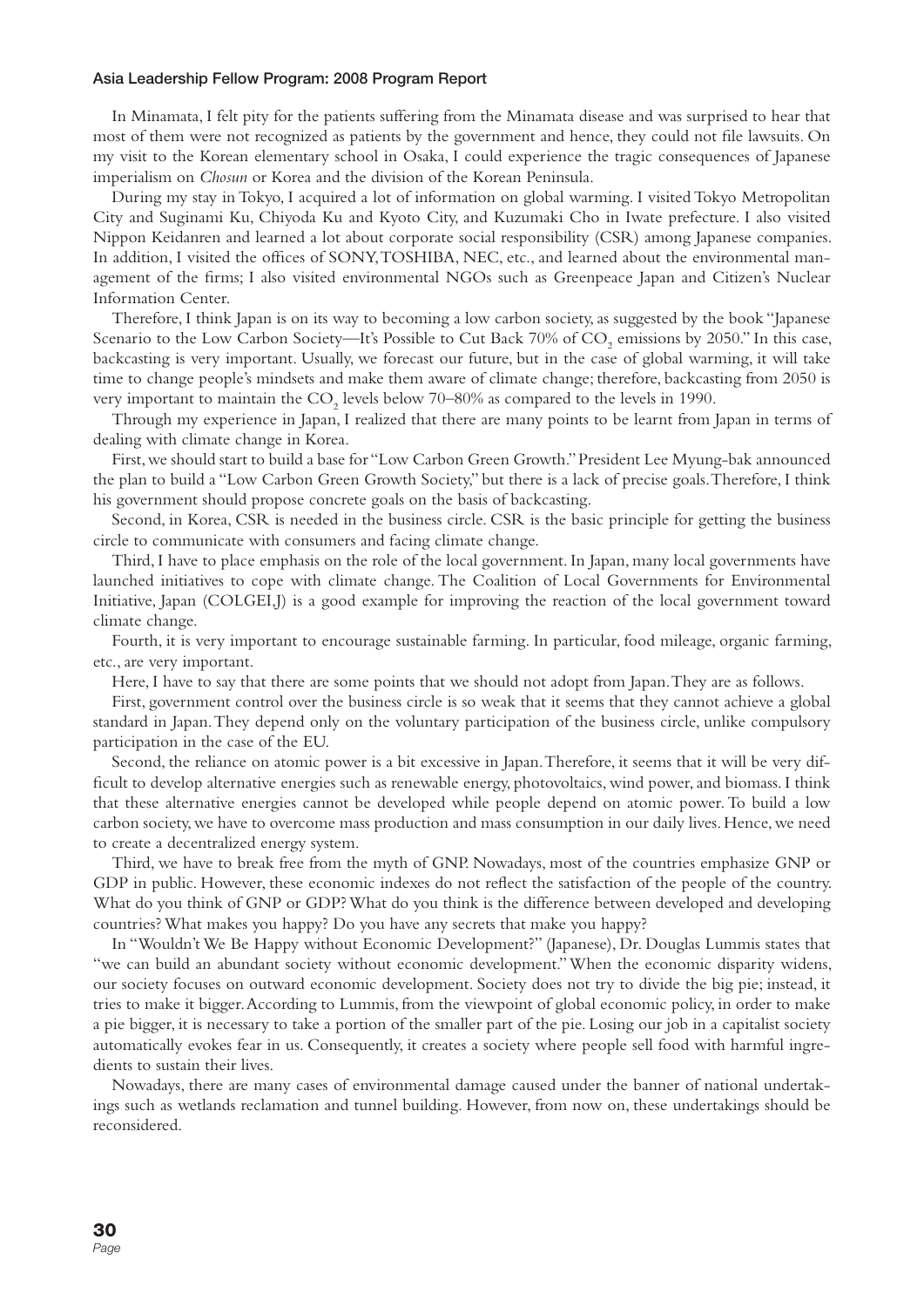#### **MY VISION**

Recently, I have become very interested in global warming. The Hope Institute made an MOU with many cities such as Ansan and Hwaseong (near Seoul) in order to establish a strategy to protect against climate change. I have also participated in these projects. I hope I can come across many successful cases of green cities in Asia, especially in Japan. I think that this program served as an opportunity to share knowledge and develop international networks.

I hope I can develop my 10-year vision based on my experiences gained through ALFP. I have been working hard as Vice President of the Hope Institute. This two-month program was a perfect time for me to develop Asia's vision as I collaborated with my fellow partners. I began developing my vision in Busan and then extended it to Japan in order to bridge friendships. I will first learn to think from the Asian perspective and then further widen my perspective and make it global.

The economist Brian Dumaine once wrote an article about three stonecutters. The three stonecutters worked differently—one of them merely carved a stone; the second carved a stone to build a house; and the third sang happily while carving a stone to build a church. A pastry chef thinking about a child's face while cooking explains the message of Takashi Tsuchida's "Living in Harmony." Tsuchida is the author of the book "Co-Existence, Co-Poverty" (Jushinsha 2003) in Japanese. Despite an abundant supply of food, poverty still exists because we focus on the quantitative value of economic growth. It is now time for inner growth.

During ALFP 2008, I could develop new plans and views. I could write the manuscript for a book titled "Japan Running to a Low Carbon Society," which will be published in July 2009. By attending the program, I realized the importance of the need for serious efforts to build a peaceful and strong relationship between Korea and Asia. By undertaking such efforts, I really wanted to understand my fellows and interaction between our countries. I also want to find solutions to climate change and environmental pollution. Furthermore, I hope to be trained as an "amenity leader." I believe in the power of thinking—an idea can change society.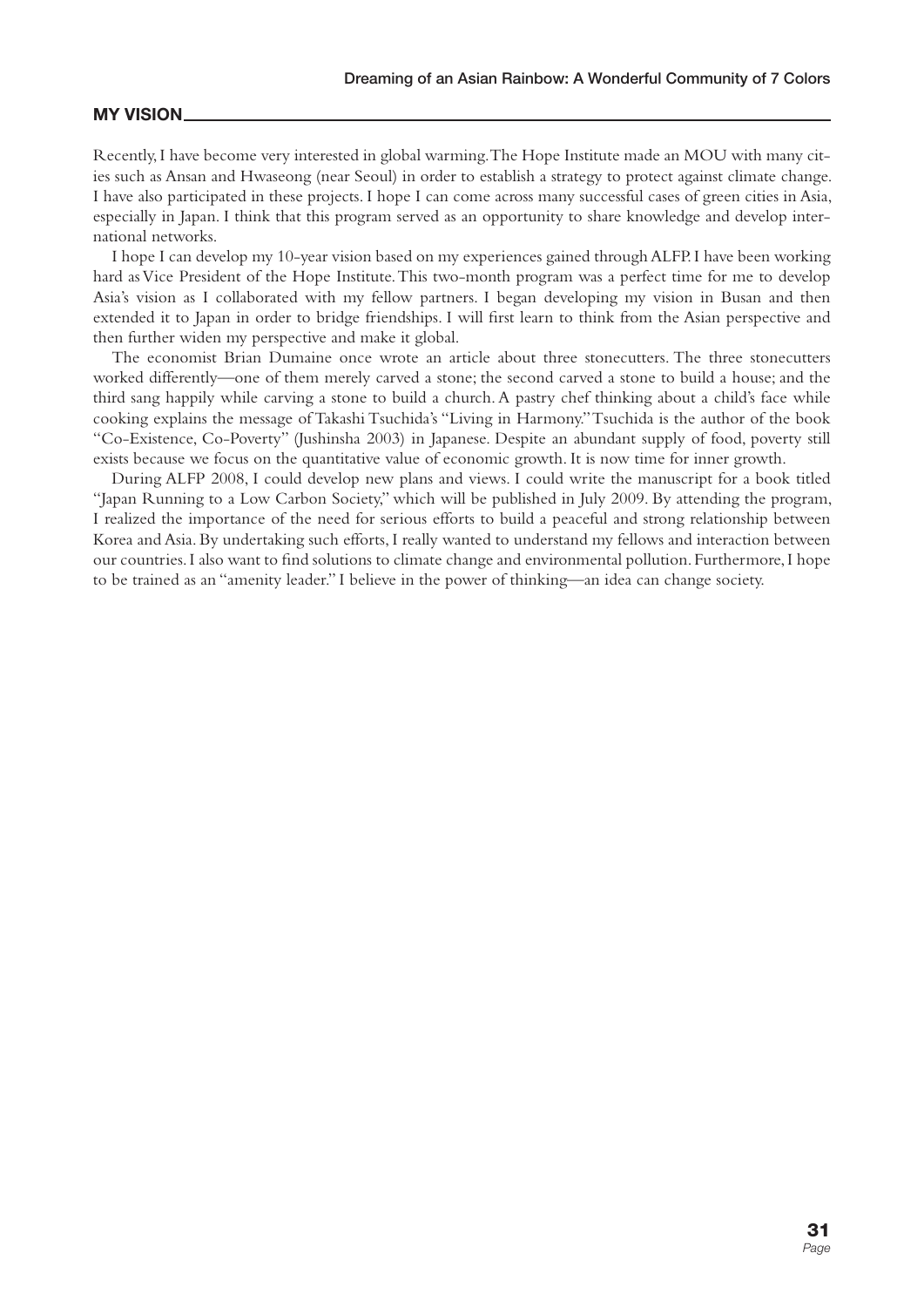## **Ethnicity, Community, and Nationality: Challenges Posed by the Multiplicity of Identities in Emergent States**

#### **CHANDRA KISHOR LAL**

**O**n May 28, 2008, the very first sitting of the Constituent Assembly formalized the abolition of the kingdom and the establishment of the Federal Democratic Republic of Nepal. The decision brought the 240-year old reign o kingdom and the establishment of the Federal Democratic Republic of Nepal. The decision brought the for the creation of the country in its present form—has been ousted from all positions of power and authority. In many ways, the resolution of the Constituent Assembly declared that the age of certainties of the past was over. Supremacy of the king as a symbol of national unity, the country as the fatherland, monopoly of the dominant language Nepali, Hindu religion and culture as distinctive marks of Nepali nationalism, reverence for patriarchal values, unquestioned acceptance of the hierarchical social structure, and prevalence of a unitary identity—all such venerated values of the past would henceforth be open to scrutiny and even denial by population groups that have never felt comfortable with the unitary character of the state.

The sanctity of the Nepalese monarchy had begun to appear rather hollow since the Narayanhiti massacre on June 1, 2001. A controversial Royal Commission later established that the then Crown Prince Dipendra had killed his entire family in a drug-and-drink induced frenzy and shot himself in the temple at the end of the carnage. The sacredness of the monarchy ended with that tragic episode—it appeared as if the Mandate of Heaven that legitimizes the divine right of monarchs had ended. However, the four pillars of Nepalese society—military, mandarins, mendicants, and merchants—that had traditionally supported the institution of monarchy rallied behind the new king. However, all these four columns proved to be too weak to sustain a tottering institution largely because the ruling elite too had lost touch with its roots in the overwhelming majority of peasants that has to shoulder the burden of the whole unitary edifice called the Kingdom of Nepal.

It took seven years of messy transition after the Narayanhiti massacre—violent Maoist insurgency, indirect military rule, direct royal-military autocracy, popular uprising, resurrection of the parliamentary system, ethnic resurgence, and Constituent Assembly elections—for Nepal to mature from a medieval kingdom into a nascent republic. However, what does it mean to be a Nepalese in the Federal Democratic Republic of Nepal? In the coming days, national identity will probably emerge as the most perplexing question for a country that has at least 92 languages and 102 ethnic communities living together in one of the most challenging terrains of the world that rises from less than 300 meters to more than 8,848 meters above mean sea level within a span of less than 200 kilometers.

Multiplicity of identity is not unique to Nepal. It is an issue of widespread concern throughout South Asia. Despite six decades of liberal democracy—with an interruption in the form of authoritarianism in the midseventies—the Indian identity continues to be challenged not only in Kashmir but also in almost all the seven states of the northeast. Similarly, Pakistan lost its raison d'être—homeland for the majority, even if not all, of the Muslims of the Indian subcontinent—with the creation of Bangladesh, and is yet to find an identity that represents the aspirations of its entire population. Bangladesh had a national identity before being constituted as an independent state, but that has turned out to be its biggest bane—it has very little space for non-Bengalis and non-Muslims, or anyone who questions the dominant ideology. The election results of December 2008 have provided a fighting chance for secularism by giving a non-Islamic party—the Awami League—a twothird majority in the unicameral parliament of Bangladesh, but the repercussions of this remain to be seen. The conflict over identity in Sri Lanka is also too well known to require elaboration: the Tamil nationality already exists in the mind; the state of Elam it aspires for may become a reality if the geopolitics of the region changes in its favor.

The question of identity in Nepal is important at several levels. In over 4,000 groups of villages called Village Development Committees (VDCs), where nearly 85 percent of the Nepalese live, peaceful resolution of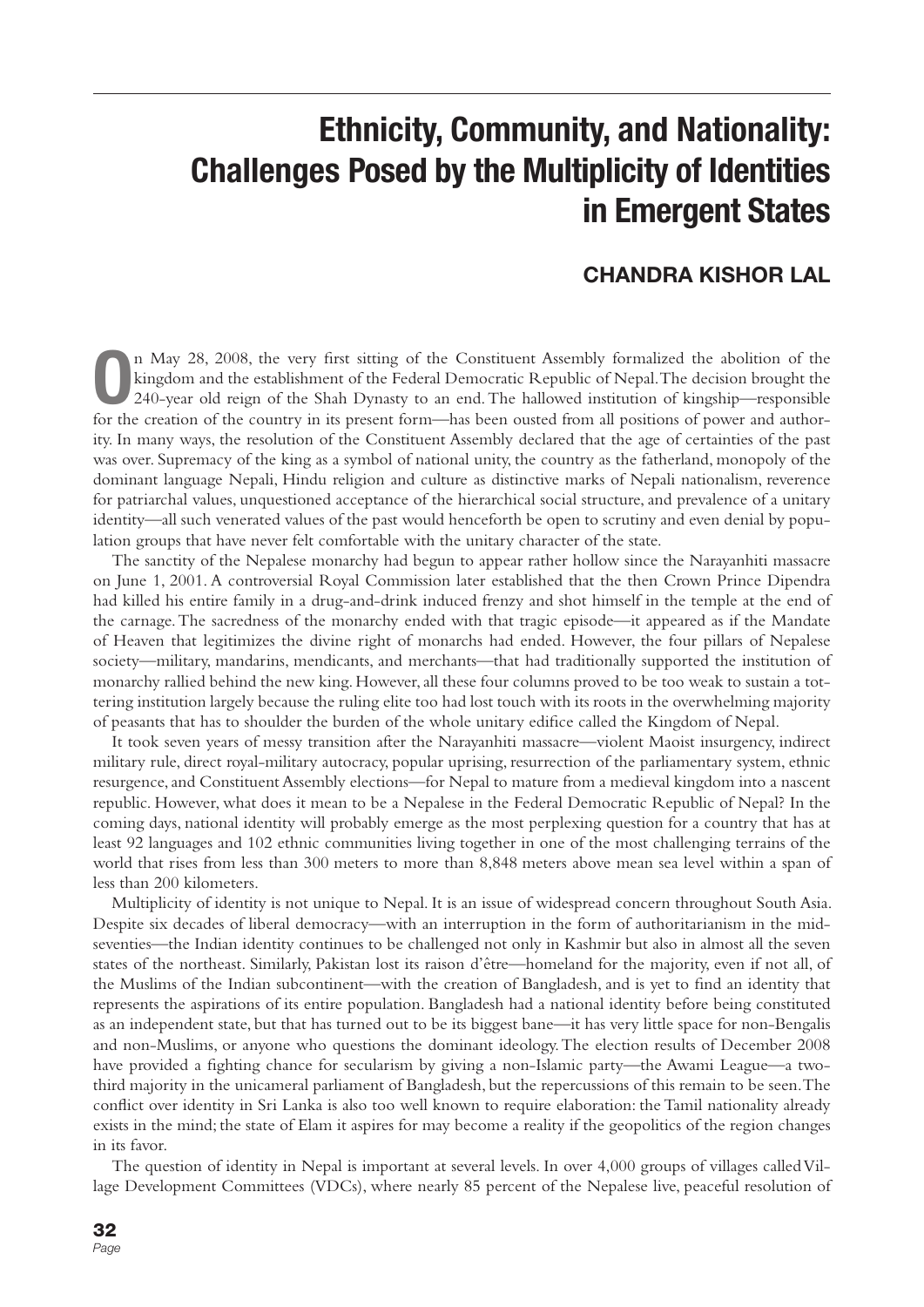the question of the definition of "self" is necessary to prevent possible ethnic conflicts. At the national level, a *Pahadi* (mountain dwellers) versus *Madheshi* (people of the plains) conflict has already flared up; were it to intensify, the very existence of the state of Nepal would stand challenged. Regionally, the vision of the United States of South Asian Region cannot be realized unless the states of the region are confident of their national identities.

Identities have traditionally been forged through violence—there is nothing like a war to intensify the passion of "us" versus "them." In the late eighteenth century, King Prithvi described the country he had created by subjugating various small principalities as a growing tuber expanding along crevices between a rock and a hard place. He rallied warriors with promises of land in annexed territories as his conquest extended from the east to the west. The metaphor of "yam between two boulders" was used to suggest the possibility of extension between the gaps; the stones being alluded to were the Chinese Empire in the north and the East India Company in the south. That metaphor had served all his descendants rather well until quite recently. Maoist ideologues reframed the analogy as "a pack of dynamite between two rocks." However, both these conceptualizations suffer from the same flaw—they assume the yam or dynamite between two boulders to be of the same material. Rocks on both sides have their own fissures, and the entity between the two is not uniform either. The creation of an inclusive identity that has enough space for diversities to coexist in peace is a hugely challenging task. This will require a formulation that involves taking pride in being a part of a plural "us" without necessarily going against the inimical "other" to the north or south of the international border.

#### **THE INFLUENCE OF THE PAST ON THE FUTURE**

Identities created out of war require the existence of a constant perception of threat. Perhaps that is the reason that the supposed challenges of Indian expansionism have been blown out of proportion in Nepal. It also entails identification of "friends in need" to withstand challenges from perceived enemies. Nepalese rulers have portrayed China as a possible savior since at least the regime of Chandra Shamsher (1863–1929) in the early twentieth century. Events since then have shown that neither is India an evil expansionist nor China a rescuing angel in times of need. A frustrated Gyanendra quipped toward the end of his reign in 2006 that China was at best a fair-weather friend. A state-nation confident of its existence will require an identity that is not dependent upon the identification of an inimical other or a generous savior. This probably entails the creation of an inclusive identity based upon six decades of struggle for the establishment of democracy in the country.

The search will have to begin with the discovery of the ideology of statehood—the idea of Nepal. In contrast to the empires of the north and south, Nepal evolved not as a fatherland of some distinct race or tribe but as a sanctuary for persecuted minorities. Perhaps that partly explains its multiplicity. When Buddhist empires spread over two thousand years ago, Hindus retreated quietly into the Himalayas. During the Hindu resurgence, it was the Buddhists' turn to seek shelter in the hidden valleys of the Mahabharat ranges. Islamic rule in the Indo-Gangetic plains forced militant Hindus—*kanphatta jogis* of the Gorakhnath sect for example—to traverse along the foothills of the Shivaliks. Fugitives from the British Empire found it convenient to escape to the thick forest of Charkoshe Jhadi. The myth of a Nepali identity that preceded the creation of the state of Nepal was manufactured to justify the supremacy of the ruling elite. Two-and-half centuries of monopoly over the resources of the state has definitely put the Nepali-speaking population in an advantageous position; however, this cannot conceal the fact that Nepal has more Muslims—over a million in strength and above 5 percent of the country's population—than many sheikhdoms of West Asia or that Nepali is only second, and not the first, language to most Gurkha soldiers, Newar craftsmen, Maithil scholars, and Sherpa mountaineers. It is not the fatherland of some pure race, but the motherland of everyone that came into its welcoming arms—Nepal, the homeland of every Nepalese.

The identification of icons that give distinctiveness to an inclusive Nepalese identity is probably the second most challenging task. Since Nepalese identity was based exclusively upon the ethnicity of Nepali language speakers, all its idols were from the so-called mainstream. After the people's movement of 1990, hesitant efforts were made to diversify the pantheon somewhat, but at best, they were half-hearted attempts that achieved very little. The Madhesh uprising of 2007–2008 that followed the April uprising of 2006 against King Gyanendra's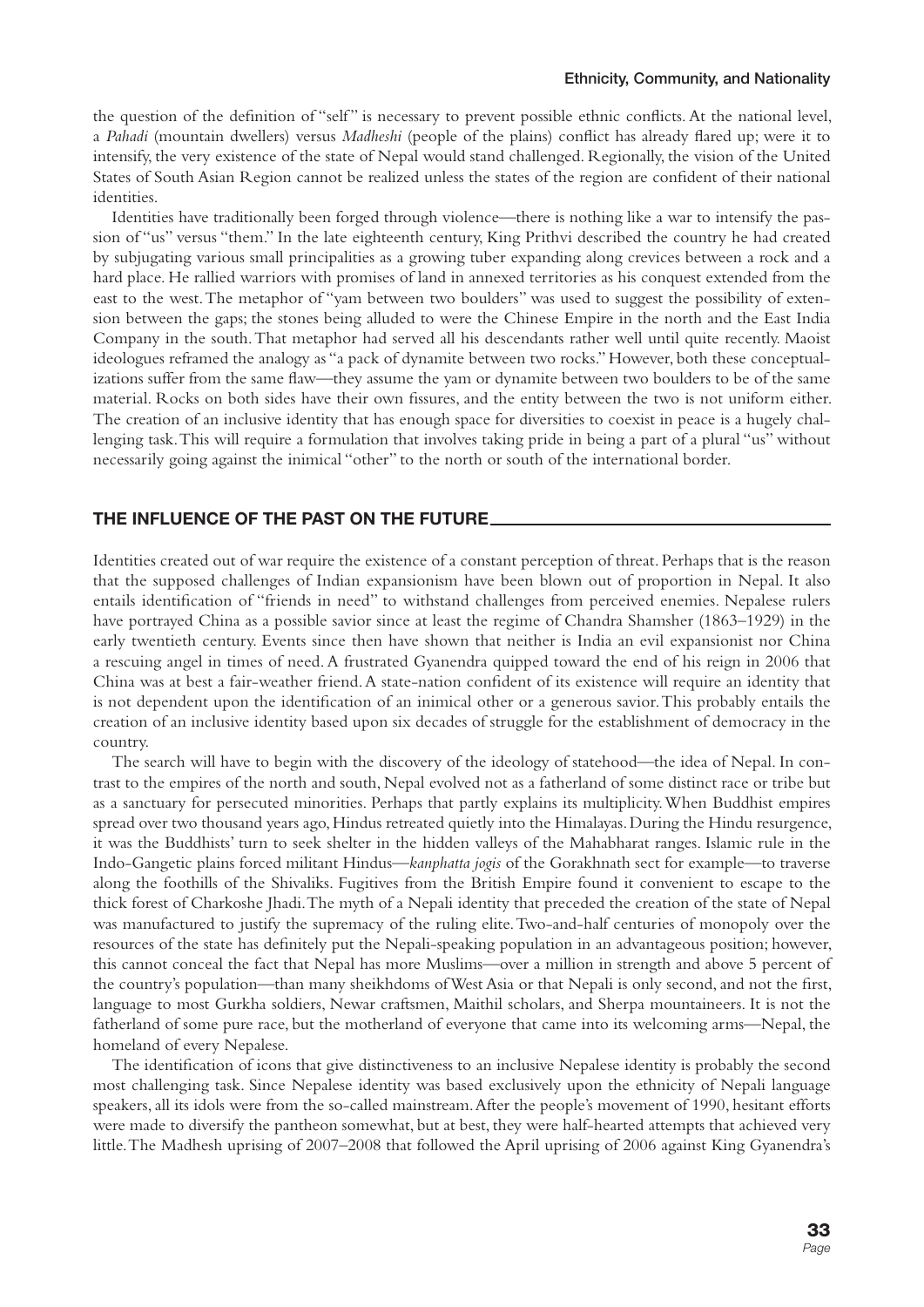absolute rule nationwide established the necessity of creating icons that all Nepalese can identify with. Nepal has a long history of sustained democratic struggle and it will not be too difficult to recognize personalities worthy of national honor. The challenge lies in establishing their presence in the common Nepalese imagination through the arts, music, literature, media, and myths.

The establishment of national institutions to sustain an inclusive identity is even more difficult. Homogeneity is more conducive to the evolution of fellow feeling. Conversely, community building is inherently difficult in heterogeneous societies. It is difficult to inspire people to lay their life on the line—for example, to climb up a building on fire, swim against the current in flooded rivers, or rush with medicine for an infected population during epidemics—in order to protect someone they cannot identify with easily. Common institutions of politics (legislature, executive, judiciary, and the media), governance (army, police, schools, hospitals, and research academies), and market (banks, telephones, roads, and industries) take a long time to evolve. Ethnic conflicts in former Yugoslavia and Rwanda exposed the fragility of state-nation solidarity like never before.

The nation as an "imagined community," conceptualized by Benedict Anderson has its merits; however, a network of institutions are necessary, though not sufficient, conditions to translate this vision into a sustainable entity. Could political parties that compete peacefully emerge as institutions of identity formation and work as a consolidated whole like the soldiery or civil service did in the days of the empire? This seems to have worked rather well in the democratic experiments of the Indian Union, but has failed to deliver in the case of either Pakistan or Bangladesh. The record of Sri Lanka seems to be somewhat mixed. In Nepal, political parties, including their sister organizations such as students' associations and trade unions, hold the promise of emerging as institutions of inclusion offering a sense of identity and belongingness.

Education is an important institution for inculcating shared values. Nepal has changed a lot since the 1950s, when the literacy rate in the country was abysmal (less than 2 percent)—and schools now dot the landscape even in remote villages. It was assumed that a uniform "national" curriculum would produce a unified literate elite important for the unity of a diverse country attempting to be a nation. This was the justification used to introduce the National Education System Plan (NESP) in 1971, which aimed to "produce citizens, who, with full faith in the country and the crown, will conduct themselves in accordance with the Panchayat system; and to meet the manpower requirements of development through the spread of scientific and technical education."

The NESP, however, suffered from a fundamental conceptual flaw. The designers of NESP assumed that a contested political ideology like the Panchayat could be sold through textbooks and teachers to young pupils. Since opposition to the autocratic Panchayat system was common among democratically inclined teachers, the project failed to take off. An unintended victim of this misguided scheme was the education system that aimed to build a consensus in favor of national unity among the literate elite. An exodus of educated youths to Western countries is one of the effects rather than causes of Nepal's continued backwardness in education: when the best and brightest are bereft of values, they prefer to fly away to distant shores for personal reasons rather than give something back to the country that has given them so much.

Politics are inherently divisive processes. However, the divisions politics create are meant to be resolved through peaceful methods of give and take. Polarization along ideological conflicts stimulates passions, which are then moderated through voluntary associations—political parties. They are one of the most powerful innovations in politics that transform potential civil wars into rational disagreements, intellectual discourse, and pragmatic compromises by providing forums to antagonistic groups to vent their frustrations, cool passions, engage civilly, and then arrive at "least unacceptable" solutions that can be accepted by all without anyone losing face. Unfortunately, the ruling family of Nepal failed to "use" political parties to promote national unity or even to protect their own interests. Even after the overthrow of the 104-year-old oligarchy of the Rana family of military generals and hereditary prime ministers, the Shah Restoration failed to initiate a system of healthy competition between political parties. King Mahendra somehow thought that the activities of political leaders were inimical to his interests and the Cold War rivalry in South Asia helped him sideline parties and prevented them from participating in governance.

Ideology, icons, institutions, education, and politics—they all have to work in tandem in order to create a confident identity. This is where the quality of leadership assumes importance. Mahatma Gandhi and Jawaharlal Nehru are not born everyday. Jinnah and Mujib cannot be created in political test tubes. However, if democracy is all about ordinary people doing extraordinary things by working together, possible leaders have to be identified at the grassroots—at the village and town level—and nurtured for national, regional, or global roles in the future. Perhaps this is where mythmakers—the media, writers, artistes, and opinion leaders—can play a constructive role.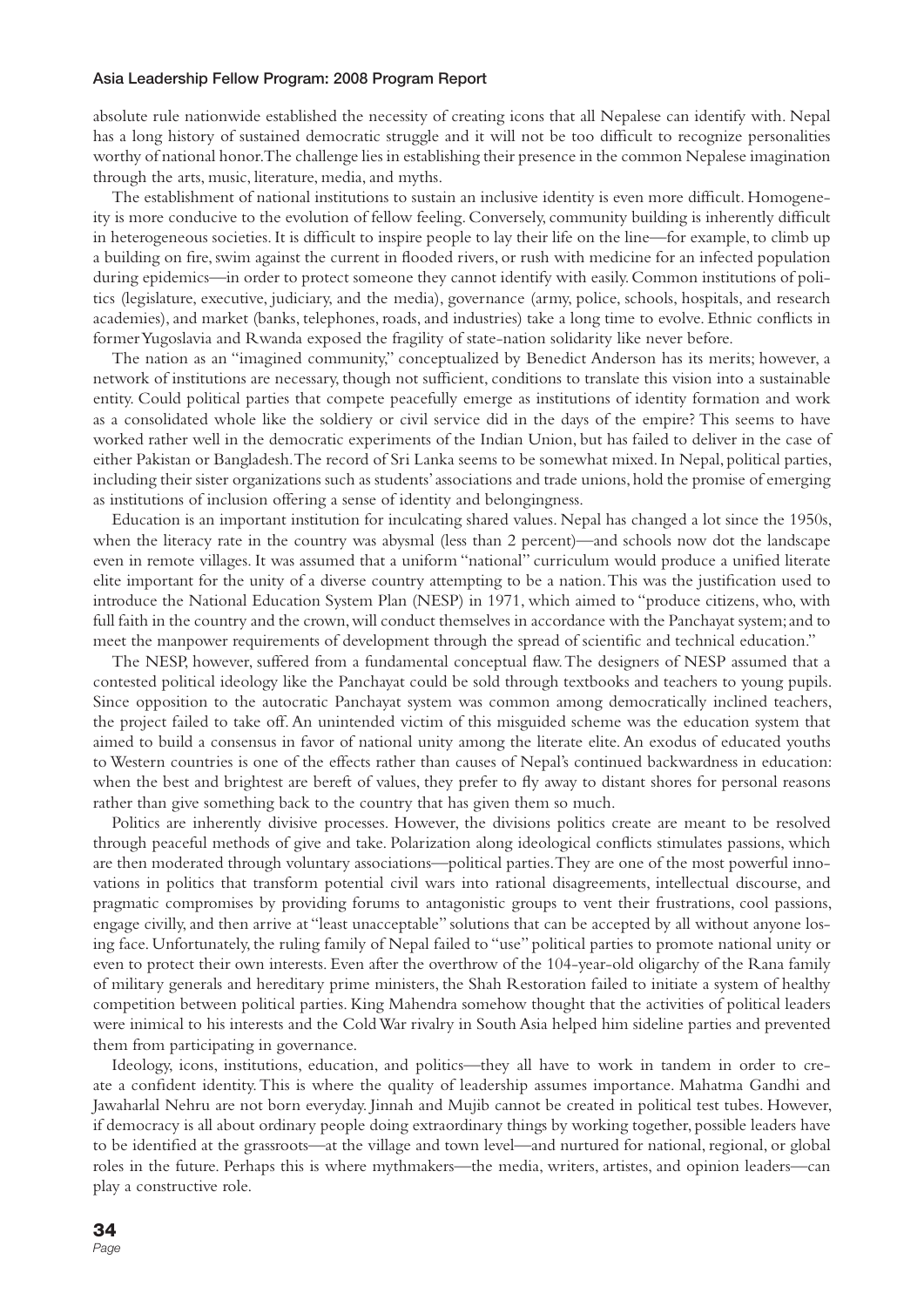The town crier—*Katuwals* of medieval Nepal—maintained the solidity of small principalities. The importance of itinerant priests in spreading the Gorkhali Empire is recognized by historians. Relay runners who deliver messages—*Hulaki* in Nepali—helped keep the far-flung empire together during extremely adverse conditions. Analogous to the imagined community, the advent of print media was used by the later Rana rulers to manufacture a Nepali identity. An inclusive Nepalese identity—the *Nepaliya Rastriyata*—will probably require the use of modern means of communication such as radio, television, and the Internet to connect all possible leaders into a virtual community that is constantly in touch. Unfortunately, the media lacks a coherent "national" message.

All winners of recent Constituent Assembly elections are mindlessly repeating the cliché of a "New Nepal" signifying something radically different from the old one. Other than the ritual chant of autonomous provinces and inclusive polity—in popular discourse, they appear contradictory rather than complementary ideas nobody seems sure about the identity that will signify a forward-looking Nepaliya community of all ethnicities. Only when the Nepaliya identity is formulated will a South Asian identity and Asian community be easier to imagine and less challenging to create. The celebration of diversities within unity and the formulation of conditions of coexistence are necessary for the formation of national as well as supranational identities.

#### **SOLIDARITY OF STRUGGLE**

Ekai Kawaguchi, a Buddhist monk from Osaka, was the first Japanese person to visit Nepal. He first traveled through the Himalayan Kingdom on his way to Tibet in 1899 and visited Nepal twice more by 1912. He took a deep interest in Nepalese affairs and motivated Prime Minister Chandra Shamsher, the real ruler of the kingdom, to send eight Nepalese to study in Japan. The enterprising monk also wrote a long letter to Chandra advising him about ways of building a strong state and achieving economic development. Kawaguchi emphasized the importance of "national education" in forging national unity.

Over a century after Kawaguchi's missives, Nobutaka Machimura, a Liberal Democratic Party parliamentarian and former foreign minister received a Nepali visitor in his crowded office in Tokyo in October 2008. Machimura too thought that national education in the national language was the most effective way of forging national unity in a diverse country like Nepal. The very fact that the role of education in strengthening national unity has remained paramount in the minds of reformers and leaders over a century apart indicates the importance of the concept.

Dating back to the Hindu sages of Gurukuls and Buddhist teacher-disciples in temples, the idea of solidarity built around shared learning has remained strong. Imperial powers in China, France, Russia, and elsewhere imparted nationalistic education to inculcate values of loyalty, thrift, hard work, and even fatalism in order to ensure the longevity of their reign and peace in the realm. Colonialists copied the same model to keep colonized countries in their grip when the supposed superiority of the ruling race was established as a fact through the manufacture and dissemination of education and knowledge. Macaulay's Children—named so because they are the product of the colonial education system introduced by the British Governor-General on the advice of Thomas Babington Macaulay to produce loyal native servants for the British Empire—continue to dominate South Asian intelligentsia to this date.

After the success of anti-colonial movements in Asia and Africa, leaders of newly independent countries improvised upon the same model and offered the idea of national integration through uniform education. Thus, the role of national education—a unified curriculum, unitary medium of instruction, and uniform examination throughout the country—in forging national unity has a hoary pedigree. The very conceptualization of an imagined community rests on print and literacy.

In addition to national education, single currency and a central bank, effective postal services, armed forces, effective bureaucracy, and shared services such as canals, roads, schools, and hospitals have long been considered unifying elements that bind diverse communities within a country. Their role continues to be vital. However, almost all of them are increasingly being either privatized or becoming global. Free convertibility of currencies, privatization of postal services and spread of courier companies, growth of private militia and popularity of security agencies, entry of donor-funded nongovernmental organizations (NGOs) in service delivery, and decline of public investment in the creation and maintenance of commons have severely damaged the government's moral claim of being the impartial arbitrator of a nation's fate. Governments have come to be perceived as partisan, especially by marginalized population groups within a national community.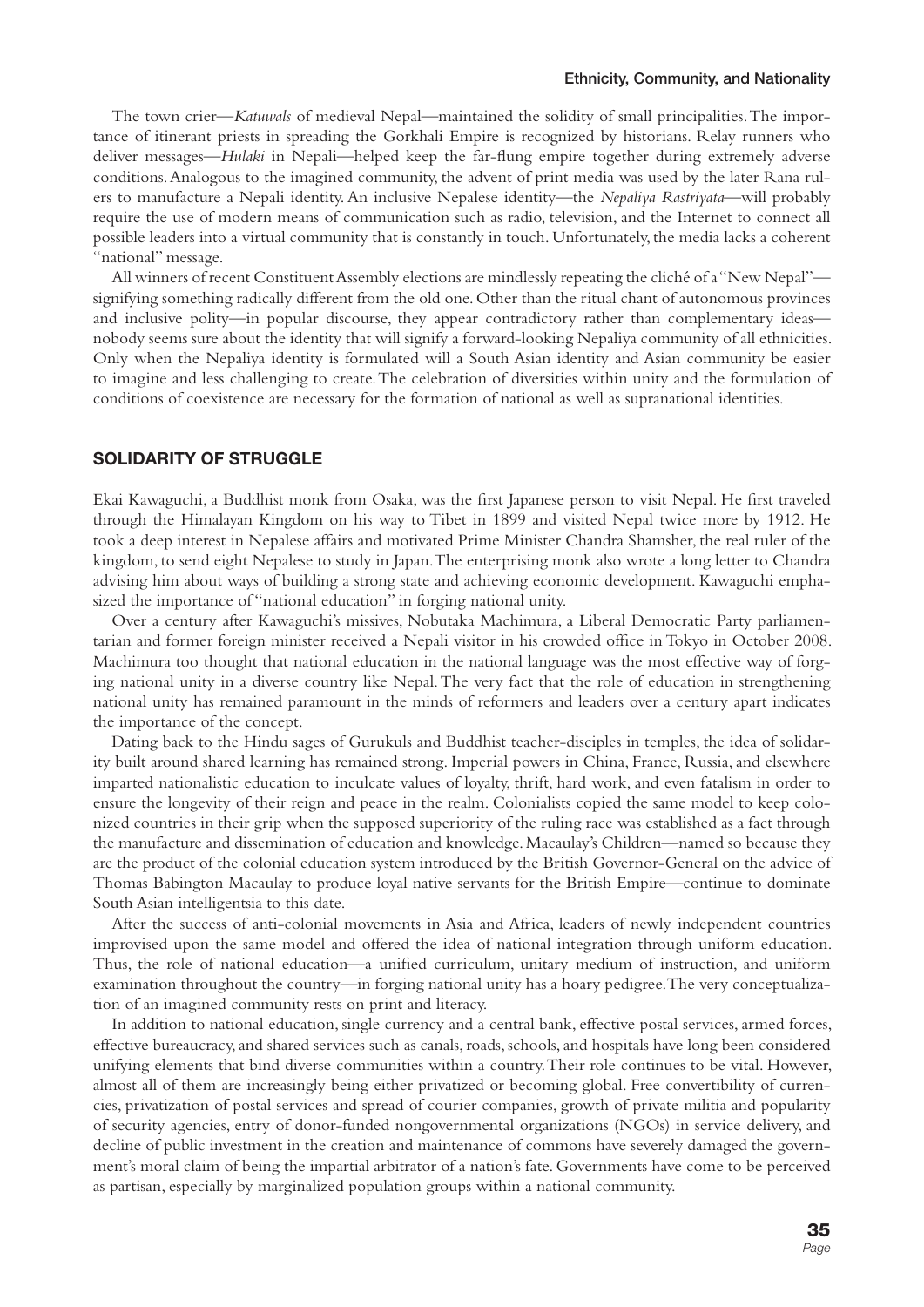Perhaps this is a lacuna that political parties can address. In a miniature state, political parties present the picture of a government that exists as well as that which can emerge by acting as the ruling and opposition groups respectively. Once the idea that political parties can function as alternative forums of unification is accepted, the question that arises is whether such solidarity would be strong enough to counter loyalties of ethnicity and community that often challenge national unity.

The most common definition of ethnicity is based on shared ancestry that provides members of the group with identifiable cultural traits such as distinctive food, dress, language, faith, and sometimes religion. According to this definition, everyone belongs to one or the other ethnicity. However, ethnicity acquires political overtones only when contrasted with the identity of the majority within a country. In this way, ethnicity is a social as well as political construct.

Political parties face the challenge of ethnic divides in three ways. Some parties acquire the character of a front for certain ethnicities. The Akali Dal in the Punjab province of India is a political party that openly espouses the cause of Sikhs and can be considered a political facade of a religious group. There are others that pointedly deny any role related to ethnic identity and believe in mobilizing along class lines. Sri Lanka's Marxist party Janatha Vimukthi Peramuna ( JVP) and Nepal's Communist Party of Nepal (Maoist) can be considered as political groups of this nature. The third way is that of allowing ethnicity full play within the broad parameters of party loyalties. This is the method that moderates ethnic antagonism.

For a national community to emerge, Nepal perhaps needs to emphasize the building of political communities around mainstream parties rather than paying too much attention to NGOs and professional groups that are believed to be components of civil society. At this juncture, Nepal needs a vibrant political society to create and establish national unity.

The task of building a political society is not easy and no clear blueprint exists for direct implementation. It will have to be pursued by the traditional method of learning by implementing and improvising the process on the way. However, a beginning will have to be made by searching for the roots of unity in independence or democratic struggles of emergent states. In Nepal, there is a history of at least six decades of ceaseless struggle against autocratic and authoritarian regimes. India gained independence after a long movement against colonial rule. Pakistan was built by the aspiration for a separate homeland for the Muslims of British India. Bangladesh was born out of a fight for linguistic and cultural identity. Attempts need to be undertaken to identify personalities that made these struggles possible and to build a national agenda out of their politics.

In Nepal, attempts are being made to dig for material that can help build the foundations of a New Nepal. These attempts will be tested in the formulation of a new constitution and challenges faced in its implementation.

Ethnicity is considered natural identity. Communities are often built around compatible ethnicities. Forging national identity is a more complicated matter, with no clear answers. Further, when uncertainty is the only certainty, nothing other than politics can handle it. Political parties need to be trusted as being capable of dealing with a multiplicity of identities in emergent states.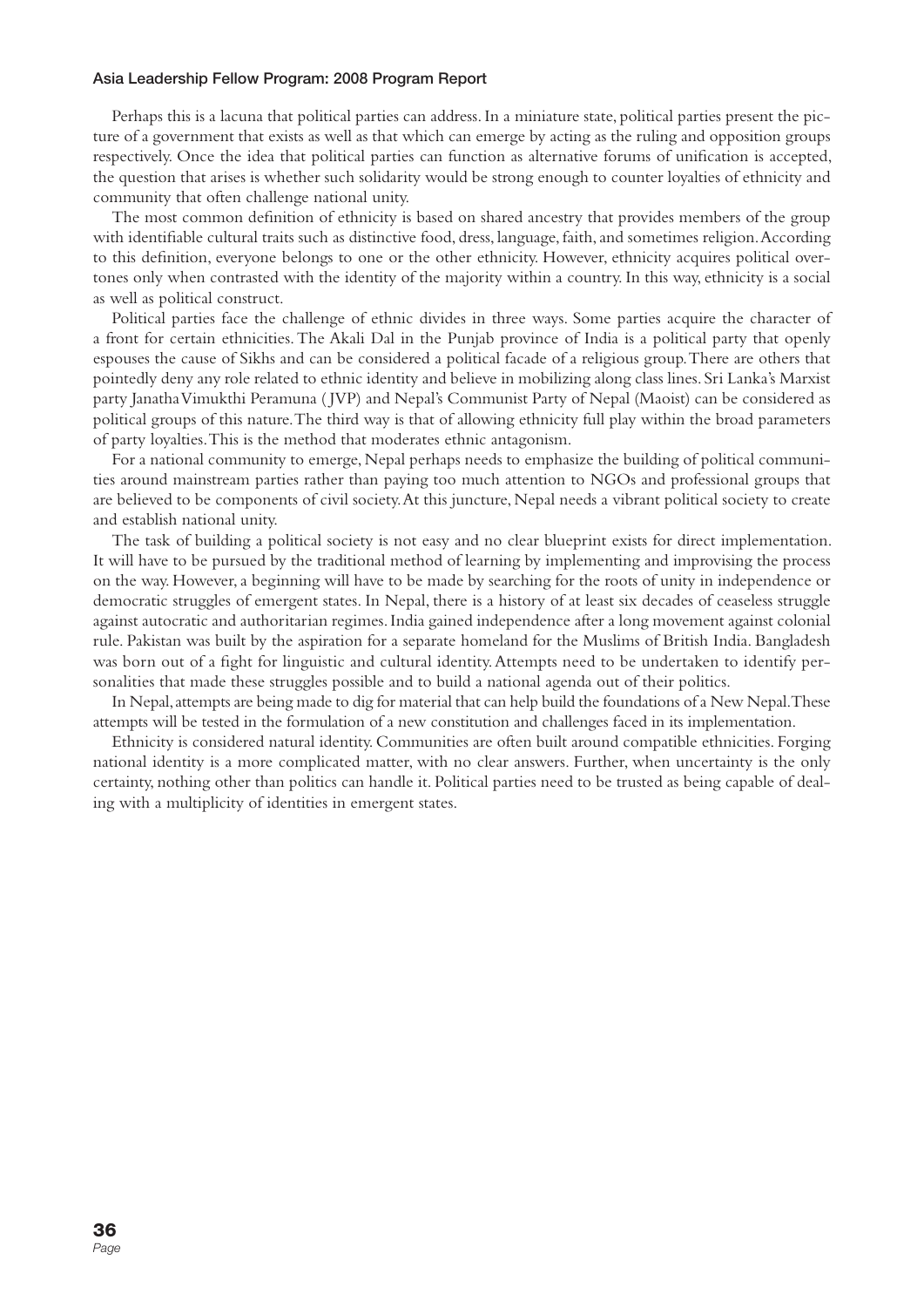# **The Oscillation between Multiculturalism and Homogeneity in Japan**

### **LEE SOO IM**

#### **INTRODUCTION**

Japanese society is now in the midst of a dramatic transformation. An extremely low birthrate has resulted in a rapidly declining labor force; starting in 2005, the labor force will need as many as 600,000 more workers a year to maintain its present size according to an estimate by the United Nations. Although various solutions have been proposed, the Japanese government has acknowledged that the only way to meet the demand for labor is to accept foreign workers from other countries. The ramifications of this influx of foreigners into a society that has based its identity on ethnic homogeneity are enormous. In June 2008, 80 lawmakers, headed by the ex-Liberal Democratic Party (LDP) Secretary General Hidenao Nakagawa, made an ambitious proposal to raise the ratio of immigrants in Japan to about 10 percent over the next 50 years. The proposal states that there is no effective remedy to save Japan from a population crisis, and in order for Japan to survive, it must open its doors to the world as an international state and shift toward establishing an "immigrant nation" by accepting immigrants and revitalizing Japan. In order to open its doors to new immigrants, Japan first has to solve the problems facing the foreign residents.

In this paper, I explore how Japan's cultural and ethnocentric exclusiveness has been formed through the lens of foreign residents, particularly so-called old-timer foreigners, namely, resident Koreans. Japan is famous for implementing a strict policy toward foreign residents; the strict policy was aimed at controlling resident Koreans, who had comprised the majority of the foreigners for many years after World War II. Under the Japanese nationality law based on lineage, foreigners must remain foreigners regardless of the number of generations that have lived in Japan. Although many of them cannot speak Korean at all and do not know their homeland's culture, their status is Korean. I would say that their presence is symbolic evidence of Japan's adherence to ideas of racial and cultural homogeneity.

Second, I discuss the effects of globalization on the changing conceptions and practices regarding nationality and citizenship. I would like to pose a question to readers about what constitutes "Japaneseness." To discuss this issue, I share my own experiences of why I acquired Japanese citizenship. My path to acquiring Japanese citizenship was not easy because Japan's naturalization policy was meant to be an integration and assimilation policy. Further, being naturalized was more likely a trade-off for "submission to the authority to gain civil rights" for the applicants. However, my motive for becoming a Japanese citizen was somewhat different. I decided to become naturalized because I wanted to gain my civic rights; however, at the same time, I wanted to maintain my Korean roots reflected in my ethnic name, which indicates my distinct identity among the "Japanese people." The hyphenated identity of the Korean-Japanese has posed a big challenge to the society, but I believe that this diversity can vitalize Japan and the presence of people like me is an effective tool to make society acknowledge the emerging multiculturalism in Japan.

Finally, I discuss the Korean ethnic schools in Japan, which have survived in the midst of severe discrimination and prejudice. As ALFP fellows, we had an opportunity to visit a Korean ethnic school in Osaka during our field trip. The Korean ethnic schools have been forced to change their educational goals owing to the impact of globalization. In this paper, I discuss their struggle to survive and explore their new goal of educating the Korean youth to become transnational citizens.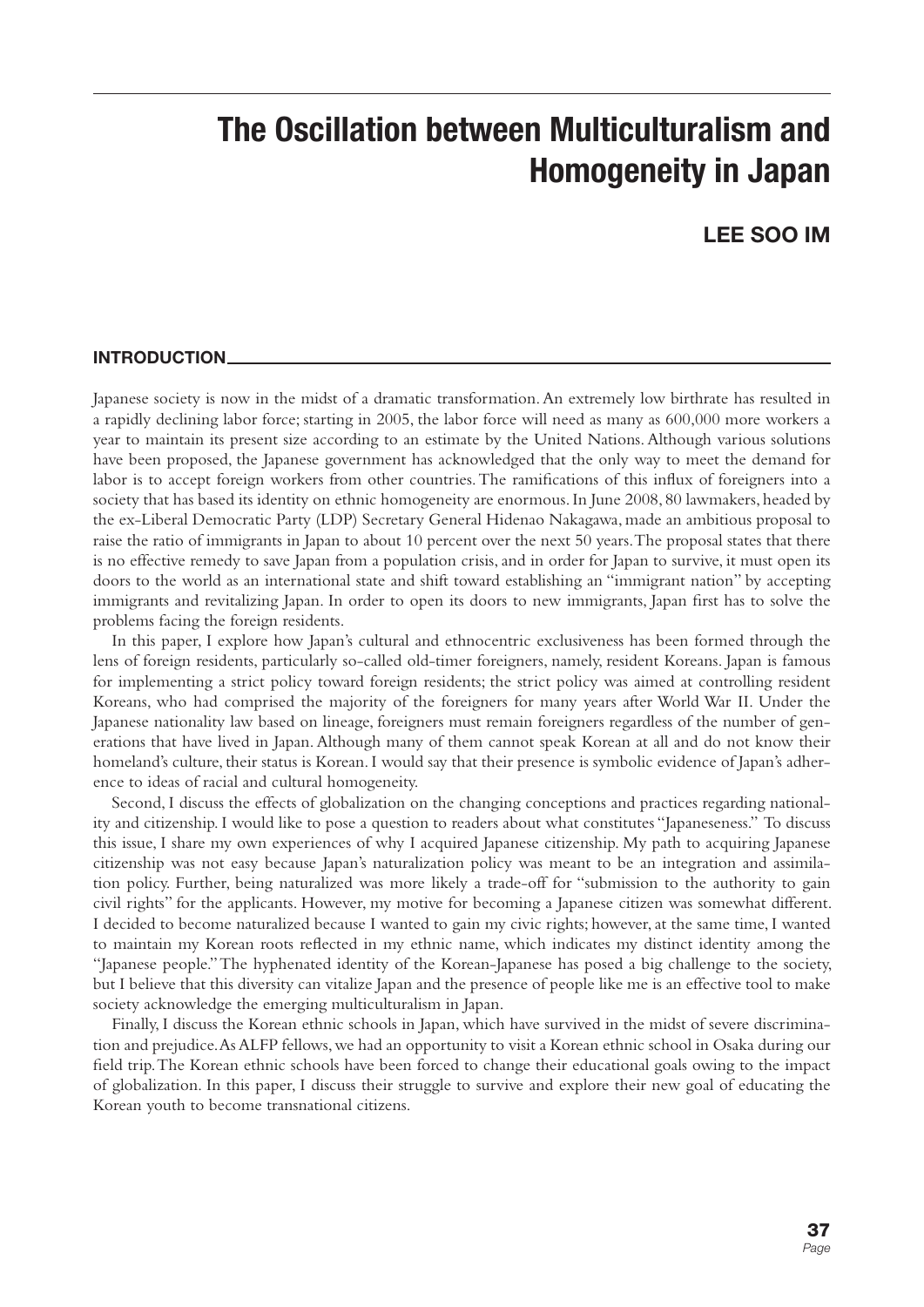#### **THE LOSS OF JAPANESE CITIZENSHIP**

The Koreans in Japan are called old-timer foreigners because their presence goes back to the turn of the twentieth century. The colonial takeover of Korea by Japan induced many Koreans to seek work in Japan out of economic necessity—if not as captured laborers, as was the case before and during World War II. In addition, as per the Japanese policy, individuals from colonized areas could obtain or were forced to take up a type of limited Japanese citizenship that included voting rights. However, these suffrage rights were granted only to men who were rich enough to pay a steep tax. Therefore, Korean men who could pay the tax were granted voting rights, and some of them could participate in local politics as politicians.

The philosophy behind such a completely assimilationist policy was based on the political principle of *naisen ittai*, which means "Korea and Japan forming one body in order to transform to a stronger nation-state to fight against Western imperialism" (Lee, 2006, p. 107). However, this was just lip service and the Japanese government was tactfully discriminating against Koreans as secondary citizens. The government placed them in an inferior position in comparison to the Japanese under the family registry called *chosen koseki*, which is significantly different from the Japanese family registry, *naichi koseki*. True Japaneseness was supposed to be inherited only from the father's lineage, not that of mothers. Therefore, children who were born with Korean fathers and Japanese mothers were placed in the *chosen koseki* and were regarded as inferior citizens.

Koreans in Japan were stripped off their citizenship in 1952, when the San Francisco Peace Accords were signed between Japan and, principally, the United States. No choice was given to Koreans, which is different from the German government's treatment of its colonial subjects: Austrians residing in Germany were given a choice of either remaining German citizens or recovering their Austrian citizenship (see the details in Tanaka, 1995). The new Japanese constitution was drawn up under the Allied occupation that followed World War II and was intended to replace Japan's previous militaristic system of absolute monarchy with a form of liberal democracy. The birth of the constitution guaranteed the civic rights of Japanese nationals and became the basis for Japan's democracy. The preface to the constitution starts with the following paragraph:

We, the Japanese people, acting through our duly elected representatives in the National Diet, determined that we shall *secure for ourselves and our posterity the fruits of peaceful cooperation with all nations and the blessings of liberty throughout this land, and resolved that never again shall we be visited with the horrors of war through the action of government, do proclaim that sovereign power resides with the people and do firmly establish this Constitution.* 

In the early draft of the constitution that was drawn up by the group under the order of Douglas MacArthur, the Supreme Commander for the Allied Powers (SCAP), the term "persons" was used in many of the articles on human rights, and an article providing for equal protection under the law for aliens was included. This means that it was decided not to place limitations upon individual human rights in principle in the GHQ draft. The main premise of the constitution was "All natural persons, Japanese or alien, are equal under the law and there shall be no discrimination." However, in the final draft, the phrase describing the main premise was changed to "We, the Japanese" and "Since then, the path to Japan's democracy was paved only for Japanese nationals" (details available at the National Diet Library, Birth of the Constitution of Japan). Under the Alien Registration Law of 1952, Koreans were categorized as foreigners. The Japanese word *gaijin* refers to foreigners and has a negative connotation that foreign elements should be excluded. Under the Japanese nationality law based on lineage, Koreans must remain *gaijin* regardless of the number of generations that have lived in Japan.

The cultural exclusiveness of ethnocentrism in Japan is deeply rooted in its society. The plight of resident Koreans has been described as "Japan's hidden apartheid" by Hicks (1998). Indeed, numerous discriminatory measures against foreigners have been implemented under the Alien Registration Law. Most of these people, who live almost invisibly using Japanese-style names, were excluded from almost all social welfare programs that Japanese nationals enjoyed until recent decades. It is impractical for most Koreans to leave Japan because they only know one home—Japan—and their ancestral home has long suffered the chaos of division as a result of former Japanese colonization and subsequent division between the Cold War powers.

Japan's ethnocentric and sociocultural exclusiveness has sharply penetrated postcolonial governmental policies against the non-Japanese, particularly old-timer Koreans, whose civic rights and direct participation in society is blocked by the "nationality clause" and their status as foreign residents. As long as the government leaves the problems of Koreans unsolved, it will not be able to undertake effective measures for "newcomer foreigners," whose numbers are rapidly increasing today.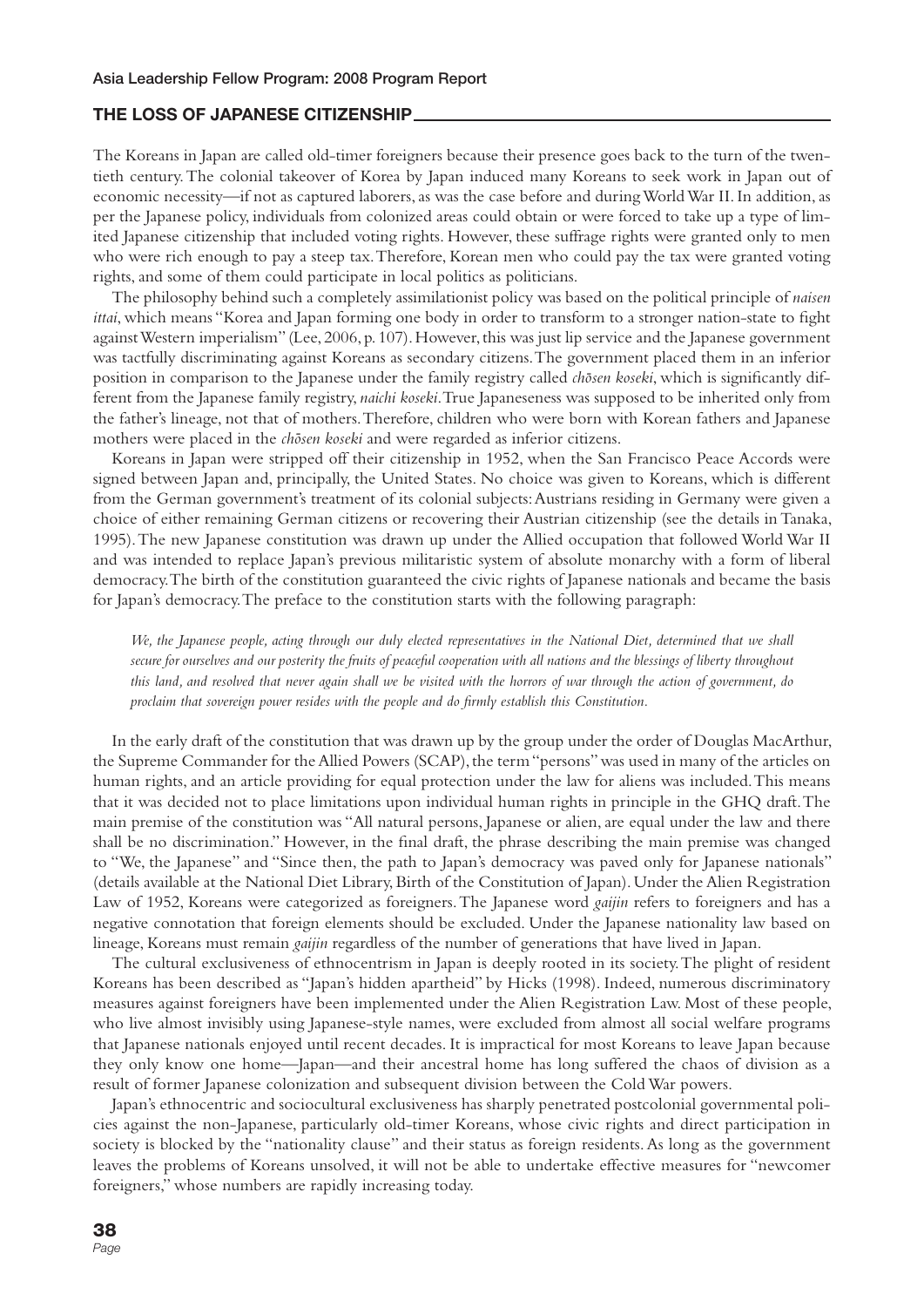### **THE NATURE OF HOMOGENEITY IN JAPAN**

Every country has its own form of diversity, and in order for a democracy to exist, the state needs to acknowledge the importance of diversity. One distinct cultural dimension of Japan is an extremely low percentage of female politicians and the nature of homogeneity in politics. These characteristics can be applied to the other aspects of Japanese life. Geert Hofstede's study on IBM workers around the world indicated that the Japanese workers of IBM Japan exhibited the highest level of "masculinity" among all the developed countries (Hofstede, 2008).

The substantial homogeneity among Japanese political leaders is enormous, and it appears that the quasifeudalism of the Edo era—an era defined by a ruling social class that was determined by birth, lineage, or family wealth—has been revived. Even the former Prime Minister Junichiro Koizumi, who waged the war on the "old LDP," followed this malicious path. Shortly after Junichiro Koizumi retired as a politician on September 25, 2008, his son Shinjiro Koizumi announced that he would run as a candidate for his father's seat by representing the Kanagawa 11th district. If he is elected, he will become a third-generation politician. Koizumi, who is famous for being liberal, chose the most traditional way of shifting responsibility to his successor.

Japan's current prime minister, Taro Aso, is the 92nd prime minister. He is another political leader who is part of this nepotistic system. Aso is related to seven former prime ministers, including his grandfather Shigeru Yoshida, and his cabinet has four ministers whose fathers or grandfathers were past prime ministers. The two former prime ministers before Aso, who resigned abruptly, were Shinzo Abe and Yasuo Fukuda. Shinzo Abe's father is Shintaro Abe, former secretary-general of the LDP, and his grandfather was former Prime Minister Nobusuke Kishi. Yasuo Fukuda was the first son of former Japanese Prime Minister Takeo Fukuda.

According to the Japanese journalist Kosuke Takahashi, the well-entrenched system of nepotism is the cause of Japan's dysfunctional politics. Takahashi finds that second- or third-generation politicians inherit "three *bans*": *jiban* (an electoral power base), *kanban* (name recognition), and *kaban* (political donations). *Kane* (money) and *kone* (connections) are important factors for any politicians to be successful, and *iegara* or *chisuji* (lineage) is a significant factor needed to maintain power. After the abolition of the caste system during the Meiji Restoration, the job a person could secure came to depend primarily on ability as opposed to social class at birth, lineage, or parental wealth. Nonetheless, lineage obviously still plays an important role in Japanese politics.

Let me explore the role of lineage in Japanese society a little further. The importance of lineage is closely related to the belief in "blood." The Japanese believe that blood type determines a person's personality. There is a popular Japanese belief that a person's ABO blood type or *ketsueki-gata* is predictive of his or her personality, temperament, and compatibility with others—similar to Western astrology.

The belief about blood was used to form the Japanese national identity, which functioned as the ethnocentric outlook that was politically harnessed for the swift advancement of the nation before and during World War II. Concomitant with the nation's militaristic periods in the 1930s and 1940s, an ethnocentric fever swept over Japan, producing a large amount of literature that celebrated "Japanese racial purity." For example, the putative relationship between blood and culture was discussed explicitly in Tetsuji Kada's *Jinshu*, *Minzoku*, *Senso-* (Race, Ethnicity, and War), published in 1938 (Weiner, 1997, p. 2). Kada consistently affirmed the biological basis of *minzoku* (ethnicity) by distinguishing it from *jinshu* (race), and supported the belief in the purity of Japanese blood. Purity of blood, as expressed in ethnic homogeneity, reinforced Japanese collectivity, and it was used politically to change the family-state into a militarized nation. Ethnic homogeneity helped Japan to justify its segregation from the other Asian countries, even though they belong to the same race.

#### **MY LIFE**

I was raised as if I were Japanese, but my Korean ethnicity was such that the "as if" quality could never be permanently removed, often putting me in intercultural situations at a moment's notice. Continually having to switch between intra- and intercultural communication with the Japanese has given me much insight into the Japanese character from both an "insider" and "outsider" perspective. Koreans gain the insider perspective because many of them are physically indistinguishable from the Japanese and, if native born to Japan, can pass themselves off as being truly Japanese.

Here, I present my own personal history and that of my family. This may be more meaningful for the readers of this paper, for it is an account of my own experiences.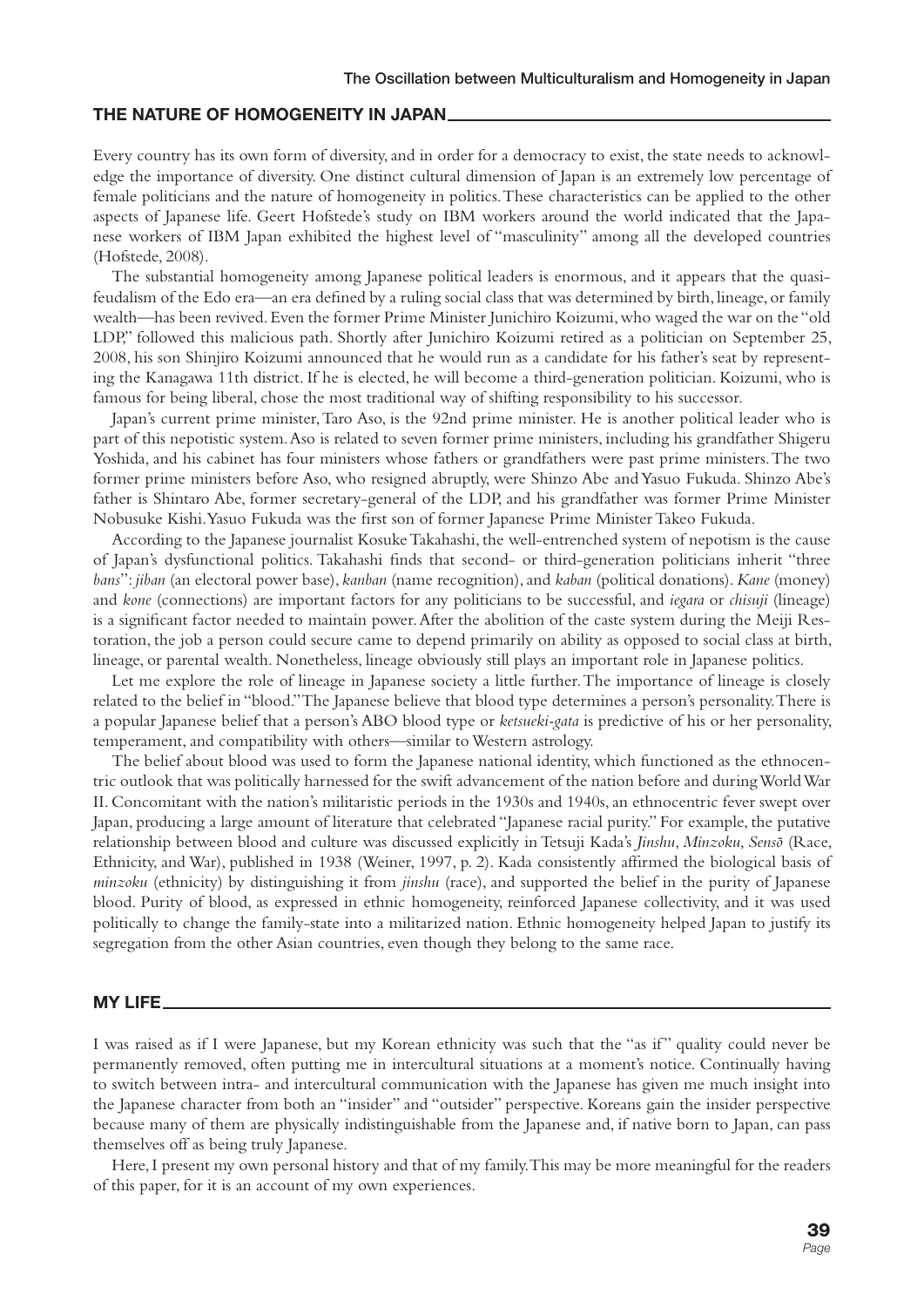#### **Asia Leadership Fellow Program: 2008 Program Report**

To begin with, as a second-generation Korean from my father's side and third-generation from my mother's side, who was born and bred in Japan, I went to Japanese schools from the elementary through university level, so that my environment was quite different from that of Koreans who were formally educated in *Chongryon* (General Federation of Korean Residents in Japan) associated schools. Because *Chongryon* is viewed by the Japanese as a "formidable Pyongyang lobby in Japan" or as a "highly disciplined Korean Communist organization in Japan" (Ryang, 1997, p. 11), *Chongryon* Koreans are isolated from mainstream Japanese society and have created their own ethnic culture. I, however, was brought up in an assimilated environment. I speak no Korean and believed that I was the same as any other Japanese until I began to experience discrimination and prejudice later in my childhood. Being discriminated against caused me to question my own identity, leading me, and others like me, to develop an in-between consciousness—one neither Japanese nor Korean.

Korean youths typically become conscious of being non-Japanese and non-Korean under a fully assimilated system in their first phase of identity formation. The experience of discrimination awakens them and forces them to face the social reality and associated problems. Compared to the first-generation Koreans who had strong ties to their own country, the second-generation Koreans who were raised in a Japanese environment, like me, have been culturally and socially assimilated into the dominant society. However, most of us have had traumatizing experiences of direct or indirect discriminatory treatment and prejudice in Japanese society, even though the degree of discrimination and prejudice differs. I was born in 1953, the eldest daughter in my family. Because the Alien Registration Law was implemented in 1952, I was born as a Korean despite the fact that my father had Japanese citizenship up to that point.

My father's family background represents a typical case of the plight of Korean migrants during the period of colonial rule from 1910 to 1945. There was a large influx of Koreans into Japan in search of jobs as a direct result of land confiscation by imperial Japan from 1910 to 1918 (Fukuoka, 1996; Kan & Kim, 1994; Lee & De Vos, 1981). Many married men left their families behind in Korea and migrated to Japan alone. My grandfather was one of these men. After he left for Japan, my grandmother soon followed him without his knowledge. She took my father along with her, who was then only four years of age. Hers was a brave act because Korean women were not easily permitted to migrate to Japan. My grandmother hid herself and my father in the bottom of a fishing boat during the whole trip.

Somehow they caught up with my grandfather and began to live in a small village in Wakayama, south of Osaka, Japan. My father tells us that the most difficult time for them was when no one in the village wanted to rent a house to this newly arrived Korean family. Nevertheless, they managed to survive, and in time, my father learned the language and educated himself, becoming a guide for his parents in this foreign land. My father calls Wakayama his hometown despite the hard life they had. My maternal great grandfather also migrated to Japan under similar circumstances. He, however, was to lose his life during the hysteria in Tokyo during the Great Kanto Earthquake in 1923. He was one of the 6,000 Korean victims of the massacre by Japanese rioters, who believed a rumor that Koreans were plotting to stage a takeover of Tokyo. In order to identify Koreans, Japanese vigilantes forced them to utter certain sounds (Kuboi, 1996), and then went on to kill those whom they believed to be Korean. This case is a tragic reminder of how language can become a powerful weapon by which the mainstream or majority exercises control over a minority. During the six-day massacre, those with speech impediments and even those with different Japanese regional accents, even if they were Japanese, were victimized.

#### **THORNY PATH TO CITIZENSHIP**

A high-ranking immigration official once made the following comment: "We have total freedom to either fry or boil foreigners and even cook them with our hands" (Tanaka, 1995, p. 26). In line with the nation's ethnocentrism, despite the importance of Japan's naturalization policy, relatively little is known about how it actually functions. The final decision of whether or not to accept a naturalization application is left largely to the Ministry of Justice, and the procedures and criteria for making a decision remain ambiguous and shrouded in a veil of bureaucratic secrecy.

My path to acquiring Japanese citizenship was an extremely long one. I made a total of four attempts to acquire citizenship. My first attempt was in 1974, when I was a senior student at a Japanese university. I could not find a job as long as I kept my Korean nationality, so I decided to naturalize. I was just 21 years old. My application was turned down at the consultation counter of *kokusekika* (the section dealing with the application for naturalization), and I was told that I would never be eligible to apply for citizenship because I was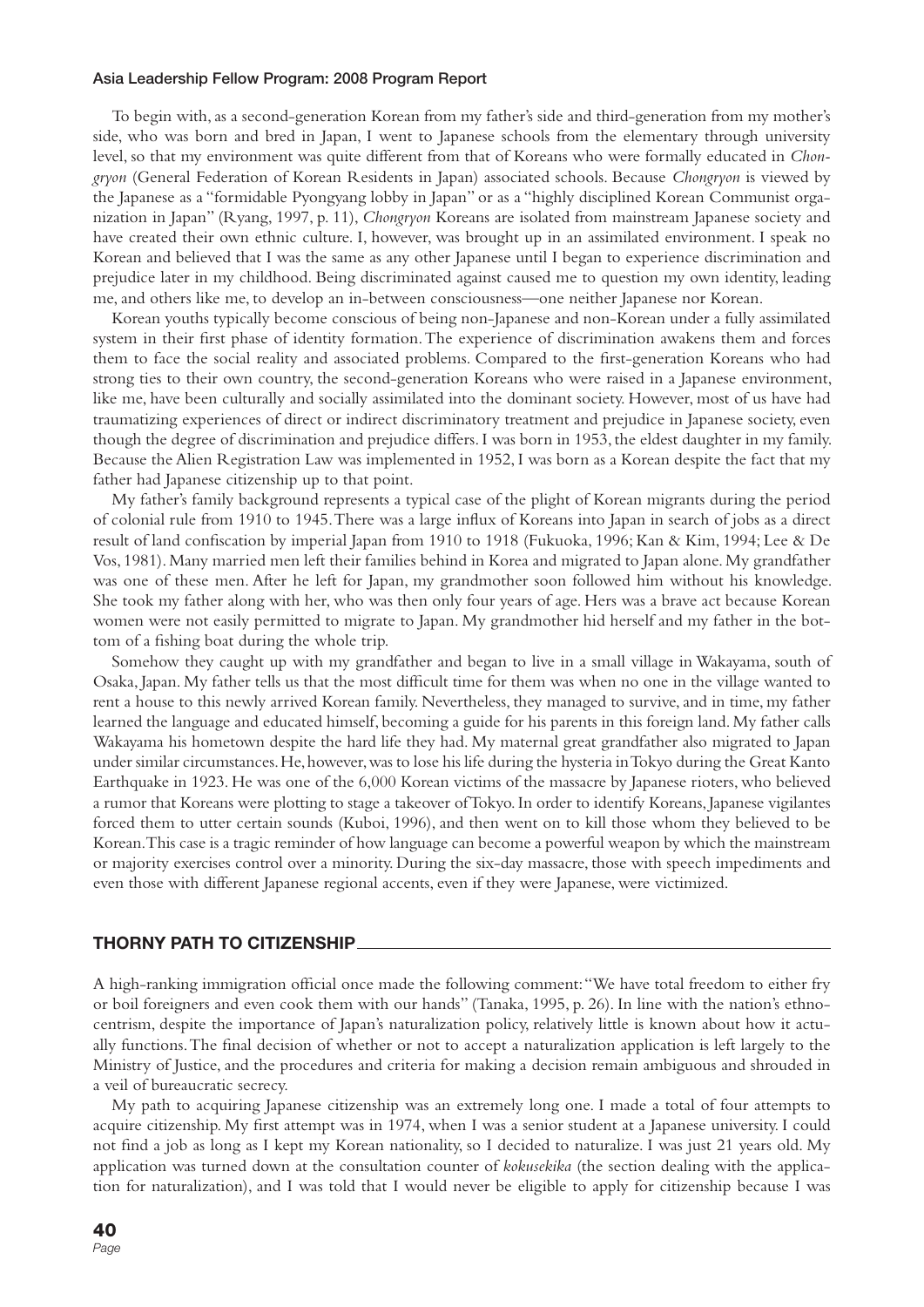#### **The Oscillation between Multiculturalism and Homogeneity in Japan**

not financially independent. In addition, applications are processed on the basis of the family registry and the householders. In my case, my father was eligible to apply for himself and the rest of his family members. He refused to naturalize and apologized to me, saying "not over my dead body." He regarded becoming a Japanese citizen as a submission to Japan and I fully respected his feelings.

I left for the U.S. and decided not to return to Japan, a country which did not need me. During my stay in the U.S., I had to return to Japan every year to maintain my permanent resident's status with a reentry permit. Otherwise I would lose the residency. I made a second attempt to apply for Japanese citizenship in 1978, but again my application was turned down with a different reason: I was not eligible to apply because I was out of the country. Their excuse was that they could not determine my address. Later, I found that I could have been eligible to apply because my reentry permit is evidence of my residency in Japan.

In 1979, I married an Iranian who was a foreign student in the U.S., and then in 1980, our daughter was born in Boston. I was very surprised to find out that our daughter would become an American citizen instantly, even though both her parents were foreigners. This experience enabled me to learn more about the "diversity and multiculturalism" that was about to emerge as a source of energy in American society.

In the United States, the two principles that are used to determine one's citizenship or nationality are *jus soli*, which means citizenship by birth, and *jus sanguinis*, which refers to the principle of citizenship by descent. America adheres to both these systems. Benefiting from the nationality law, the population in the U.S. is expected to continuously rise, accompanied by an increasing number of immigrants. In contrast, Japan has sustained an exclusion policy since the postwar period, and as a result of this policy, foreign residents account for only 2 percent of the total population. The most symbolic strategy for maintaining their strict exclusion policy is the nationality law based on the principle of *jus sanguinis*. Under the policy, regardless of how many generations of foreigners live continuously in Japan, they remain foreigners in terms of status. Korean minority groups are the best example, and today we find even fourth-generation Koreans who have been categorized as foreigners.

I made my third attempt to acquire Japanese citizenship in the beginning of the 1980s, when I went back to Japan with my own family. My application was again turned down at the consultation counter because the Ministry of Justice refused to take my individual application (without including my husband and our daughter).

In the late 1990s, I was ready to take legal action against the Ministry of Justice for the violation of human rights, and my uncompromising attitude finally compelled the ministry to grant me an application form. My last attempt brought me close to realizing my long-cherished dream of acquiring Japanese citizenship. My application process started in 1999, and the Ministry of Justice must have found it difficult to decide on my case because I had violated the paternal principle and challenged the homogeneity of the country by maintaining my Korean ethnic name. When all the documents were being submitted to the authorities, I had to remove my name from my father's family registry; therefore, technically, I was a stateless person until the time my application was officially approved and I became Japanese. If my application had been turned down yet again, I wonder how I would have recovered my name in my father's Korean family registry.

Unlike most Koreans who naturalize, however, I decided to retain my Korean name. My decision was questioned by an official in the process. I was asked, "Why don't you become pure Japanese? That way, you can avoid discrimination, and your life will be better off." I said, "No," and then questioned him in turn, "Who is a pure Japanese? If so, please name them. Diversity is the key that brings dynamism to society. Don't you agree?"

Finally, in 2001, I acquired Japanese citizenship, something that I had wanted since I was 21 years old. However, my motive for applying for citizenship was different. In the beginning, I just wanted to escape from the hardship of discrimination, but this time, I wanted to contribute to Japan in my own way. I began to claim that I was Korean-Japanese. There is no hyphenated identities such as Korean-Japanese or Chinese-Japanese in Japan because Japanese citizens must only be Japanese.

I have encountered various types of discrimination due to my foreign name, and so I admit that using a Japanese pass name would have made my life easier than it is today, as the official had predicted. However, I am destined to continuously challenge the "myth" of the homogeneity of Japanese society. I can now fulfill this responsibility more actively because I am no longer outside the circle.

Relaxed requirements for permanent residency and nationality are currently being implemented, and the government is discussing the possibility of granting suffrage to foreign residents. The Japanese government is also considering the elimination of the naturalization requirement for those who have special permanent residency—that is, those who were formerly Japanese nationals and remained in Japan after the war—and their Japan-born and resident descendants. Among Koreans, there are movements both for naturalization and also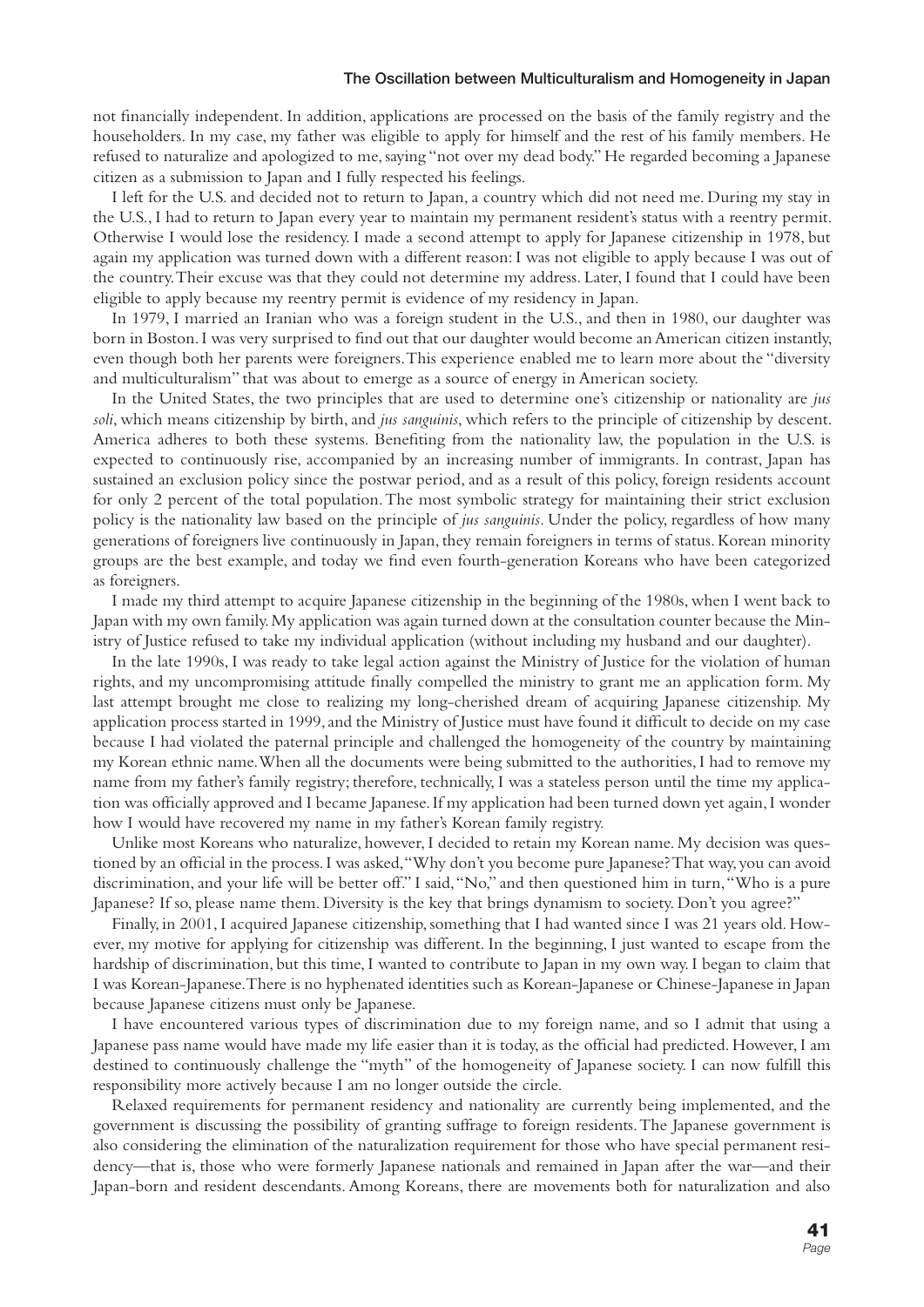#### **Asia Leadership Fellow Program: 2008 Program Report**

for the recovery of ethnic names and greater assertion of identity. My presence is important not only for the Japanese but also for the Koreans who still conceal their ethnicity.

### **TRANSNATIONAL IDENTITY TO GLOBAL DEMOCRACY**

Yun (1992) argues that the native Korean identity served as a bulwark against the social injustices encountered by first-generation Koreans. For the sake of their children, these Koreans struggled within the gap between assimilation and separation and survived, despite being outside the mainstream. They knew that they could never return to their home country and were likely to lose their Korean culture and identity. Few Japanese know that Koreans held limited Japanese citizenship until 1952. Even though they were considered Japanese nationals, colonial subjects were not to be accorded the same respected status as Japanese citizens.

Second-generation Koreans—like me—had to go through more difficult times than members of our parents' generations. More than 80 percent of the second or third generations were educated in Japanese schools. They had to endure the contradiction between what they learned about democracy and their marginalized status, which allowed for almost no access to civil participation.

The discourse of resident Koreans is complex, and their social and cultural identities are becoming more diverse today as they are affected by the changing society of Japan. Resident Korean discourse today and Koreans belonging to the younger generation rely on various agencies to form their own identities. According to statistics, there are about 1 million Koreans in Japan, which includes naturalized Japanese, long-time visitors, and foreign students from Korea. There are 6 million Koreans in the worldwide diaspora. Koreans in Japan are now searching for new identities that transcend the national borders of Japan, South Korea, and North Korea.

Transnationalism emerged not only in response to the increasing number of applicants for naturalization, but also in response to the declining Korean community. Owing to their indistinguishable physical features and native-level cultural and linguistic capabilities, many resident Koreans in Japan choose to conceal their identities. Transnationalism is not a new concept, but it is becoming a reality for all minority groups who reside outside of their homelands in the globalizing age.

Transnationalism offers an alternative solution to social discrimination and allows minority individuals to actively participate in the host society by acquiring voting rights in the local elections. However, transnationalism is a global phenomenon. It takes into account the context of globalization and economic uncertainty that facilitates the construction of worldwide networks. For Islam, the rhetoric of *Umma*—that is, a worldwide unified Muslim community—has been reinterpreted in a way that reframes all national diversity as one imagined political community, away from its religious definition. The 6-million member Korean diaspora might establish a community like the Muslims' *Umma*, and this may be a new start for developing a global democracy.

#### **HOW KOREAN ETHNIC SCHOOLS HAVE SURVIVED**

The 2008 ALFP fellows had an opportunity to visit a Korean ethnic school in Osaka during a field trip. Although I had visited the school many times in the past, being accompanied by the 2008 ALFP fellows made this a special visit for me. It is amazing that the Korean ethnic schools have survived in the midst of severe discrimination, prejudice, and the strict Japanese exclusion policy against ethnic education—especially against the Korean ethnic schools for the past 60 years after World War II. However, the current status of the ethnic schools has gradually changed since 2002, when the North Korean or DPRK (Democratic People's Republic of Korea) government confessed to the abduction of Japanese citizens. The blame was then shifted to the young children of the Korean ethnic schools. As public sentiment toward North Korea became negative, these children were verbally harassed in trains and on the streets, and at times, their lives were in danger. The female students were harassed on trains and their "*chima* and *chogori*" ethnic school uniforms were slit with knives while they commuted to school.

In addition, many Koreans in Japan faced serious financial difficulties because the DPRK government stopped supporting them. Those who were dissatisfied with the ethnic education offered by the pro-Pyongyang schools and the pro-South Korean schools are trying to open a new Korean ethnic school that goes beyond the two Koreas, and the pedagogical aim is to nurture students so that they become global citizens rather than emphasizing the narrow sense of Korean ethnicity. There are two types of Koreans: pro-South Koreans and pro-North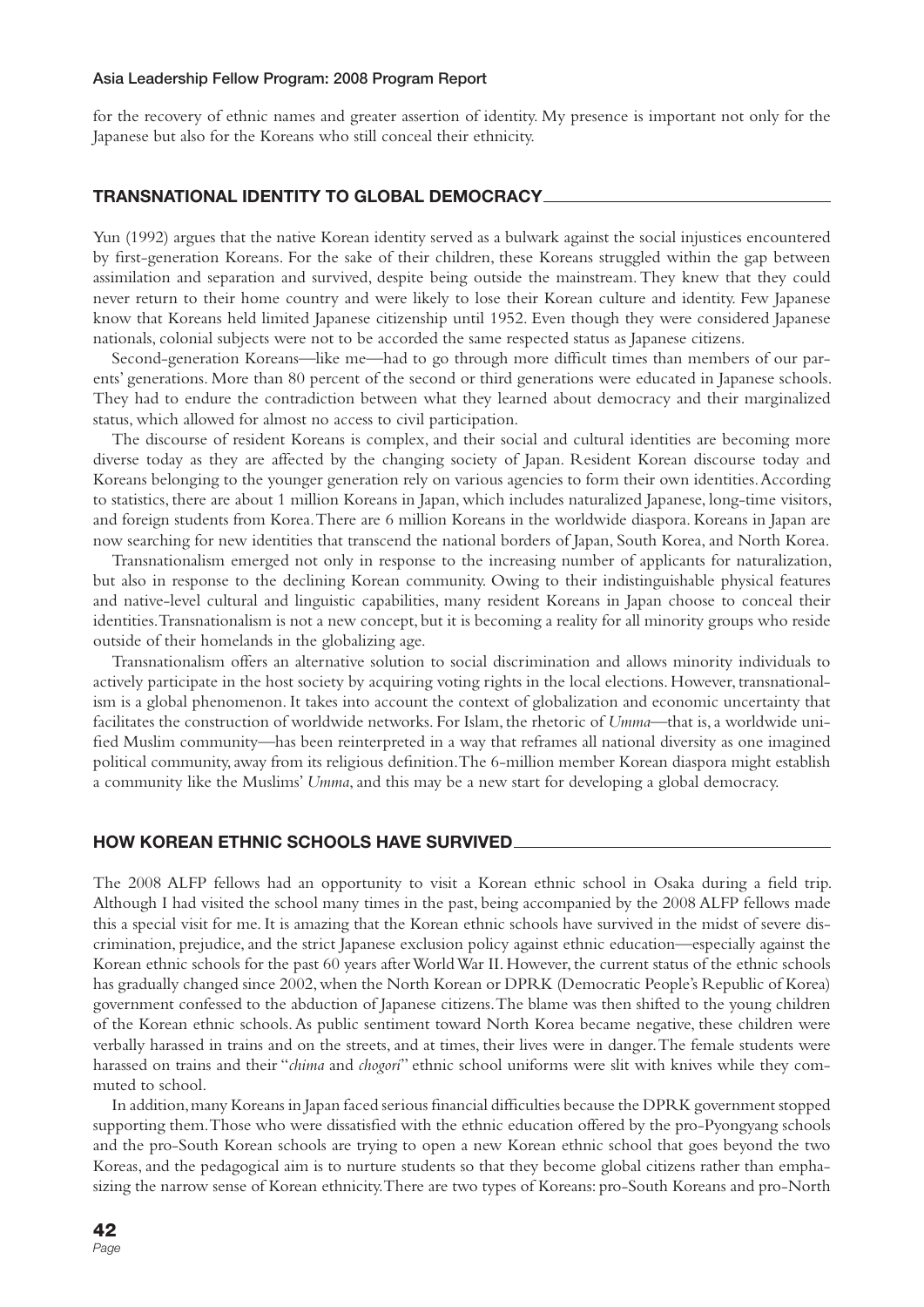Koreans. The pro-North Koreans do not possess North Korean citizenship, and their status is similar to statelessness. Ideological differences have divided the Korean community into two groups, even though majority was actually from south part of Korea, not north.

The history of Korean ethnic schools dates back to Japanese imperialism. In 1910, Korea became substantially colonized and officially annexed by Japan, and the Korean language and culture were mercilessly eradicated and replaced by the Japanese language and culture. Under a series of assimilationist policies implemented during this colonization, Koreans were deprived of educational opportunities to study in their own language.

In 1945, Japan was defeated in World War II, and Korea was liberated. The zest for the revival of ethnic identity and pride appeared in the form of the founding of Korean language schools in Japan. However, the Ministry of Education did not recognize the Korean ethnic schools and embarked on a policy of either shutting down the schools or incorporating them into Japanese schools (Tanaka, 2006, p. 153).

When their home country was divided into two Koreas, the Koreans in Japan were forced to take sides according to their ideological beliefs. Owing to various reasons, which included financial difficulties and the shrinking Korean community, pro-South Korean schools adopted a more assimilationist policy, and they became the socalled Article 1 schools that teach a curriculum similar to that of Japanese schools. This means that their classroom language is Japanese, while Korean language, culture, and history are taught in extracurricular classes.

On the other hand, pro-North Korean schools maintained their own curriculum and refused to follow the Japanese school curriculum. They were initially financially supported by North Korea and worshipped the two leaders Kim Il-Sung, the founder of North Korea, and Kim Jong Il, the present leader of the country. These ethnic schools emphasized loyalty and allegiance to the two leaders, and photos of the two men were hung in classrooms until recently.

The pro-North Korean schools discourage students from applying for Japanese citizenship through naturalization and from marrying Japanese. They use their own history textbooks, which are published by the General Association of Korean Residents in Japan or *Chongryon*. They teach Korean history and Korea's relationship with Japan in a way that Japanese schools never do. The language used in the classroom is Korean, and the use of Japanese is prohibited in schools.

These schools are classified as "miscellaneous schools"—alongside driving schools—as per Article 83. They receive no financial aid from the Ministry of Education, and students do not receive discounts on monthly train and subway passes. Moreover, since these schools are not recognized as Article 1 schools, students are not eligible to take entrance examinations to Japanese national universities. They are asked to take a preliminary examination to determine eligibility for entrance examinations to national universities.

In a broad sense, international schools are educational institutions for learners of various nationalities and races. However, in Japan, international is equated with Western, and international schools are designed to be Western schools. The image of Western international schools in Japan is very positive, and even though the tuition is very expensive, many Japanese parents want to send their children to these schools. On the other hand, the Korean ethnic schools are suffering from serious financial difficulties, and financial aid has stopped coming in from North Korea owing to economic difficulties. Ethnicity education emphasizing the loyalty of the two leaders has caused strong doubts among young parents who are concerned about their own children's future.

#### **BEYOND THE NATION-STATE CONCEPT**

In the Korean community in Japan, the presence of newcomers and Chinese-Koreans has become noticeable, and their roles have transcended national boundaries. In addition, in the new global information era, technology, culture, and various other societal aspects are merging together. This increases the importance of the need for the youth to think about the relationship between themselves and the greater world. Thus, globalization is impacting the presence of Korean ethnic schools in a way that is not bounded by the ideology of the nationstate, but rather open to all. Nevertheless, the youth should have their roots in local culture.

There are more than 1 million people of Korean descent living in Japan. Ethnic Koreans living in Japan now have a diversity of nationalities, such as *Kankoku seki* (South Korean nationality), *Chosen Seki* (stateless people who did not choose South Korea), *Nihon Seki* (Japanese nationality), Koreans with dual citizenship, and, in recent times, Chinese-Koreans or ethnic Koreans with Chinese nationality. The result is that it is no longer necessary to have a single relationship with either Korean state. Rather, the necessity of a northern and eastern perspective is now a reality for Koreans living in Japan.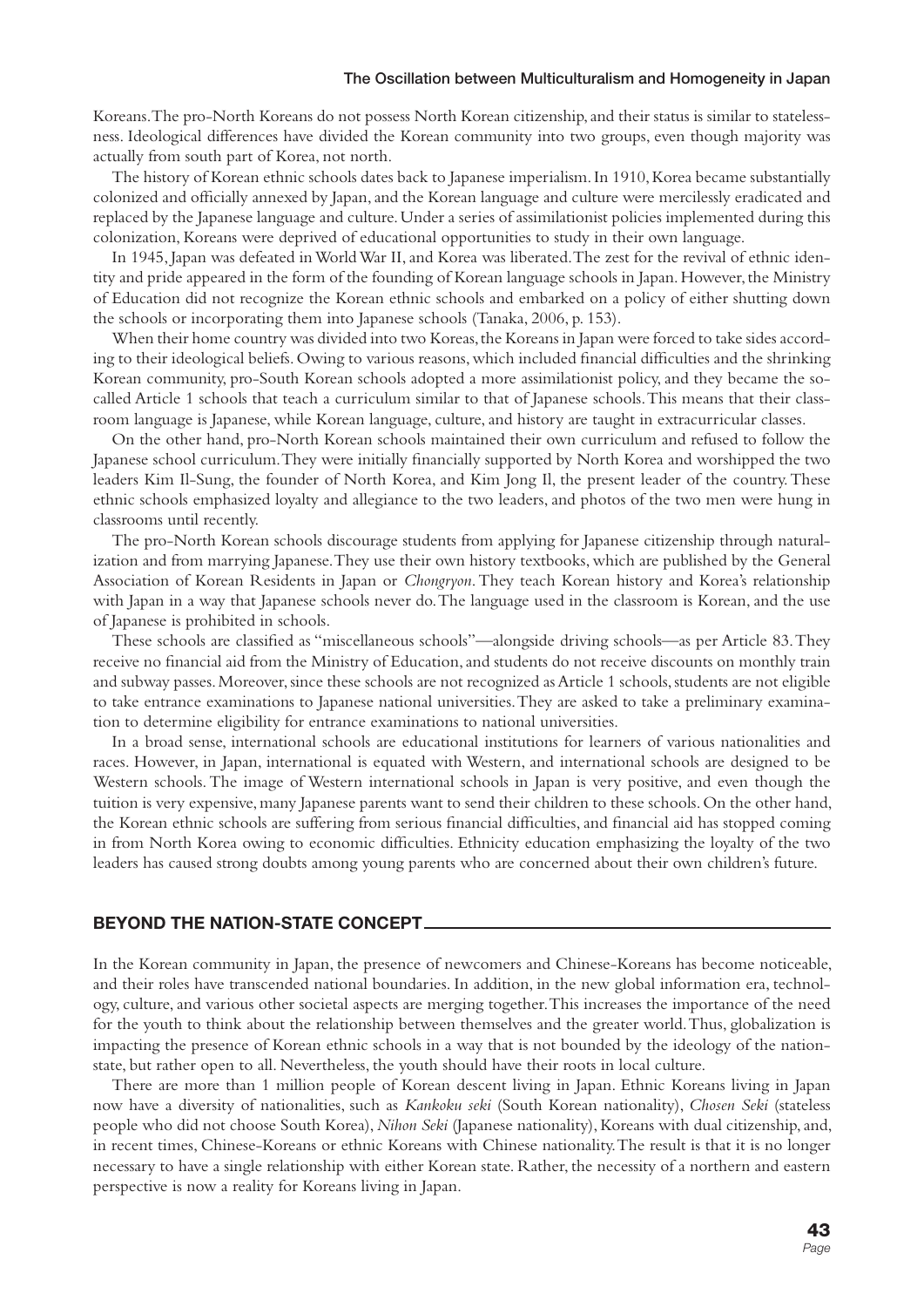#### **Asia Leadership Fellow Program: 2008 Program Report**

The melting pot of culture and bloodlines of Koreans living in Japan, as well as those of the Koreans living scattered throughout the world, have created a situation that transcends a north/south dichotomy—and has made Japan an anchor point. Ethnic Koreans are now a living connection to Japan, and it is important that we build a living bridge that stretches between North and East Asia. The time has come to teach the youth the true meaning of the Northern and East Asian perspective historically, culturally, and politically. The new age is breaking out of the framework that became a single entity in modern education: that is, the development of assets, manufacturing of material objects, and building of a strong state reflect a tendency to create a new spirit in North and East Asia.

In the new global era, the need for the youth to think about the relationship between themselves and the greater world has grown in importance. The present generation of youth should have the opportunity to judge different values from different perspectives. This is the basis of real intelligence. Learning and business opportunities need to be expanded to the global level, and young people need to develop a sense of being transnational citizens. The younger generation should be educated so that they can transcend boundaries and become active at a global level. At the same time, transnational citizens need to have a keen understanding of their own living environment. There is a need to view the global situation from the perspective of regional areas.

### **CONCLUSION**

The composition of foreign residents in Japan is changing. Old-comer Koreans used to be the largest group of foreign residents. For example, in 1988, Koreans accounted for 78 percent of the total foreign population. Thus, Japan's immigration policy was synonymous with the treatment of Korean residents. In 2007, for the first time, the Chinese constituted Japan's largest foreign community. According to 2007 statistics of the Ministry of Justice, Chinese residents in Japan with legal status totaled 606,899 and accounted for 28.2 percent of the foreign population. The Chinese community is expected to continue increasing in size. On the other hand, the Korean community is shrinking; the 2007 statistics report that there are 593,489 Korean residents, which accounts for 27.6% of the total foreign population. Some people estimate that the number of old-comer Koreans will decline by 2050. The representative group of newcomer foreigners—for example, Brazilians—numbered 316,967 and accounted for 15 percent of the total foreign population; these communities are also expected to grow in the future.

Japan is lagging behind in terms of its immigration policy because of the closed nature of its society. Immigrants choose the country to which they want to immigrate, and the U.S. and European countries are popular host countries—especially for those with strong technology skills. Moreover, many of the immigrants currently in Japan are seeking opportunities to immigrate to these countries (Kajita, 1999). In the globalizing economy, the types of the immigrants vary from menial labor migrants to high-technology expatriates. Japan is urged to change in order to attract such high-technology engineers. Security, ethnocentric values, and beliefs have already been overridden by the economic engines in Japanese society, and the rapid increase in naturalized citizens over the past five years is a sign that proves such a theory of globalization.

While the Japanese perception of Koreans has improved in recent years, thanks largely to Korean pop culture, there is a backlash from nationalists, in addition to a move to reinstate patriotic education—a trend I am particularly concerned about. The Japanese attitude toward immigrants will not change unless the situation "really hits the bottom." Nonetheless, I believe Japan can no longer expect foreigners to choose between assimilation and exclusion and the value of the nation-state concept will definitely change with the forces of globalization. As an individual and a new Japanese citizen, challenging the country's homogeneity is my way of participating in my society as an active citizen. It is my way of showing patriotism toward Japan and caring about the world. Finally, I would like to mention that my father has decided to apply for Japanese citizenship at the age of 84. In his words, his motive for doing is as follows: "I contributed to the Japanese society enough by paying taxes. Before I die, I want to vote!"

#### **ACKNOWLEDGEMENT**

Some parts of this paper are taken from my publications that are listed under the references.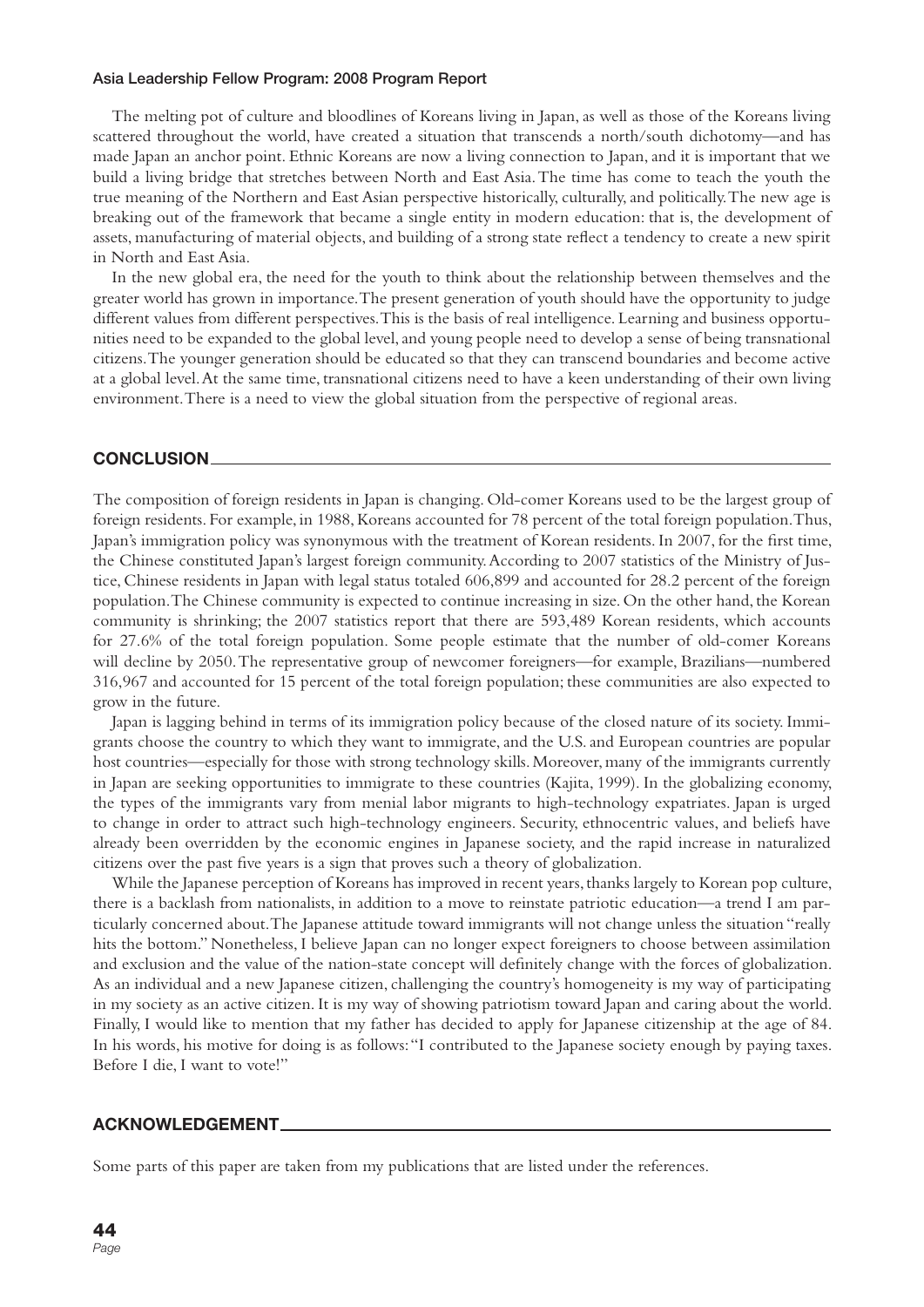### **REFERENCES**

- Fukuoka, Y. (1996). Beyond assimilation and dissimilation: Diverse resolutions to identify crises among younger generation Koreans in Japan. *Saitama University Review,* 31 (2), 1–30.
- Hofstede, G. (2008). "TM Cultural Dimensions," http://www.geert-hofstede.com/hofstede\_greece.shtml, Retrieved in Nov. 15, 2008.
- Hicks, G. (1998). *Japan's hidden apartheid: The Korean minority and the Japanese*. Burlington, VT: Ashgate Publishing.

- Kajita, T. (1994). Gaikokujin rodosha to Nihon [Foreign workers and Japan] NHK books, 698, Tokyo: NHK.
- Kan, J., & Kim, D. (1994). *Zainichi Kankoku, Chosenjin rekishi to tenbo* [The history of Koreans in Japan and their future perspectives]. Tokyo: Rodo Keizaisha.
- Kuboi, N. (1996). *Chosen to Nihon no rekishi* [The history of Korea and Japan]. Tokyo: Akashi Shoten.

Lee, C., & De Vos, G. (1981). *Koreans in Japan: Ethnic conflict and accommodation*. Berkeley: University of California Press.

- Lee, S. (2002). Koreans—A mistreated minority in Japan: Hopes and challenges for Japan's true internationalization. In R. Donahue (Ed.), *Exploring Japaneseness, on Japanese enactments of culture and consciousness* (pp. 183–365). Connecticut: Ablex.
- Lee, S., Murphy-Shigematsu, S., & Befu, H. (2006). *Japan's Diversity Dilemmas: Ethnicity, Citizenship, and Education*. NE: iUniverse.
- National Diet Library. (2008). "Birth of the Constitution of Japan," http://www.ndl.go.jp/constitution/e/ronten/ 03ronten.html, Dec. 20, 2008.
- Ryang, S. (1997). *North Koreans in Japan: Language, Ideology, and Identity*. Boulder, CO: Westview Press.
- Takahashi, K. (2008). "Blood thickens Japan's political waters," *Asia Times Online*, http://www.atimes.com/atimes/Japan/ JJ04Dh02.html, Retrieved in Oct. 4, 2008.
- Tanaka, H. (1995). *Zainichi gaikokujin; Hono kabe kokoro no kabe* [Foreign residents in Japan: Racism penetrative in the legislation]. Tokyo: Iwanami Shoten.
- Tanaka, H. (2006). Emerging Political and Legal Challenges of Ethnic Schools in Japan. In S. Lee, S. Murphy-Shigematsu & H. Befu, (Eds.). *Japan's Diversity Dilemmas: Ethnicity, Citizenship, and Education* (pp.151–168). NE: iUniverse.
- Weiner, M. (1997). The invention of identity: "Self" and "other" in pre-war Japan. In M. Weiner (Ed.), *Japan's minorities: The illusion of homogeneity.* NY: Routeledge.
- Yun, K. (1992). *Zainichi o ikiruto wa* [Living as a Korean in Japanese society]. Tokyo: Iwanami Shinsho.

Kada, T. (1940). *Jinshu Minzoku Senso* [race, ethnicity, and war]. Tokyo: Keio Shobō.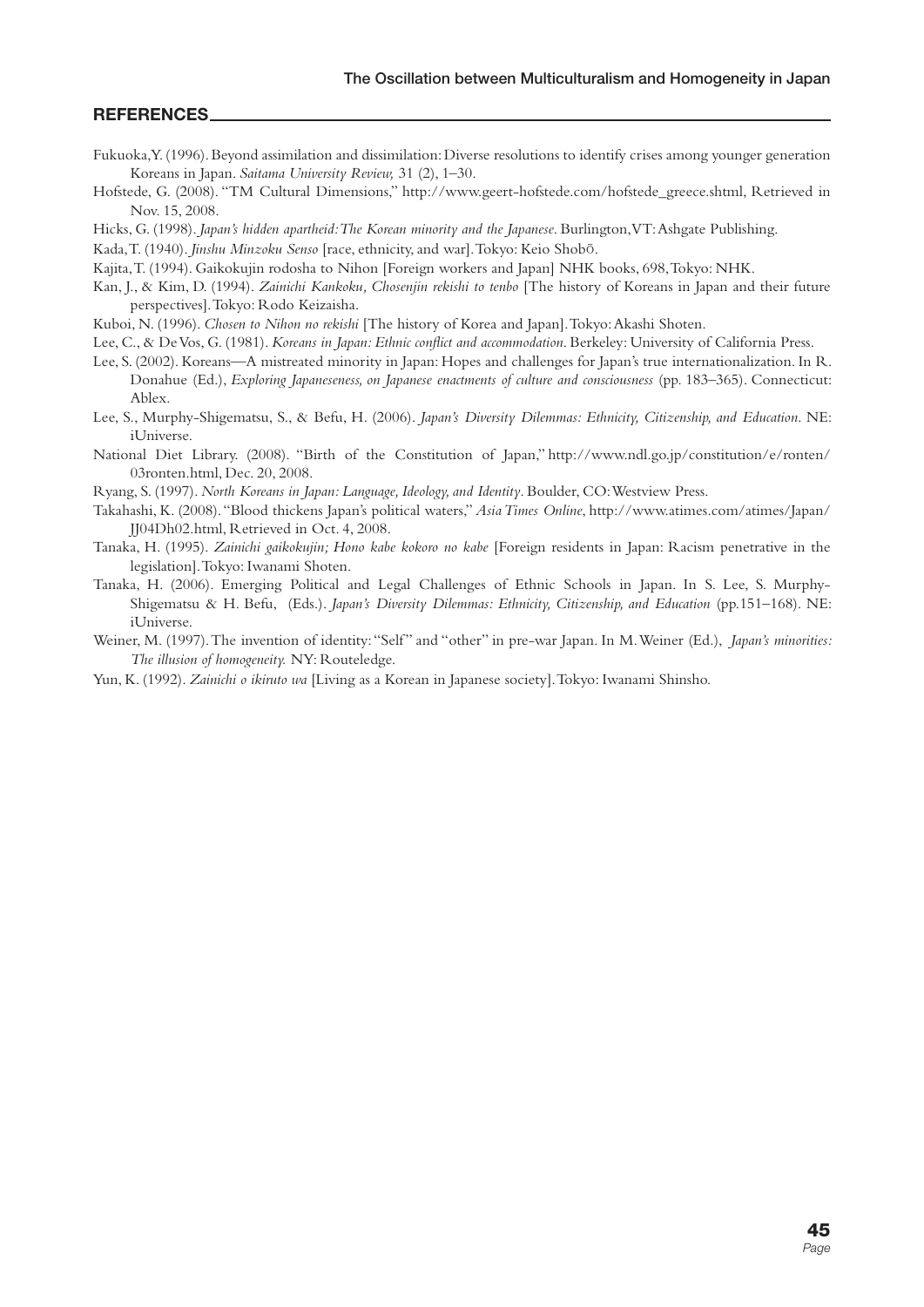# **The Other View: Coomaraswamy, Tagore, and Gandhi on Hindu Identity**

### **JYOTIRMAYA SHARMA**

From the nineteenth century onward, the question of nationalism and identity has given rise to multiplicity of voices and arguments in India and, indeed, much of Asia. In India, one set of philosophers and thinkers argue t rom the nineteenth century onward, the question of nationalism and identity has given rise to multiplicity of voices and arguments in India and, indeed, much of Asia. In India, one set of philosophers and thinkers argue that the definitions of nationalism and identity in India are inextricably linked with the recognition festation of Hindu aspirations. The question of identity for them, therefore, is an issue that is naturally settled in favor of a clearly delineated Hindu identity.

The following features characterize all attempts at fabricating a Hindu utopia:

- 1. Religion, more specifically, Hinduism, as the core of national life, superseding economics, politics, and civil society
- 2. Nationalism to be defined strictly in cultural terms
- 3. Qualified or enthusiastic support for Western technology, science, and rationalism (The Swadeshi Jagaran Manch does not reject these values. It merely argues in favor of them being employed in the service of farmers, small artisans, and cottage industries, along with stricter regulation and protection of markets)
- 4. Support for an aggressive, violent, and militant idea of Hinduism
- 5. Belief in Hinduism as a perfect religion that does not admit doctrinal debates or theological skepticism
- 6. Inalienable link between doctrinal and historical Hinduism; in other words, the historical role of Hinduism is to play out its doctrinal essence

Ananda Coomaraswamy, Rabindranath Tagore, and Mohandas K. Gandhi also grappled with the problems of nationalism and identity. In their thought, they sought to provide answers that were characteristically different from the votaries of the idea of India as a "Hindu Rashtra." The following features mark their intervention in the nationalism/identity debate:

- 1. Spirituality in the most universal sense was the core of the Indian nation.
- 2. Nationalism was a limiting doctrine as long as it did not admit the notion of a universally shared culture.
- 3. They rejected the idea of Western science, technology, and rationalism as a boon.
- 4. Violence was the degradation of the human spirit and was something that made humans closer to beasts.
- 5. There was a need to distinguish between doctrinal Hinduism, societal practices, and Hinduism as a learning and absorbing entity.
- 6. To identify Hinduism with its historical role was to rob it of its timeless essence.

For Coomaraswamy, Tagore, and Gandhi, religion was a means of liberation. In sharp contrast, Hinduism had become a vehicle of enslavement. Tagore makes a crucial distinction between "dharma" and "dharma-tantra," with the latter spelling doom and enslavement. Gandhi sought to rid Hinduism of all historical accretions by arguing that the profoundly metaphysical last thirteen verses of the second chapter of the Gita were to be taken as the core of Hinduism. Coomaraswamy went a step ahead to argue that all morality ought to be circumscribed by beauty. He asserted that the true national weakness in India was not the loss of manliness but the loss of fine taste. What is unique about these three thinkers is their attempt to first define the notion of civilization before attempting to tackle the issue of nationalism or identity.

A quote by Coomaraswamy from an essay titled "Poems of Rabindranath Tagore" effectively summarizes the common ground between all three thinkers. It would not be incorrect to argue that the sentiments expressed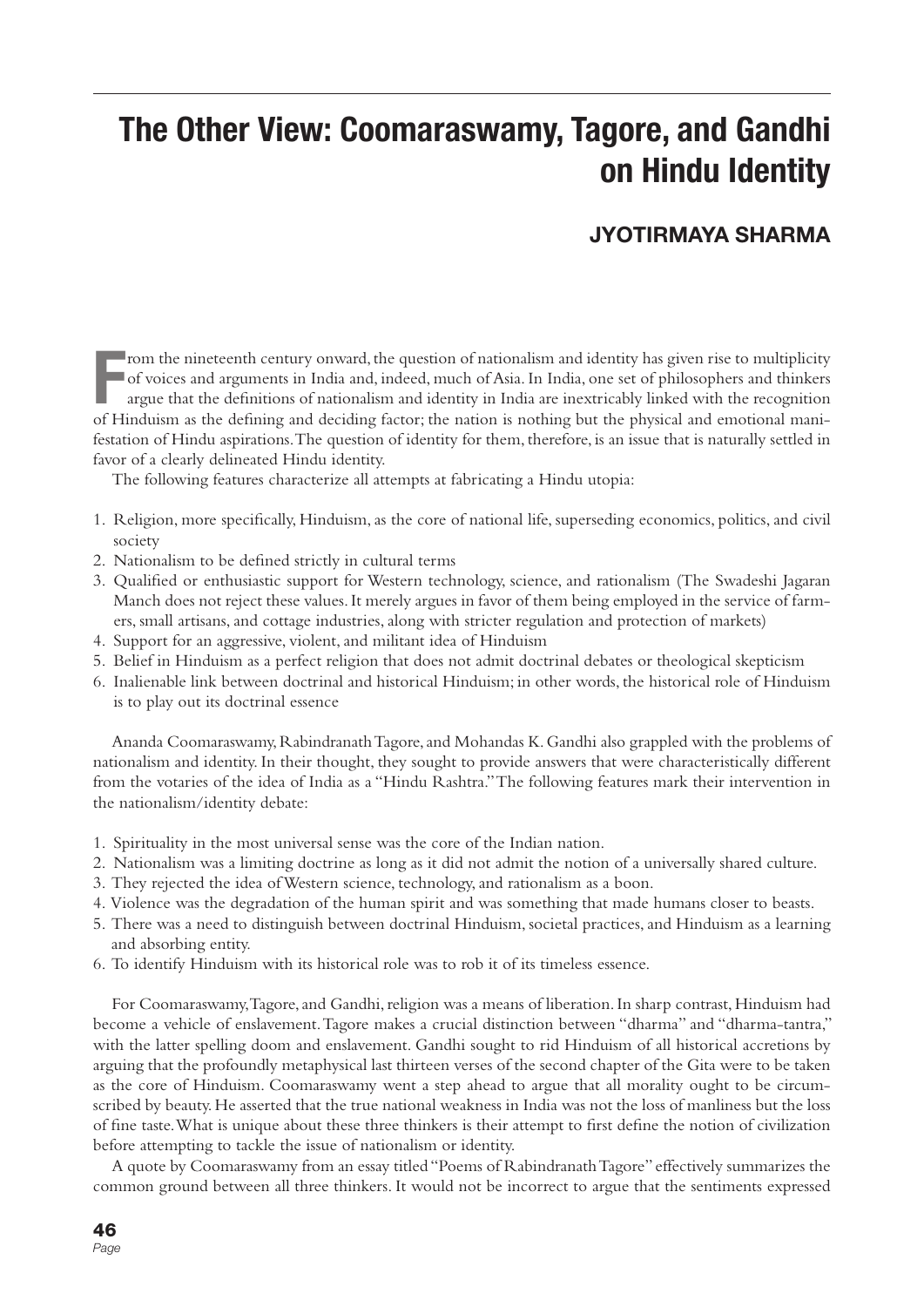### **The Other View: Coomaraswamy, Tagore, and Gandhi on Hindu Identity**

in this quote constitute the methodology Coomaraswamy, Tagore, and Gandhi employed to grapple with the question of Hindu identity.

*The painters of our visions—the makers of our songs—the builders of our houses—the weavers of our garments, these all*  are touchstone that can turn to gold for us both past and present, if we will it so... They can show to us the significance of *little things, the wonder of what is always going on. They tell us that we are what we are not because of knowledge or wealth or power, but because of the dolls in our childhood's games, because of the rivers that we worship as divinities, because of the beauty of women, and the splendid indifference of men to danger and to death.*

There is, therefore, a need to first descriptively delineate the analysis of these thinkers with regard to the extant questions of nationalism, identity, and Hinduism, while following this analytical thrust with a detailed account of their "solution" to these issues. It would be suggested that the model for present-day India and, indeed, Asia, is a creative blend of three solutions: Aesthetics, universalism, and ethics (as opposed to imitation, crudity, nationalism, and moralism). It is this sense of recovering the idea of community, plurality, and multiplicity that would pave the way for Asian countries to be able to live as multiethnic, multicultural, multi-religious, pluralistic, free, and democratic societies.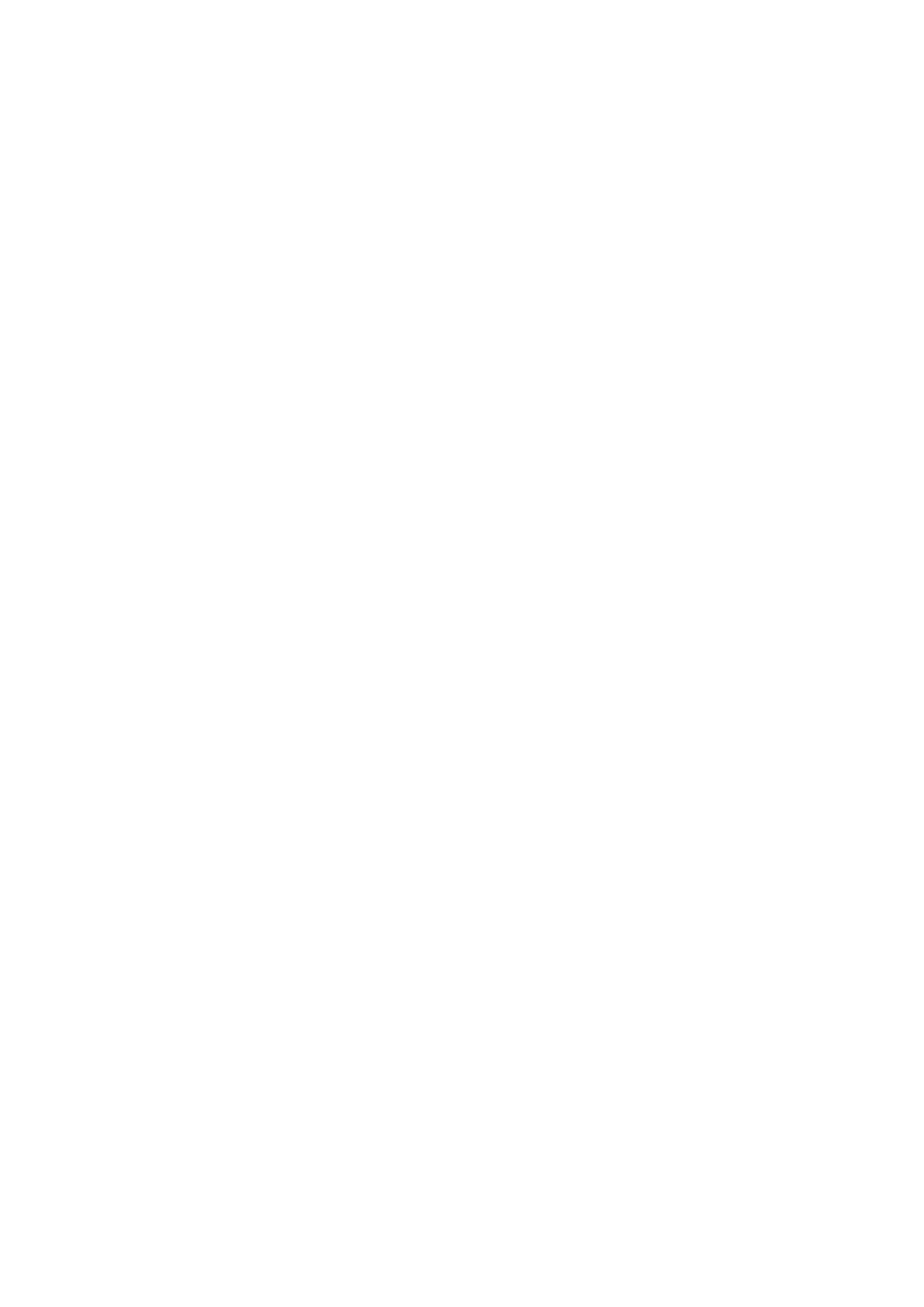# **ALFP ACTIVITIES 2008**

*Country Reports by the Fellows*

*Yuki Ooi, Rapporteur, ALFP 2008*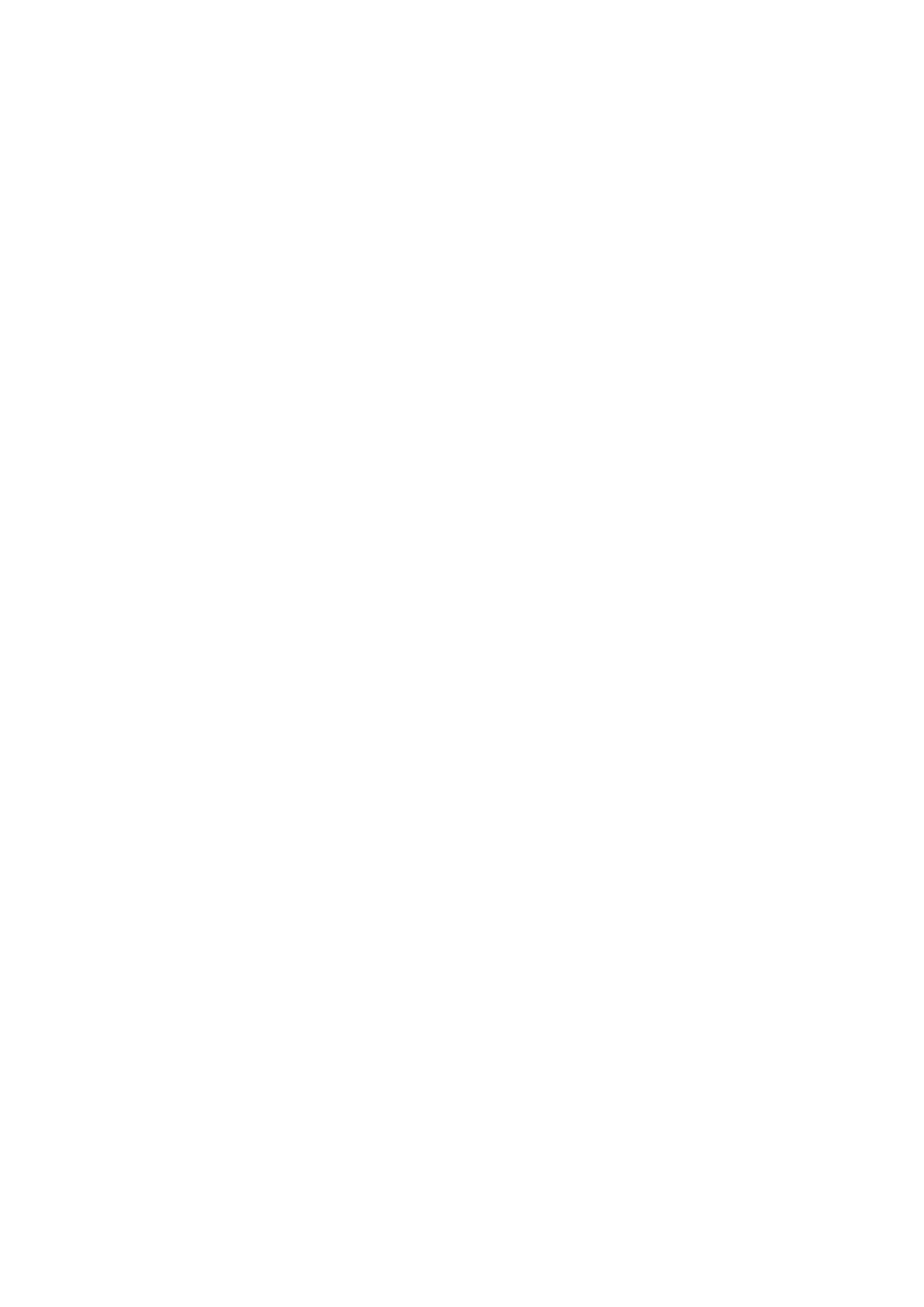# **Politically Divided, Socially Torn**

### **ATIYA ACHAKULWIST**

The country is presently facing political upheavals and Prime Minister Thaksin is responsible for them. The Thaksin regime began with the rise of Thaksin. He established a political party called the Thai Rak Thai (TRT) Par presently facing political upheavals and Prime Minister Thaksin is responsible for them. The Thaksin Party, which implemented policies centered on the rural population. In particular, low-cost healthcare, village funds called "one district one product," are quite popular among voters in North and Northeast Thailand. More specifically, poor people can consult doctors at the rate of thirty baht. Because Thaksin implemented such policies for the poor, people began to deify him even though the policies were criticized as being populist.

Criticism of the Thaksin government mounted owing to his attempts to subvert independent organizations, mechanisms of checks-and-balances, and media critiques of his populist policies. Some even began to question his style of democracy. In November 2005, weekly anti-Thaksin rallies started, drawing thousands of people who accused the government of corruption, abuses of power, censorship, and mishandling of the Muslim insurgency. Those involved wore yellow, the color associated with the king. In January 2006, Thaksin's family sold their controlling stakes of Shin Corp., a telecoms empire he founded, to a Singapore state investment company, which instigated criticism against him. On September 19, 2006, Thaksin was ousted by a coup, a move that was approved by 70% of the Thai population.

Then, the Supreme Court disbanded the TRT for election fraud; Thaksin and one hundred party executives were barred from politics for five years on the grounds of their election law violations. In the meantime, Thaksin stayed abroad in exile. The interim government led by Surayud was viewed as failing to solve economic and political problems.

In July 2007, Thaksin supporters joined the little-known People's Power Party (PPP), which became a proxy for his disbanded party. Later in the same year, the PPP won the largest amount of votes in the December 23 general election. In February 2008, the coalition led by the PPP formed a new government, with Samak Sundaravej as prime minister. Samak, once a governor of Bangkok, was a right-wing conservative politician. On February 28, Thaksin returned to Thailand. On July 30 of the same year, Thaksin's wife Khunying Potjaman was sentenced to three years in jail for tax evasion.

The insurgencies and reactions against Thaksin drew the dividing lines in Thai society: between the rich and the poor and between the urban and the rural. During the political upheavals, disparities worsened further. Thus, a national reconciliation is very much desired. However, how does one define such reconciliation in the first place? Does it mean that everyone votes for the same party and that everyone agrees with a single idea? In a country like Thailand, how can reconciliation be made possible? There might be some possible ways. One idea is to amend the Thai Constitution to revoke harsh punishment against vote buying in order to prevent corrupt elections. Another idea is to implement welfare state policies aimed at the poor. However, as these policies are costly and take a long time to yield a result, they are not popular with politicians and have never been fully adopted as a policy platform. Therefore, the question of reconciliation is still open to debate.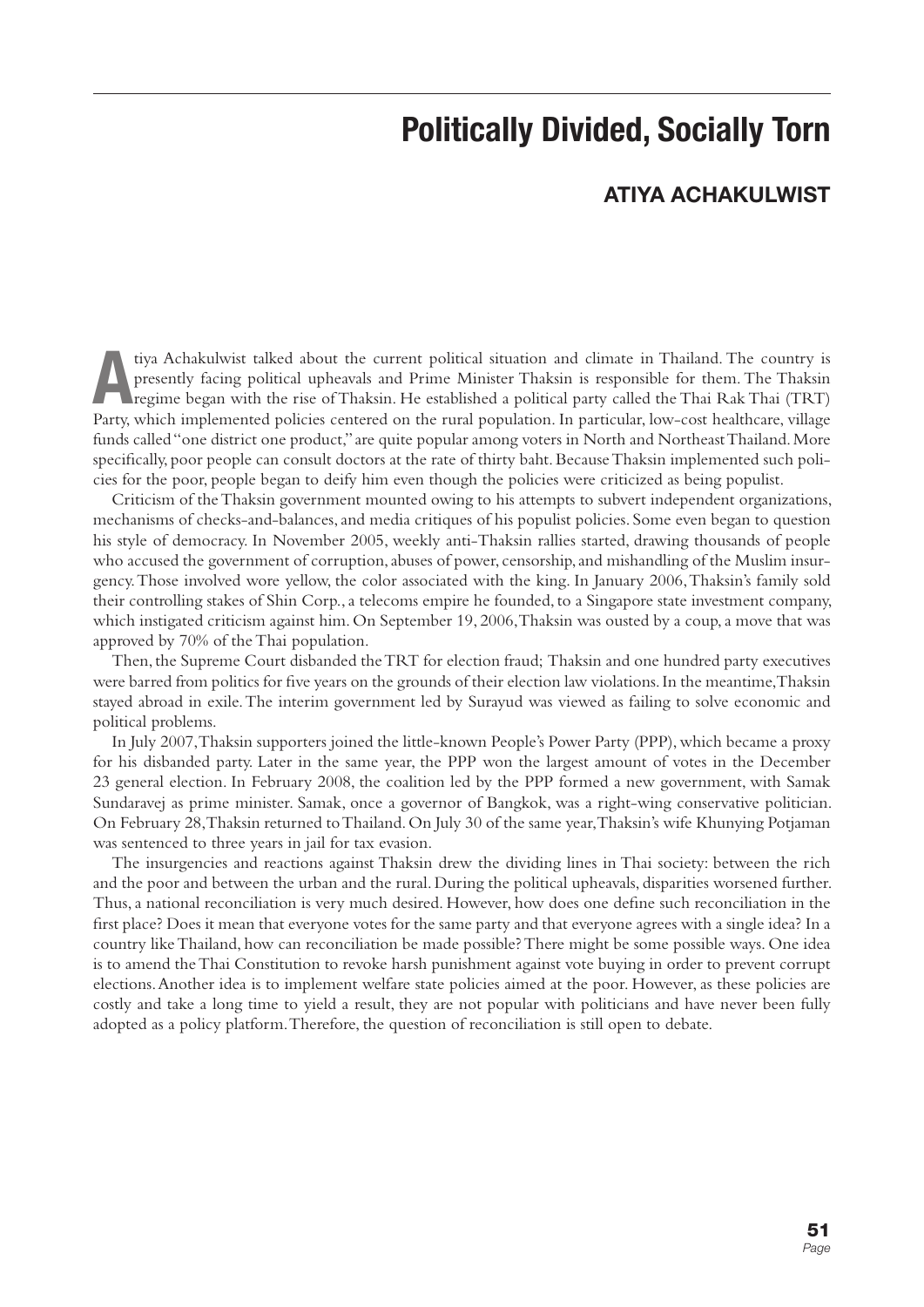# **Democratic Recession and Political Violence in the Philippines: What's Going On?**

### **CHITO GASCON**

This Cascon explained the current political situation in the Philippines after introducing some basic facts about the country. He started the report with a quick overview of the history of the nation. He stated that the Ph hito Gascon explained the current political situation in the Philippines after introducing some basic facts about the country. He started the report with a quick overview of the history of the nation. He stated that the Philippines was the first country that the United States colonized and that it is also well-known provided an international perspective on the country's political condition.

The first thing shown was a world map of freedom, which had been issued by Freedom House, an American nongovernmental organization. All the nations were colored in green, yellow, or blue: green signifies that the country is a free state; yellow, a "partly free state;" and blue, "not a free state." The Philippines was colored green several years ago, which means that it was a free state. However, in 2005, the color turned yellow and it has remained so until 2008. The other indexes he used for the presentations include the Global Integrity Index and the Global Peace Index, both of which were issued in 2006. In the latter, the Philippines ranked between peace and violence.

As these indexes indicate, the political situation has been fluctuating against the backdrop of political and economic changes. In the past ten years, the country has been affected by the Asian financial crisis of 1997, attempts at amending the constitution (so called Cha-Cha), emergence of populist candidates, counterreactions by the elites, erosion of trust in key institutions such as courts and elections, and breakdown of consensual politics, which resulted in public alienation and so on. This worsened and weakened laws and led to poor economic performance, ethnic and religious divisions, ineffective political institutions, and constraints on authoritarian leaders. As a result, the political situation reached a stalemate and endangered democracy.

Such concerns for democracy have been growing for several reasons. First, extra-judicial killing and human rights violations have increased in the last five years. The victims were killed because they were perceived as opponents of the government. Thus far, however, neither senior civilians nor military officials have been held accountable for these serious crimes. Second, there have been armed conflicts caused by religious differences, such as the one in Mindanao. During these conflicts, civilian authority has been militarized, which means that the military is not under democratic control. Hence, peace is a critical issue in the Philippines today.

What is worse is the declining public attitude toward democracy. For example, in 2001, 64% of the Filipino people thought that democracy was preferable, but this figure was down to 51% in 2005. In addition, the percentage of those who think democracy is suitable for the country decreased from 80% to 57% from 2001 to 2005. Therefore, people have become less satisfied with democracy. As these political situations suggest, central questions are yet to be answered: How can we ensure the survival of democratic politics? How can people further good governance and mobilize society at the local level while attaining development at the national level?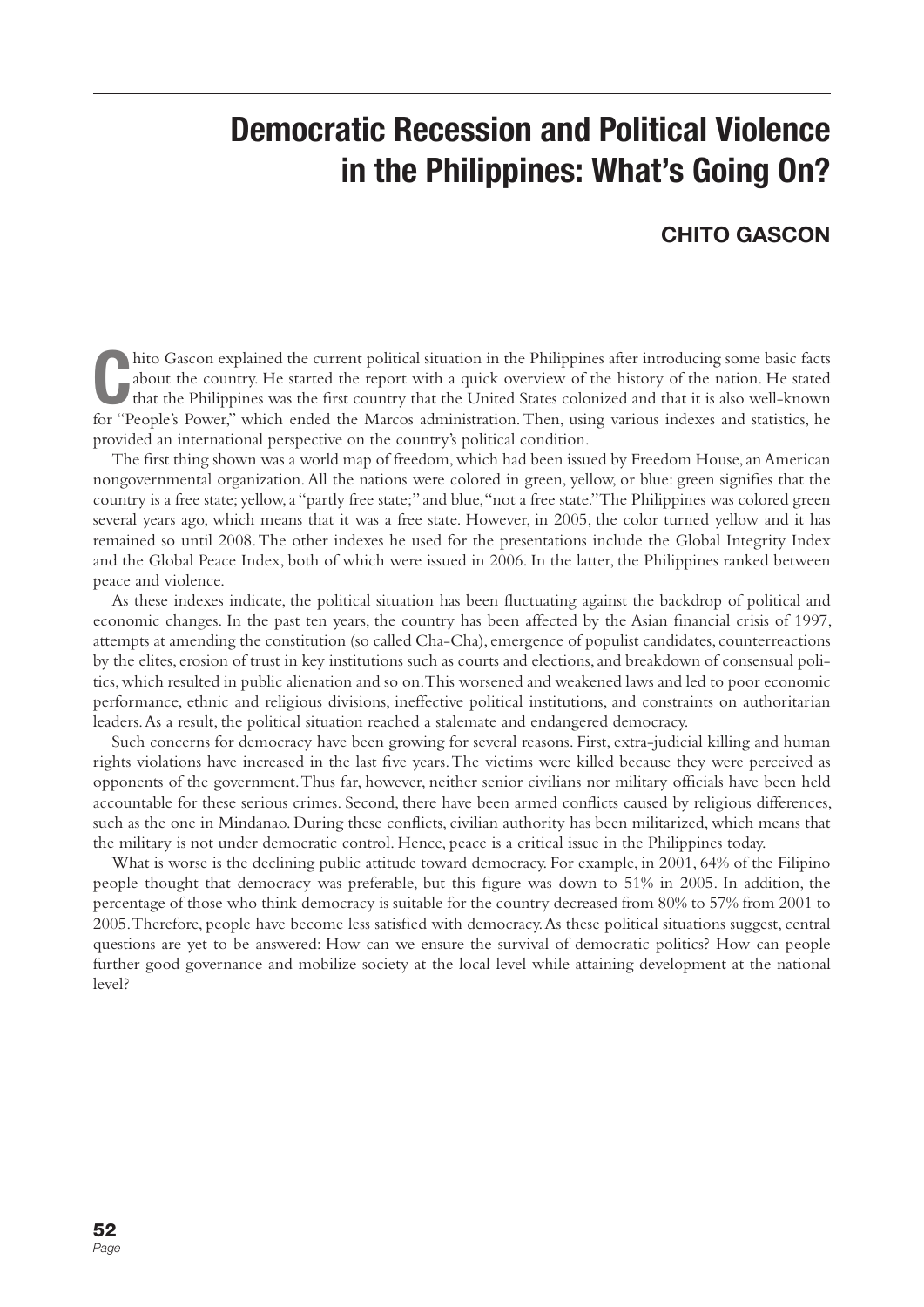# **China**

### **GU YI AN**

**D**iversity in unity is relevant to China. It can be found in the glorious opening ceremony of the Beijing Olympic Games held in 2008. Thus, as an introduction to his presentation, Gu Yi An, an art director, showed a video Olympic Games held in 2008. Thus, as an introduction to his presentation, Gu Yi An, an art director, showed a video of the opening ceremony, describing what each performance staged by the Chinese people was meant to convey to the audience, along with some explanation of the traditional Chinese ideas, such as those of Lao-tzu and Confucius. He also gave us the unfortunate news that several performances were canceled a few days before the Olympics. This was because a high-ranking official who witnessed the final rehearsal expressed concerns about the possibility of too many things being crammed within a single ceremony, which might upset the overall beauty and harmony.

Instead of harmony (*he*,  $\overline{A}$ ), however, greater emphasis is placed on *li* ( $\overline{A}$ ), or profits today.

Globalization is led by a handful of elites in financial industries, who wish to earn more money and benefits. In such a world, wealth accumulates among only a limited number of people, while many are deprived of basic needs such as food. Such a situation makes people dread the future. Deploring this horrible situation, Gu insists that we cannot be concerned with our own profit alone because all of us live in a small global village. We must open our hearts to the world. Moreover, continuing to talk about *he* or harmony, he also raised a question about modernization. He thinks modernization has destroyed the sense of harmony between the body and mind of human beings, which are supposed to be united.

Communication is an important part of efforts to build a sense of harmony. Communication, Gu believes, is rooted and nurtured in a community and the process of uniting people. In order to communicate, which is also a basic acting skill, one needs to stop and listen in order to learn about how the world functions and what is going on. He added that acting techniques are not something complicated; they merely consist of listening sincerely and carefully.

As per Gu's analysis, China is now seeking a more harmonious society. Society itself is built by people. Thus, people are critical elements for building a more harmonious society. He believes that the first step toward creating such a society is to ensure the unity of the body and mind at the personal level. Unfortunately, the current trend seems to be accelerating in the opposite direction, which is reflected in the number of suicides in China. This has become a serious problem as suicide is the fifth leading cause of death. Many students are reported to have thought of killing themselves. Therefore, it is critical to develop a sense of unity at the individual level.

In order to deepen our understanding of *he*, he introduced another Chinese character *shie*/*she*," which consists of two parts, signifying "voice" and "everyone" respectively. Gun thinks that once people cultivate *he*, they begin to express themselves. What one of his colleagues told him is insightful: *he* and *shie*/*she* are contemporary interpretations and understandings of democracy. Thus, harmony can exist even when everyone has a different voice. In other words, harmony can embrace different voices. Gu concludes that art, including theater, the biggest form of which is the Olympic Games, has the power to end violence and bring about harmony. When there is harmony, everyone has equal chances of winning.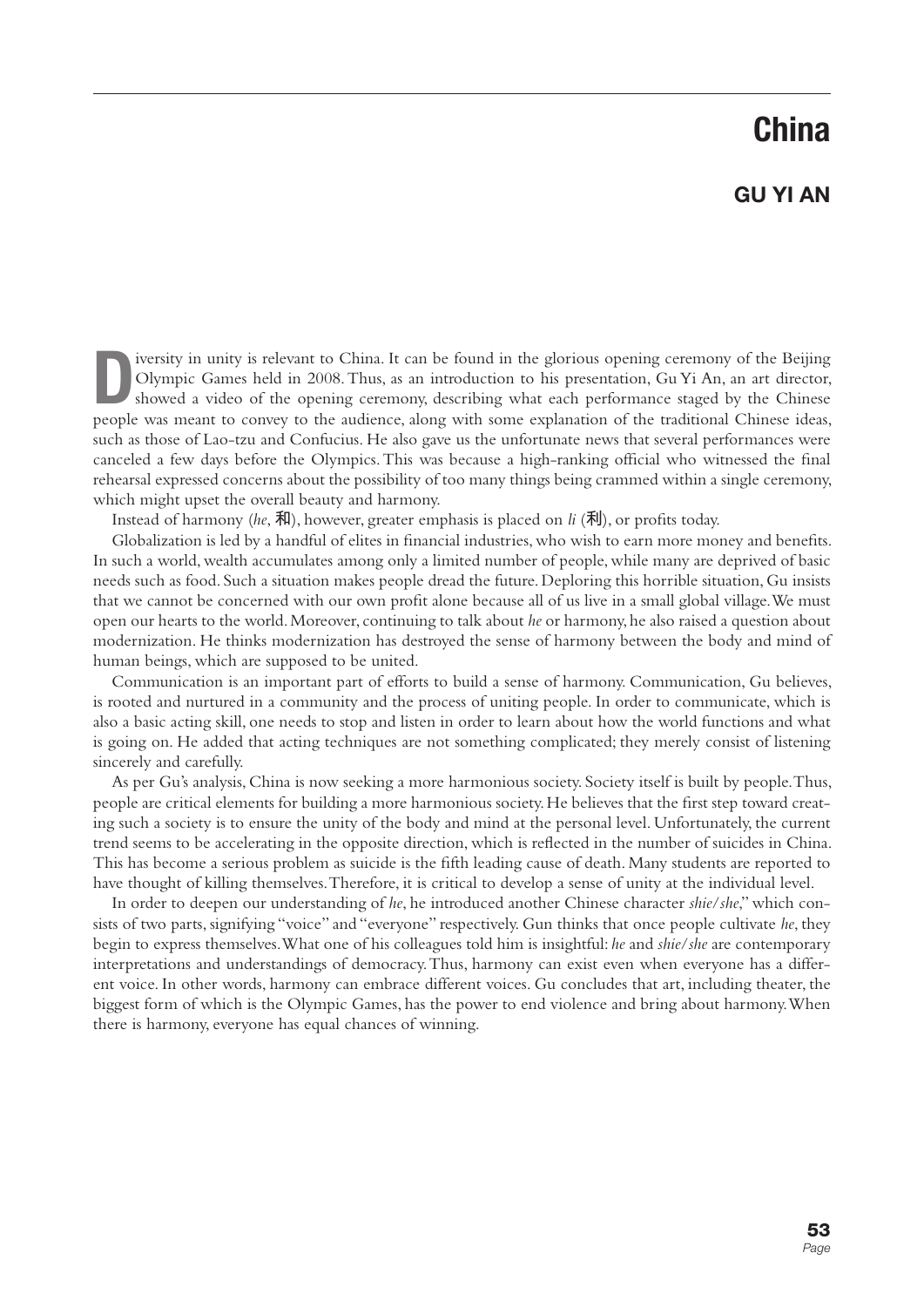# **A New Trend of Participatory Democracy in Korea**

### **KIM HAECHANG**

Im Haechang explained Korea's current political climate after introducing some basic facts about the Korean peninsula, such as its history, population, and religion. Kim, a social designer and vice president of an NGO thin im Haechang explained Korea's current political climate after introducing some basic facts about the Korean peninsula, such as its history, population, and religion. Kim, a social designer and vice president of an NGO think tank, first talked about the anti-beef import social movement that took place in Seoul in by holding candlelight vigils. The demonstrations took place in the wake of President Lee Myung-bak's lifting of a five-year-old import ban on American beef. Many parties were involved in the protests, ranging from numerous school uniform-clad youngsters and office workers to community members, who rallied together using the Internet. The vigils turned out to be the largest anti-government protest in the last twenty years. Frustrated with the president and his administration, people who were discontent organized a series of mass demonstrations in April.

At the time of the last presidential election in December 2007, however, the political interest among people was not as high as it was expected to be following the abovementioned demonstration. Under the current law, anyone aged above 19 is given the right to vote. Only 54.2% of the constituents actually cast a ballot. Many observers speculated that problems such as unemployment or a carefree attitude were responsible for this situation.

However, criticism of President Lee mounted and reached a peak owing to his educational policies. One reason for the criticism is that the government gave full autonomy to schools to group students according to their abilities and levels. Another is Lee's ambitious English immersion program, which infuriated many Korean youngsters, who were already under severe academic stress. The students began to gear up for their own political action. The teenagers, according to progressive Professor Jin Jung-kwon of Chung-Ang University, tend to perceive politics as "fun" rather than as a "struggle."

There is another platform for those interested in politics, namely, "Agora." Agora originally referred to open places of assembly in ancient Greece; in contemporary Korea, however, it is used to refer to a popular online discussion forum at a Korean Internet portal. This forum is claimed to be a seed of so-called digital populism.

In this manner, there are several dimensions that have led to a growth of political interest and through which a new type of democracy is emerging. Some Korean academics have been describing the Internet-driven public protests and discussions as a new form of direct democracy that could supplement Korea's representative democracy. Even former President Kim Dae-jung stated that "We are witnessing the practice of direct democracy in Korea."

The fundamental problem for the incumbent president is his refusal to recognize the changes that have been taking place in Korea in the last ten years. Among them are, for example, continued economic growth, democratic development, improved inter-Korean relations, and Korea's increased role in the international community. In order to address and face the questions and the unprecedented social, local, and cultural changes, the Hope Institute, which Kim works for, was established. The key to solving the current problems lies in social innovation, which requires citizen participation.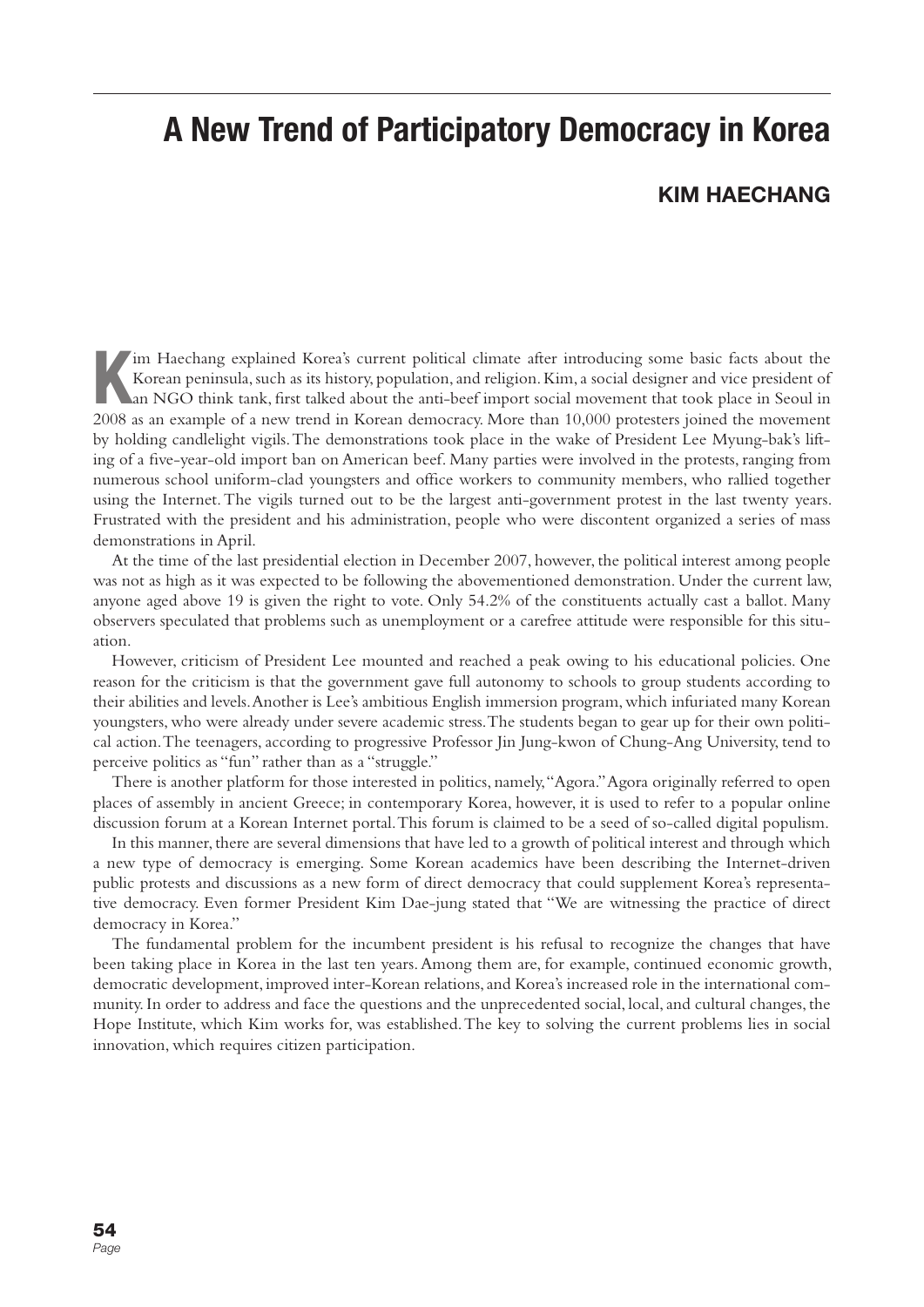# **Nepal: Journey to Republicanism**

### **CHANDRA KISHOR LAL**

**C** 60% of the population lives in 20% of the land because the country is mountainous. In terms of religion, Nepal K Lal first provided important facts about Nepal and then explained how the country has developed politically and its current political climate. He began the report by providing basic knowledge that is critical to grasping the nation's situation. Nepal currently has a population of twenty-three million and is known as a Hindu nation. However, few actual differences exist between Hinduism and Buddhism in Nepal. It is interesting to note that 4 to 5% of the people are Muslim. This means that the country has more than 1.5 million Muslims; in other words, Nepal has a larger Muslim population than some Islamic countries.

He also adds that life expectancy is about 60 years and there is little difference between the expectancies of men and women. However, the literacy rate among men (53.7%) is much higher than that among women (42.5%). As for the economy, the nation still largely depends on agriculture. Although Mt. Everest attracts many tourists to Nepal, its contribution to the GDP is very low. Thus, an increasing number of people are migrating to other countries in search of jobs.

The history of Nepal as a unified country began in 1796, when the country was first unified by a Gurkha king. It marked the beginning of monarchy, which lasted until very recently. In 1816, Nepal lost the war with the United Kingdom and had to cede some of its territory. As a result, Nepal's border was redrawn. The national border with India was finally demarcated in 1856, while the northern border had been decided as early as 1792.

Despite the monarchy, it was not the king who held actual power; the nation was actually controlled by the Rana dynasty. In 1951, the then king deposed and removed the Ranas from politics with the help of the people. After eight years, the first election was held. It led to the establishment of a new constitution, shift to constitutional monarchy, and the beginning of parliamentary democracy. However, the elected parliament did not last for more than eighteen months: King Mahendra opposed the constitutional monarchy and sought to impose direct rule on the people by himself. He arrested the prime minister, dissolved the parliament, suspended the constitution, and implemented his own style of democracy. This regime lasted until 1990, when the first people's movement took place and real democracy was restored. Finally, in 2008, the Republic of Nepal was established, officially ending the monarchy.

In this manner, the political climate has been unstable and conflicts among the kings, the parliament, and Maoists have continued. In 2001, Maoists caused a clash in which they took a hundred policemen hostage. The cabinet decided to send the army to rescue the hostages; however, the military refused to obey the orders. In other words, the government failed to function. The parliament was dissolved in May 2002 after a state of emergency was declared. However, the election, which had been planned in November, was not held. It was in the wake of these conflicts and political crises that followed that Nepal was declared a republic. In the meanwhile, people began to organize themselves in order to establish a democracy; an organization called the Citizens' Movement for Peace and Democracy is a good example. In 1990, there were people's movements already being led by the middle class, who gradually became comfortable with the regime. Hence, they do not participate in today's social movements. Instead, the lower middle and lower classes, who are dissatisfied with the elites, have become active.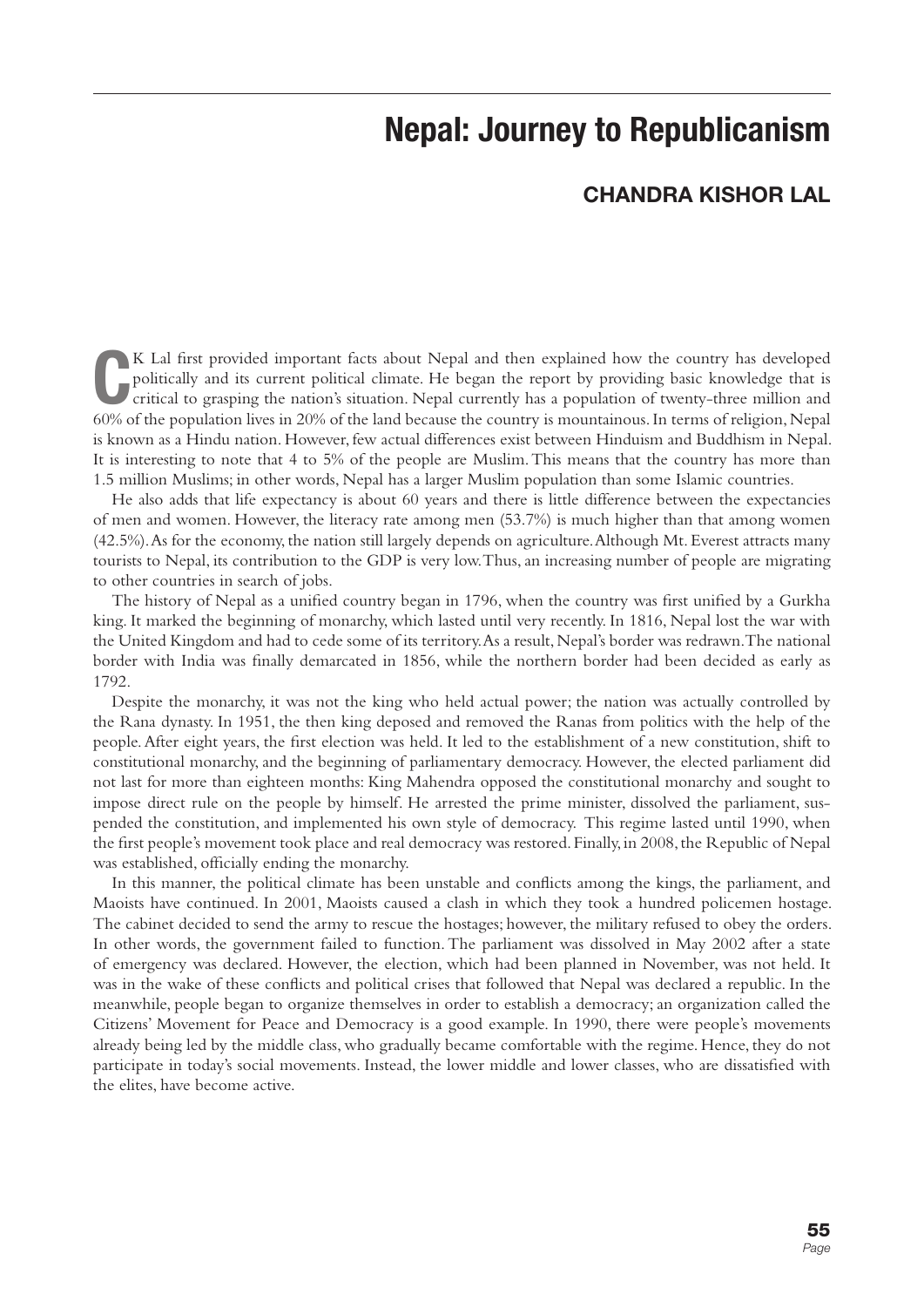# **Challenges Posed by the Changing Identity in Japan**

### **LEE SOO IM**

ee Soo im suggests some recent changes in the value systems of the Japanese people through the eyes of a minority group member. First, she introduced some basic facts and traditional perceptions of Japan—<br>namely, that Japa ee Soo im suggests some recent changes in the value systems of the Japanese people through the eyes of a minority group member. First, she introduced some basic facts and traditional perceptions of Japan namely, that Japan is known for its state-of-the-art technology and as the world's second largest economy

The male-dominated society, Lee argues, has led to an unexpected result in recent times—an increase in suicides. In fact, compared to other developed countries, the suicide rate of Japanese men is unusually high. The largest number of suicides occurs among Japanese men over 40, and the three major causes of suicide are depression, ailments, and debts. The background to this situation is the male chauvinism and masculinity that has been a driving force to the Japanese society, which places too much pressure on men. The group-oriented work attitude was believed the reason of the economic success in the past. However, "petite" individualism, which refers to a strong sense of individualism secretly harbored under the mask of the identity of collectivism, is becoming strong among young-generation Japanese men. Japanese companies are losing the competitiveness in the international business and the group-oriented value system of Japanese companies will be forced to be changed in the near future and the success will depend on how successfully the diversity dynamism will be integrated in their work force.

Another indicator of change can been found in popular culture. The popular culture affects Japanese people's value toward the neighboring country, Korea. Korean soap operas have been increasing popular in Japan, such as the Winter Sonata and Chang-guem. These programs attract both men and women because the Japanese believe that the Koreans have maintained a traditional value system that has been lost in Japan. For example, many men are drawn to Chang-guem as they like to watch female characters who behave like traditional Japanese women; such women act gracefully and are humble, a type of woman that is no longer found in Japan. While the Japanese feel nostalgic for something lost, they began to adore the Korean values that the Japanese have lost already.

Further, some people are also challenging Japanese traditions. Son Masayoshi, founder of Softbank Capital, is a good example. He was born and raised by parents of Korean descent and later acquired Japanese nationality. His management strategy is quite different from the other Japanese corporate leaders. Having closely worked with Bill Gates and Apple, his views are very cosmopolitan. Moreover, he ventured into the Japanese cell phone market and stimulated it by introducing phones at much lower rates than other carriers, which has led to more severe competition. The TV commercials of Softbank are also unique and appealing to young generation Japanese, in particular, the series showing a family (A dog portraits the father, indicating the lost power of Japanese fathers. A black man portraits the son of the family even though the family are Japanese, indicating the importance of diversity). Lee indicates that diversity and variety among Japanese families are increasing.

In addition, the recent anti-Americanism can be considered as one of the changes in the Japanese value system. Citing some authors, Lee defines it as a deeper rejection of American society, values, and culture and a belief that is threatening to not only Japan but also the rest of the world. Such an attitude has its roots in Japan's poor diplomacy: The country is driven by external pressure; it is not independent and instead follows the dictates of the United States. The rise of anti-Americanism can be grasped from the popularity of Kobayashi Yoshinori's comic books on politics. Lee thinks that his popularity represents the prevalent petite nationalism, namely, nationalism at an individual level that is neither shown nor demonstrated to others.

In this manner, changes in the value systems of the Japanese are found in various dimensions, that is, culture, economy, family structure, and attitudes toward other countries.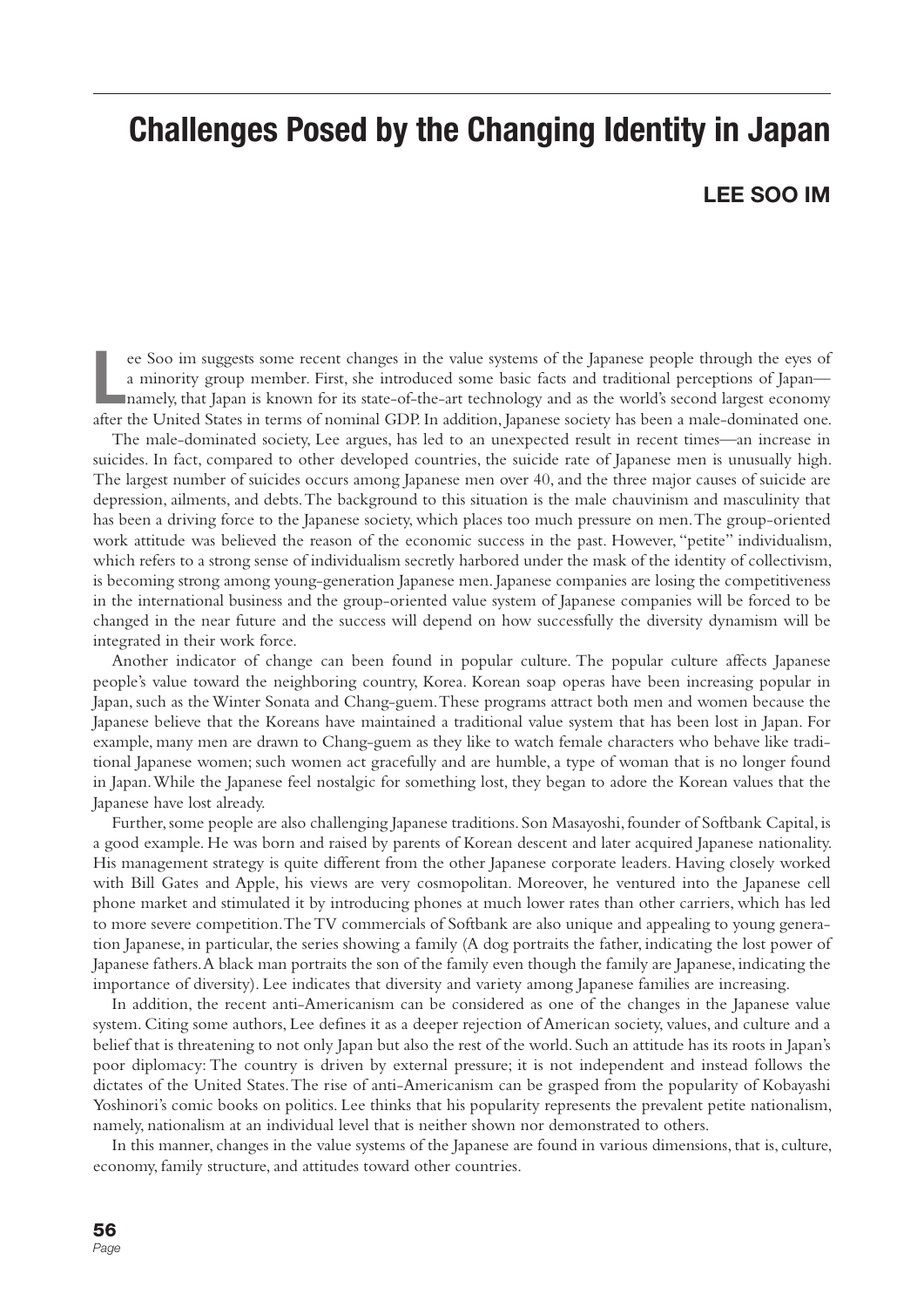# **India**

### **JYOTIRMAYA SHARMA**

Justirmaya Sharma began his report with an interesting article published in *Spiegel* in 2005, which projects India as the next global superpower after China. Such a discourse of India as a rising superpower is actually ab yotirmaya Sharma began his report with an interesting article published in *Spiegel* in 2005, which projects India as the next global superpower after China. Such a discourse of India as a rising superpower is actually abundant. For example, United States Secretary of State Condoleezza Rice regards India as an important century will be "India's century" because of its rising economic power. The Indian government also added to the fanfare: When the Bharatiya Janata Party (BJP) was in power, the government used the slogan "India Shining" in its political campaign. For the party, "shining" merely meant booming stock markets, sufficient foreign exchange reserves, and a flourishing IT sector. Such trumpeting of India's economic growth is the backdrop for *Spiegel*'s description of the country: "New Delhi is regarded as the next globalization powerhouse. The symbol of this revolution is no longer the spinning wheel, but the PC: Gates over Gandhi." Therefore, the general discourse focused on economic success.

However, there is another reality. India has 17% of the world's population and contributes to less than 2% of the global GDP and 1% of the quantum of world trade. Agriculture is still critical to the national GDP. The rising service sector, including IT, accounts for more than half of the country's GDP, which makes some people believe that irrespective of how badly the agricultural sector fares, India can grow and become a superpower and its growth will continue to receive a boost. Although the service sector has tried to create millions of jobs, the number of poor people in the country is estimated to be three hundred million. Besides, 65% of the Indian working population is engaged in the agricultural sector. These realities suggest that no actual avenues for employment or growth were opened in the manufacturing sector, while the Indian economy was growing stronger. Neither poverty nor unemployment has been substantially reduced.

The discourse of economic growth tends to overshadow other important facts. According to an index of economic freedom, which was carried out by the *Wall Street Journal* and the Heritage Foundation, India's economy is mostly restricted. Its ranking was 121 in 2006 and 132 in 2007, despite the fact that economic reforms are conceived as economic liberalization in the form of privatization. Human development indexes in the fields of education, health, nutrition, and housing in particular are poor. The resultant economic disparity has thus produced two polarized "Indias." Its effect should not be underestimated because it could provoke people into expressing their anger through means that are unrelated to the economy, such as violence, religious bigotry, and regional or linguistic chauvinism, which might in turn lead to an insurgency.

The economic success is often used as an excuse for the underdevelopment of democracy. Few middle-class people are concerned about corruption, political transparency, and the inability to nurture liberal institutions. The delay in democracy exacerbates the disparity among people to the extent that some of the rich even began to physically segregate themselves in gated communities from their less fortunate brethren. Therefore, the understanding of India in terms of a shift from the spinning wheel to the PC, as in *Spiegel*, is misleading: The reality is that there are two Indias.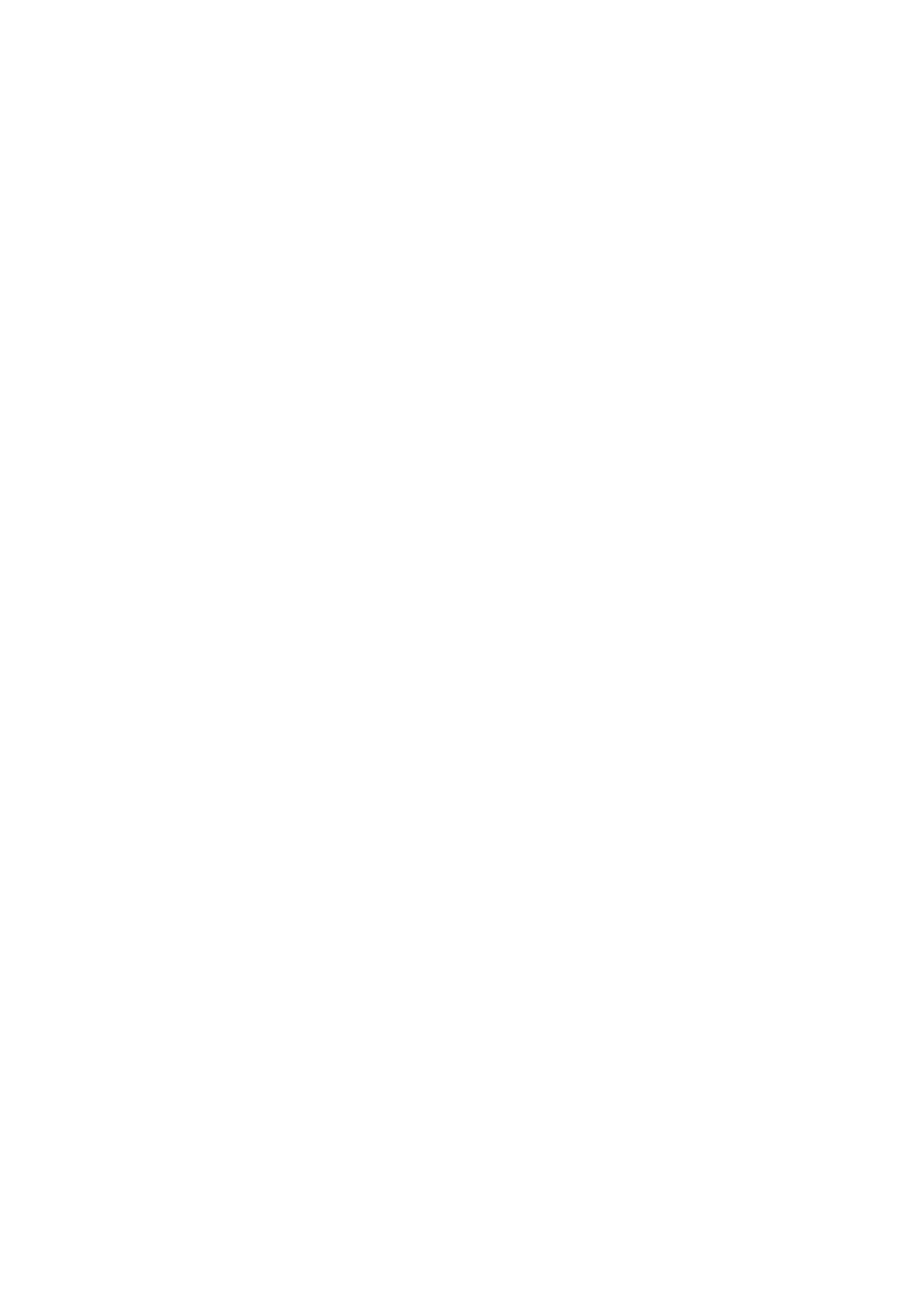# *Seminars by Resource Persons*

*Yuki Ooi, Rapporteur, ALFP 2008*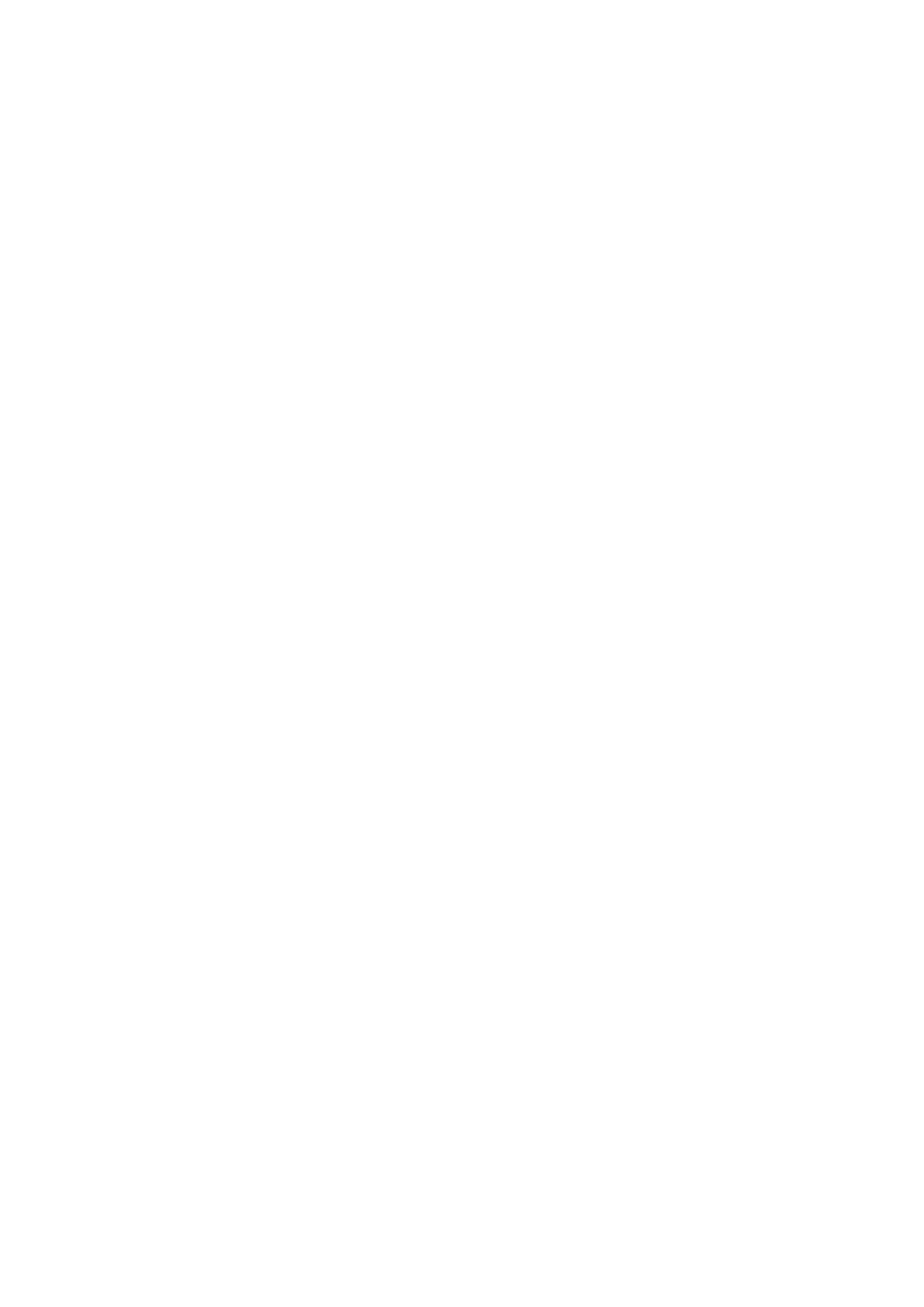# **Sinking Japan: How do we survive in Asia?**

**YUJI SUZUKI** *Professor, Hosei University*

**U**sing various statistical data, Professor Yuji Suzuki revealed the real issues and problems that Japan is facing<br>today. Japan has been a peculiar country in that for centuries after World War II it has adopted and ident sing various statistical data, Professor Yuji Suzuki revealed the real issues and problems that Japan is facing today. Japan has been a peculiar country in that for centuries after World War II it has adopted and identified itself with how other countries, such as Korea, China, and Western nations, thought about it. Howquestion: If Japanese people understand their failure, can the country revive itself as the United Kingdom once did? In order to examine the nature of the problem, numerous statistics were shown.

The series of data he explained first suggests that the Japanese economy is sinking. In the global ranking of GDP per capita, Japan strikingly plunged from the second place in 1993 to the eighteenth in 2006. Singapore has now taken over the position that used to be held by Japan. In terms of competitive ranking, Japan fell from the fourth place in 1996 to the twenty-fourth in 2007. Other kinds of data such as debt accumulation by the Japanese government, productivity comparison with the United States, and gross amount of stocks held by companies indicate that Japan is sinking very quickly, while other Asian countries like China, Taiwan, Korea, and Singapore have been on the rise.

The decline of the Japanese economy can be detected in the figures of the largest countries involved in trade (in terms of the number of containers) and those of the most heavily used ports. However, air cargo transportation statistics and a list of the most often used airports provide a different picture: Japan is not really sinking. Instead, it is shifting from trade by sea to trade by air because the type of goods shipped abroad by Japan has changed. Since the country now exports hi-tech products, air transportation is used. In fact, Japan now exports technology far more than it imports it. This is intriguing in that for a long time Japan, which was one of the largest importers of technology from the West, exports three to five times more than it imports.

The downswing is not confined to the economy; it can also be found in data on learning. According to the statistics of the OECD, Japanese students' knowledge of subjects such as science, math, and reading is not as high as it is expected to be. In addition, the number of students majoring in science and technology is continuously decreasing. The Japanese government has begun to take this problem seriously. Professor Suzuki speculates that this decline in learning is not only a failure of the government's educational policies, but also triggered by the decreasing younger population. The low birthrate has had a huge impact on Japanese society and caused the country to sink. First, it affects the social security program and the pension system. Second, labor force is declining. In areas that require more workers, in particular rural areas, migrant workers have been used to fill the gap.

Professor Suzuki argued that Japan suffered a downturn because it failed to adjust to the structural changes brought about by globalization. Such a failure has its roots in the government's legislation, regulation, and policies and the lingering negative effects of the bubble economy. As a result, Japan has to solve new problems: widening economic disparity, rise of class differentiation, and an increase in the number of working poor and NEET (those aged between fourteen and thirty-four who are not in education, employment, or training). These problems have led to the breakdown of the family system and diminishing communities.

The problems discussed above constitute the background of the sinking of the Japanese economy. The question of whether Japan can revive itself if the Japanese people fully understand what has caused the nation to sink is still open to discussion.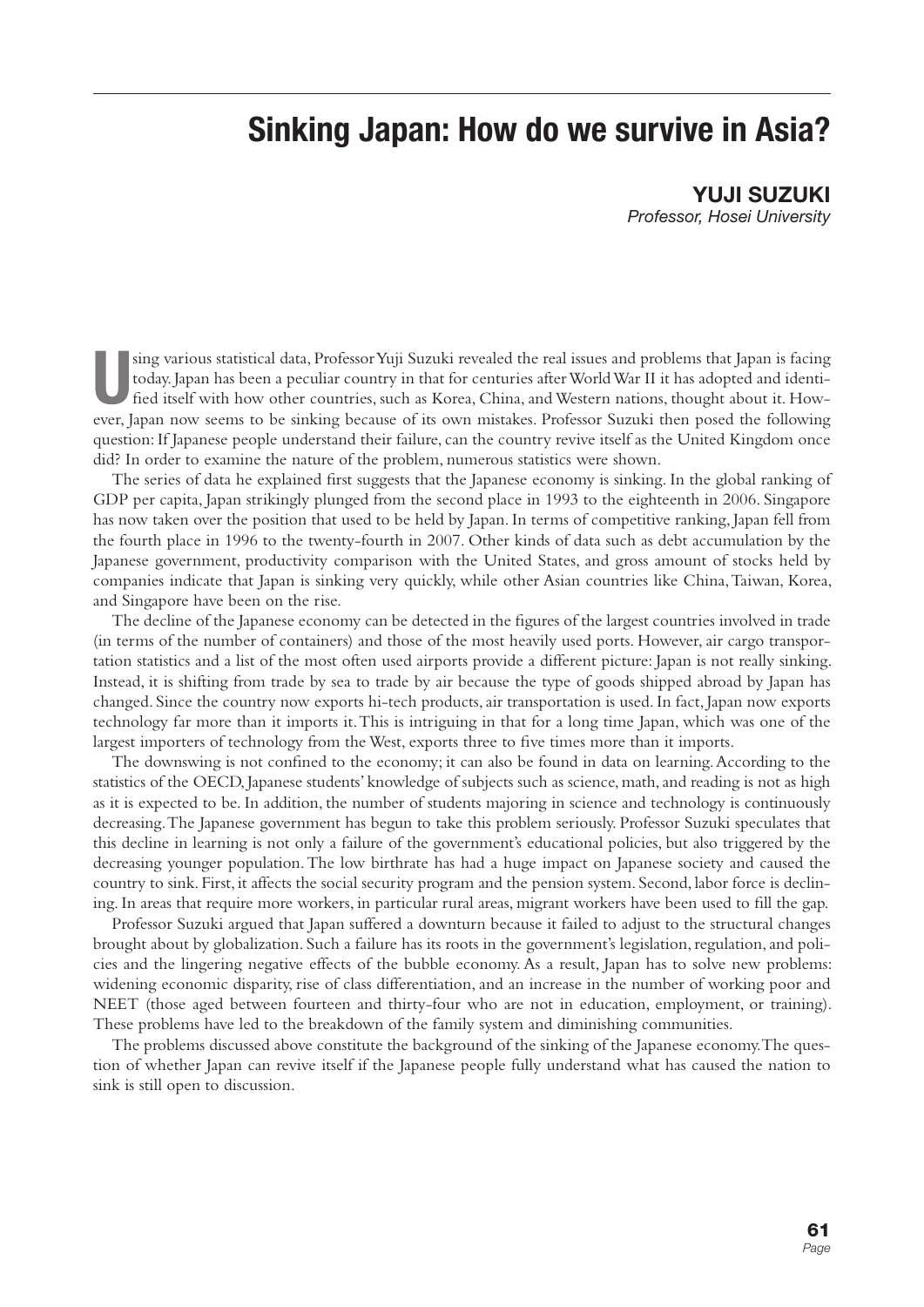## **Dealing with Social Issues in Japanese Theater**

### **YOJI SAKATE**

*Founder, Theatre Co. Rinkogun/President, Japan Playwright's Association*

**Marting 1. Yoji Sakate, a playwright, started his seminar by screening a video of a theatrical play he had written.**<br>The story "Nanyo Kujira Butai" (Whalers in the South Seas) is about Indonesian men who earn their liveli The story "Nanyo Kujira Butai" (Whalers in the South Seas) is about Indonesian men who earn their a topic for several reasons, one of those being that through the play, he had wished to share ideas with people from different backgrounds and had believed that the subject of whaling would enable him to do so.

As Mr. Sakate spoke about his political activities and engagement with social problems, the fellows' interests were drawn to his views on the relation between theater and politics. For example, he has supported the anti-Iraq war movement and prisoners who were wrongfully convicted for political reasons. Responding to a question on how he felt about the fact that only a small number of people in the theatrical circle deal with social problems, he mentioned his artistic motivation and Zeami (1363?–1443?), one of his predecessors who lived in the Muromachi era. To him, a desire for expression is tantamount to a desire to be free. Thus, Zeami was Sakate's inspiration: Faced with numerous personal and political struggles, he never ceased to pursue freedom of expression. For Sakate, freedom of expression makes people freer and more informed, which could empower them to confront harsh realities. However, he deplores the fact that only a limited number of people are trying to express themselves freely today; in capitalist societies that are propped up by networks of information, many are just using certain signs to sell products and earn profits. This means that they succeed not in terms of freedom but in terms of the information they can provide.

During the course of political activities, Sakate has tried to avoid being stigmatized. Otherwise, it would be difficult for him to obtain funding; in addition, only specific groups of people would be interested in his plays, which is something he wants to avoid. What he desires is to express himself as a human being and thus avoid affiliating himself with any political party or sect. In addition, he wants to produce works that can represent a certain group of people by expressing their aspirations. He believes that the unusual topics and issues he deals with in his theatrical plays are actually what Japanese people really want to see. As for funding, the awards and subsidies that are granted to him and his group make their survival possible. Besides, the Japan Playwrights Association, which Sakate represents, has a partnership with the Suginami Ward Government. Backed by the mayor, the association established a public theater and a nonprofit organization (NPO). This NPO has been assigned to management of the theater and got a commission from Suginami.

Talking about the relation between freedom and politics, Sakate emphasized how being free was important to confront the complex problems that exist in the world. For him, freedom is the one Zeami found. Actors always have the potential to feel something on stage, and this experience can somehow be passed on to the audience. Sakate admires Zeami's ability to facilitate such communication between actors and the audience; according to Sakate, Zeami was very imaginative and could overcome the differences between the living and the dead, in other words, reality and non-reality. In fact, most of the stories Zeami wrote are ghost stories. Thus, actors who play the roles of dead characters are alive on stage. Such a paradox of living as a ghost, Sakate believes, can give people opportunities to revisit reality and the inspiration to view things from different perspectives. For him, this is what freedom means. His fascinating talk about freedom and politics stimulated the fellows and gave them new viewpoints with which to approach politics.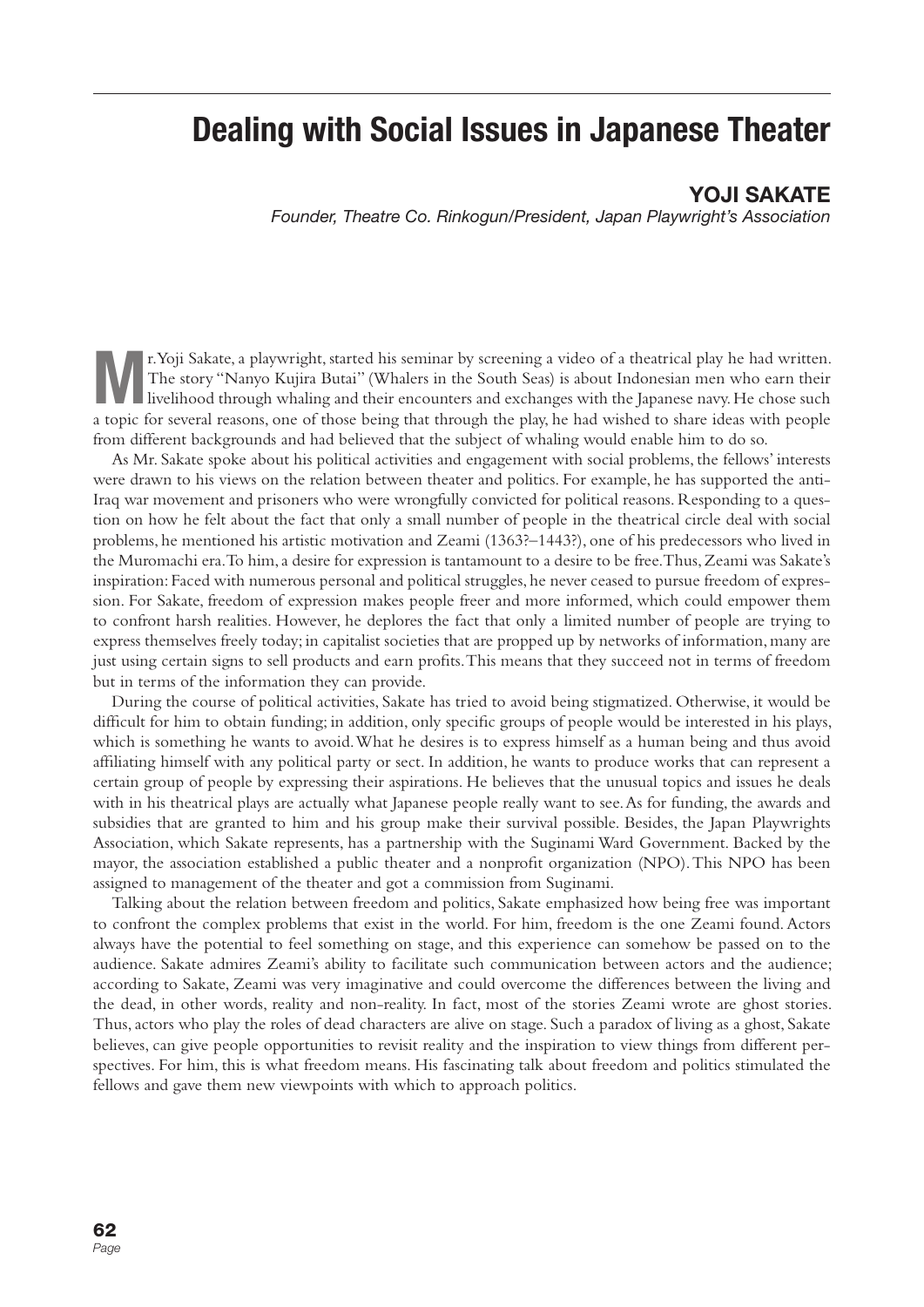# **Policy for the Elderly in Japan**

### **JOHN CAMPBELL**

*Emeritus Professor, University of Michigan*

**P** rofessor John Campbell explained Japanese policies and politics for the elderly people, focusing on three policies: pension, healthcare, and long-term care. Low birthrate lies at the core of these policies. Although Japan was an extremely young society in the 1950s, it has now become an aging society with much fewer children. This has a macroeconomic impact on society, ranging from less workers to less vitality in society. How has Japan confronted this trend? The reasons for the expansion in the three abovementioned policy areas were different. Although such expansion was not carried out by politicians who were seeking electoral advantages, all three policies underwent reforms through which people tried to trim them back and moderate costs. This time, the reforms were brought about mostly by bureaucrats and the ministry in charge, that is, the Ministry of Health, Labour and Welfare.

As for the public pension policy which started in 1959, Japan has developed the system under the slogan "pension for all." Since then, the problem of insufficient fiscal base has remained. In the 1970s, contradictions produced by economic growth became clearer and the Liberal Democratic Party (LDP) began to lose in the local elections. In order to answer the criticism and win votes, the party did not fix the problem; instead, it expanded the scope of the program: it invested more money in public works and increased pension enormously. However, as in other countries, excess government expenditure on pension became a problem. The Ministry of Health, Labour and Welfare successfully rationalized this by raising the retirement age to sixty-five, despite opposition from politicians. The system was again reformed during the Koizumi administration and contributions and future benefits were rationalized. Nonpayment of premium has now become a big issue.

Healthcare for the elderly became an issue in the 1960s: Their usage of medical care turned out to be half that of younger people despite the general fact that the aged tend to fall sick more often. This suggested that the aged were not going to see doctors when they were sick. As a result, social movements for free medical care for older people were launched, an issue that was taken up by Ryokichi Minobe, the Governor of Tokyo. As the burden became too heavy for the local government, a lot of pressure was exerted on the national government. In a bid to gain votes, the Liberal Democratic Party (LDP) implemented its program of free medical care for the aged, which led to too much expenditure. Thus, the Ministry of Health, Labour and Welfare again tried to rationalize the program; however, its efforts were in vain owing to opposition from the Liberal Democratic Party (LDP). In 1990, an important change took place; instead of using tax revenue, the party arranged for cross-subsidies.

As increasingly fewer parents over sixty-five years of age are living with their children today and an increasing number of women are working outside home, the family care system is breaking down. In 1989, when the LDP lost to the Social Democratic Party in the upper-house election, it decided to carry out a dramatic plan that expanded the government's responsibility for taking care of older people. Its main feature was many homecare programs, which turned out to be successful.

Generally speaking, programs for the elderly have been popular and politicians support them because they think the programs are good for their image, although such policies do not seem to be attracting as many votes from older people as expected. However, the recently implemented program called Koki-Koreisha (old-old) program drew much opposition and people began to speak out against it. Such opposition is very important for democratic politics—in particular, Japan—where there are not many policy cleavages. It will be interesting to see what politicians and people do with this program.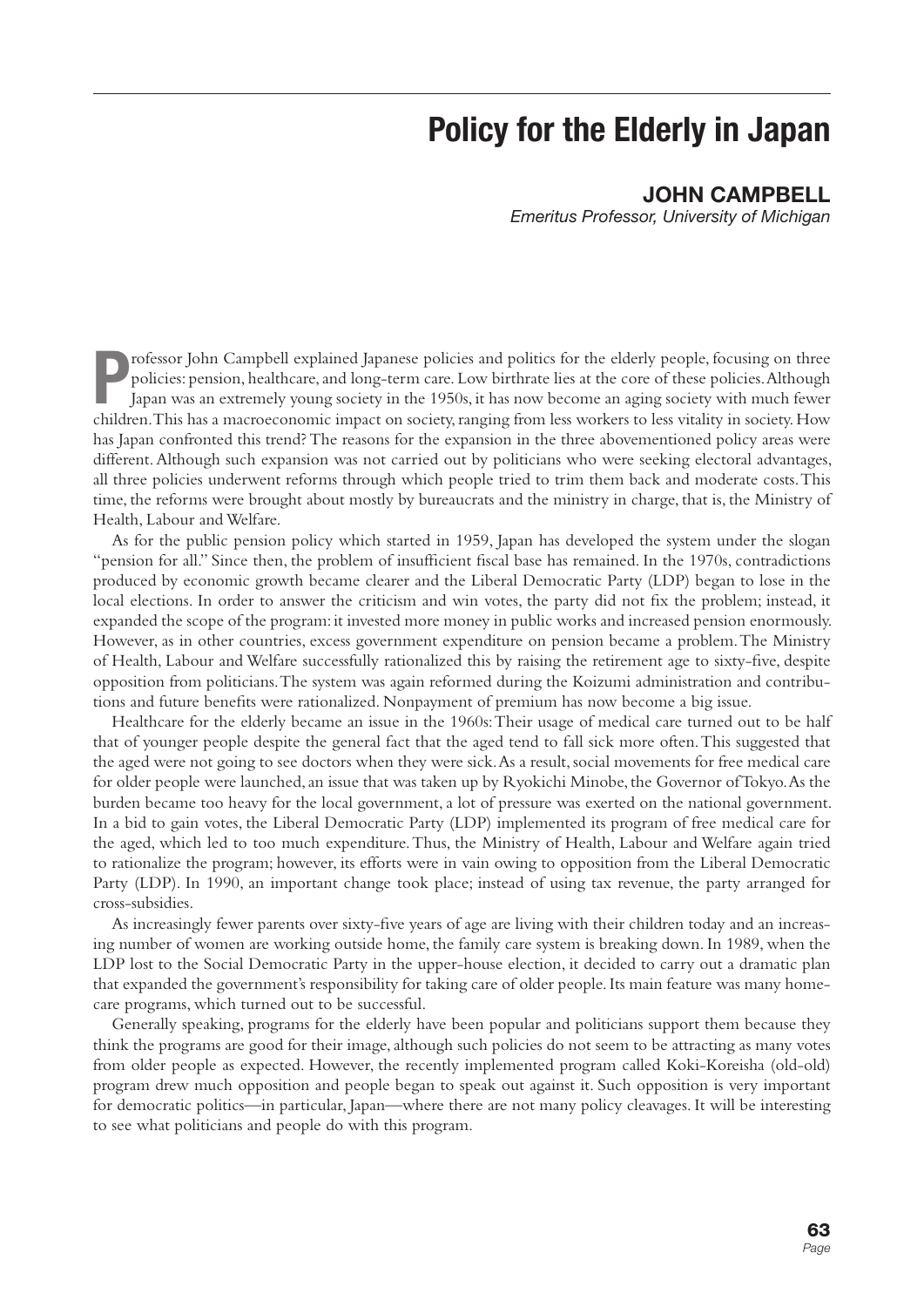# **Seminar on the Minamata Disease Incident**

### **YUTA JITSUKAWA**

*Secretary General, Minamata Forum*

The lecture began with the screening of the documentary "Minamata's Message to the World," which was filmed thirty years ago. Since then, there have been numerous changes not only in Japan but also in other countries. Howe he lecture began with the screening of the documentary "Minamata's Message to the World," which was filmed thirty years ago. Since then, there have been numerous changes not only in Japan but also in other countries. However, many of those involved in the struggle against the Minamata disease, such as the sick ease and other sicknesses like it are, unfortunately, still found in many places in the world. The Japanese government officially recognizes that the Minamata disease took place in two places: the Shiranui Bay in Kumamoto and the areas surrounding the Agano River in Niigata. However, according to many researchers, two more regions have suffered from mercury poisoning: the Tokuyama Bay area in Yamaguchi and the Ariake Sea in Kumamoto. While it was spreading in Japan, organic poisoning became a grave issue worldwide and hence the World Health Organization (WHO) treats the issue with seriousness.

The Japanese government has failed not only to recognize the contaminated regions but also to support the patients. The officials acknowledged only a limited number as official patients. Children born to mothers who had suffered mercury poisoning were often diagnosed as having problems similar to autism, which means they were intellectually and physically underdeveloped. Such symptoms are typical of the Minamata disease. In addition, the government tends to neglect those who are lightly affected.

It was in 1968 that the government finally admitted for the first time that the disease had been caused by contamination of the sea by industrial waste and that a company called Chisso was responsible for the pollution. By then, the company had been polluting the Shiranui Bay for more than half a century ever since its factories were established in 1908. As early as back then, some medical records had already pointed out that there were patients who would be diagnosed with the Minamata disease later. It was as late as 1959 that people began to realize that the disease had been spreading on an unprecedented scale. Meanwhile, Chisso continued to pollute the sea, which led to an increase in the number of patients. When the Minamata disease was discovered in Niigata, it again began to attract attention. This was followed by recognition from the government.

The official acknowledgement galvanized the patients into fighting for compensation and their rights. As a result, a compensation program was launched and it is still functioning today. However, the program created another problem: The number of patients applying for the program continued to increase and some were worried that Chisso would go bankrupt. In addition, the applications of some victims have been rejected despite the fact that they were diagnosed by doctors. How to define who should be officially recognized as a Minamata patient has been an unresolved issue and the government policy remains undefined.

The Minamata disease produced an unexpected result: It triggered a new type of social movement led by the victims. Before the patients initiated action, social movements were dominated by university professors or labor unions. Besides, the victims are never monolithic and there were several types of groups that had their own ways of achieving their goals.

In this manner, the Minamata disease is still a serious issue. However, Mr. Jitsukawa has found a silver lining to this cloud: people have continued to live in Minamata. Thus, they did not flee the place; instead, the experience enabled them to cultivate a deep sense of compassion and learn how to speak up for themselves.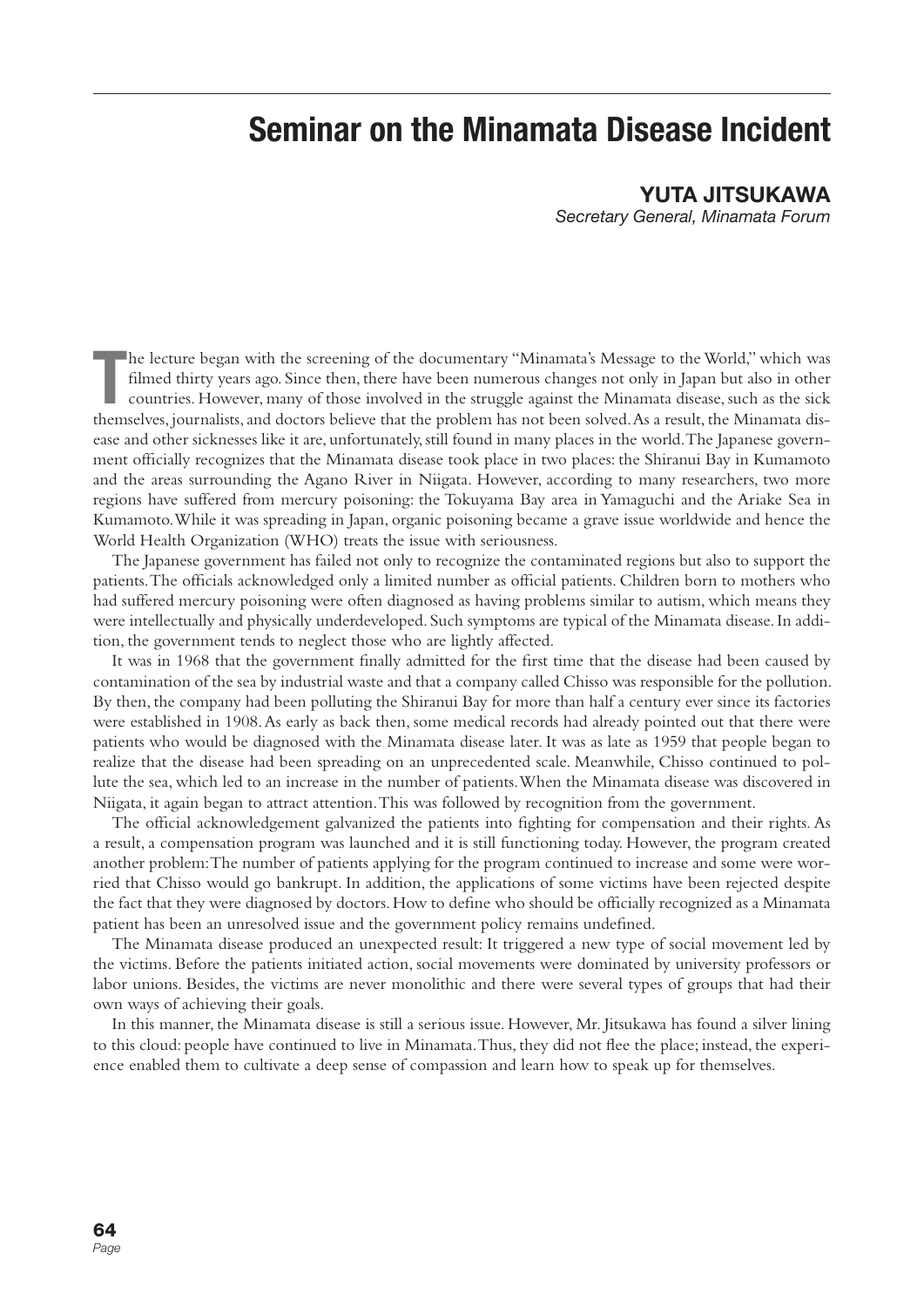# **On Japanese Politics and Economics**

### **MASAHIKO ISHIZUKA**

*Board of Trustees, Foreign Press Center*

The a primary focus on the Liberal Democratic Party (LDP), Mr. Ishizuka illustrated how Japanese politics and the government have worked in the postwar era. He first mentioned the newly elected Prime Minister Taro Aso, exp politics and the government have worked in the postwar era. He first mentioned the newly elected reason is that he is the most popular candidate among the general public. This fact is of cardinal importance to the LDP, which is racing toward the next general election expected in the near future. Thus, Aso's victory has nothing to do with his political philosophy or policy agenda and his apparent popularity is superficial. It is even doubtful that he can do better than his predecessors. As such a political climate indicates, the LDP appears to be heading for a terminal decline: It seems to be living off its past resources of political capital.

The party was established in 1955 as a force that presided over Japan's high economic growth in the 1960s, 1970s, and perhaps in the 1980s. Its main role was to redistribute the newly created wealth throughout Japan in the form of public investments and subsidies. With such policies, it tried to build an egalitarian society that became a support base for the LDP. While the party grew, bureaucracy also grew. The bureaucratic control was quite strong. In this sense, it is fair to say that the seemingly highly successful Japanese capitalism was ironically developed by socialists.

The abovementioned system worked as long as the economy achieved high growth and the government could earn ample money through tax revenues. However, when the bubble economy burst ended the growth, the egalitarian policy via redistribution met with difficulties simply because the government could no longer afford the same. As a result, the economy entered a phase of prolonged slump, which lasted more than ten years. Despite such a downturn, the government still attempted to shore up the Japanese economy in the false belief that investment in public works would better the situation; their hopes were in vain. Such a policy left a huge amount of public debts because public works were financed by the bonds issued by the government. Surprisingly enough, the debt amounts to 800 trillion yen, equal to 1.5 times Japan's GDP. This not only constrains the Japanese economy but will also be a heavy burden on future generations.

Prime Minister Junichiro Koizumi's administration, which is known as the reform government, tried to end such a spending policy. Koizumi's attempts produced two results. For one thing, the LDP's redistribution policy ceased to work. This means that the party lost its raison d'être. Second, the dual structure of the economy was exposed. The dual structure here means strong vs. weak sectors and high productivity vs. low productivity sectors. Even though such duality is inherent in the Japanese economic structure, the high economic growth had overshadowed and hidden it together with the LDP's redistribution policies. However, Koizumi's attempts and the economic slowdown led to the reemergence of the dual structure.

As a result, people are currently witnessing widening economic and social disparity. As a result, the contrast between urban prosperity and rural depopulation has become sharper, which is a major problem of Japanese society. In spite of these changes, the LDP has been slow or negligent in providing an appropriate solution and still tries to cling to power with the same old method, that is, relying on special interest groups. The reasons are that the party is used to being in power and the opposition forces are weak, which is a lasting drawback of Japanese democracy. Consequently, the LDP can stay in power although its heyday passed with the end of strong economic growth. Therefore, it is fair to state that change of power in the true sense of the word has not yet taken place.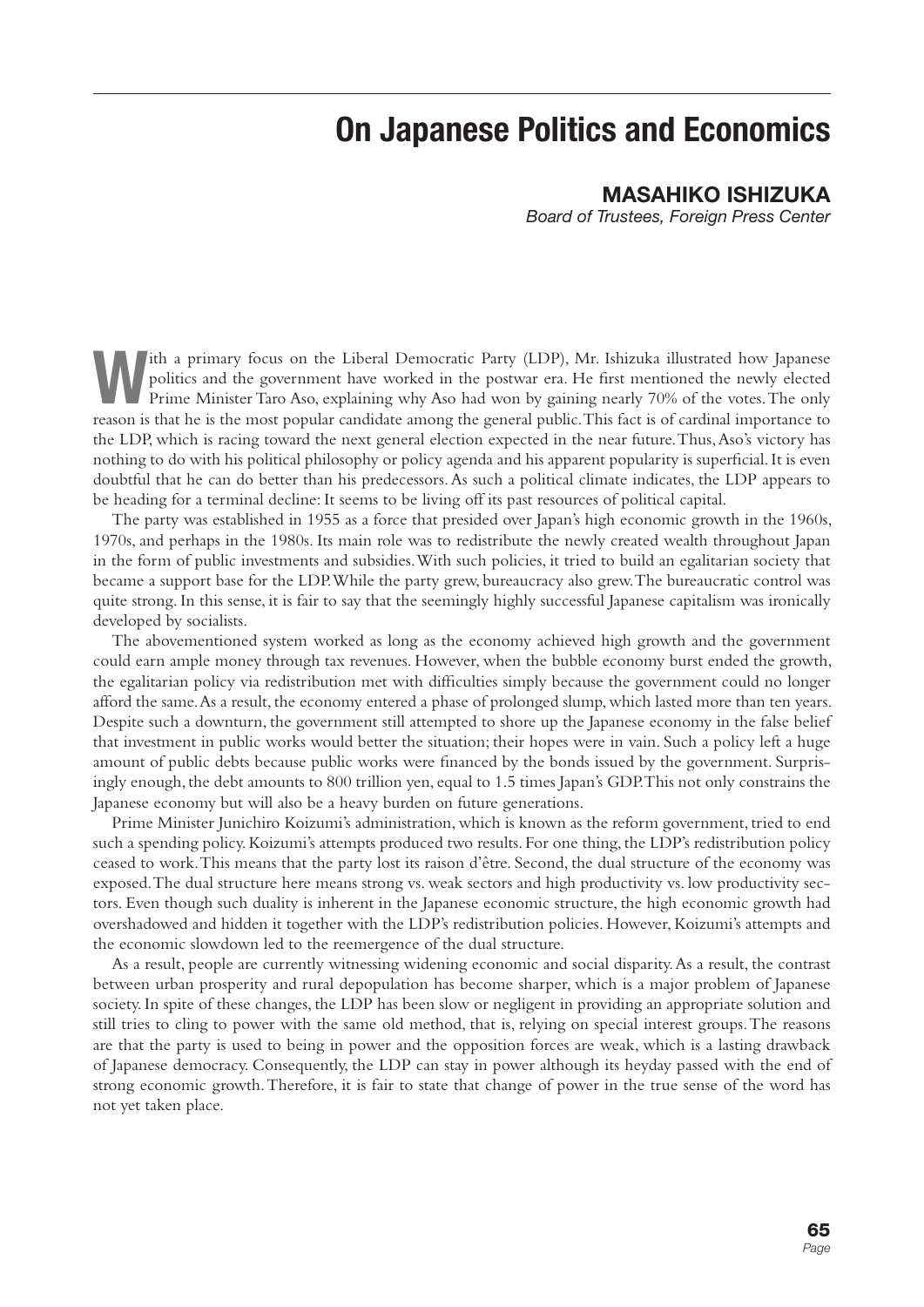# **Democracy as Part of Japan's Intellectual History**

**KIICHI FUJIWARA** *Professor, University of Tokyo*

**P**ordessor Kiichi Fujiwara started his talk by explaining the political climate in Japan in the 1930s. At that<br>
time, the relation between liberal democracy and communism was interesting: Liberals were close to<br>
leftists rofessor Kiichi Fujiwara started his talk by explaining the political climate in Japan in the 1930s. At that time, the relation between liberal democracy and communism was interesting: Liberals were close to leftists or communists, which is quite surprising. For one thing, communism is now regarded as a way of other. In Japan, however, social democracy, political liberalism, and communism were intermingled together and liberals, socialists, social democrats, and communists have been bunched together in one political camp, with the conservatives forming the other camp. Unlike the conservatives in European nations who are closely associated with liberals, in Japan, being a conservative is synonymous with being a traditionalist whose interest is to maintain the status quo—opposing Western ideas and continuing to adhere to traditional virtues.

How did such a political climate develop in postwar Japan? In order to deal with this question, Professor Fujiwara suggested an interesting angle: the viewpoint of established intellectuals such as University of Tokyo professors. For them, World War II was a challenge from the masses. Such a view is quite different from the common discourse that argues that Japanese elites drew the country into the war and that the Japanese masses were the victims. During this period, the professors had prerogatives, one of which was to be allowed to read anything they wanted. This means that they could read the same pieces that are available to intellectuals of other countries and share ideas with them. Thus, reading enabled them to live in a cross-national elite community. Being highly Westernized, the professors considered Japanese society from a liberal perspective—namely, that of American, French, German, or British society. Borrowing ideas from Friedrich Meinecke and Alexis de Tocqueville, who had written about the Nazi surge and the French Revolution respectively, they began to see Japanese militarism as a rise of the masses. The reason is that the military was more egalitarian than the government: if you were a competent solider, the door to promotion was open regardless of your family background. On the other hand, you could not rise in the hierarchy of the government if you were not blue-blooded and highly educated. Therefore, the elite professors considered the rise of militarism as the rise of the masses.

Masao Maruyama, one of the most well-known postwar public intellectuals, added a critical point to such a view. In one of the papers he wrote in 1946, he put forward an important argument about the difference between the dictatorships of Germany and Japan. He identified modernization and liberal tradition as the main cause. Despotism in Japan was caused by a lack of political liberty, while excesses led to dictatorship in other European nations. The problems of modernity and the liberal tradition allowed Japanese fascists to take over. For Maruyama, Japan was lagging behind in terms of liberal institutions. Thus, Maruyama believed that the political project to develop liberalism was assigned to public intellectuals who were already familiar with Western traditions. Interestingly, however, intellectuals like Maruyama, who belonged to a privileged family, felt isolated from the ordinary people. This isolation in turn caused them to fear the masses. Therefore, a sense of isolation from and fear of the masses went along with liberalism in Japan. In this manner, the political ideas of Japanese intellectuals are different from those of their counterparts in other countries.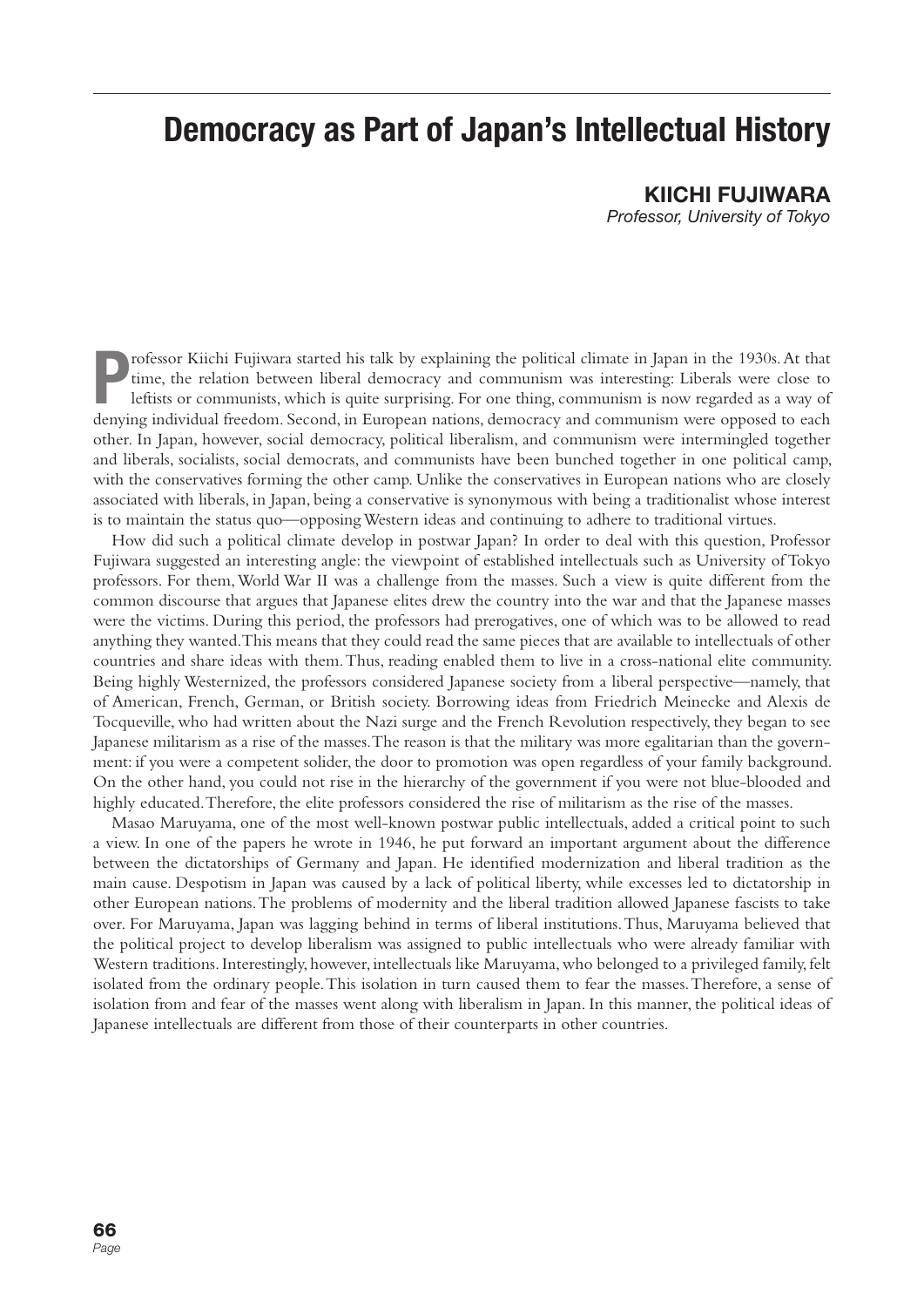# *Retreat and Day Trip*

*Yuki Ooi, Rapporteur, ALFP 2008*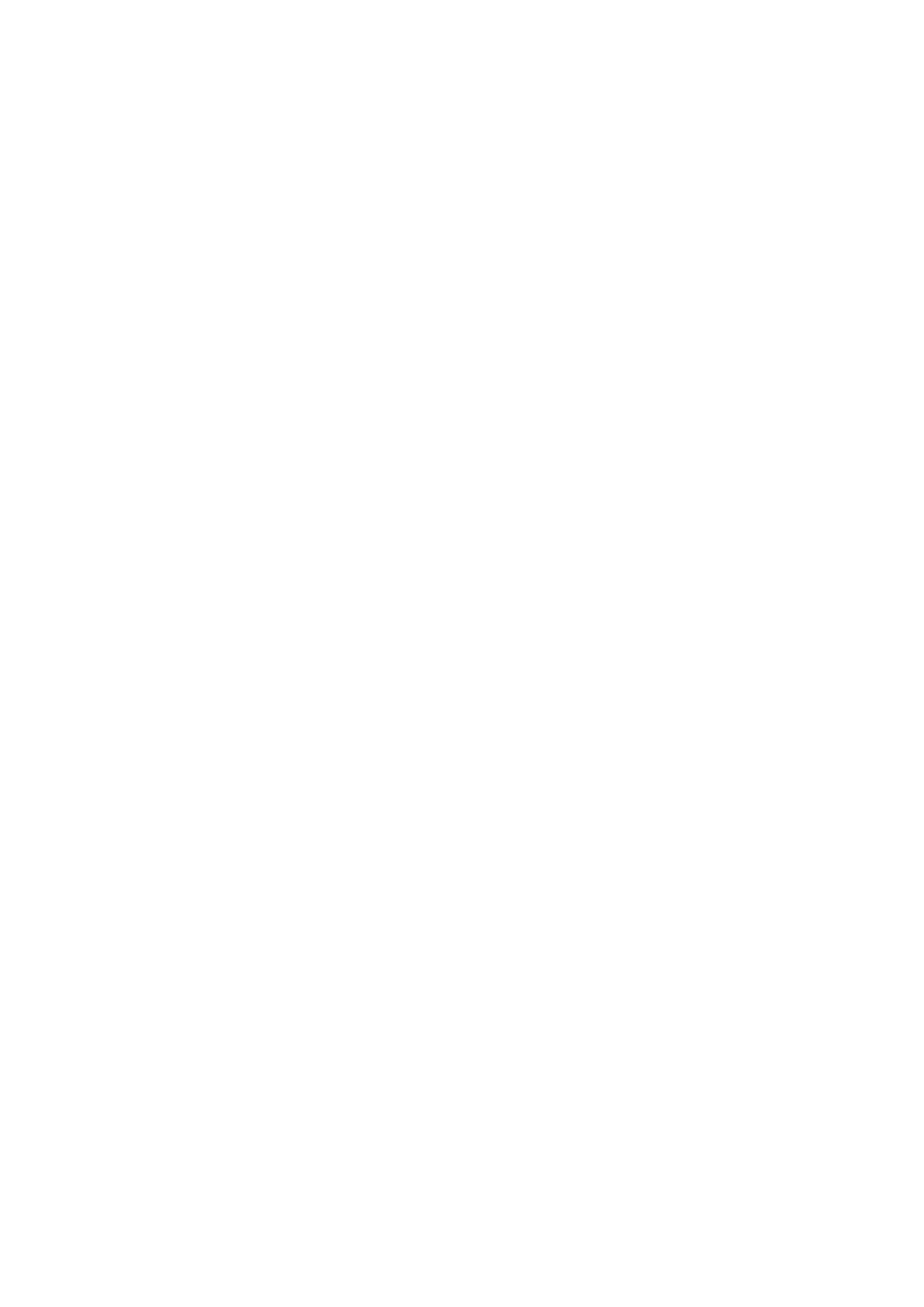# **Weekend Retreat**

**T** he retreat was held at Lawson Guest House in Gotenba from September 13 to 15 in the week of the Fellows' arrival. It gave them the opportunity to get acquainted with each other as well as with the Asia Leadership Fellows Program (ALFP) itself.

Before the sessions commenced, Professor Chiharu Takenaka from Rikkyo University briefed the Fellows on the organization and mission of the program and what they should expect. She also drew our attention to the fact that differences in values, ideas, and identities are becoming increasingly obvious and this may lead to conflicts and divisions among people even when globalization is bringing the world together. She raised the question of how we can overcome differences, build solidarity, and bridge existing gaps. After Professor Takenaka, Mr. Tadashi Ogawa from the Japan Foundation gave an account of the program's history.

The first session, which focused on "Ethnicity and Nationality," began under the moderation of Mr. Michiya Kumaoka from the Japan International Volunteer Center. The first presenter, Chandra Kishor (CK) Lal, explored Nepali identity in the face of Nepal's changing political situation and the dilemma it currently faces. In 2008, the nation became a democratic republic, ending the over-200-year-old monarchy. It also marked a change in the country's identity from a Hindu state to a secular one. As a result, people's perception of the Nepali society has been changing; they now identify the country's diversity in aspects like religion, language, and culture. Against the backdrop of these political and conceptual changes, the old icons and images that were associated with the monarchy and were synonymous with the identity of the Nepali people no longer serve this function. Thus, the identity of the Nepali people has become unstable and they are seeking new icons and images. Lal suggested that when people do not have a concrete sense of their identity, it becomes difficult to achieve regional cooperation and global peace.

The next presenter, Lee Soo im, reflected on Japan's naturalization policy at the macro and microlevels by looking into her own past. She is a third-generation Korean resident of Japan and a naturalized Japanese citizen. She revealed her ethnicity for the first time when she graduated from high school. Until then, she had hidden her ethnic background for fear of being stigmatized and marginalized as a Korean in Japan. With her ethnic background, she has always been haunted by the issue of identity. She sought naturalization a couple of times, but her application was rejected without any substantial reasons by the officials from the Ministry of Justice. These experiences made her aware of the arbitrary nature in which one is given a nationality and how Japan has tried to maintain its ethnic identity by manipulating the naturalization policy. She also found that the officials' decisions are influenced by the larger political context.

Mr. Megumi Nishikawa of the *Mainichi Newspapers* then provided his comments. After narrating his own story, he raised the issue of changing identity in the era of globalization. He hails from Tsushima, a small island, which he used to think as a dead end. But now, it welcomes a large number of visitors from Korea; even the road signs are written in Japanese, Korean, and Chinese. Besides, for a large number of people from Kyusyu, the island is a stop-over on their journey to Korea. The island now serves as a meeting place of different cultures. Such a change made him realize that even a small island located on the fringes of Japan could become an intermediate point for different cultures, from which a new identity and culture could emerge. After Mr. Nishikawa's comments were addressed, the Q&A session began; in this session, the participants discussed topics like the meaning of secularism, conflicts between those who support naturalization and those who oppose it, and the importance of recognizing and embracing diversity in society.

The second session, which had the theme "Civil Society in Democratizing Societies," was moderated by Professor Lee Jong Won of Rikkyo University. First, Kim Haechang gave a talk. He began by relating "the candlelight vigils," a recent huge demonstration against American beef imports in Korea, and then drew our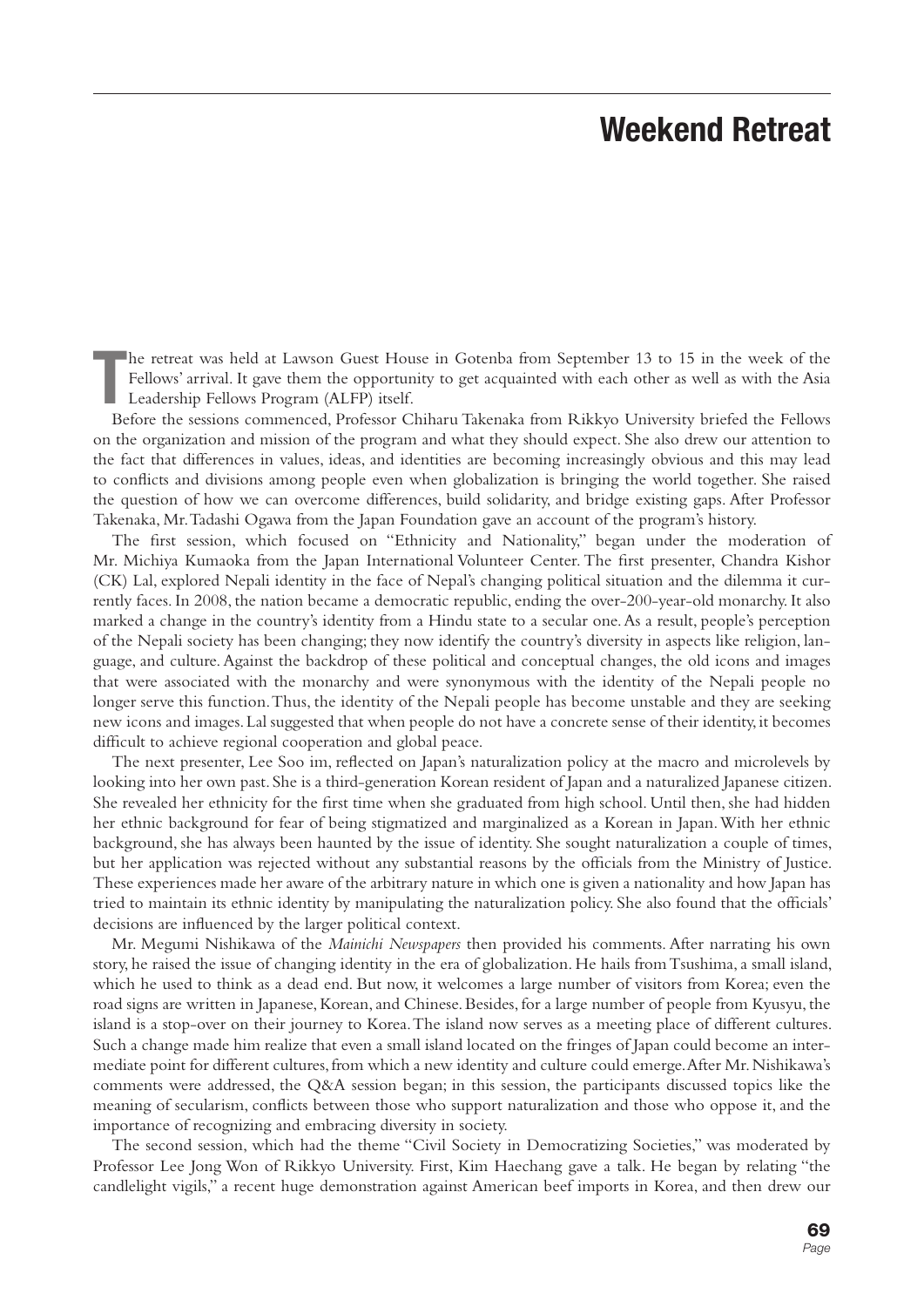#### **Asia Leadership Fellow Program: 2008 Program Report**

attention to the fact that Korea's political situation is changing to facilitate the participation of ordinary people, including a large number of students. After this, he presented the Hope Institute, where he worked as a vicepresident, to illustrate citizens' participation in politics. The institution is a nongovernmental think-tank that seeks policy alternatives and supports social innovation for a better society. As a social designer, he has been interested in environmental issues; he recently completed his PhD program in Environmental Economics. The institute believes that people's ideas are valuable and are the result of freedom. Thus, he suggests that if we want to benefit from valuable suggestions, we should be receptive to other people as well as to the world.

The next presentation, titled "Building Solidarity for Human Rights and Democracy in Asia," was given by Chito Gascon. He, as a political activist, has been involved in building a platform for democracy and human rights. As commonly perceived, the Philippines discarded dictatorship about twenty-five years ago and embraced democracy. By democracy, he refers to popular consent acquired through regular, free, and fair elections, decisions made in an open and transparent manner, due consideration given to the views of minorities, and finally, fundamental rights guaranteed to everyone. However, he pointed out that this form of democracy has not yet taken root in the Philippines. He asked Asian countries to be aware of the fact that they needed to take certain measures after the transition from an authoritarian rule in order for democracy to be meaningful. Gascon also calls for the Japanese civil society as well as the Japanese government to actively deal with political issues and problems found across Asia.

The last presenter was Atiya Achakulwisut. In her capacity as a journalist, she talked about the decline in newspaper readership in Thailand. It is said that an increasing number of people are using the Internet for information, thereby affecting the employment structure in the newspaper industry. However, the real problem is that newspaper executives are now practicing less ambitious journalism. It means that they do not give space to, for example, investigative stories, serious reports, or journalism that could provoke people. Achakulwisut suspects that they are trying to imitate the Internet by providing stories that are more accessible and more entertaining. In addition, she questioned the functionality of the Internet and its worth as a news source. In reality, many youth do not receive information from any source. Thus, the prevalent view that the Internet is replacing newspapers needs to be reconsidered. Second, given some appalling crimes committed by those addicted to the Internet, she doubts whether technology that combines knowledge and information is of any worth to people. She suggested that the decline of newspapers should be accounted for in line with the decline of certain societal values, which formed the underlying support system of the newspaper industry.

The second session was opened by Professor Reiko Ogawa from Kyusyu University. She began by presenting Kim Haechang's Hope Institute as a good example of how civil society works and contributes to social policies, by comparing it with Japanese cases in which bureaucrats usually play a major role. In Gascon's presentation, she raised the issue of representation in relation to democracy. The Philippines has marginalized groups such as Muslims. When democracy and participation are considered, we need to take into account discrepancies between those who are represented and those who are not. She endorsed Achakulwisut's argument and added that changes in the employment structure and the loss of affiliation may lead to an identity crisis. In Japan, those who have lost their affiliation are looking for a platform where they can openly express themselves. At a time when traditional institutions such as family and company are falling apart, the cyberspace is playing the role of bringing people together. There were numerous questions raised by Professor Ogawa in the Q&A session, including on issues ranging from media literacy to who profits from democratization in developing countries, what "independence" means to independent NGOs, and how the Internet impacts nationalism.

The last session, titled "Community Building in Asia and Beyond," was presided over by Professor Lee Jong Won. First, Jyotirmaya Sharma discussed the topic by focusing on Gandhi, who shed light on how human beings can coexist, an aspect underlying the specific issue of human rights and identity. People may take for granted the fact that democratization was a form of protest against dictatorship. Gandhi, however, warned that anger gives birth to delusion, which in turn, occludes memory, thereby leading to loss of intellect. Anger is an outward manifestation of violence in any form. Violence stems from attachment, which is a by-product of memory. Memory is actually history, beyond which, Gandhi believed, lay a locus of value. When we cannot access past memory, we end up settling scores by arguing on whose memory is more authentic. Inspired by Gandhi, Sharma also pointed out that empathizing with others obliterates differences among people. He suggested that the achievement of utopia does not necessarily require the golden era/past. This has an implication for Asia where the old utopias are collapsing and new ones are taking shape without any intervention.

The last presenter was Gu Yi An. As an art director, he believes in individualism and emphasizes personality because society consists of individuals. Such an implication becomes significant when you consider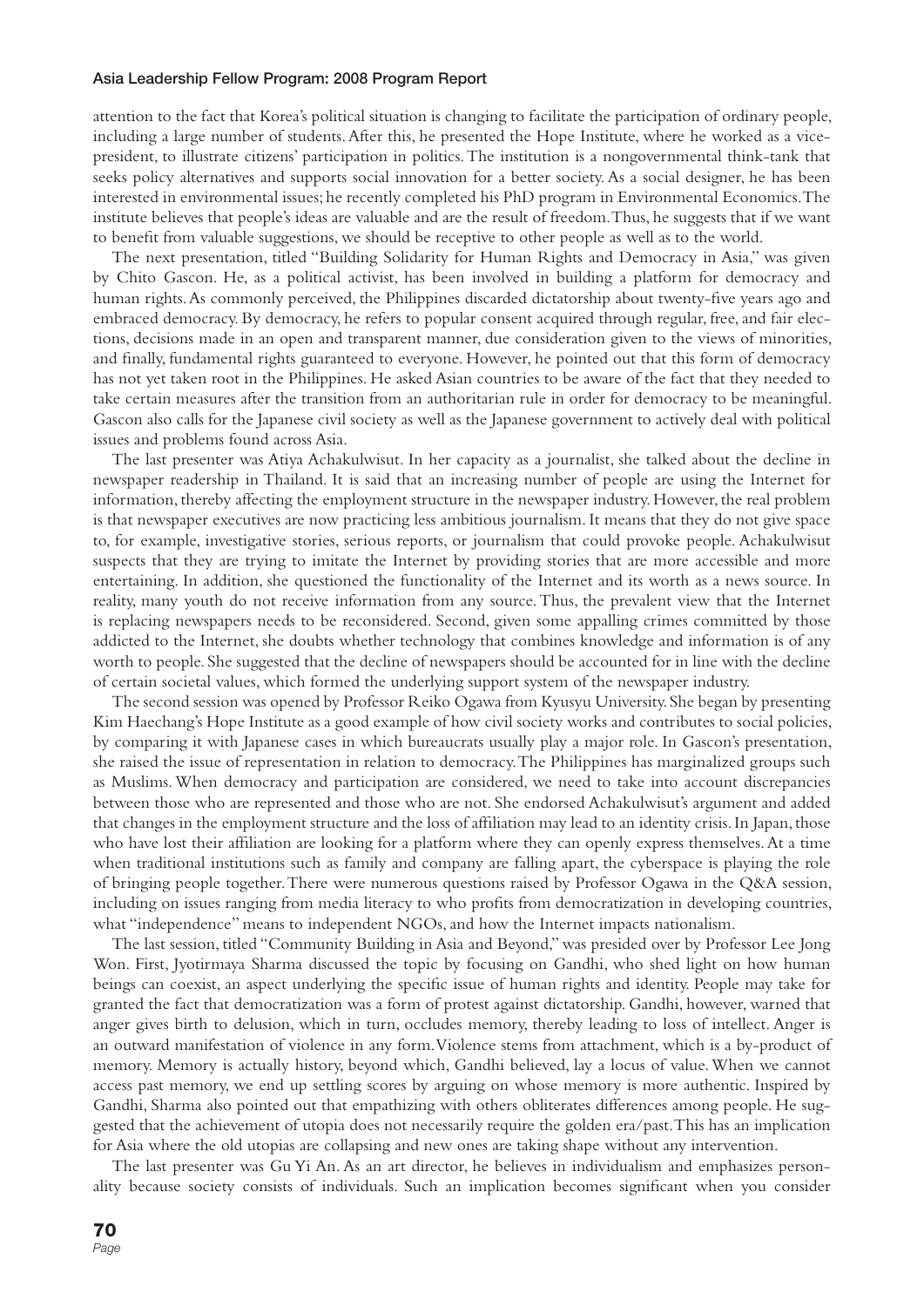China's recent challenges in achieving a more harmonic society. This intention was evidenced in the opening ceremony of the Beijing Olympic Games. The Chinese character for "harmony," "he (和)," has two parts: one means "grain" and the other means "mouth." It implies that harmony should be achieved by ensuring the right to food. Otherwise, people begin to fight in their attempts to seek "li  $(\vec{\pi})$ ", whose character stand for "grain" and "knife." He deplored the fact that the current manifestation of capitalism strove toward the attainment of "li," thus resulting in the lack of harmony in society. The issue of developing the Chinese economy in harmony with the nation will continue to pose a major problem. History is evidence that when China flourished after it opened its gates to the rest of the world, while its economy had been stagnant before that. Now it is in the direction of opening, to which he is trying to contribute through his work by nourishing and encouraging communication.

After this session, Professor Mitsuhiro Kondo from the Japan Women's University gave his comments on two presentations. Sharma's lecture was acclaimed for its findings on a novel aspect of Gandhi, something that even Gandhi's admirers may not be aware of. As for the second presentation, Professor Kondo remarked that Gu's discussions on how working people of different nationalities, ethnicities, and even localities, without bar, with some common vibration of body and mind, could be a good example of community building in our times. It reminded him of the objective of art, for example, to elicit feelings and associated reactions such as laughter. Political scientists are likely to neglect these aspects, but Professor Kondo suggested that they should be reconsidered in order to build a better society and shape human beings. The Q&A and discussion session gained momentum with many questions and comments being raised by Professor Kondo as well as the floor, on issues such as how we should deal with those who do not wish to communicate with people from different backgrounds; Gandhi as an actor who worked for the integrity of society, nature, and the universe by bringing people closer; integration of art and social movements in Asia; how one can participate in social transformation from the sidelines, which will allow him or her to view society from a larger perspective; and the importance of spirituality in community building. In this way, all the presentations gave the participants insights into the true meaning of unity in diversity and how it can be achieved.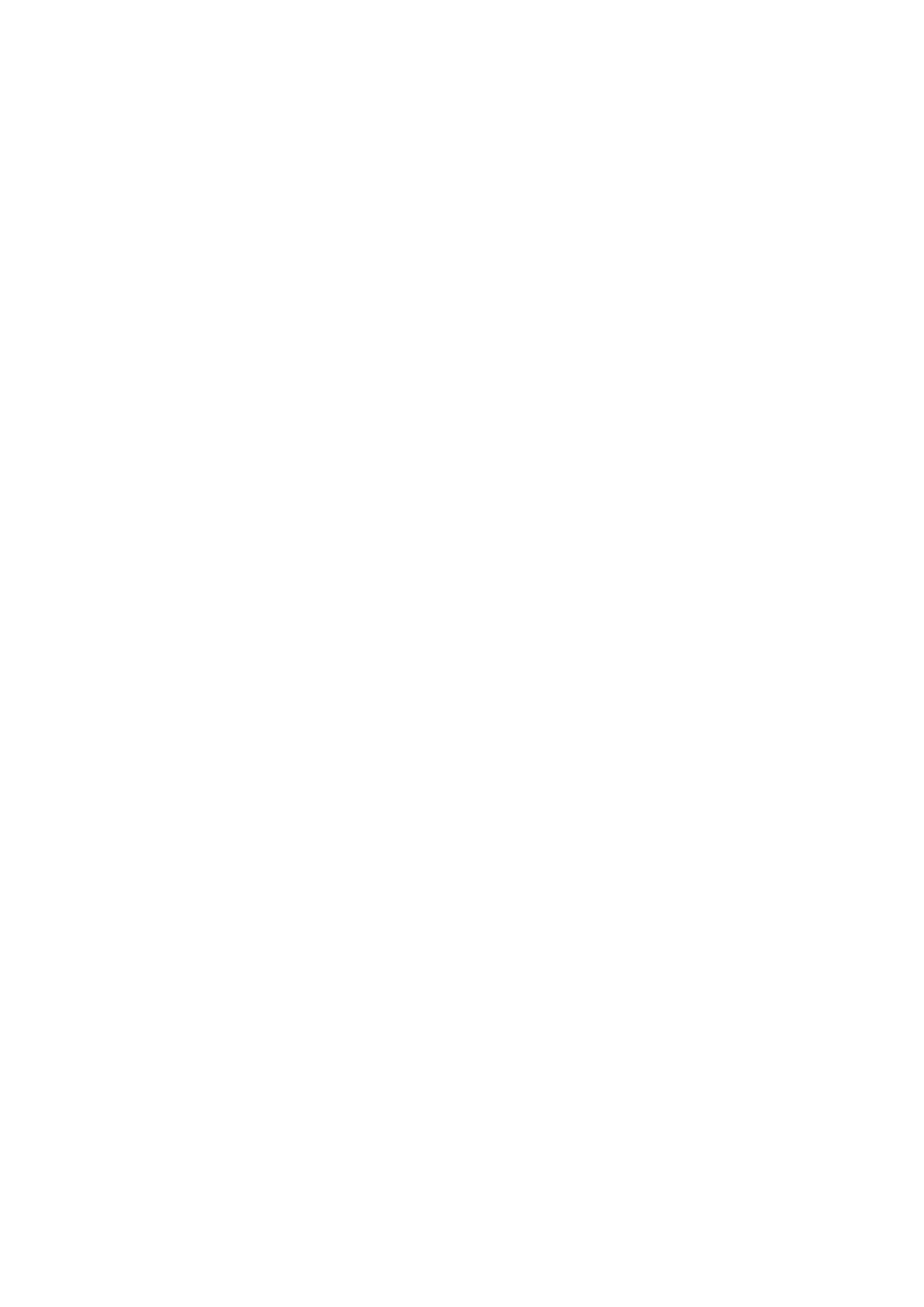## *Field Trip*

*Johanna O. Zulueta, Rapporteur, ALFP 2008*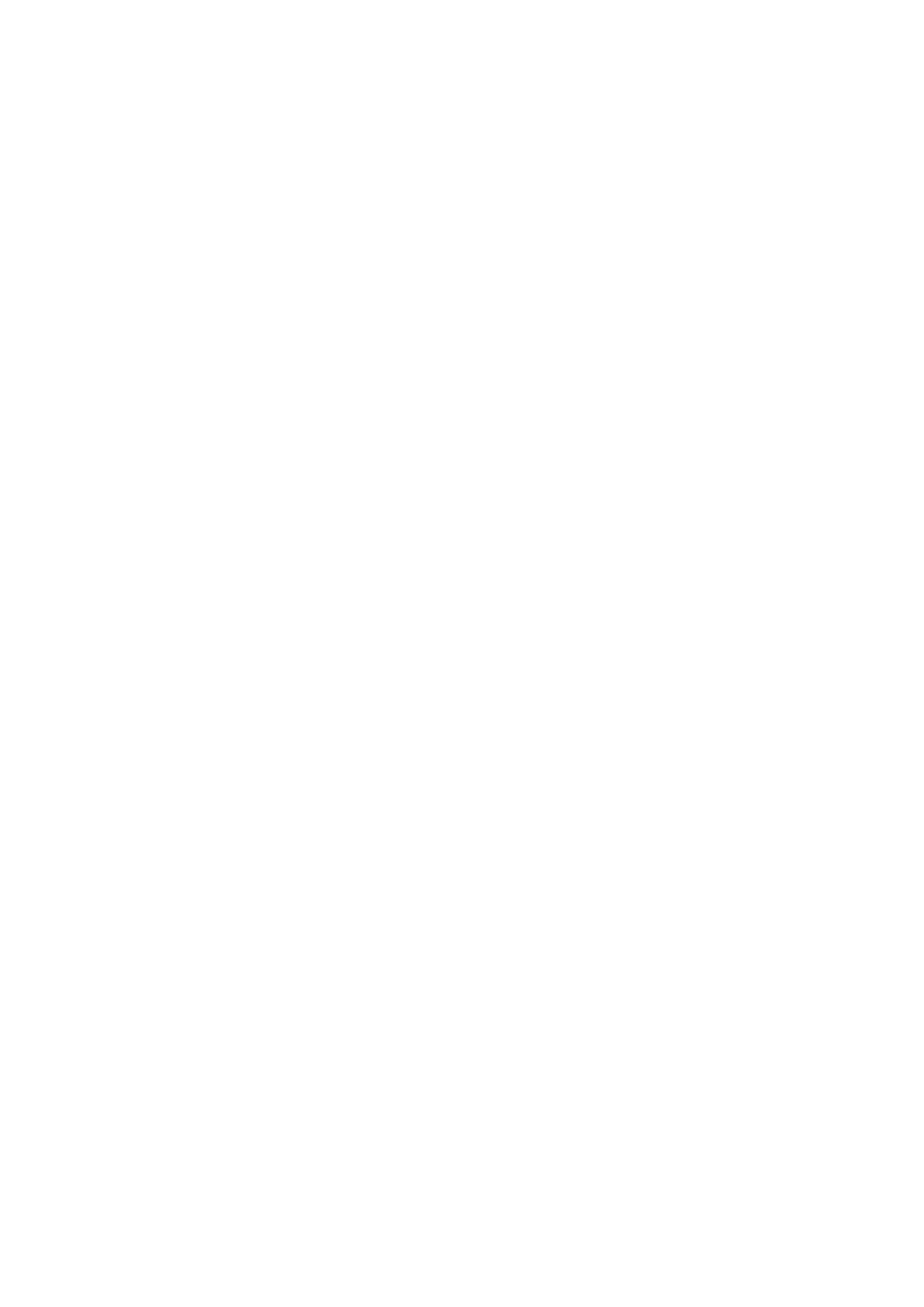# **Field Trip**

**F** rom October 5 to 9, the Fellows went on a five-day field trip to Minamata City, located in Kumamoto Prefecture on Kyushu Island, as well as to the cities of Hiroshima, Osaka, and Kyoto on the island of Honshu. The field trip supplemented the seminars and lectures that the Fellows attended and gave them first-hand information on Japan's social and environmental problems, as well as on its marginalized communities.

#### **DAY 1: MINAMATA CITY**

The Fellows arrived at the Kagoshima airport and were welcomed by Mr. Yoichi Tani of the Solidarity Network Asia and Minamata, who was their guide during their two-day stay in the city.

Minamata City gained recognition with the emergence of Minamata disease, caused by organic mercury absorbed in the body. Official records state that the disease was first discovered in 1956, although symptoms related to what would later be known as Minamata disease were said to have been documented as early as the 1940s. Symptoms included violent convulsions, speech impediment, constriction of the visual field, and sensory problems, all attributed to neurological disorders caused by mercury poisoning from the intake of fish caught in Minamata Bay. Most of those afflicted were fisherfolk who depended on the sea for their livelihood and staple food. Chisso, a company dating back to the early 1900s and a leader in Japan's chemical industry, was responsible for dumping organic mercury-laden wastewater into the sea. From 1932 to 1968, methyl mercury was produced as a by-product in the manufacturing of acetaldehyde in Chisso's factory. For more than 50 years after the first discovery of Minamata disease, the victims and their families sought compensation and recognition from both Chisso and the central government, and their fight continues to this day.

On the way to the Minamata Disease Municipal Museum, the Fellows stopped by the Hyakken Drainage Outlet, which is said to be the place where Minamata disease originated. Mercury-laden wastewater produced by Chisso's factory flowed through this drainage system and into the bay. Next to the drainage outlet was a monument with several *jiz*ō statues in memory of the Minamata disease victims. The Fellows then arrived at the Minamata Disease Municipal Museum, a place devoted to the preservation of resources related to Minamata disease and a monument bearing testament to the detrimental effects of environmental pollution. The museum also contains the victims' accounts and the pain and discrimination they experienced as people suffering from the disease.

The Fellows then made their way to the Yudo area, home to one of the victims of Minamata disease, Mrs. Fujie Sakamoto. Mrs. Sakamoto's children, Mayumi (born in 1953), Shinobu (born in 1956), and Tamotsu (born in 1961), were all afflicted with the disease. Mrs. Sakamoto was pregnant with Shinobu when her eldest daughter, Mayumi, began showing startling symptoms of the disease. She was not able to walk properly, could not see well, and had difficulty eating and hence needed to be fed. She had to be brought to the local hospital. Eighteen days after the delivery of her second daughter, Mrs. Sakamoto transferred Mayumi to the Kumamoto University Hospital where Mayumi was the first patient with Minamata disease to be confined at the hospital. However, since there were no improvements in Mayumi's symptoms, she was brought back home. Mayumi passed away in 1958.

Shinobu was thought to be much healthier than Mayumi and free of the disease since she did not consume fish from the bay. However, she also manifested symptoms of the disease and was found to be suffering from congenital Minamata disease. Congenital Minamata disease occurs when the mercury absorbed by a pregnant woman through the consumption of infected fish affects the fetus. Hence, these children are born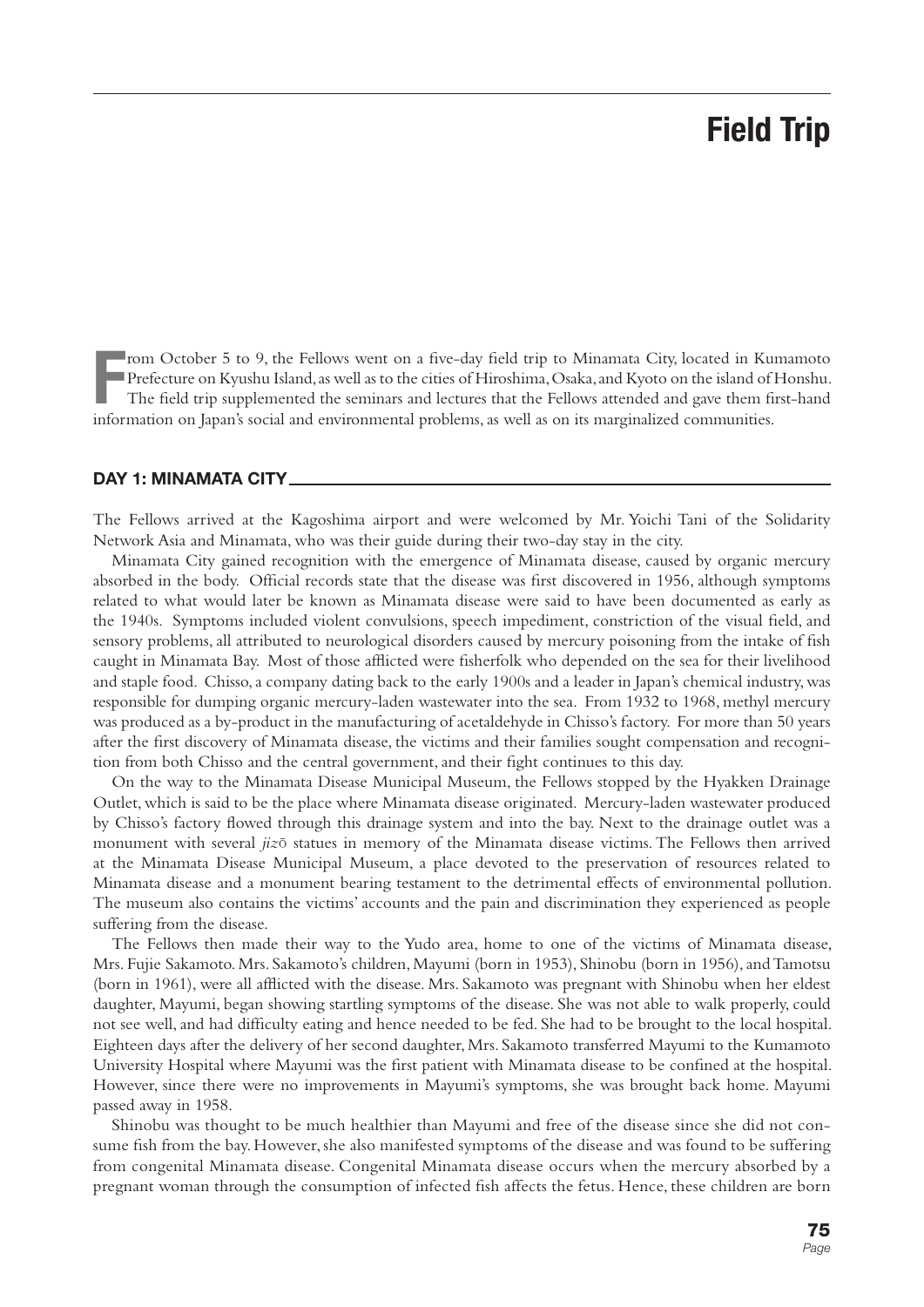#### **Asia Leadership Fellow Program: 2008 Program Report**

with the disease, and in most cases, they are born handicapped, while their mothers seem to be free of any known symptom of the disease. It took the Sakamotos seven years to have congenital Minamata disease recognized in December 1972. Their son, Tamotsu, while not very healthy at birth, was not considered to be suffering from Minamata disease, and hence, the Sakamotos were not able to apply for compensation. Mrs. Sakamoto added that even though the victims received compensation, their health continues to deteriorate.

The first day of the trip was concluded with a dinner hosted by the *Hotaru no Ie* (House of the Fireflies) members, a group lobbying for the compensation and recognition of the Minamata disease victims. The association was named after the fireflies that used to light up the river in the area in earlier times. The Fellows had an engaging conversation with Mr. Hideo Ikoma, a 65-year-old Minamata disease patient. Mr. Ikoma has been afflicted with the disease since he was 15 years old and was discriminated against by the local population. He also talked about the difficulty patients faced when seeking employment. Shinobu Sakamoto, now 51, was also present during the dinner. She is known for composing poems that reflect her personal thoughts and feelings. Despite her speech impediment, she was able to express herself before the audience that night. She held the national, prefectural, and municipal governments responsible for what happened to Minamata and said that she could not forgive them.

#### **DAY 2: MINAMATA CITY**

The Fellows visited the Minamata Municipal Hall where they were welcomed by Ms. Miwako Kukita from the Environmental Planning Section. Ms. Kukita gave a brief talk on how Minamata City was trying to be an "environmental city" by utilizing the experience of and lessons learnt from the Minamata disease incident. Once a small town, Minamata City developed along the Minamata River and is now home to 29,418 people (as of August 2006) and 12,462 households (as of August 2006). Besides being an eco-city, Minamata promotes its hot springs, such as those in Yunoko and Yunotsuru, in its drive to boost tourism.

According to Ms. Kukita, Minamata City used to be seen as "dismal, cold, gray, and terrifying," as the city was stigmatized because of the growing number of Minamata disease cases. Regardless of the fact that the majority of the residents were not victims of the disease, the city's image was affected when the victims sought compensation and called for various movements devoted to this cause, thus bringing the incident in public light. Hence, the disease had an impact on the tourism industry and the local economy of the city, as well as on its citizens who, being natives of Minamata, found it difficult to find jobs and marriage partners.

In order to change this image of Minamata, restoration efforts were undertaken, starting with the building of an eco-park for which 58 hectares of land were reclaimed. The restoration of the city also gave way to the restoration of the community, which went underway with the Environmental Creative Minamata Project from 1990 to 1998. Other environmental projects included waste sorting and collection; the creation of "environmental businesses"; the agreement to abolish the use of plastic food trays for 76 food items; and the sale of old newspapers, whose profits would be divided among the 26 community groups in the city.

The Fellows' next stop was the Tanaka Shōten Company, where they were greeted by company president, Mr. Toshikazu Tanaka. The Tanaka Shōten Company, one of the eight companies in Minamata's Eco-Town, specializes in recycling and reusing bottles. Mr. Tanaka gave a brief account of the company's history and spoke about its current projects. The company aims to increase the use of recycled bottles and contribute to the local economy through the recycling and reuse of these products. The Fellows were also given a tour of the factory, with Mr. Tanaka explaining the recycling process.

The Fellows then visited Mr. Masato Ogata in Ashikita area of the Minamata City. Mr. Ogata was born in 1953 and was witness to his father's plight as a victim of Minamata disease. He mentioned that his father had passed away only three months after manifesting the symptoms of the disease. Despite losing his father to the disease at the tender age of six, Mr. Ogata never thought about seeking compensation. He, along with other family members, also suffers from the disease, with 180 ppm of mercury found in his hair. While he initially sought official recognition as a victim of the disease, he experienced a paradigm shift in 1985 and decided to withdraw his application. The whole incident led Mr. Ogata to adopt a philosophical view of the situation surrounding the disease; he wondered why the solutions to problems were always calculated in terms of the amount of compensation. He added that as victims, their lives had become commodities, and this is why he had decided to withdraw his application. Mr. Ogata, however, insists that he has not forgiven Chisso, the company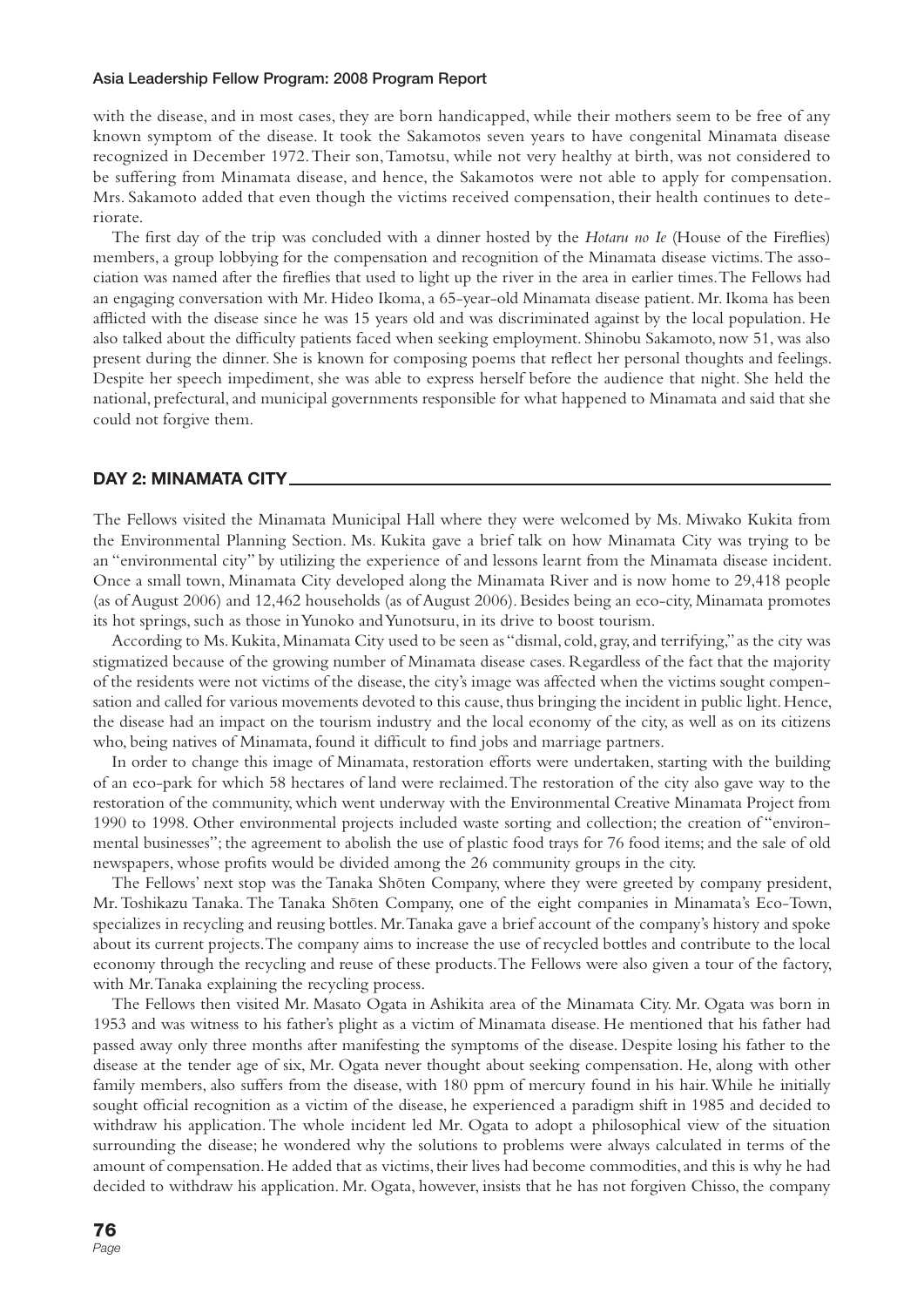responsible for the disease. Rather, he is demanding that Chisso compensate the victims in some other way besides money.

Mr. Ogata's eldest sister also shared her thoughts with the Fellows by talking about how she took care of her son, who, like her, is a victim of Minamata disease. When she was younger, she cared for her son on her own, but at the moment, she admits that both of them are in need of care and that she has to pay someone to care for both.

#### **DAY 3: HIROSHIMA CITY**

The Fellows left Minamata City for a half-day tour of Hiroshima and for a session with Mr. Steven Leeper, chairperson of the Hiroshima Peace Culture Foundation.

Hiroshima went down in history as the first city in the world where the atomic bomb was dropped by US forces to end the Pacific War. The intensity of the attack and the effects of the atomic radiation emanating from the blast victimized around 200,000 people on that fateful day in August 1945. Some of the survivors of this incident still bear the physical, emotional, and psychological scars of the attack. They are known as *hibakusha* or atomic bomb victims, and their stories and lives are memorialized in the A-bomb cenotaph, one of the monuments found in the Hiroshima Peace Memorial Park. The story of Sadako, a young girl who was a victim of the atomic bomb radiation, and her wish for world peace are immortalized in the numerous paper cranes made by children dedicated to this cause from all over the world. The park also houses a monument honoring 20,000 Zainichi Korean (Korean residents in Japan) victims. One of the more famous testaments to the bombing is the Genbaku Dome or A-bomb Dome—built over what was once the Hiroshima Industrial Promotion Hall—which singularly speaks of the horrors of war and urges for a nuclear-free world.

The Fellows also visited the Hiroshima Peace Memorial Museum where the story of Hiroshima has been retold several times. The first floor of the museum reflects the Pacific War and the rationale behind the bombing of Hiroshima and Nagasaki. The story of the victims and the effects that the bombing had on their lives is the theme of the exhibition on the second floor. Almost every aspect of these people's lives is on exhibit, and they bear witness to the grave effects of nuclear bombing.

Next on the agenda was a session with Mr. Steven Leeper. Mr. Leeper was a US representative for Mayors for Peace in April 2002. He was appointed as special adviser of the Hiroshima Peace Culture Foundation the following year, before serving as its chairperson from April 2007. As chairperson, Mr. Leeper works closely with the mayor of Hiroshima and the Mayors for Peace. The Hiroshima Peace Culture Foundation currently has 2,482 members (as of 2008).

Mr. Leeper believes that people should graduate from a "war culture" to a "peace culture" by abolishing nuclear weapons. He considers abolishing the use of nuclear weapons as a step toward addressing other issues such as climate change and poverty; he thinks that it is much easier for society to get rid of nuclear weapons. The mayor of Hiroshima, Tadatoshi Akiba, shares these views.

However, Mr. Leeper thinks that there's a 50 percent chance of ridding the world of nuclear weapons. To realize this, he adds, a political climate that would avoid the use of nuclear weapons has to be created. Such a situation would then lead to the dissolution of a "war culture." He, however, pointed out that the Mayors for Peace stand against nuclear weapons but not against nuclear power, which is being used as an energy source in many parts of the world. He added that it is a fallacy that a country with a nuclear reactor also has a bomb plant. Nevertheless, these nuclear power plants are sitting bombs; bombing a plant would cause much more damage than dropping a hydrogen bomb. Mr. Leeper insists that "we should be able to learn how to live within our energy means" rather than turn to nuclear power to solve the carbon dioxide and power problems in smaller countries.

As part of the campaign for abolishing nuclear weapons, Mr. Leeper and his team have organized A-bomb exhibitions in the US since mid-2007. They toured around 35 cities, giving over 100 presentations to an audience of around 300–500, and have even been accompanied by an A-bomb survivor. Mr. Leeper said that the aim of the project was to make Americans think of the danger of nuclear weapons, as the so-called peace people in the US are more focused on the war in Iraq rather than the dangers of nuclear weapons. Mayors for Peace, in its efforts to raise consciousness about this problem that has not been resolved since the Cold War, is aiming for the further growth of its membership in 2010.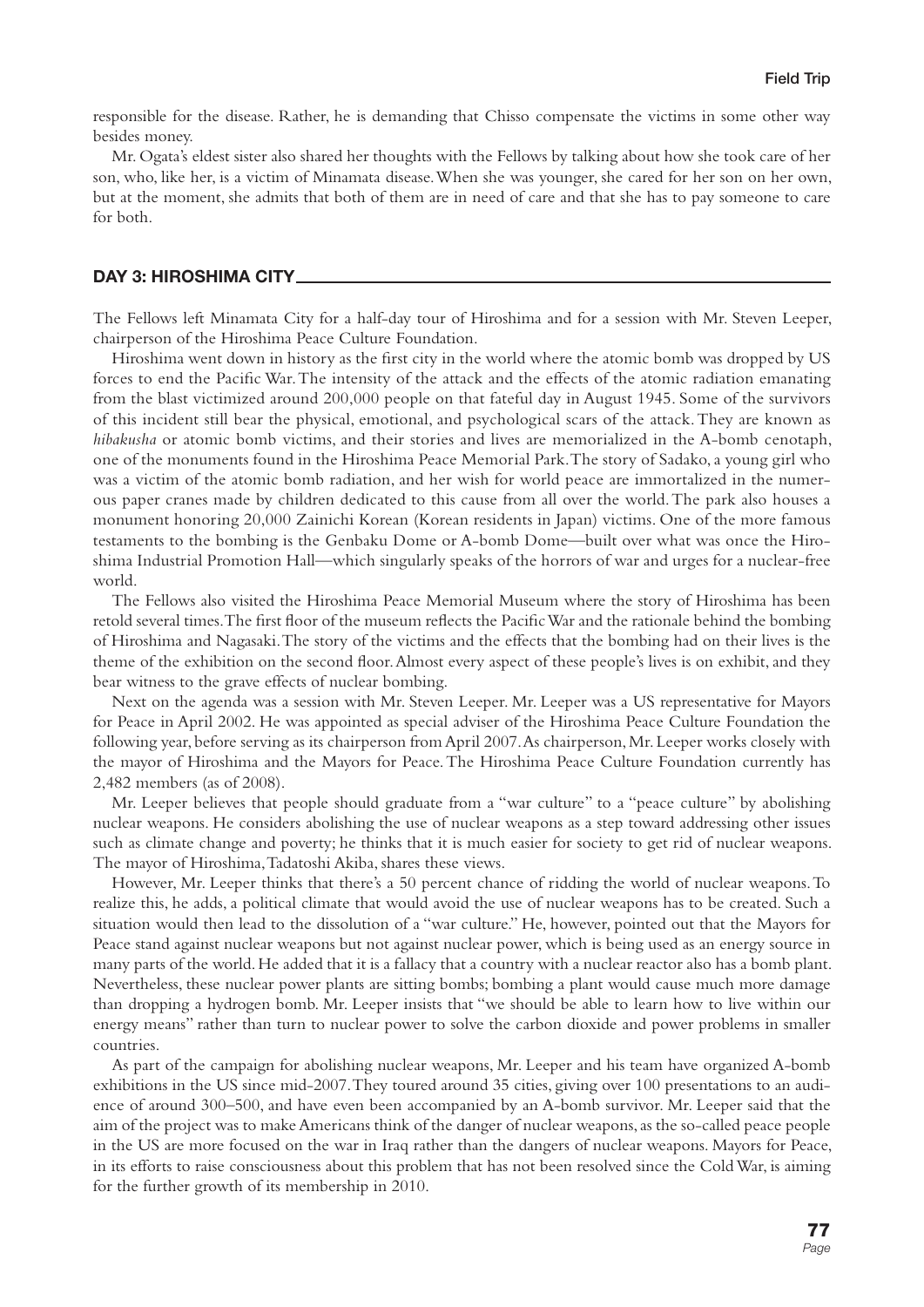#### **DAY 4: OSAKA CITY**

The Fellows spent a day in Tsuruhashi, known as Osaka's "Korea Town" owing to its large number of Zainichi Koreans (Korean residents in Japan). Zainichi Koreans have a history dating back to the colonial period when Koreans were forced to migrate as laborers to Japan. It was said that the population of ethnic Koreans totaled to around 2,000,000; however, half of them had returned to Korea. The remaining population adopted Japan as their homeland and embraced the Japanese language and culture. The succeeding generations of Koreans consider Japan as their home, with some even considering Japanese as their native tongue. Osaka is also known to have the largest population of ethnic Koreans in the country. Upon arriving at Tsuruhashi, the Fellows met up with the secretary-general of the Korea NGO Center, Mr. Kim Kwan Min .

The Fellows first visited the 4th Osaka Korean Primary School (Osaka Chōsen Dai-yon Shokyū Gakkō) and had a discussion with Mr. Ryang Hak Chul, a second-generation Zainichi Korean and the school principal for the past two years. As he gave the Fellows a tour of the school premises, he informed them that there are 11 Korean schools in Osaka, 8 of which are elementary schools, 2 are junior high schools, and 1 high school. There is only one Korean university in Japan, and graduates of Korean high schools may opt to go to this or to a Japanese university. There are 74 Korean schools in the country, 70 of which are North Korean (affiliated with the Chongryon organization, which has close ties with North Korea) and 4 South Korean (affiliated with the Mindan organization). Mr. Ryang went on to say that among ethnic groups in Japan, only the ethnic Korean has a kindergarten to university educational system.

Korean schools, despite having a curriculum similar to that of Japanese schools (including the teaching of the Japanese language), are considered to lie outside the framework of the Japanese school system and are not given subsidies. This is especially the case if the school is affiliated with North Korea. Mr. Ryang added that the Japanese government even refuses to improve the school lunches because of its uneasy relationship with North Korea. Moreover, graduates of these schools are not recognized by the Japanese government, and the bullying, assault, and harassment of Korean students are common. Mr. Ryang also thinks that the non-recognition of the Japanese government of these schools can be attributed to the fact that they do not use government-approved textbooks and do not hire Japanese teachers.

These Korean schools receive subsidy from the North Korean government; however, owing to limited funds, they have to resort to fund-raising. Some families of the children studying in these schools make donations. Mr. Ryang acknowledged the contribution of Japanese supporters; he is hopeful of the coexistence of ethnic Koreans and Japanese spreading to the grassroots level through such support. The problem, however, is at the central government level where politics is prioritized over all other things.

The Fellows then spoke with Mr. Kim Kwan Min over lunch at a Korean restaurant in Tsuruhashi. A thirdgeneration Zainichi Korean, Mr. Kim graduated from a Japanese public high school and went to Korea to study in a university. He is currently working with an NGO for better human rights protection for foreigners living in Japan.

Mr. Kim spoke about the Zainichi Koreans and how they were considered as Japan's first minority group—a product of Japan's colonial era. In the 1980s, the vast majority of foreigners in Japan comprised Koreans. However, the 2007 statistics indicate that the Chinese population has surpassed the Koreans. The Korea NGO Center, where Mr. Kim is also an education coordinator, aims to advocate for change in the government's policy toward foreign residents in the country. He said that the Japanese government should consider initiatives at the grassroots level to address this issue as well as to formulate policies concerning foreigners. Mr. Kim thinks that ethnic Koreans have a significant role to play in "closing" and "opening" the country to foreigners. While it is not possible to avert friction among Japanese and foreigners, he added that the Zainichi Koreans should think of ways to facilitate coexistence. He kept reiterating that since their native tongue is Japanese, they are in the best position to achieve this, as newcomers are not yet that integrated into Japanese society.

The NGO was founded in 2004 as an organization dedicated to providing alternatives, rather than pursuing the radical posturing of ideologies as seen in opposition movements of some ethnic organizations. As an independent entity, the NGO does not receive sponsorship and instead relies on fund-raising activities through the sale of goods, the provision of educational services, and the organization of conferences and seminars. The NGO also distances itself from politics and takes a neutral stance on North and South Korea.

The NGO has three main objectives: to guarantee the right to education, promote coexistence and collaboration with the Japanese, and facilitate the exchange of activities with Korea and other Asian countries. Mr. Kim is also involved in and gives lectures on juvenile delinquency cases. While talking about supporting the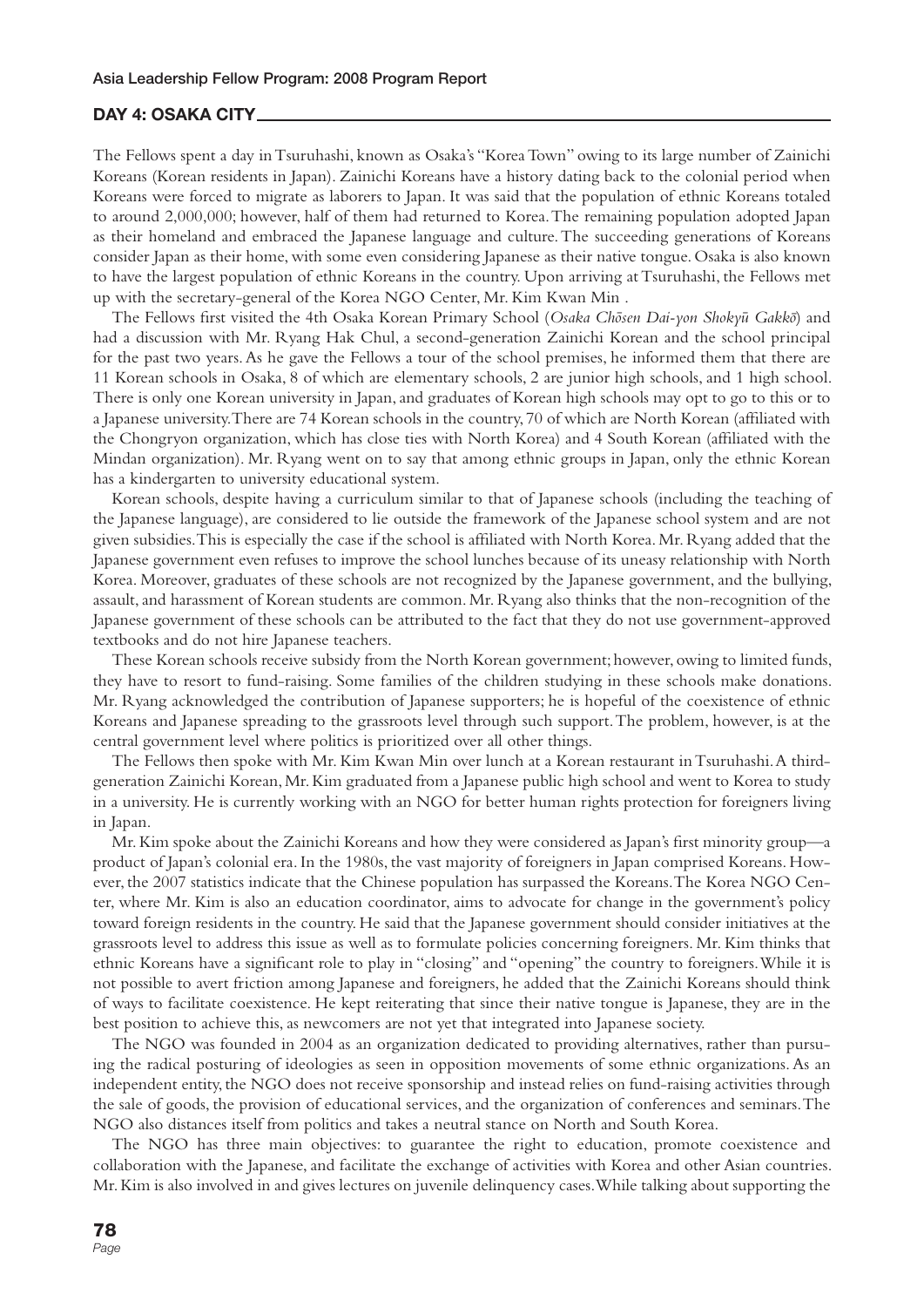education of children of foreign nationals, he highlighted the center's goal of improving the level of Brazilian schools to that of Korean schools. The presence of over a hundred Brazilian schools, which are actually run by Japanese corporations and are used as sources of labor, is a pressing concern. The NGO is also involved in joint activities with other minorities in Japan as well as in other countries. Mr. Kim stressed the need to exchange ideas regarding minority education and welfare with other Asian countries.

#### **DAY 5: OSAKA AND KYOTO**

The Fellows spent their last morning in Osaka visiting FM Cocolo, a radio station devoted to multilingual broadcasting, and had a discussion with Mr. Koichi Shiomi, the president of Kansai Intermedia Corporation. The company was established in July 1995 and was officially opened in October the same year. FM Cocolo, the first foreign-language radio station (broadcasting in 13 languages) in Japan, aims to contribute to the globalization of the Kansai region. The need for multilingual emergency broadcasts was felt after the Hanshin-Awaji earthquake of 1995. The station broadcasts news, important information on living in Japan, emergency broadcasts, and music in various languages to reach out to foreign residents in the Kansai region, as its name Cocolo—**co**mmunication, **co**operation, and **lo**ve—suggests.

FM Cocolo makes profit from its commercial activities and also accepts donations. Its profits, however, are not much as compared to other stations that broadcast only in Japanese or English. In its early stages, the station's operations were funded by donations, and therefore, the programs were in foreign languages. At the moment, most of the programs are in Japanese since they are considered to be more profitable. FM Cocolo has around 20 regular employees and are in contract with some producers and DJs (disk jockeys), bringing the total number of employees to 130.

The Japanese currently form the majority of the station's listeners. This can be attributed to the Japanese programs being aired as well as the foreign language and cultural programs that cater to those who like to travel and are interested in foreign languages. Most of the listeners are in their 20s, with a significant number in the 60s to 70s. Meanwhile, according to a December 2007 survey, among the 424,000 foreign residents in the Kansai region, 80 percent have listened to the radio station.

After the session at FM Cocolo, the Fellows proceeded to the final leg of the field trip—sightseeing in Kyoto. After a traditional lunch, they set out to visit the Kiyomizu and Shōrenin temples before setting out on their own individual tour of the old capital.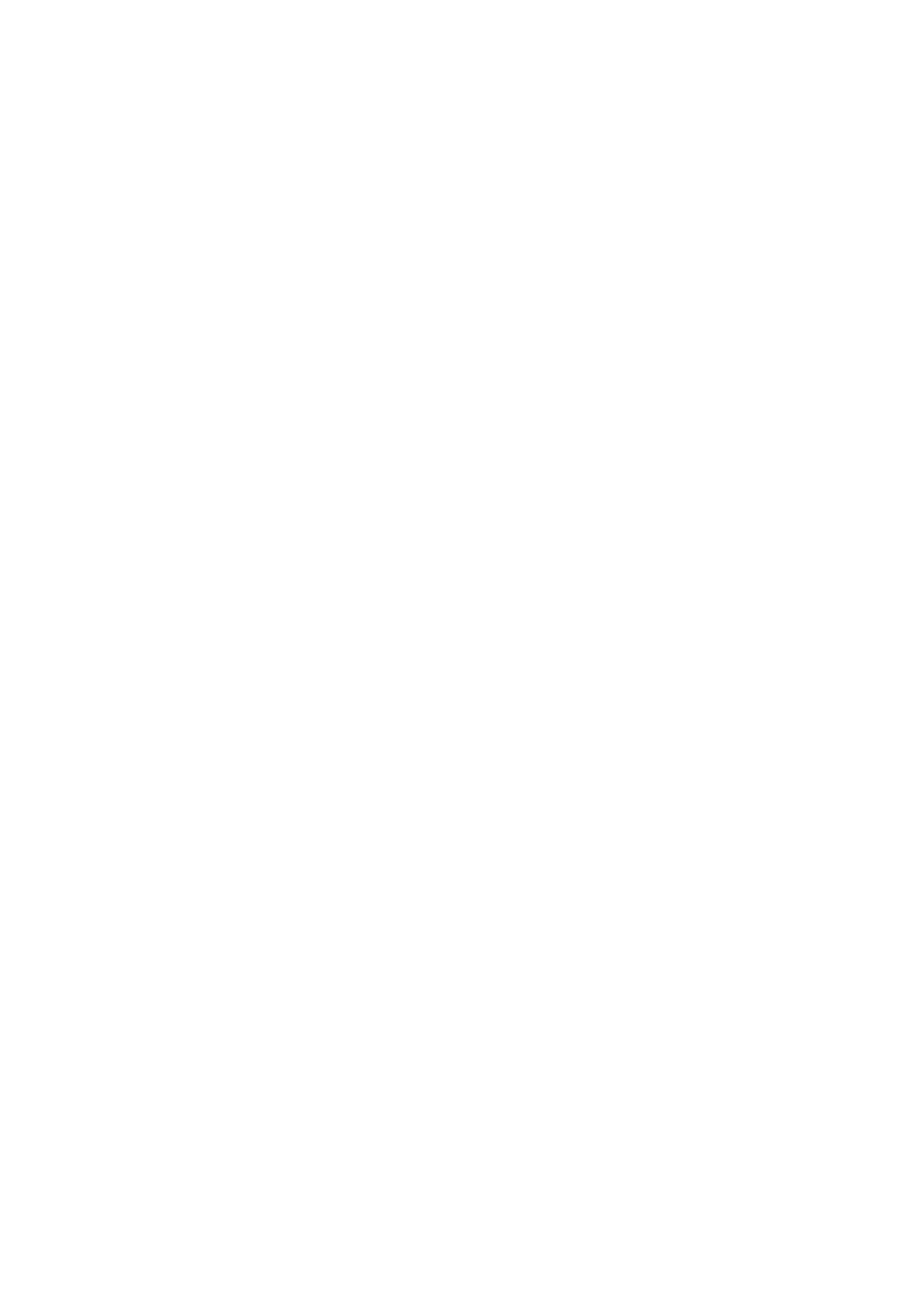*Public Symposium*

*Yuki Ooi, Rapporteur, ALFP 2008*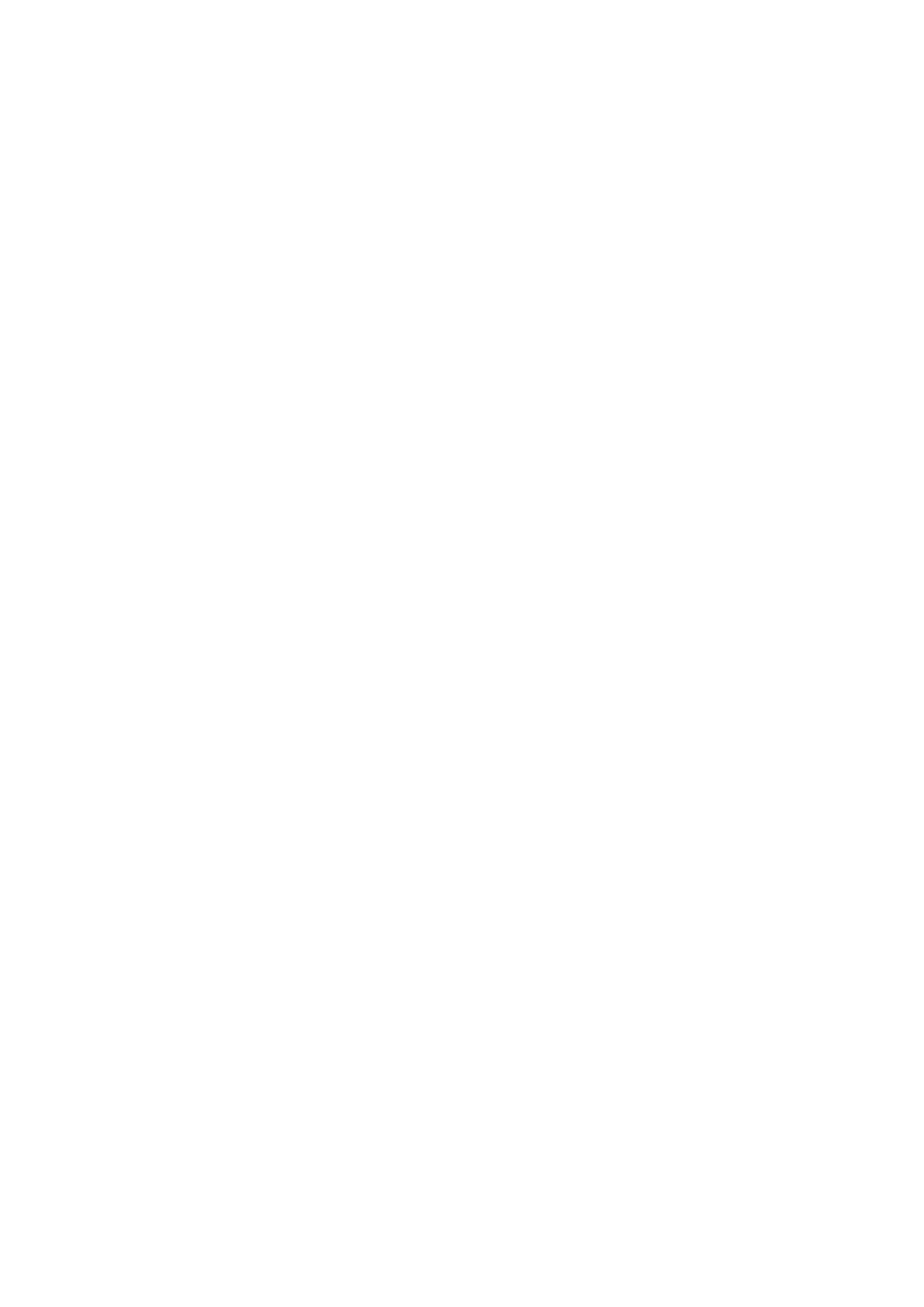## **Thailand: Struggles of a Young Democracy**

### **ATIYA ACHAKULWISUT**

The actual confrontation between the government of Thailand<br>and a group of protesters under the banner of the People's Alliance for Democracy (PAD) and why it has<br>become a serious problem that is dividing the country. The and a group of protesters under the banner of the People's Alliance for Democracy (PAD) and why it has become a serious problem that is dividing the country. The answer lies beyond the surface.

She pointed out three dimensions to the conflict. The first one is personal. The political conflict revolves around former Prime Minister Thaksin Shinawatra—the person, his personality, and ideas. The mere mention of his name divides Thai people into two clear opposing camps. The leader of the opposition is media tycoon Sondhi Limthongkul, a leader of the PAD. Mr. Sondhi may claim that he wishes to protect the monarchy or to make democracy a more appropriate system for the Thai people, but there is no denying that he first took to the street out of a desire for personal vengeance after the then Prime Minister Thaksin banned his TV program. Mentioning these two names together further divides Thai people into four main groups and probably a dozen or so subgroups.

The second dimension is economic. It has become clear that the rise of Thaksin and his pro-globalization agenda went against the old elites. The 1997 financial crisis hit them hard; many had to surrender control of their business to foreign investors in a bid to stay afloat. The economic bust deepened their paranoia about the volatility of the globalized economy. Thaksin, meanwhile, is a successful international businessman. He is all for the opening up of the Thai economy to global trade. Thus, the ongoing struggle partly reflected the conflicting economic agendas and interests of the old and new elites of Thai society.

The third is the corporatization of politics in Thailand, which Achakulwisut considers to be the most important dimension.

Thailand's democracy is a young one. The country witnessed a revolution that replaced absolute monarchy with a constitutional monarchy in 1932. During the last seven decades, it has experienced some 15 military coup d'etats. Under the circumstances, the "spirit" of democracy has not been allowed to take root. We are thus left with the "form" of democracy (the electoral and parliamentary process). The rise of Thaksin Shinawatra and his Thai Rak Thai (TRT) Party changed the entire electoral landscape. The marriage between big businesses and electoral politics signified the end of democracy in the electoral process. The "business of politics" has set into place a vicious cycle of money politics, abuse of power, and corruption. The end result is an authoritarian government that is accountable to no one. The disruption of electoral democracy in Thailand is made possible mainly because of the social and income gap, one of the worst in the world.

Is there any way out of this situation? In a short-term scenario, there is a possibility of the tension easing off by itself. In the long term, however, Thailand must find a way of moving past the personal dimension of the conflict and focusing on the relevant issues and setting a new agenda that can involve, engage, and form a new majority, that is, a middle group that is neither supportive of the government nor the PAD. Economically speaking, while globalization is inevitable, there is always a backlash from those who are left out of it. One roadmap for the future is to implement a welfare state policy so that the poor may have a true choice when it comes to electing their representatives. Achakulwisut concludes that there is little hope for the young democracy to stabilize unless the Thai people tackle the inequality issue.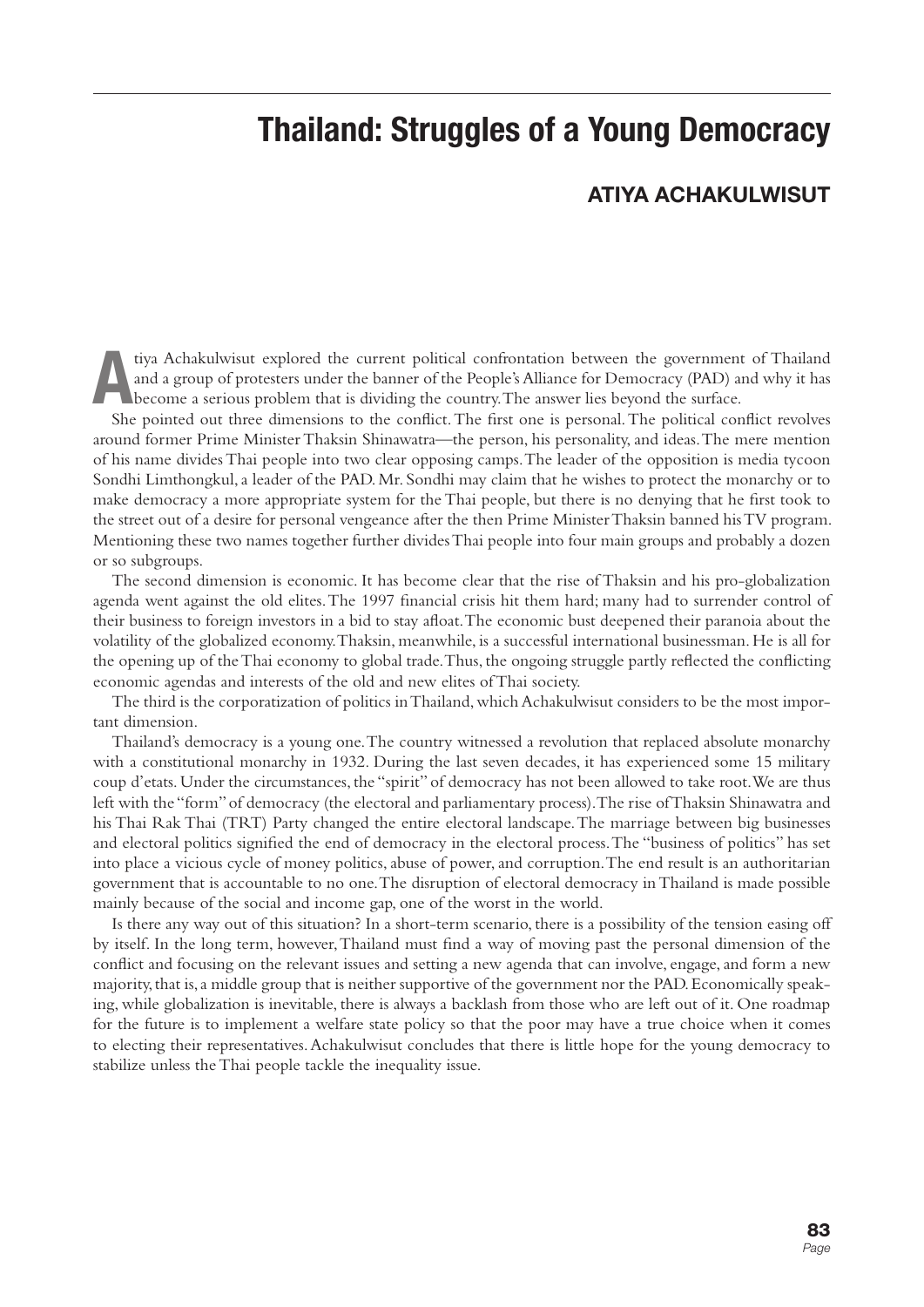## **Challenges to Continuity and Change in a Time of Crisis: Democratic Dilemmas in the Philippine Context**

### **CHITO GASCON**

**Democracy faces challenges in the Philippines. In explaining why and how such a situation has arisen, Chito Gascon emphasized his position and viewpoint as a political activist working for democracy. He elaborated on how** Chito Gascon emphasized his position and viewpoint as a political activist working for democracy. He the "People's Power" revolution that took place two decades ago, a social movement in which ordinary people stood up against and put an end to the authoritarian Marcos administration. He describes the current political phase as a "democratic recession." Since coming to power in 2001, President Gloria Macapagal Arroyo has presided over a regime that has over time systematically undermined many of the democratic institutions and processes established after the overthrow of the dictatorship in the 1980s. As a vivid though not isolated example, different human rights groups have reported a dramatic increase in human rights violations over the six years of her administration. The worsening of the human rights situation along with widespread corruption, fraudulent elections, deteriorating peace and order, and the weakening of constraining mechanisms has led to the decline of democracy.

"Maps of Freedom" and graphs of "Political Stability" clearly show that the Philippines has regressed from a free state to a partly free state, while its political climate has become less stable. In addition, graphs of "Control of Corruption" indicate that the Philippine government cannot control corruption as much as other Southeast Asian countries such as Singapore and Thailand. As the critical background, Gascon pointed out six factors: the Asian financial crisis in 1997, emergence of populist politics and candidates, counterreaction by the entrenched elite, erosion of trust in key institutions such as elections and courts, breakdown of consensual politics, and public alienation. Besides, the number of extra-judicial killings has increased along with other human rights violations. Although the incidence has thus far not been as high as it was during martial law, no senior civilian or military official has been accused. The occurrence of these events over the last ten years has contributed to the democratic downturn. Gascon also introduced a theory about when democracy is endangered. There are five triggers: weak rule of law, poor economic performance, ethnic and religious divisions, weak and ineffective political institutions, and weak constraints on authoritarian leaders. Gascon then expressed regret over the fact that all these five triggers were found in the Philippines.

Faced with such a crisis, however, the Filipino people have not abandoned hope. For example, there has been a movement to amend the constitution called Charter Change or Cha-Cha. In order to make Cha-Cha viable, it is necessary that the actions and changes be implemented at the right time and for the right reason, besides addressing the institutional weaknesses of the political system, such as allocation of power and accountability mechanisms. Finally, Gascon suggested that Japan should play a positive role in this process. As a stable democracy that has not reverted to authoritarianism after World War II, Japan should encourage other Asian nations struggling with development and democracy so that they have a better chance of sustaining democracy. The challenge is how Japan takes up this role.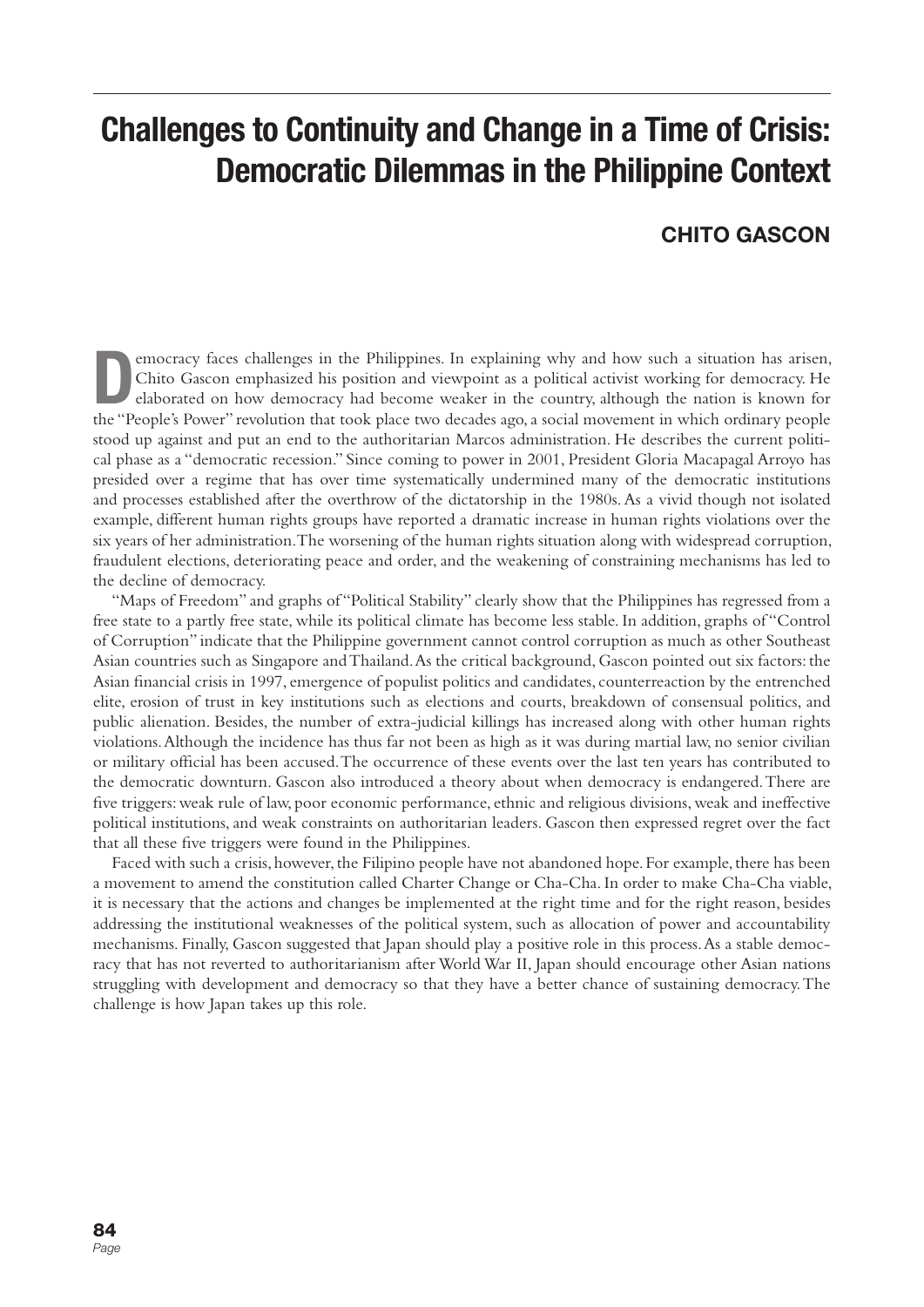# **Being Responsible: Free Expression and the Morality of Choice**

### **GU YI AN**

From the viewpoint of a teacher and director of theater, GuYi An gave a talk on the plurality of democracy.<br>In today's world, it seems that no country denies the desirability of democracy. Democracy is understood<br>and inter rom the viewpoint of a teacher and director of theater, Gu Yi An gave a talk on the plurality of democracy. In today's world, it seems that no country denies the desirability of democracy. Democracy is understood and interpreted in various ways. Even though there is no uniform understanding about it and countries They are on their way toward deepening democracy. A two-month stay in Japan as an ALFP Fellow allowed Gu to accept the view that democracy consists of diverse aspects; hence, he uses the term "plural democracies," which reflects each country's unique cultural, political, and social life. It follows that the democratization of different countries does not have to advance at the same speed or have the same agenda. Therefore, how and how fast democracy advances depends on each country.

As for how and at what speed, Gu has gained some ideas from his classes in China. During rehearsals, he always advises his actors not to try to make things happen but let them happen instead. His philosophy as an art director underlies this instruction: As long as you make something happen, what you get is likely to be unnatural and artificial. It means that you are not acting any longer but just pretending. Moreover, if you try to force something into happening, it is even worse; you will only get something ugly. In this manner, in the end, you get something different from what you wanted at first. Thus, he argues that patience is necessary for democracy to grow.

It has been almost a hundred years since democracy was introduced in China. However, for some historical reasons, democracy is still in its infancy and the Chinese people are still learning what democracy is. Some even have doubts about whether the Chinese are mature and educated enough to practice democracy. Gu emphasizes the need for patience against such criticism.

At the same time, Gu thinks that the Chinese people need to enlighten themselves and deepen their understanding about what democracy means. They are usually attracted to democracy because of two concepts—freedom and equal rights. When you have freedom and equal rights, you have to be responsible for your decisions and choices. Thus, he argues that responsibility should be added to these two concepts and this is what he believes the Chinese need to learn first. Being responsible also requires you to participate in a political system that protects your freedom and rights and allows you to express your ideas with freedom.

Gu actually ensures and tries to advance democratization in his classroom. In class, while he often finds that his students are too timid to assert themselves and express themselves freely, actors are also too lazy to find their own answers. Despite this status quo, he hopes that they will be brave enough to express themselves. In order to inspire them to think independently, he avoids providing them with answers. Just like Confucius, who enlightened his students by constantly asking questions without giving answers, Gu has tried to democratize his students. He concluded that morality should be taken into account when citizens need to think about how to make choices. Once people make their decisions, they have to be responsible for whatever results follow.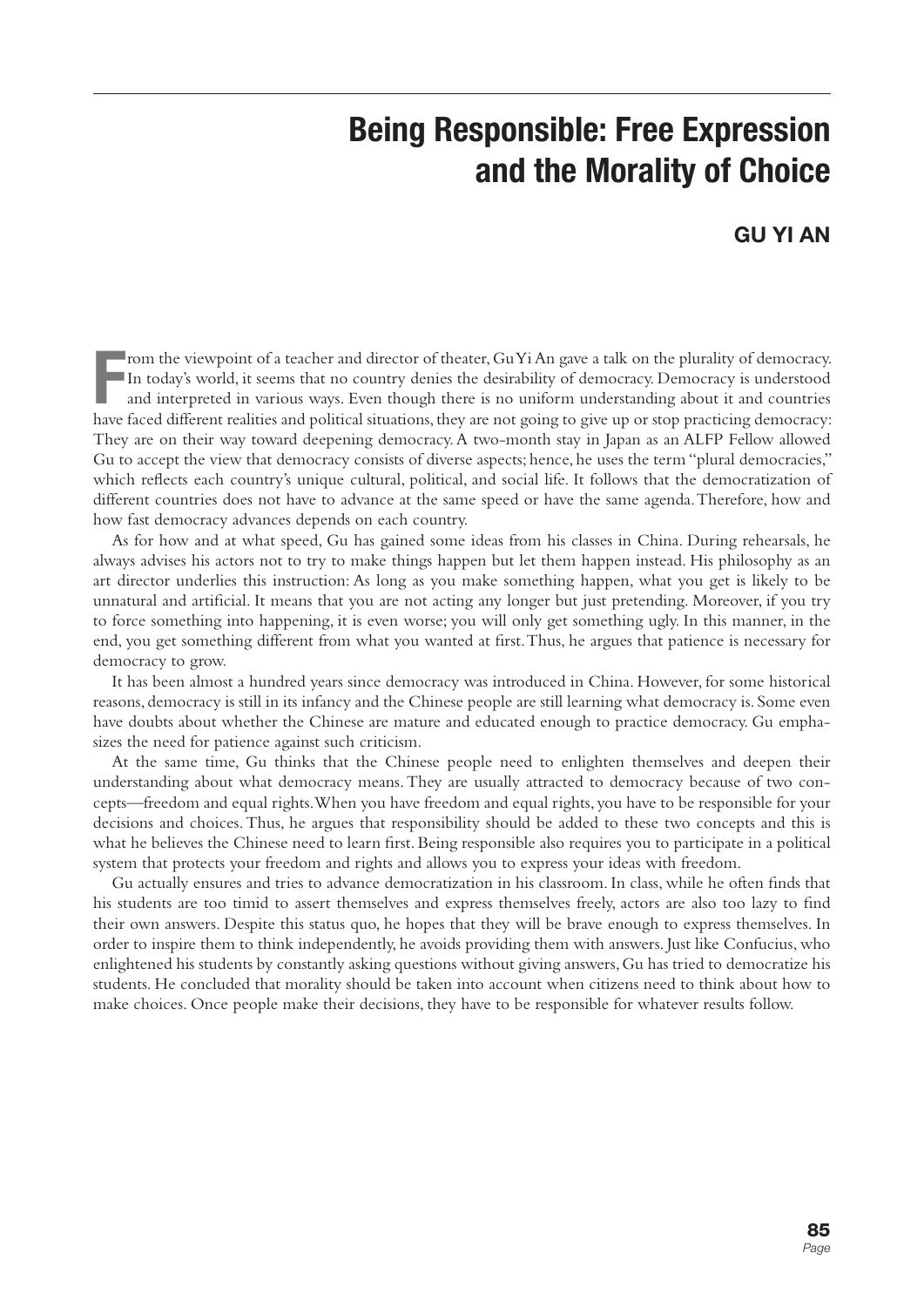## **Beyond Candlelight Vigils in Korea**

### **KIM HAECHANG**

**I** ntroducing a social movement called candlelight vigils (CVs) that took place in Korea in 2008, Kim Haechang analyzed democracy from the perspective of the relationship between civil society and the government. The CVs were huge demonstrations in which more than one million people participated. What motivated people to join was the Korean government's decision to permit the import of American beef. In order to protest against this move, young students, concerned about their school meals, initiated CVs. As a result, President Lee-Myung Bak apologized to the people in public. Moreover, some ministers who were criticized by the protesters were forced to resign from office.

What made such a large number of people stand up against their own government? The direct reason was that they were angered by and dissatisfied with its attitude toward the United States. Despite the possibility of a future outbreak of mad cow disease, the government permitted the import of American beef. Such a negotiation ignited people's feelings because it seemed to them that Korea was losing its independence to the US.

Besides the beef issue, there was a growing sense of anger among the general public for other reasons. First, people were disappointed with the recent Lee administration because it had announced policies that favored the rich. In addition, his policies reflected nepotism and regionalism. Second, some of Lee's policies provoked controversies, such as the plan for constructing grand canals in the Korean peninsula, which neglected environmental problems. Third, the abundant information provided through the Internet familiarized people with social problems. These people also learned how to express their dissatisfaction online. All these factors formed the backdrop of the CVs.

How did the government react to these protests? First, it tried to identify the leaders who had supported the CVs. Some of them were even arrested. Second, it became hostile toward progressive nongovernmental organizations (NGOs). For example, the officials not only investigated their ideologies but also reduced some of the funding they received. Faced with such hostility, NGOs organized a large alliance and criticized the government for its wrong policies. The anti-government movement was joined by religious circles such as Buddhist groups who were not satisfied with the President's inclination toward Christianity.

Kim thinks that there are many lessons about democracy to be learned from the CVs. For instance, the government should make more efforts to listen to people's voices, in particular, those of the poor and the weak. As for NGOs, their management should be made transparent and they should present alternatives to the general public, something more than anti-government sentiments. Above all, what is most necessary is the resumption of the partnership between the government and civil society. Therefore, in order to go beyond the CVs, people on both sides need to conquer the barriers they have built.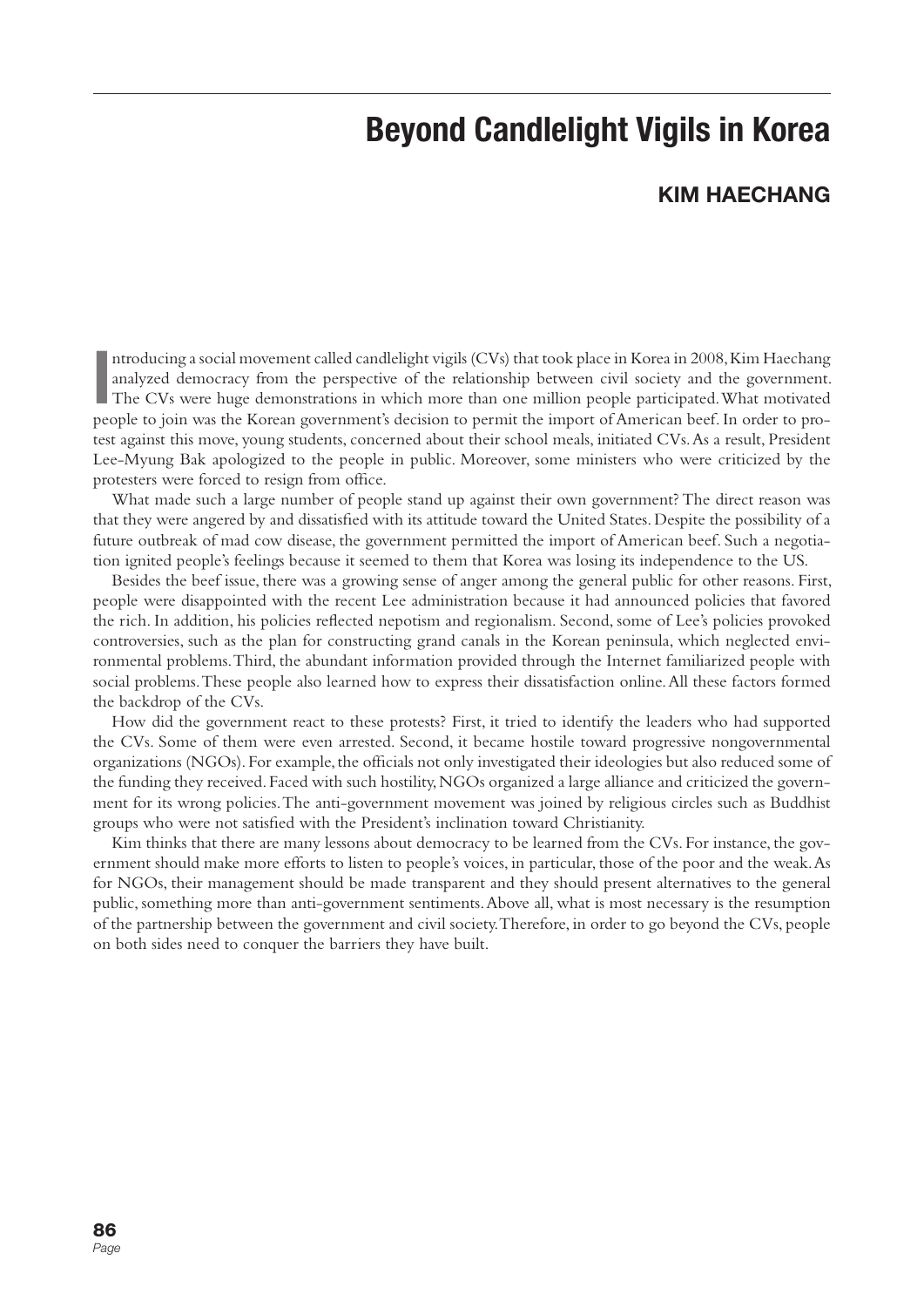## **The Culture of Democracy**

### **CHANDRA KISHOR LAL**

K Lal raised a question about the social culture of democracy and how it could be boosted. It is important to think about such an issue, especially in today's world, where phenomena called "democratization," "re-democratiz K Lal raised a question about the social culture of democracy and how it could be boosted. It is important to think about such an issue, especially in today's world, where phenomena called "democratization," "re-democratization," and "de-democratization" are taking place. For example, Nepal recently went keeps swinging from re-democratization to de-democratization according to the geopolitics of the region. In this manner, each country is in a specific phase of democracy.

Democracy can have various names: guided democracy, basic democracy, paternalistic democracy, and procedural democracy. These adjectives are added to suit the priorities and prejudices of the powerful. Nondemocratic governance also has many forms. For instance, military-industrial complexes make a mockery of democracy. In addition, there are some countries where democracy is reduced to an arena of contestations between different interest groups and lobbies rather than political parties with competing ideologies.

Since the wars on Afghanistan and Iraq, the word "democratization" has been stigmatized owing to the occupation forces that have attempted to impose a "democratic regime" on the countries despite the fact that their peoples were not willing to accept it. Instead of such an imposition from above, Lal argues that it is more understandable and productive to invest in the creation of social, political, and civic culture—a culture that respects diversity, upholds the rule of law, and practices participatory politics. Such culture is what he calls a culture of democracy.

Cultivating a culture of democracy is more complex than defining it in broad terms. People hold views about democracy. First, democracy is a Euro-centric concept. Second, it requires educated electorates. Third, it cannot be nurtured in any country with less than a certain level of income. Fourth, it is not suitable for societies that are not used to debate. Fifth, it is an inseparable twin of free-market fundamentalism. Sixth, it requires a "greenhouse" of soft-authoritarianism in order to be nurtured.

The "Asian Values" debate of the 1990s was a distraction that diverted attention from the fact that no country is ever ready to be democratic. The challenges for deepening democracy have to begin and continue.

Lal then moved on to another question: what is necessary for democracy to function continuously? Among the literature on democracy, political and civic cultures have received considerable attention. In terms of institutions, democracy is supported by the parliament, executive, judiciary, and the media. The civic culture of democracy concerns itself with the freedom of choice and autonomy of individuals, who need to face the consequences of their own decisions. However, these conditions are not necessarily sufficient for democracy to continue working. Something more is needed, and Lal urged us to pay more attention to it. The factor that Lal was referring to is the social roots of democracy.

This is because Lal believes that like all aspects of culture, democracy begins at home, and he finds that democracy has its roots in the institution of the family. Thus, the family plays a critical role in nurturing democracy regardless of how long the process takes. While Western thinkers such as John Locke emphasize the importance of individuals being free, equal, and independent, proponents of the Asian values insist that the community is no less important than the individual. In this manner, Lal urged the audience to reconsider the crucial relation between the family and democracy.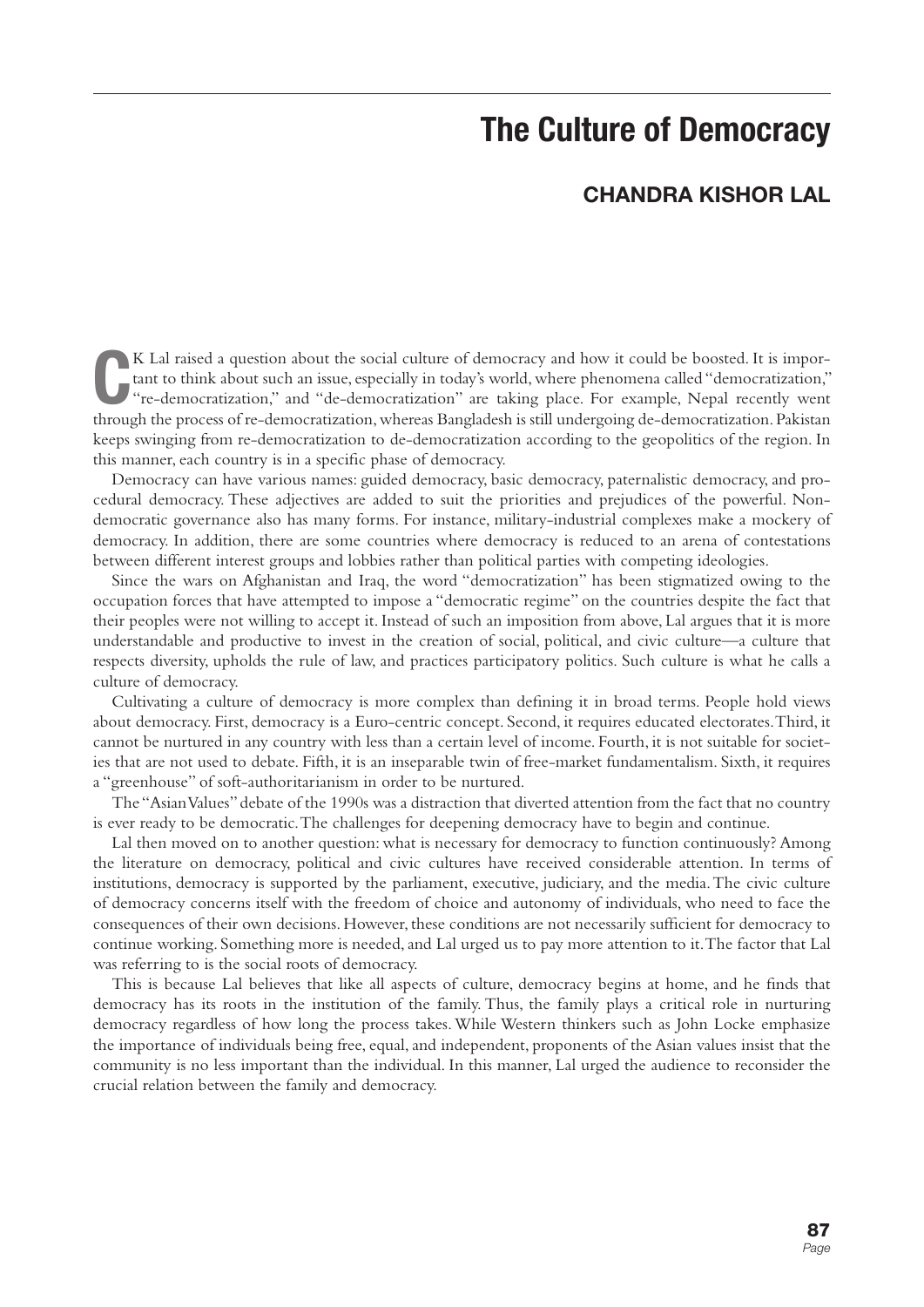# **Living as a Korean-Japanese in a Self-Content Society**

## **LEE SOO IM**

**What does "nationality" mean? What does "***minzoku***" or "ethnicity" mean ? And what does "race" mean?<br>
born in 1953 to Korean parents and given both a Japanese and a Korean name. Up until the time when<br>
also are during fro** Lee tackled such issues in her talk, beginning with her own life story as a Korean-Japanese. She was she graduated from high school, she did not tell any of her Japanese friends that she was Korean and tried to hide her ethnicity. Even when she was a child, she somehow knew that the word, "Chosen" (meaning Korea and Korean in Japanese) used by Japanese has a derogatory meaning. It was only after she graduated from high school that she revealed her ethnicity. She chose to do so because she wanted to challenge not Japanese society but herself. She asked herself the following question: how strong-minded can I become? In the process of establishing her own identity, she got used to and learned to deal with individual discrimination. However, when she went about job hunting, she faced discrimination at an institutional level, which she found she could not get over. She then decided to immigrate to the United States. Later, she got married to an international student from Iran and gave birth to a girl, who was given birthright American citizenship. In her life in the States, she often found it difficult to explain her identity as even though she had been born and raised in Japan, she was not officially Japanese in terms of nationality. Many American people did not understand this problem and considered her to be Japanese. Her life in the US made her dwell on the meaning of nationality and citizenship, and she realized the Japanese government's policy of dealing with foreign residents is so problematic. It was in 2001 that she finally acquired Japanese citizenship through naturalization. She now identifies herself as Korean-Japanese.

Through her life, she became aware of how unstable the concept of nationality is. She first applied for Japanese citizenship when she was about to graduate from her university and started looking for a job in Japan; her application was rejected by an official in charge at the Ministry of Justice on the grounds of the family register system. She was told that it was not she herself but her father who had to apply if she wanted to obtain Japanese citizenship. She again applied for naturalization when she was working in the United States. However, her request was declined. This time, it was not accepted because her residence had not been fixed for a fair amount of time. These experiences revealed the opaqueness of the Japanese naturalization system to her. In fact, the law allowed officials in charge to arbitrarily decide whether an applicant should be naturalized or not. In addition, Lee discovered that the international as well as political climate influenced the officials' decisions of who should be granted Japanese nationality. For example, during the period of the time from 1960s and 1970s, approximately 100,000 Koreans repatriated to North Korea and if we looked at the eligibility of naturalization during the same period it seemed to have been strictly controlled. On the other hand, during a period when international human rights pacts such as the International Covenant on Civil and Political Rights were enforced, the acceptance rate turned out to have been relatively higher. However, these changes were already made by the discretion of the bureaucrats without any sort of national consensus.

In this manner, nationality is never a stable concept as decisions on naturalization are arbitrary. Like nationality, she feels that the concepts of ethnicity and race are also unstable. Lee finds that the Japanese government's policies for foreign residents have not functioned well. Faced with the issue of low birthrate and consequently, a shrinking labor market, it has become essential for Japan to reframe foreign residents as "immigrants" and alter the requirements for naturalization. Lee believes that such reconsideration is inevitable in order to nurture democracy in the future.